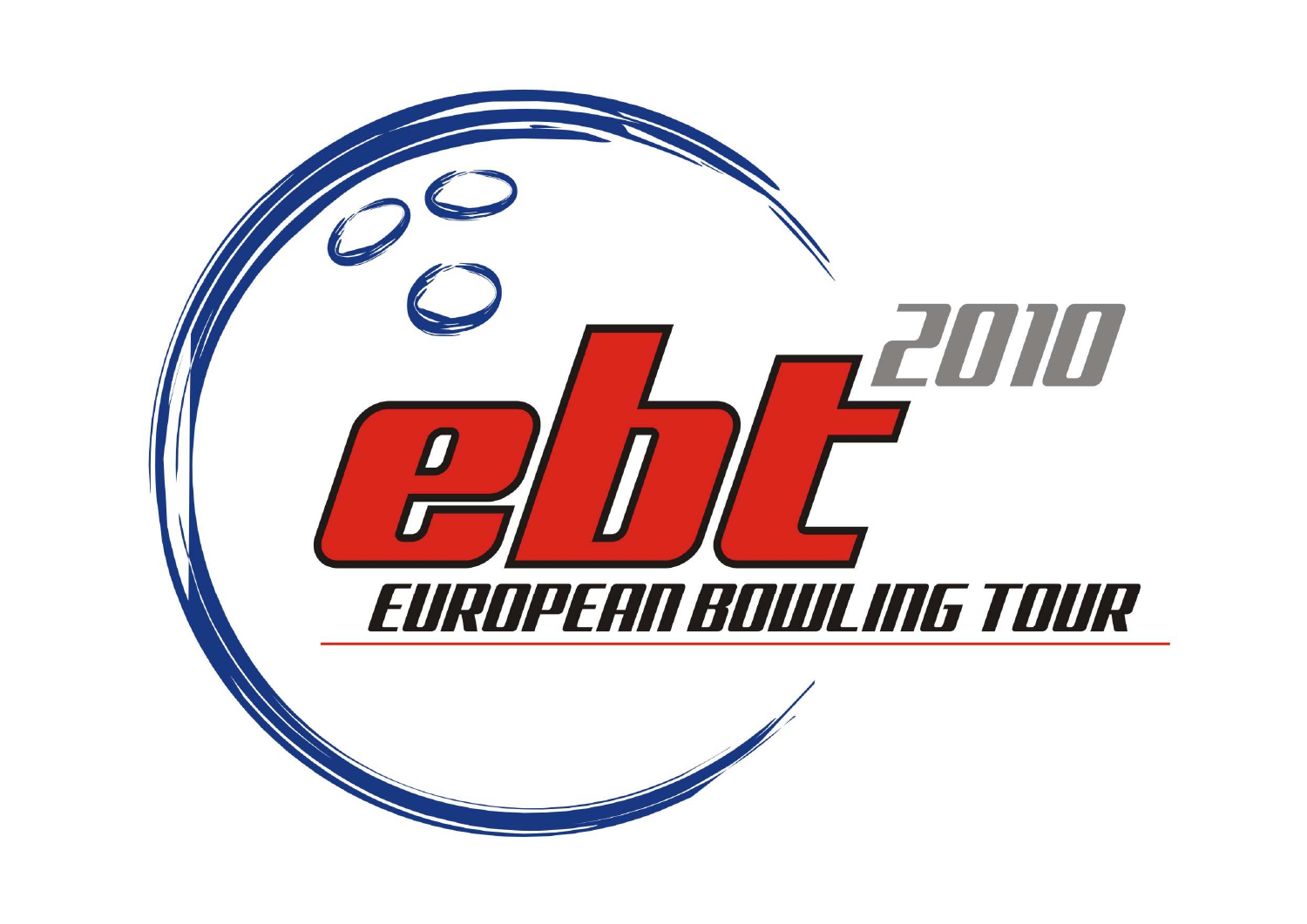| P                       | Last name         | First name     | Federation  | $\mathsf{T}$ | 01  | 02             | 03 | 04 | 05  | 06 | 07  | 08  | 09  | 10  | 11  | $12$ | 13  | 14 | 15  | 16  | 17 | 18  |
|-------------------------|-------------------|----------------|-------------|--------------|-----|----------------|----|----|-----|----|-----|-----|-----|-----|-----|------|-----|----|-----|-----|----|-----|
| 1                       | Flack             | Nina           | Sweden      | 767          | 100 |                |    | 70 | 150 |    |     | 120 | 12  |     |     | 150  |     |    | 45  |     |    | 120 |
| $\overline{2}$          | Persson-Planefors | Joline         | Sweden      | 617          | 175 |                |    |    |     |    |     | 90  | 36  |     |     | 90   |     |    |     | 26  |    | 200 |
| 3                       | Pöllänen          | Krista         | Finland     | 585          | 75  |                |    |    | 105 |    |     |     | 105 |     |     |      |     |    | 45  | 80  |    | 175 |
| 4                       | Ainge             | Nicki          | England     | 573          |     | 80             |    | 22 | 24  |    |     | 69  | 33  |     |     | 120  |     |    | 72  | 48  | 35 | 70  |
| 5                       | Ginge Jensen      | Mai            | Denmark     | 563          |     | 30             |    |    | 120 |    |     |     | 63  |     |     |      |     |    |     | 100 |    | 250 |
| 6                       | Larsen Jr.        | Rebecka        | Sweden      | 524          | 115 |                |    |    |     |    |     | 150 | 60  |     |     | 75   |     |    |     | 24  |    | 100 |
| $\overline{\mathbf{z}}$ | Kjeldsen          | Kamilla        | Denmark     | 518          |     | 26             |    |    | 33  |    |     |     | 150 |     |     |      |     |    | 150 | 44  |    | 115 |
| 8                       | Kok               | Wendy          | Netherlands | 514          |     | 24             |    | 16 | 12  |    | 100 | 45  |     | 48  | 90  | 105  | 50  |    | 24  |     |    |     |
| 9                       | Sanders           | Nicole         | Netherlands | 497          |     | 40             |    | 42 |     |    | 80  | 72  | 24  | 26  | 150 | 39   |     |    | 24  |     |    |     |
| 10                      | van der Tol       | Ghislaine      | Netherlands | 479          |     | 48             |    | 16 | 24  |    |     |     | 90  | 100 | 72  | 66   |     |    | 63  |     |    |     |
| $11$                    | Maaswinkel        | Priscilla      | Netherlands | 449          |     | 24             |    | 50 | 42  |    |     | 42  | 75  |     | 120 | 60   |     |    | 36  |     |    |     |
| 12                      | Breeschoten       | Lisanne        | Netherlands | 399          |     | 70             |    | 44 | 6   |    |     | 75  | 33  |     | 105 |      |     |    | 42  | 24  |    |     |
| 13                      | Rasmussen         | Rikke Holm     | Denmark     | 378          | 120 | 42             |    |    | 12  |    |     |     | 69  |     |     | 72   |     |    | 33  | 30  |    |     |
| 14                      | Hulsch            | Tina           | Germany     | 353          | 125 | 30             |    | 60 | 33  |    |     | 105 |     |     |     |      |     |    |     |     |    |     |
| 15                      | Manninen          | Nina           | Finland     | 347          | 200 |                |    |    |     |    |     |     |     |     |     |      |     |    | 12  | 70  |    | 65  |
| 16                      | Johnsson          | Helén          | Sweden      | 339          |     |                |    | 48 |     |    |     | 66  | 120 |     |     |      |     |    |     |     |    | 105 |
| 17                      | Brøndsted         | <b>Britt</b>   | Denmark     | 335          |     | 60             |    |    | 24  |    |     |     | 72  |     |     |      |     |    | 24  | 30  |    | 125 |
| 18                      | Zavjalova         | Diana          | Latvia      | 268          | 40  | 12             | 50 | 16 | 72  |    |     | 60  | 18  |     |     |      |     |    |     |     |    |     |
| 19                      | Tan               | Cherie Shi Hua | Singapore   | 250          | 250 |                |    |    |     |    |     |     |     |     |     |      |     |    |     |     |    |     |
| 20                      | Luoto             | Patricia       | Germany     | 242          |     |                |    | 30 | 39  |    |     |     | 39  |     |     | 42   |     |    |     | 42  | 50 |     |
| 21                      | Pöppler           | <b>Birgit</b>  | Germany     | 210          |     | 22             |    | 40 | 18  | 30 |     |     |     | 60  |     |      |     |    |     |     | 40 |     |
| 22                      | Maslova           | Galina         | Russia      | 198          | 60  |                |    |    | 6   |    |     | 63  |     | 24  |     | 24   |     | 21 |     |     |    |     |
| 23                      | Penny             | Kirsten        | England     | 192          |     |                |    |    | 63  |    |     |     | 66  |     |     | 63   |     |    |     |     |    |     |
| 24                      | Haandrikman       | Carmen         | Netherlands | 183          |     | $\overline{4}$ |    | 24 | 45  |    |     |     | 12  |     |     |      | 80  |    | 18  |     |    |     |
| 25                      | Johansson         | Viktoria       | Sweden      | 171          | 30  |                |    |    | 12  |    |     |     | 42  |     |     |      |     |    |     | 12  |    | 75  |
| 26                      | Kalliokoski       | Mari           | Finland     | 168          | 150 |                |    |    |     |    |     |     | 18  |     |     |      |     |    |     |     |    |     |
| 27                      | Ribguth           | Janin          | Germany     | 168          |     |                |    |    |     |    |     |     |     |     | 63  | 39   |     |    | 66  |     |    |     |
| 28                      | Andersson         | Sandra         | Sweden      | 162          | 15  |                |    |    | 18  |    |     |     | 42  |     |     |      |     |    |     | 22  |    | 65  |
| 29                      | Kantola           | Piritta        | Finland     | 159          | 60  |                |    |    |     |    |     |     | 39  |     |     |      |     |    | 60  |     |    |     |
| 30                      | Johansson         | Jenny          | Sweden      | 158          |     |                |    |    |     |    |     |     |     |     |     |      |     |    |     | 8   |    | 150 |
| 31                      | Dulce             | Fernandez      | Spain       | 156          |     |                |    |    |     |    |     |     |     | 42  |     |      | 100 |    |     |     | 14 |     |
| 32                      | Wedel             | Sascha         | Denmark     | 153          |     | 8              |    |    | 36  |    |     |     | 24  |     |     |      |     |    | 39  | 46  |    |     |
| 33                      | Sacco             | Isabelle       | France      | 151          |     | $\overline{4}$ |    | 26 | 36  | 40 |     |     |     |     | 45  |      |     |    |     |     |    |     |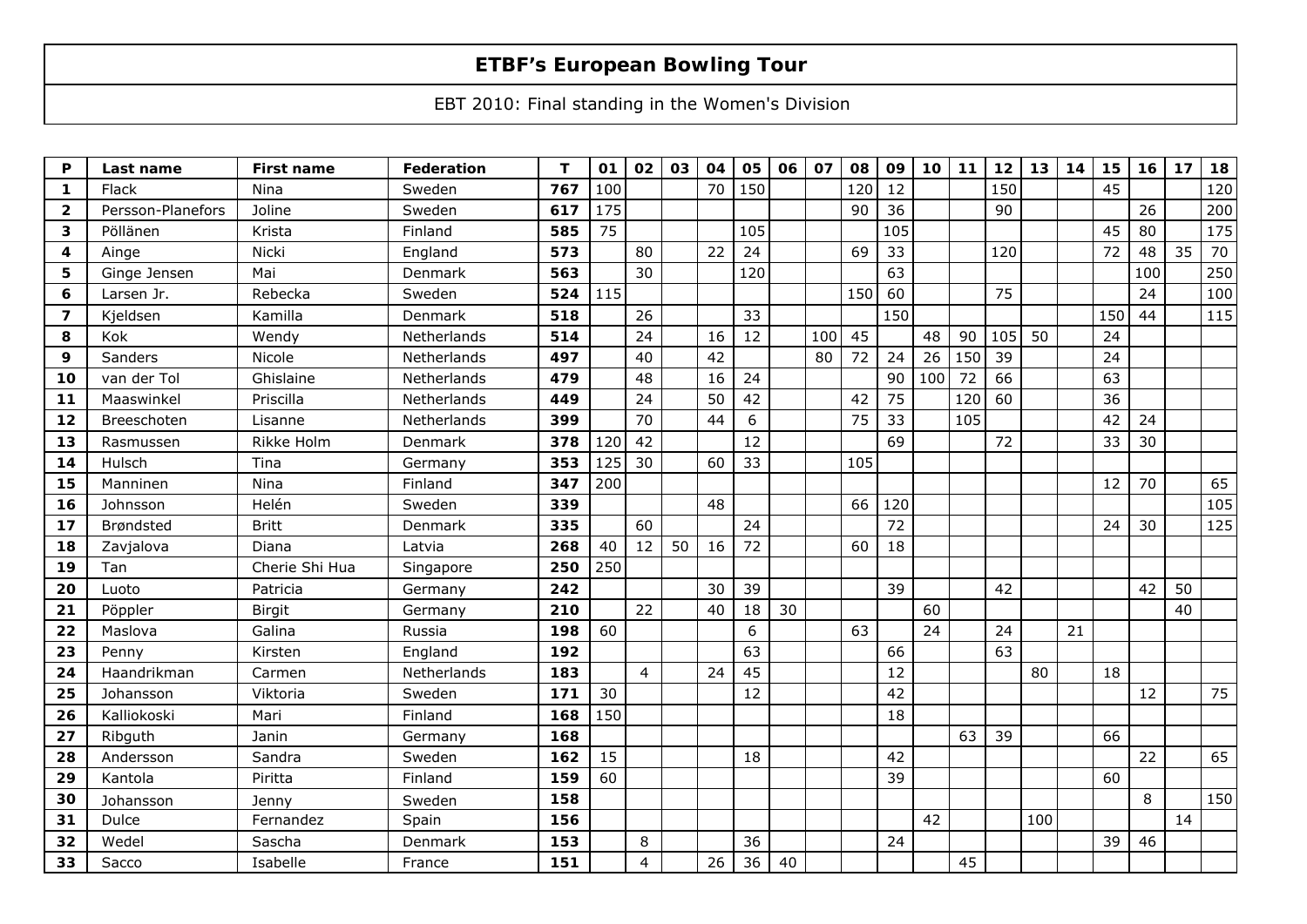| P  | Last name     | First name    | Federation     | $\mathbf{T}$ | 01  | 02  | 03 | 04  | 05             | 06 | 07 | 08 | 09 | 10 | 11 | 12 | 13 | 14 | 15  | 16 | 17 | 18  |
|----|---------------|---------------|----------------|--------------|-----|-----|----|-----|----------------|----|----|----|----|----|----|----|----|----|-----|----|----|-----|
| 34 | Dolinsek      | Mojca         | Slovenia       | 150          |     |     |    |     |                |    | 60 |    |    |    | 42 |    | 30 |    | 18  |    |    |     |
| 35 | Lantto        | Veronica      | Sweden         | 150          | 105 |     |    |     |                |    |    |    |    |    |    | 45 |    |    |     |    |    |     |
| 36 | Adolfsson     | Elin          | Sweden         | 147          | 65  |     |    |     |                |    |    |    |    |    |    |    |    |    |     | 12 |    | 70  |
| 37 | Beckel        | Martina       | Germany        | 144          |     | 100 |    |     | $\overline{9}$ | 35 |    |    |    |    |    |    |    |    |     |    |    |     |
| 38 | Gales         | Anna Lorraine | Denmark        | 139          |     | 26  |    |     | 3              |    |    |    | 24 |    |    |    |    |    | 36  | 50 |    |     |
| 39 | Lundén        | Reija         | Finland        | 138          | 110 |     |    |     |                |    |    |    | 12 |    |    |    |    |    |     | 16 |    |     |
| 40 | Pöntinen      | Marjo         | Finland        | 136          | 75  |     |    |     |                |    |    |    | 24 |    |    |    |    |    |     | 22 | 15 |     |
| 41 | van der Meer  | Danielle      | Netherlands    | 133          |     | 22  |    |     |                |    |    |    |    |    | 42 | 69 |    |    |     |    |    |     |
| 42 | Wiekeraad     | <b>Bianca</b> | Netherlands    | 133          |     | 6   |    | 24  |                |    |    |    |    |    |    |    |    |    | 75  | 28 |    |     |
| 43 | Manninen      | Heidi         | Finland        | 130          | 70  |     |    |     |                |    |    |    |    |    |    |    |    |    |     | 60 |    |     |
| 44 | Andersson     | Ida           | Sweden         | 122          |     |     |    |     |                |    |    |    |    |    |    |    |    |    |     | 12 |    | 110 |
| 45 | Uhlich        | Sonja         | Germany        | 121          |     |     |    | 46  |                |    |    |    |    |    |    | 42 |    |    | 33  |    |    |     |
| 46 | <b>Barnes</b> | Lynda         | <b>USA</b>     | 120          |     |     |    |     |                |    |    |    |    |    |    |    |    |    | 120 |    |    |     |
| 47 | Gross         | Ivonne        | Austria        | 120          |     |     |    |     |                |    | 48 |    |    |    |    |    | 60 |    | 12  |    |    |     |
| 48 | Kovalova      | Darya         | Ukraine        | 116          | 70  |     |    |     | 6              |    |    |    |    |    |    |    |    | 40 |     |    |    |     |
| 49 | Lundén        | Roosa         | Finland        | 116          | 55  |     |    |     |                |    |    |    | 45 |    |    |    |    |    |     | 16 |    |     |
| 50 | Nurmilo       | Mari          | Finland        | 116          | 40  |     |    |     |                |    |    |    | 36 |    |    |    |    |    |     | 40 |    |     |
| 51 | Beštová       | Katerina      | Czech Republic | 112          |     |     |    |     |                |    |    |    |    |    |    |    | 70 |    | 42  |    |    |     |
| 52 | Smirnova      | Evgeniya      | Russia         | 111          |     |     |    |     | 69             |    |    | 42 |    |    |    |    |    |    |     |    |    |     |
| 53 | Geissler      | Nadine        | Germany        | 105          |     |     |    |     |                |    |    |    |    |    |    |    |    |    | 105 |    |    |     |
| 54 | Gaillard      | Laurence      | France         | 101          |     |     |    | 26  |                |    |    |    |    |    | 75 |    |    |    |     |    |    |     |
| 55 | Leal          | Luz Adriana   | Colombia       | 100          |     |     |    | 100 |                |    |    |    |    |    |    |    |    |    |     |    |    |     |
| 56 | Planchard     | Marilyn       | France         | 96           |     | 16  |    | 30  |                | 50 |    |    |    |    |    |    |    |    |     |    |    |     |
| 57 | Herberle      | Nicole        | Germany        | 95           |     | 16  |    |     |                | 15 |    |    |    | 40 |    |    |    |    | 24  |    |    |     |
| 58 | Regoli        | Annalisa      | Italy          | 95           |     |     |    |     |                |    |    |    |    |    | 60 | 12 |    |    |     |    | 23 |     |
| 59 | Kabowski      | Lisa          | Germany        | 94           | 20  | 44  |    |     |                |    |    |    |    | 30 |    |    |    |    |     |    |    |     |
| 60 | Mäkelä        | Jenni         | Finland        | 93           | 65  |     |    |     |                |    |    |    |    |    |    |    |    |    |     | 28 |    |     |
| 61 | Hanzlovska    | Petra B.      | Czech Republic | 91           |     |     | 23 |     |                | 20 |    |    |    |    |    |    | 48 |    |     |    |    |     |
| 62 | Dorin-Ballard | Carolyn       | <b>USA</b>     | 90           |     |     |    |     | 90             |    |    |    |    |    |    |    |    |    |     |    |    |     |
| 63 | Macpherson    | Wendy         | <b>USA</b>     | 90           |     |     |    |     |                |    |    |    |    |    |    |    |    |    | 90  |    |    |     |
| 64 | Ginge Jensen  | Anja          | Denmark        | 85           |     | 16  |    |     | 24             |    |    |    | 45 |    |    |    |    |    |     |    |    |     |
| 65 | Kögler        | Natascha      | Germany        | 84           |     |     |    |     |                | 14 |    |    |    | 70 |    |    |    |    |     |    |    |     |
| 66 | Wegner        | Jenny         | Sweden         | 83           |     |     |    |     |                |    |    |    |    |    |    |    |    |    |     | 8  |    | 75  |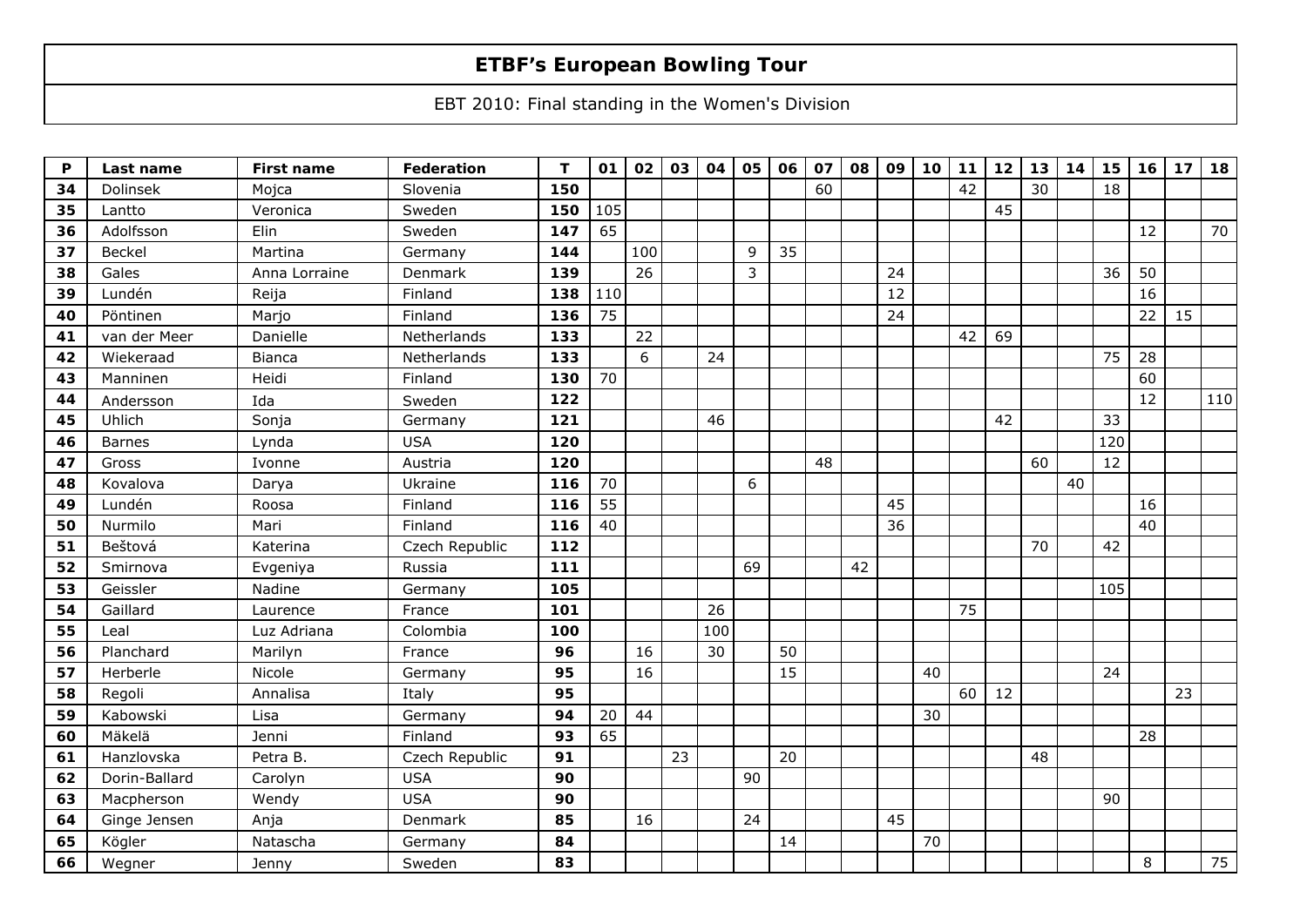| P    | Last name    | First name | Federation     | $\mathbf T$ | 01 | 02 | 03 | 04 | 05             | 06 | 07 | 08 | 09 | 10 | 11 | 12 | 13 | 14 | 15 | 16             | 17 | 18 |
|------|--------------|------------|----------------|-------------|----|----|----|----|----------------|----|----|----|----|----|----|----|----|----|----|----------------|----|----|
| 67   | Guerrero     | Clara      | Colombia       | 80          |    |    |    | 80 |                |    |    |    |    |    |    |    |    |    |    |                |    |    |
| 68   | Korkiamäki   | Petra      | Finland        | 80          | 10 |    |    |    | 12             |    |    |    |    |    | 36 | 18 |    |    |    | $\overline{4}$ |    |    |
| 69   | Laub         | Sabrina    | Germany        | 80          |    |    |    |    |                |    |    |    |    | 80 |    |    |    |    |    |                |    |    |
| 70   | Torregrossa  | Letizia    | Italy          | 77          |    |    |    |    |                |    |    |    |    |    | 66 |    |    |    |    |                | 11 |    |
| $71$ | Impola       | Hannele    | Finland        | 76          | 40 |    |    |    |                |    |    |    | 24 |    |    |    |    |    |    | 12             |    |    |
| 72   | van der Meer | Sophie     | Netherlands    | 76          |    | 12 |    | 28 | 3              |    |    |    |    |    |    | 33 |    |    |    |                |    |    |
| 73   | Glendert     | Malin      | Sweden         | 75          |    |    |    |    | 75             |    |    |    |    |    |    |    |    |    |    |                |    |    |
| 74   | Timter       | Vanessa    | Germany        | 75          |    | 50 |    |    |                | 25 |    |    |    |    |    |    |    |    |    |                |    |    |
| 75   | Grundschöber | Petra      | Austria        | 74          | 30 |    |    |    |                |    | 44 |    |    |    |    |    |    |    |    |                |    |    |
| 76   | Giles        | Zara       | England        | 70          |    | 28 |    |    | 42             |    |    |    |    |    |    |    |    |    |    |                |    |    |
| 77   | Gäbel        | Janine     | Germany        | 70          |    |    |    |    |                |    | 70 |    |    |    |    |    |    |    |    |                |    |    |
| 78   | Cuva         | Tanya      | Germany        | 69          |    |    |    |    | 18             |    |    |    |    | 12 |    |    |    |    | 39 |                |    |    |
| 79   | Masatova     | Vera       | Czech Republic | 69          |    |    |    |    |                |    |    |    |    |    | 69 |    |    |    |    |                |    |    |
| 80   | Stickney     | Tina       | <b>USA</b>     | 69          |    |    |    |    |                |    |    |    |    |    |    |    |    |    | 69 |                |    |    |
| 81   | Chai         | Wendy      | Malaysia       | 66          |    |    |    |    | 66             |    |    |    |    |    |    |    |    |    |    |                |    |    |
| 82   | Derynck      | Isabelle   | France         | 66          |    |    |    |    | 9              | 12 |    |    |    |    | 45 |    |    |    |    |                |    |    |
| 83   | Leskinen     | Suvi       | Finland        | 65          | 40 |    |    |    |                |    |    |    | 9  |    |    |    |    |    |    | 16             |    |    |
| 84   | Balzano      | Annalisa   | Italy          | 63          |    |    |    |    |                |    |    |    |    |    |    |    | 42 |    |    |                | 21 |    |
| 85   | Tomas        | Cheska     | Netherlands    | 63          |    | 12 |    |    | 3              |    |    |    |    |    |    | 24 |    |    |    |                | 24 |    |
| 86   | Frisoni      | Antonella  | Italy          | 61          |    |    |    |    |                |    | 28 |    |    |    | 33 |    |    |    |    |                |    |    |
| 87   | H. Johansen  | Jeanett    | Norway         | 61          | 55 | 6  |    |    |                |    |    |    |    |    |    |    |    |    |    |                |    |    |
| 88   | Lagrange     | Caroline   | Canada         | 60          |    |    |    |    | 60             |    |    |    |    |    |    |    |    |    |    |                |    |    |
| 89   | van der List | Wendy      | Netherlands    | 58          |    | 16 |    |    |                |    |    |    |    |    |    | 36 |    |    | 6  |                |    |    |
| 90   | Sarcan       | Adile      | Germany        | 57          |    |    |    |    |                |    |    | 45 |    | 12 |    |    |    |    |    |                |    |    |
| 91   | Farkas-Bucin | Luminita   | Romania        | 56          |    |    |    |    |                |    |    |    |    |    |    |    | 44 |    | 12 |                |    |    |
| 92   | Gauton       | Marie      | France         | 56          |    |    |    |    | 45             | 11 |    |    |    |    |    |    |    |    |    |                |    |    |
| 93   | Lindner      | Eva        | Germany        | 52          |    |    |    |    |                |    |    |    |    | 46 |    |    |    |    | 6  |                |    |    |
| 94   | Theissen     | Tanja      | Germany        | 52          |    |    |    | 28 | $\overline{9}$ | 15 |    |    |    |    |    |    |    |    |    |                |    |    |
| 95   | Ferina       | Roberta    | Italy          | 51          |    |    |    |    |                |    |    |    |    |    | 36 |    |    |    |    |                | 15 |    |
| 96   | Korobkova    | Alena      | Russia         | 50          |    |    |    |    |                |    |    |    |    |    |    |    |    | 50 |    |                |    |    |
| 97   | Psek         | Betrix     | Hungary        | 50          |    |    |    |    |                |    | 50 |    |    |    |    |    |    |    |    |                |    |    |
| 98   | Stolting     | Julia      | Germany        | 50          |    |    |    |    |                |    |    |    |    | 44 |    |    |    |    | 6  |                |    |    |
| 99   | Öing         | Manuela    | Germany        | 50          |    |    |    |    |                |    |    |    |    | 50 |    |    |    |    |    |                |    |    |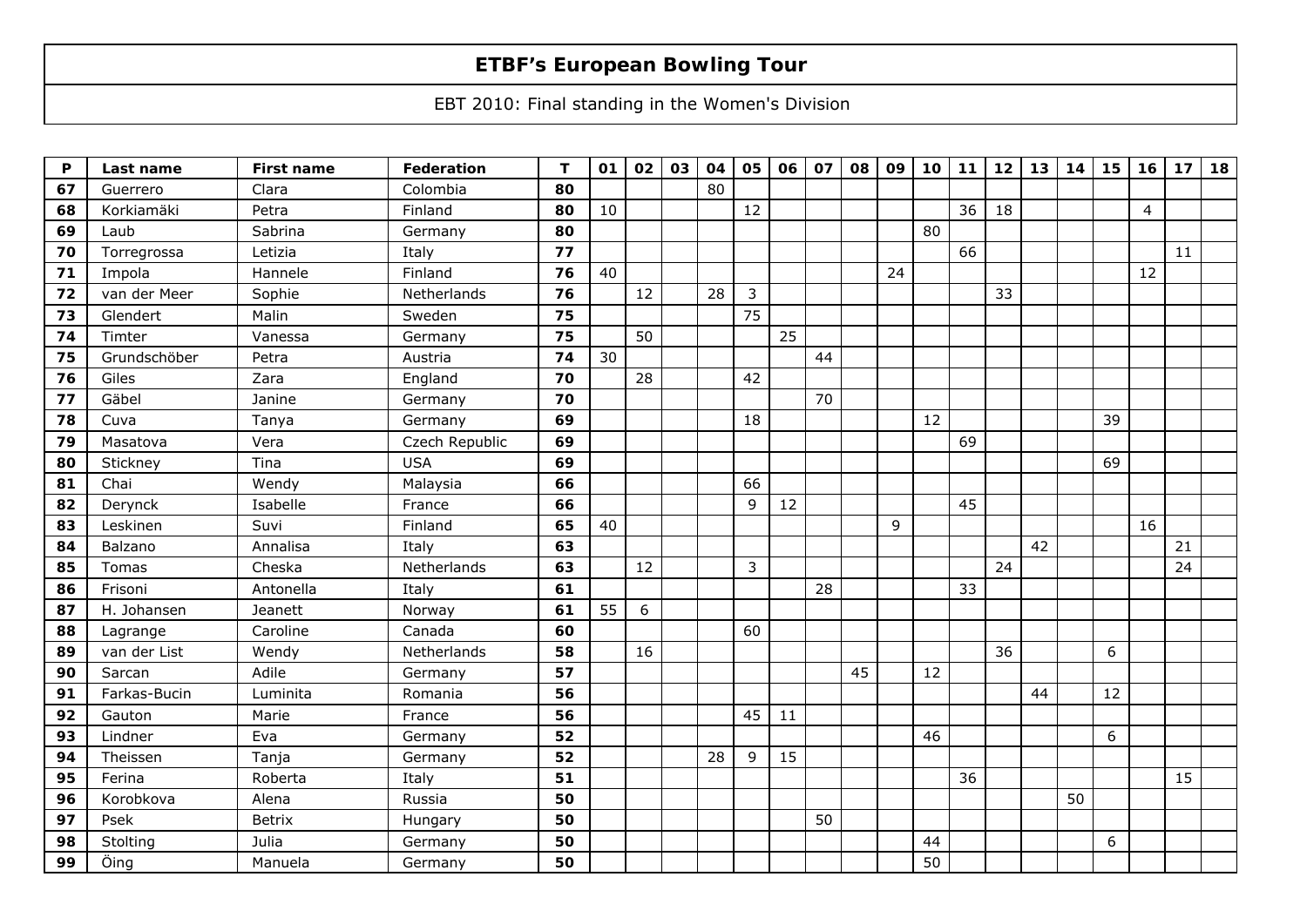| P   | Last name      | First name      | Federation     | $\mathsf{T}$ | 01 | 02             | 03 | 04 | 05 | 06 | 07 | 08 | 09 | 10 | 11 | 12 | 13 | 14 | 15             | 16 | 17 | 18 |
|-----|----------------|-----------------|----------------|--------------|----|----------------|----|----|----|----|----|----|----|----|----|----|----|----|----------------|----|----|----|
| 100 | Drajer         | Natasa          | Serbia         | 49           |    |                |    |    |    |    | 46 |    |    |    |    |    |    |    | $\overline{3}$ |    |    |    |
| 101 | Fung           | Vanessa         | Hong Kong      | 46           |    | 46             |    |    |    |    |    |    |    |    |    |    |    |    |                |    |    |    |
| 102 | van Boom       | Christine       | Belgium        | 46           |    |                |    |    |    |    |    |    |    |    |    |    | 46 |    |                |    |    |    |
| 103 | Mizrahi        | Sarit           | Israel         | 45           |    |                |    |    |    |    |    | 39 |    |    |    |    |    |    | 6              |    |    |    |
| 104 | Staudinger     | Cassie          | Australia      | 45           |    |                |    |    |    |    |    |    |    |    |    | 45 |    |    |                |    |    |    |
| 105 | Gorbacheva     | Yulia           | Russia         | 42           |    |                |    |    | 6  |    |    | 36 |    |    |    |    |    |    |                |    |    |    |
| 106 | Gürkan         | Duygu           | Turkey         | 42           |    |                |    |    |    |    |    | 24 |    |    |    | 18 |    |    |                |    |    |    |
| 107 | Göbel-Janka    | Michaela        | Germany        | 42           |    | 28             |    |    |    | 14 |    |    |    |    |    |    |    |    |                |    |    |    |
| 108 | Kalan          | Anja Musar      | Slovenia       | 42           |    |                |    |    |    |    | 42 |    |    |    |    |    |    |    |                |    |    |    |
| 109 | Manico         | Bigi            | Switzerland    | 42           |    |                |    |    | 18 |    |    |    |    |    |    |    |    |    | 24             |    |    |    |
| 110 | Dahlgren       | Frida           | Sweden         | 40           | 40 |                |    |    |    |    |    |    |    |    |    |    |    |    |                |    |    |    |
| 111 | de Jong        | Marieke         | Netherlands    | 40           |    | $\overline{4}$ |    |    |    |    |    |    |    |    |    | 36 |    |    |                |    |    |    |
| 112 | Dosztály       | Sarolta         | Hungary        | 40           |    |                |    |    |    |    |    |    |    |    |    |    | 40 |    |                |    |    |    |
| 113 | Gajdos         | Katalin         | Hungary        | 40           |    |                |    |    |    |    | 28 |    |    |    |    |    | 12 |    |                |    |    |    |
| 114 | Pająk          | Daria           | Poland         | 40           |    |                | 40 |    |    |    |    |    |    |    |    |    |    |    |                |    |    |    |
| 115 | Požar          | Eva             | Slovenia       | 40           |    |                |    |    |    |    | 40 |    |    |    |    |    |    |    |                |    |    |    |
| 116 | Aksular        | Gulhan          | Turkey         | 39           |    |                |    |    |    |    |    | 39 |    |    |    |    |    |    |                |    |    |    |
| 117 | Aziela         | Zandra          | Malaysia       | 39           |    |                |    |    | 39 |    |    |    |    |    |    |    |    |    |                |    |    |    |
| 118 | Bagnolini      | Monica          | Italy          | 39           |    |                |    |    |    |    |    |    |    |    | 39 |    |    |    |                |    |    |    |
| 119 | Roiati         | Chiara          | Italy          | 39           |    |                |    |    |    |    |    |    |    |    | 39 |    |    |    |                |    |    |    |
| 120 | Murat-Mourgues | Valerie         | France         | 36           |    | 12             |    |    | 3  | 21 |    |    |    |    |    |    |    |    |                |    |    |    |
| 121 | Tumileviciute  | Ruta            | Lithuania      | 36           |    |                |    | 12 |    |    |    |    |    |    |    | 24 |    |    |                |    |    |    |
| 122 | Özogluuntur    | Ebru            | Turkey         | 36           |    |                |    |    |    |    |    | 36 |    |    |    |    |    |    |                |    |    |    |
| 123 | Frost          | Greta           | Poland         | 35           |    |                | 35 |    |    |    |    |    |    |    |    |    |    |    |                |    |    |    |
| 124 | Kosyakova      | Polina          | Russia         | 35           |    |                |    |    |    |    |    |    |    |    |    |    |    | 35 |                |    |    |    |
| 125 | Wagner         | Janina          | Germany        | 35           |    |                |    |    |    |    |    |    |    | 26 |    |    |    |    | 9              |    |    |    |
| 126 | Debenec        | Maja            | Slovenia       | 34           |    |                | 22 |    |    |    |    |    |    |    |    |    |    |    | 12             |    |    |    |
| 127 | Keränen        | Jenni           | Finland        | 34           | 20 |                |    |    |    |    |    |    | 6  |    |    |    |    |    |                | 8  |    |    |
| 128 | Pelaez         | Sandra Torrents | Catalonia      | 34           |    |                |    | 16 |    |    |    |    |    |    |    | 18 |    |    |                |    |    |    |
| 129 | Erol           | Hicran          | Turkey         | 33           |    |                |    |    |    |    |    | 33 |    |    |    |    |    |    |                |    |    |    |
| 130 | Goossens       | Katrien         | Belgium        | 33           |    |                |    |    |    |    |    |    |    |    |    | 33 |    |    |                |    |    |    |
| 131 | Stefanova      | Marina          | Bulgaria       | 33           |    |                |    |    |    |    |    | 33 |    |    |    |    |    |    |                |    |    |    |
| 132 | Stysova        | Bohdana         | Czech Republic | 33           |    |                |    |    |    |    |    |    |    |    | 33 |    |    |    |                |    |    |    |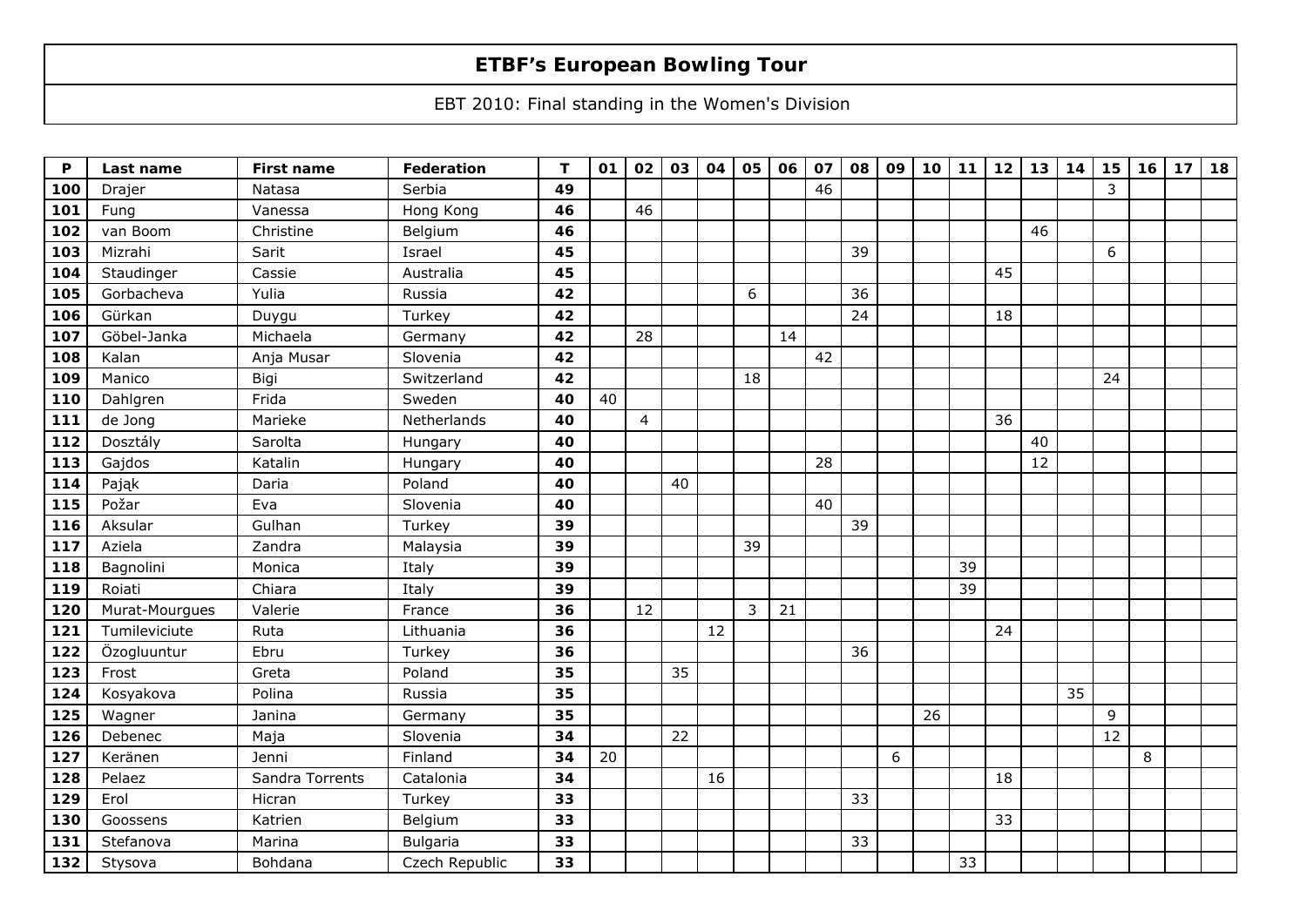| P   | Last name          | First name   | Federation     | $\mathsf{T}$ | 01 | 02             | 03 | 04 | 05 | 06 | 07 | 08 | 09 | 10 | 11 | 12 | 13 | 14 | 15 | 16             | 17 | 18 |
|-----|--------------------|--------------|----------------|--------------|----|----------------|----|----|----|----|----|----|----|----|----|----|----|----|----|----------------|----|----|
| 133 | Lislien            | Monica       | Norway         | 32           | 10 | $\overline{4}$ |    |    |    |    |    |    | 18 |    |    |    |    |    |    |                |    |    |
| 134 | Trouniac           | Elise        | France         | 31           |    | 6              |    | 22 | 3  |    |    |    |    |    |    |    |    |    |    |                |    |    |
| 135 | Guldbaek           | Heidi        | Denmark        | 30           |    |                |    |    |    |    |    |    | 18 |    |    |    |    |    | 12 |                |    |    |
| 136 | Hultin             | Isabell      | Sweden         | 30           | 30 |                |    |    |    |    |    |    |    |    |    |    |    |    |    |                |    |    |
| 137 | Merklejn           | Joanna       | Poland         | 30           |    |                | 30 |    |    |    |    |    |    |    |    |    |    |    |    |                |    |    |
| 138 | Morra              | Alessandra   | Italy          | 30           |    |                |    |    |    |    |    |    |    |    |    |    |    |    |    |                | 30 |    |
| 139 | Nieminen           | Heli         | Finland        | 30           | 30 |                |    |    |    |    |    |    |    |    |    |    |    |    |    |                |    |    |
| 140 | Orlova             | Anna         | Russia         | 30           |    |                |    |    |    |    |    |    |    |    |    |    |    | 30 |    |                |    |    |
| 141 | Pavlovic           | Jovana       | Serbia         | 30           |    |                |    |    |    |    | 30 |    |    |    |    |    |    |    |    |                |    |    |
| 142 | Pirc               | Natasa Musar | Slovenia       | 30           |    |                |    |    |    |    | 30 |    |    |    |    |    |    |    |    |                |    |    |
| 143 | Plummen            | Kelly        | Netherlands    | 30           |    | 8              |    |    |    | 22 |    |    |    |    |    |    |    |    |    |                |    |    |
| 144 | Pulliainen         | Leena        | Finland        | 30           | 30 |                |    |    |    |    |    |    |    |    |    |    |    |    |    |                |    |    |
| 145 | Reslmaier          | Sabine       | Germany        | 30           |    |                |    |    |    | 8  |    |    |    | 22 |    |    |    |    |    |                |    |    |
| 146 | Volšičková         | Michaela     | Czech Republic | 30           |    |                |    |    |    |    |    |    |    |    |    |    | 30 |    |    |                |    |    |
| 147 | Weschke            | Nina         | Germany        | 30           |    |                |    |    |    |    |    |    |    | 30 |    |    |    |    |    |                |    |    |
| 148 | Keituri            | Margit       | Finland        | 29           |    |                |    |    |    |    |    |    |    | 16 |    |    |    |    | 9  | $\overline{4}$ |    |    |
| 149 | Carrera            | Eba          | Spain          | 28           |    |                |    |    |    |    |    |    |    |    |    |    | 28 |    |    |                |    |    |
| 150 | Gerbracht          | Melanie      | Germany        | 28           |    |                |    |    |    |    |    |    |    | 28 |    |    |    |    |    |                |    |    |
| 151 | Gäbler             | Tanja        | Germany        | 28           |    |                |    |    |    |    |    |    |    | 28 |    |    |    |    |    |                |    |    |
| 152 | Jacques            | Amandine     | France         | 28           |    | 4              |    |    |    | 24 |    |    |    |    |    |    |    |    |    |                |    |    |
| 153 | Lébrová            | Jana         | Czech Republic | 28           |    |                |    |    |    |    |    |    |    |    |    |    | 28 |    |    |                |    |    |
| 154 | Pasanen            | Sanna        | Finland        | 28           | 10 |                |    |    |    |    |    |    | 12 |    |    |    |    |    |    | 6              |    |    |
| 155 | Hanušová           | Dana         | Czech Republic | 26           |    |                |    |    |    |    |    |    |    |    |    |    | 26 |    |    |                |    |    |
| 156 | Liapis             | Simona       | Serbia         | 26           |    |                |    |    |    |    | 26 |    |    |    |    |    |    |    |    |                |    |    |
| 157 | Stanková           | Petra        | Slovakia       | 26           |    |                |    |    |    |    |    |    |    |    |    |    | 26 |    |    |                |    |    |
| 158 | Tuomisalo          | Laura        | Finland        | 26           |    |                |    |    |    |    |    |    |    |    |    |    |    |    |    | 26             |    |    |
| 159 | <b>Bretteville</b> | Elise        | France         | 25           |    | 12             |    |    |    | 13 |    |    |    |    |    |    |    |    |    |                |    |    |
| 160 | de Rooij           | Maxime       | Netherlands    | 25           |    |                |    |    |    |    |    |    |    | 16 |    |    |    |    | 9  |                |    |    |
| 161 | Giufrida           | Carmelina    | Italy          | 25           |    |                |    |    |    |    |    |    |    |    |    |    |    |    |    |                | 25 |    |
| 162 | Hosszu             | Gabriella    | Hungary        | 25           |    |                | 25 |    |    |    |    |    |    |    |    |    |    |    |    |                |    |    |
| 163 | Sukhanova          | Galina       | Russia         | 25           |    |                |    |    |    |    |    |    |    |    |    |    |    | 25 |    |                |    |    |
| 164 | Albert             | Milagros     | Spain          | 24           |    |                |    |    |    |    |    |    |    |    |    |    | 24 |    |    |                |    |    |
| 165 | Beuthner           | Laura        | Denmark        | 24           |    |                | 24 |    |    |    |    |    |    |    |    |    |    |    |    |                |    |    |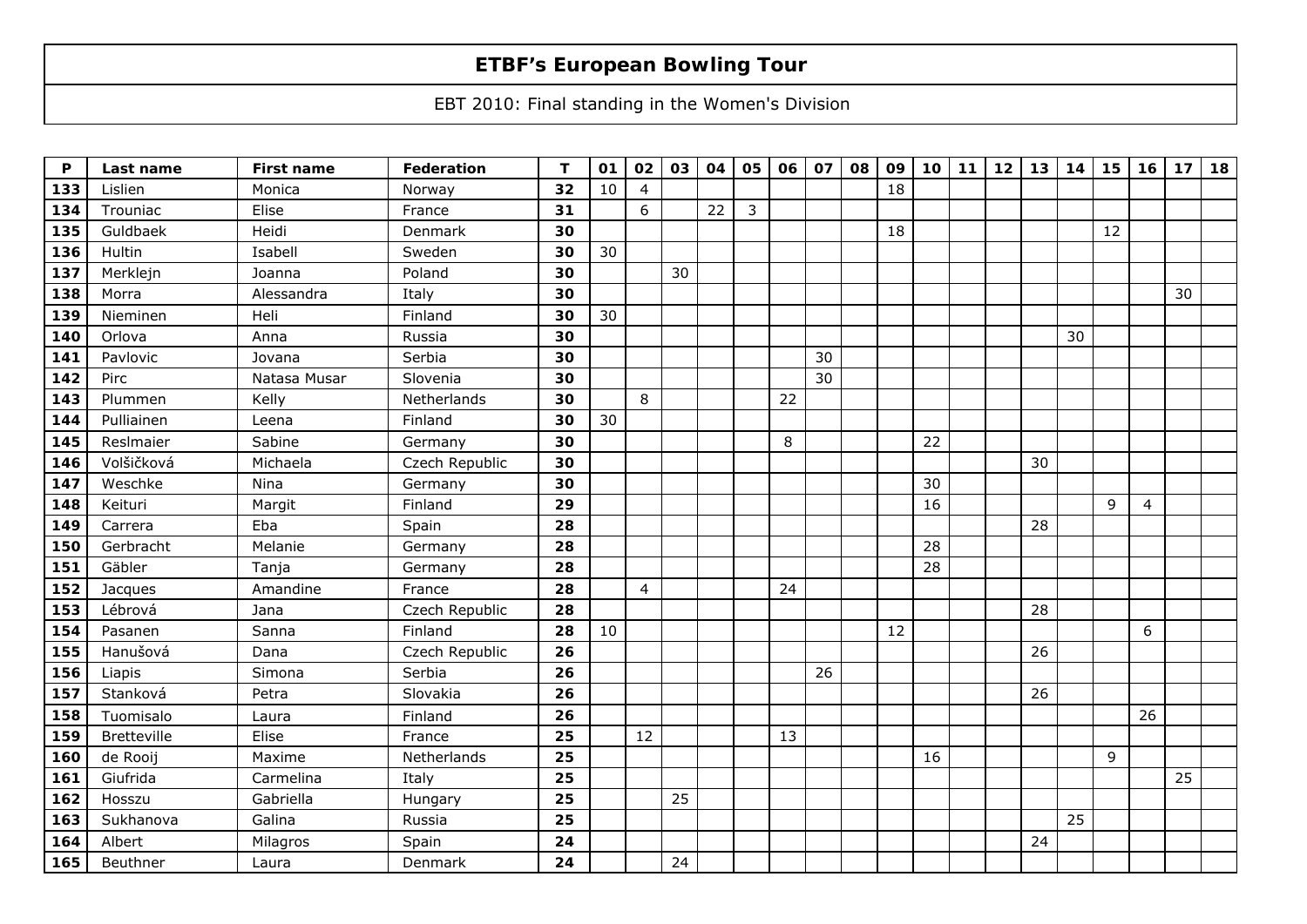| $\mathsf P$ | Last name   | First name    | Federation     | $\mathbf T$ | 01 | 02 | 03 | 04 | 05 | 06 | 07 | 08 | 09 | 10 | 11 | 12 | 13 | 14 | 15 | 16 | 17 | 18 |
|-------------|-------------|---------------|----------------|-------------|----|----|----|----|----|----|----|----|----|----|----|----|----|----|----|----|----|----|
| 166         | Cinar       | Gökce         | Turkey         | 24          |    |    |    |    |    |    |    | 24 |    |    |    |    |    |    |    |    |    |    |
| 167         | Concetta    | D'Antuono     | Italy          | 24          |    |    |    |    |    |    |    |    |    |    | 24 |    |    |    |    |    |    |    |
| 168         | Koh         | Sharon        | Malaysia       | 24          |    |    |    |    | 24 |    |    |    |    |    |    |    |    |    |    |    |    |    |
| 169         | Kretschmann | Katrin        | Germany        | 24          |    |    |    |    |    |    |    |    |    | 24 |    |    |    |    |    |    |    |    |
| 170         | Kucuk       | Meryem        | Turkey         | 24          |    |    |    |    |    |    |    | 24 |    |    |    |    |    |    |    |    |    |    |
| 171         | Kucukbulut  | Irem          | Turkey         | 24          |    |    |    |    |    |    |    | 24 |    |    |    |    |    |    |    |    |    |    |
| 172         | Leone       | Paola         | Italy          | 24          |    |    |    |    |    |    |    |    |    |    | 24 |    |    |    |    |    |    |    |
| 173         | Masatova    | Zdenka        | Czech Republic | 24          |    |    |    |    |    |    |    |    |    |    | 24 |    |    |    |    |    |    |    |
| 174         | Moreno      | Cristina Sanz | Catalonia      | 24          |    |    |    |    |    |    |    |    |    |    |    | 24 |    |    |    |    |    |    |
| 175         | Saint Marc  | Aude          | France         | 24          |    |    |    |    |    |    |    |    |    |    |    | 24 |    |    |    |    |    |    |
| 176         | Segura      | Asuncion      | Spain          | 24          |    |    |    |    |    |    |    |    |    |    | 24 |    |    |    |    |    |    |    |
| 177         | Senturk     | Tulin         | Turkey         | 24          |    |    |    |    |    |    |    | 24 |    |    |    |    |    |    |    |    |    |    |
| 178         | Sharapova   | Alena         | Russia         | 24          |    |    |    |    |    |    |    |    |    |    |    |    |    | 24 |    |    |    |    |
| 179         | Suriano     | Elena         | Italy          | 24          |    |    |    |    |    |    |    |    |    |    | 24 |    |    |    |    |    |    |    |
| 180         | Szabó       | Nora          | Hungary        | 24          |    |    |    |    |    |    |    |    |    |    |    |    | 24 |    |    |    |    |    |
| 181         | Gschrey     | Stefanie      | Germany        | 23          |    |    |    |    |    | 23 |    |    |    |    |    |    |    |    |    |    |    |    |
| 182         | Umnyakova   | Nadezhda      | Russia         | 23          |    |    |    |    |    |    |    |    |    |    |    |    |    | 23 |    |    |    |    |
| 183         | Frioni      | Pamela        | Italy          | 22          |    |    |    |    |    |    |    |    |    |    |    |    |    |    |    |    | 22 |    |
| 184         | Glasl       | Cornelia      | Germany        | 22          |    |    |    |    |    |    |    |    |    | 22 |    |    |    |    |    |    |    |    |
| 185         | Pospíšilová | Veronika      | Slovakia       | 22          |    |    |    |    |    |    |    |    |    |    |    |    | 22 |    |    |    |    |    |
| 186         | Stepanova   | Tatyana       | Russia         | 22          |    |    |    |    |    |    |    |    |    |    |    |    |    | 22 |    |    |    |    |
| 187         | Tóth        | Mária         | Hungary        | 22          |    |    |    |    |    |    |    |    |    |    |    |    | 22 |    |    |    |    |    |
| 188         | Jokinen     | Jonna         | Finland        | 21          | 15 |    |    |    |    |    |    |    |    |    |    |    |    |    |    | 6  |    |    |
| 189         | Lönnroth    | Daniela       | Finland        | 21          | 5  |    |    |    |    |    |    |    |    |    |    |    |    |    |    | 16 |    |    |
| 190         | Fok         | Ka Wai        | Singapore      | 20          | 20 |    |    |    |    |    |    |    |    |    |    |    |    |    |    |    |    |    |
| 191         | Hernandez   | Francisca N.  | Catalonia      | 20          |    |    |    | 8  |    |    |    |    |    |    |    | 12 |    |    |    |    |    |    |
| 192         | Kryl        | Kristina      | Russia         | 20          | 20 |    |    |    |    |    |    |    |    |    |    |    |    |    |    |    |    |    |
| 193         | Lozano      | Carmen        | Spain          | 20          |    |    |    |    |    |    |    |    |    |    |    |    |    |    |    |    | 20 |    |
| 194         | Mestres     | Gloria Sala   | Catalonia      | 20          |    |    |    | 8  |    |    |    |    |    |    |    | 12 |    |    |    |    |    |    |
| 195         | Sazonova    | Elena         | Russia         | 20          |    |    |    |    |    |    |    |    |    |    |    |    |    | 20 |    |    |    |    |
| 196         | Thorstensen | Heidi         | Norway         | 20          | 20 |    |    |    |    |    |    |    |    |    |    |    |    |    |    |    |    |    |
| 197         | Akalin      | Pinar         | Turkey         | 18          |    |    |    |    |    |    |    | 18 |    |    |    |    |    |    |    |    |    |    |
| 198         | Antin       | Shahaf        | Israel         | 18          |    |    |    |    |    |    |    |    |    |    |    |    |    |    | 18 |    |    |    |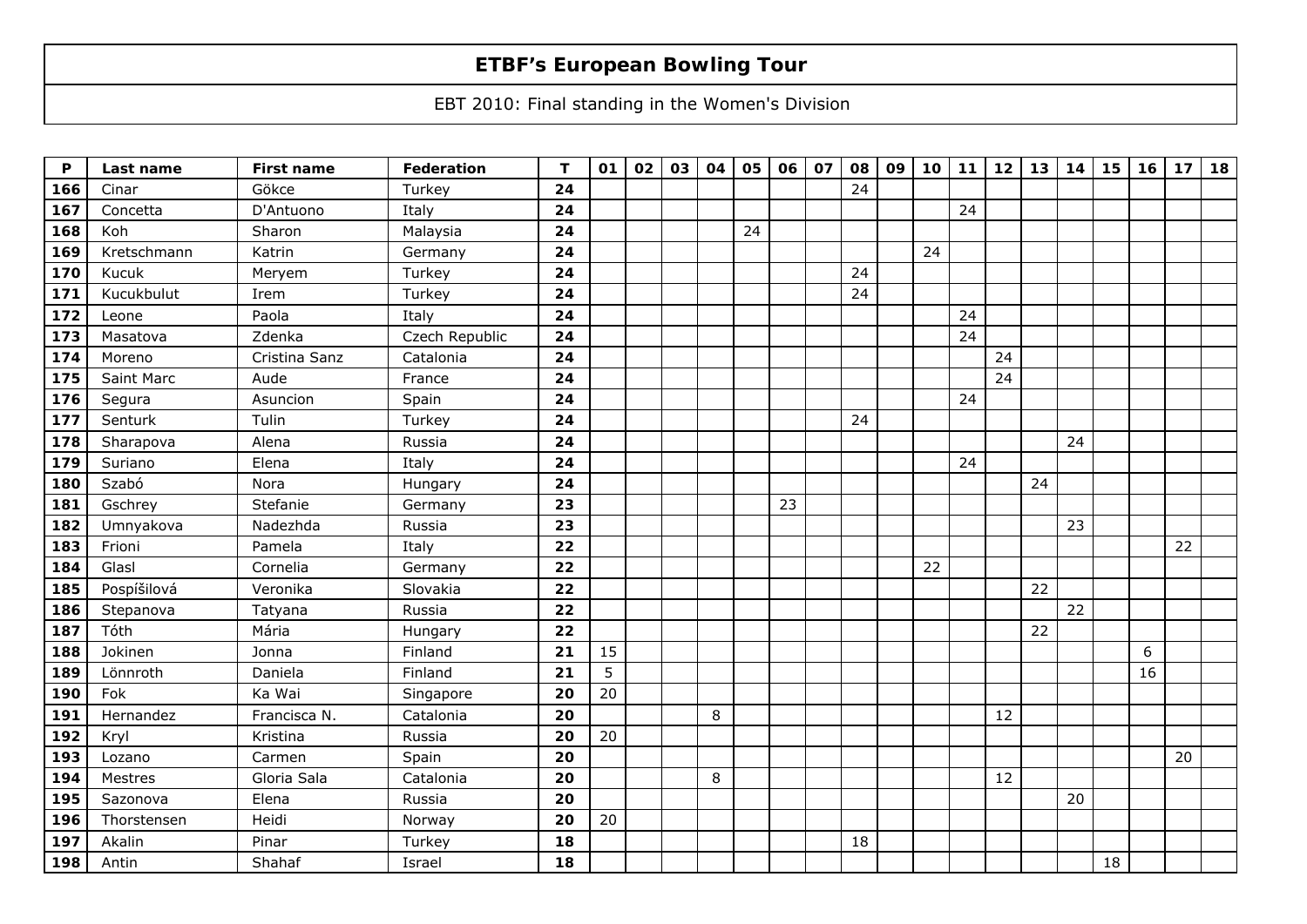| P   | Last name       | First name     | Federation     | $\mathsf{T}$ | 01 | 02 | 03 | 04 | 05 | 06 | 07 | 08 | 09 | 10 | 11 | 12 | 13 | 14 | 15 | 16             | 17 | 18 |
|-----|-----------------|----------------|----------------|--------------|----|----|----|----|----|----|----|----|----|----|----|----|----|----|----|----------------|----|----|
| 199 | Aydin           | Gulten         | Turkey         | 18           |    |    |    |    |    |    |    | 18 |    |    |    |    |    |    |    |                |    |    |
| 200 | Chouckroun      | Celia          | France         | 18           |    |    |    |    |    |    |    |    |    |    |    | 18 |    |    |    |                |    |    |
| 201 | Hakamäki        | Tiia           | Finland        | 18           | 10 |    |    |    |    |    |    |    |    |    |    |    |    |    |    | 8              |    |    |
| 202 | Kayim           | Ferah Sohret   | Turkey         | 18           |    |    |    |    |    |    |    | 18 |    |    |    |    |    |    |    |                |    |    |
| 203 | Kontas          | Ayse           | Turkey         | 18           |    |    |    |    |    |    |    | 18 |    |    |    |    |    |    |    |                |    |    |
| 204 | Köhler          | Malene U.      | Denmark        | 18           |    |    |    |    |    |    |    |    | 18 |    |    |    |    |    |    |                |    |    |
| 205 | Loos            | Gabriele       | Austria        | 18           |    |    |    |    |    |    |    |    |    |    |    |    |    |    | 18 |                |    |    |
| 206 | Madsen          | Charlotte      | Denmark        | 18           |    | 6  |    |    |    |    |    |    | 12 |    |    |    |    |    |    |                |    |    |
| 207 | Pilecky         | Jutta          | Austria        | 18           |    |    |    |    |    |    |    |    |    |    |    |    |    |    | 18 |                |    |    |
| 208 | Romero          | Roser Romero   | Catalonia      | 18           |    |    |    |    |    |    |    |    |    |    |    | 18 |    |    |    |                |    |    |
| 209 | Sancak          | Melek          | Turkey         | 18           |    |    |    |    |    |    |    | 18 |    |    |    |    |    |    |    |                |    |    |
| 210 | Zulkifli        | Shalin         | Malaysia       | 18           |    |    |    |    | 18 |    |    |    |    |    |    |    |    |    |    |                |    |    |
| 211 | Kämäräinen      | Iina           | Finland        | 17           | 15 |    |    |    |    |    |    |    |    |    |    |    |    |    |    | $\overline{2}$ |    |    |
| 212 | Alanko          | Noora          | Finland        | 16           |    |    |    |    |    |    |    |    |    |    |    |    |    |    |    | 16             |    |    |
| 213 | Chládková       | Hana           | Czech Republic | 16           |    |    |    |    |    |    |    |    |    |    |    |    | 16 |    |    |                |    |    |
| 214 | Hanusíková      | Blanka         | Czech Republic | 16           |    |    |    |    |    |    |    |    |    |    |    |    | 16 |    |    |                |    |    |
| 215 | Hauchwitz       | Kathy          | Germany        | 16           |    |    |    |    |    |    |    |    |    | 16 |    |    |    |    |    |                |    |    |
| 216 | Lindqvist       | Camilla        | Sweden         | 16           |    |    |    | 16 |    |    |    |    |    |    |    |    |    |    |    |                |    |    |
| 217 | Pindurová       | Jana           | Czech Republic | 16           |    |    |    |    |    |    |    |    |    |    |    |    | 16 |    |    |                |    |    |
| 218 | Riemerschmid    | Petra          | Germany        | 16           |    |    |    |    |    |    |    |    |    | 16 |    |    |    |    |    |                |    |    |
| 219 | Sailerová       | Dita           | Czech Republic | 16           |    |    |    |    |    |    |    |    |    |    |    |    | 16 |    |    |                |    |    |
| 220 | Schlingensief   | Manuela        | Germany        | 16           |    |    |    |    |    |    |    |    |    | 16 |    |    |    |    |    |                |    |    |
| 221 | van den Bos     | Mariska        | Netherlands    | 16           |    | 16 |    |    |    |    |    |    |    |    |    |    |    |    |    |                |    |    |
| 222 | van Regenmortel | Yolanda        | Belgium        | 16           |    |    |    |    |    |    |    |    |    |    |    |    | 16 |    |    |                |    |    |
| 223 | Belenko         | Viktoria       | Russia         | 15           |    |    |    |    |    |    |    |    |    |    |    |    |    | 15 |    |                |    |    |
| 224 | Dubovskaya      | Alena          | Russia         | 15           | 15 |    |    |    |    |    |    |    |    |    |    |    |    |    |    |                |    |    |
| 225 | Johansen        | Stine Nörgaard | Denmark        | 15           |    |    |    |    |    |    |    |    | 6  |    |    |    |    |    | 9  |                |    |    |
| 226 | Suslikova       | Elena          | Russia         | 15           |    |    |    |    |    |    |    |    |    |    |    |    |    | 15 |    |                |    |    |
| 227 | Tyynelä         | Sari O.        | Finland        | 15           | 15 |    |    |    |    |    |    |    |    |    |    |    |    |    |    |                |    |    |
| 228 | Marazuela       | Encarni        | Spain          | 14           |    |    |    |    |    |    |    |    |    |    |    |    |    |    |    |                | 14 |    |
| 229 | Smotrova        | Ksenia         | Russia         | 14           |    |    |    |    |    |    |    |    |    |    |    |    |    | 14 |    |                |    |    |
| 230 | Styrman         | Jenni          | Finland        | 14           | 10 |    |    |    |    |    |    |    |    |    |    |    |    |    |    | $\overline{4}$ |    |    |
| 231 | Yaremchuk       | Elena          | Russia         | 14           |    |    |    |    |    |    |    |    |    |    |    |    |    | 14 |    |                |    |    |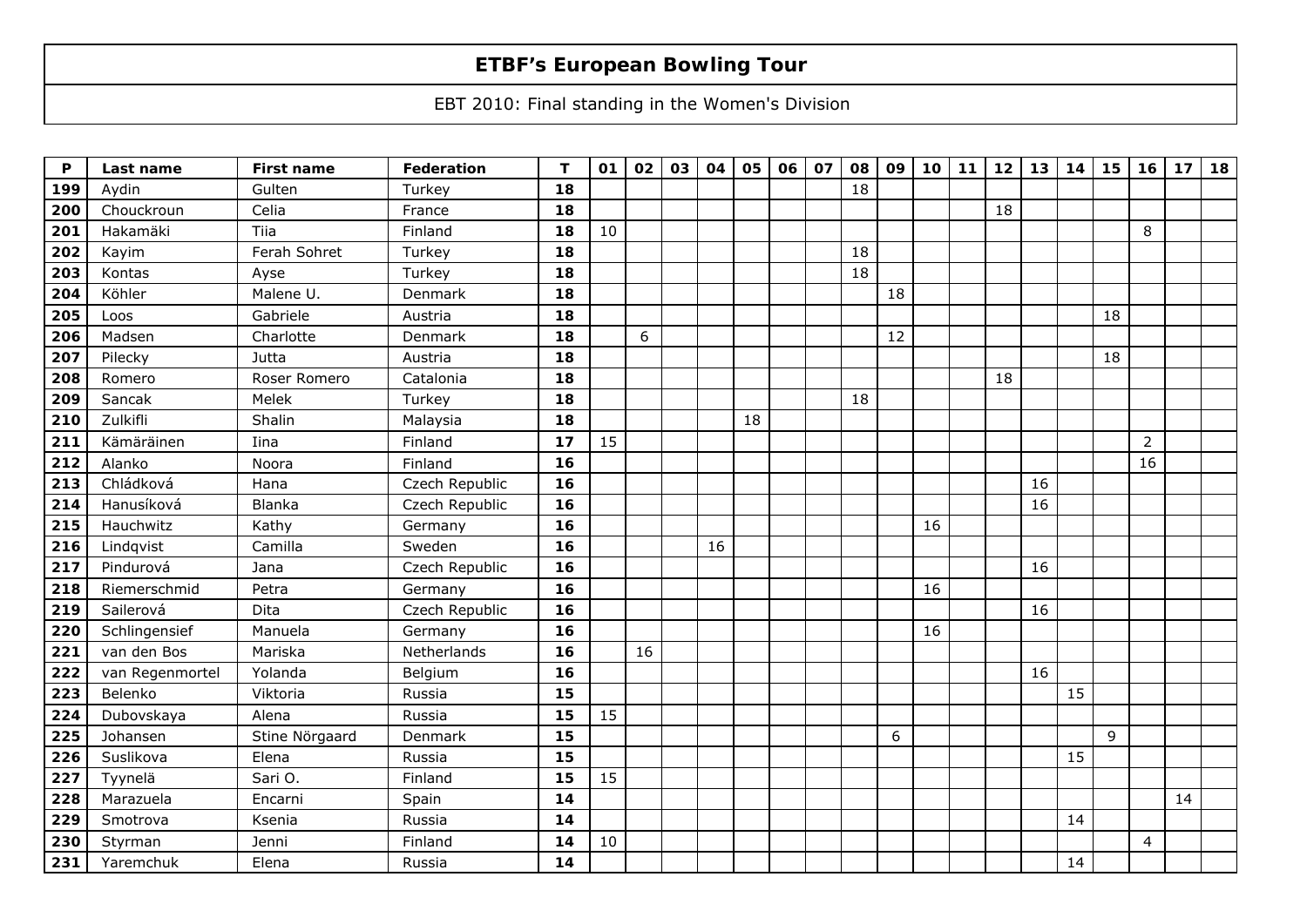| P   | Last name    | First name     | Federation     | $\mathbf{T}$ | 01 | 02 | 03 | 04 | 05 | 06 | 07 | 08 | 09           | 10 | 11 | 12 | 13 | 14 | 15 | 16 | 17 | 18 |
|-----|--------------|----------------|----------------|--------------|----|----|----|----|----|----|----|----|--------------|----|----|----|----|----|----|----|----|----|
| 232 | Castagna     | Marzia         | Italy          | 13           |    |    |    |    |    |    |    |    |              |    |    |    |    |    |    |    | 13 |    |
| 233 | Kuzina       | Marina         | Russia         | 13           |    |    |    |    |    |    |    |    |              |    |    |    |    | 13 |    |    |    |    |
| 234 | Milkovich    | Elena          | Russia         | 13           |    |    |    |    |    |    |    |    |              |    |    |    |    | 13 |    |    |    |    |
| 235 | Mäkelä       | Salla          | Finland        | 13           | 5  |    |    |    |    |    |    |    |              |    |    |    |    |    |    | 8  |    |    |
| 236 | <b>Tapio</b> | Fannie         | Sweden         | 13           |    |    |    |    |    | 13 |    |    |              |    |    |    |    |    |    |    |    |    |
| 237 | Tiragallo    | Maria Vittoria | Italy          | 13           |    |    |    |    |    |    |    |    |              |    |    |    |    |    |    |    | 13 |    |
| 238 | Alcacer      | Pilar Perales  | Catalonia      | $12$         |    |    |    |    |    |    |    |    |              |    |    | 12 |    |    |    |    |    |    |
| 239 | Aloe         | Antonietta     | Italy          | $12$         |    |    |    |    |    |    |    |    |              |    |    |    |    |    |    |    | 12 |    |
| 240 | Gutierrez    | Teresa         | Spain          | 12           |    |    |    |    |    |    |    |    |              |    |    |    |    |    |    |    | 12 |    |
| 241 | Jandejsková  | Alexandra      | Czech Republic | $12$         |    |    |    |    |    |    |    |    |              |    |    |    | 12 |    |    |    |    |    |
| 242 | Janorschke   | Natalie        | Germany        | 12           |    |    |    |    |    |    |    |    |              | 12 |    |    |    |    |    |    |    |    |
| 243 | Kammerer     | Alexandra      | Germany        | $12$         |    |    |    |    |    |    |    |    |              | 12 |    |    |    |    |    |    |    |    |
| 244 | Maier        | Emily          | <b>USA</b>     | $12$         |    |    |    |    | 12 |    |    |    |              |    |    |    |    |    |    |    |    |    |
| 245 | Marc         | Aude Saint     | France         | 12           |    |    |    | 12 |    |    |    |    |              |    |    |    |    |    |    |    |    |    |
| 246 | Pascual      | Monica Boldo   | Catalonia      | $12$         |    |    |    | 12 |    |    |    |    |              |    |    |    |    |    |    |    |    |    |
| 247 | Pearce       | Piia           | Luxembourg     | 12           |    |    |    |    |    | 12 |    |    |              |    |    |    |    |    |    |    |    |    |
| 248 | Puiggros     | Rosa Mas       | Catalonia      | $12$         |    |    |    | 12 |    |    |    |    |              |    |    |    |    |    |    |    |    |    |
| 249 | Ruseeva      | Yuliya         | Russia         | $12$         |    |    |    |    |    |    |    |    |              |    |    |    |    |    |    | 12 |    |    |
| 250 | Schlosser    | Nida           | Austria        | $12$         |    |    |    |    |    |    |    |    |              |    |    |    | 12 |    |    |    |    |    |
| 251 | Sozinova     | Julia          | Russia         | $12$         |    |    |    |    |    |    |    |    |              |    |    |    |    | 12 |    |    |    |    |
| 252 | Šramková     | Kristína       | Slovakia       | 12           |    |    |    |    |    |    |    |    |              |    |    |    | 12 |    |    |    |    |    |
| 253 | Then         | Manuela        | Germany        | 12           |    |    |    |    |    |    |    |    |              | 12 |    |    |    |    |    |    |    |    |
| 254 | Turóciová    | Anna           | Slovakia       | 12           |    |    |    |    |    |    |    |    |              |    |    |    | 12 |    |    |    |    |    |
| 255 | Virlogeux    | Elisa          | France         | 12           |    |    |    | 12 |    |    |    |    |              |    |    |    |    |    |    |    |    |    |
| 256 | Xarlamova    | Polina         | Russia         | 12           |    |    |    |    |    |    |    |    |              |    |    | 12 |    |    |    |    |    |    |
| 257 | Forslund     | Sonja          | Finland        | 11           | 5  |    |    |    |    |    |    |    |              |    |    |    |    |    |    | 6  |    |    |
| 258 | Heineke      | Ute            | Germany        | 11           |    |    |    |    |    | 11 |    |    |              |    |    |    |    |    |    |    |    |    |
| 259 | Hiltunen     | Eliisa         | Finland        | 11           | 5  |    |    |    |    |    |    |    |              |    |    |    |    |    |    | 6  |    |    |
| 260 | Munoz Huerta | Carolina       | Spain          | 11           |    |    |    |    |    |    |    |    |              |    |    |    |    |    |    |    | 11 |    |
| 261 | Broinger     | Jacqueline     | Austria        | 9            |    |    |    |    |    |    |    |    |              |    |    |    |    |    | 9  |    |    |    |
| 262 | Bøgeskov     | Nickie         | Denmark        | 9            |    |    |    |    |    |    |    |    | $\mathsf{3}$ |    |    |    |    |    | 6  |    |    |    |
| 263 | Christensen  | Randi B.       | Denmark        | 9            |    |    |    |    |    |    |    |    | 9            |    |    |    |    |    |    |    |    |    |
| 264 | Gryaznova    | Varvara        | Russia         | 9            |    |    |    |    |    |    |    |    |              |    |    | 9  |    |    |    |    |    |    |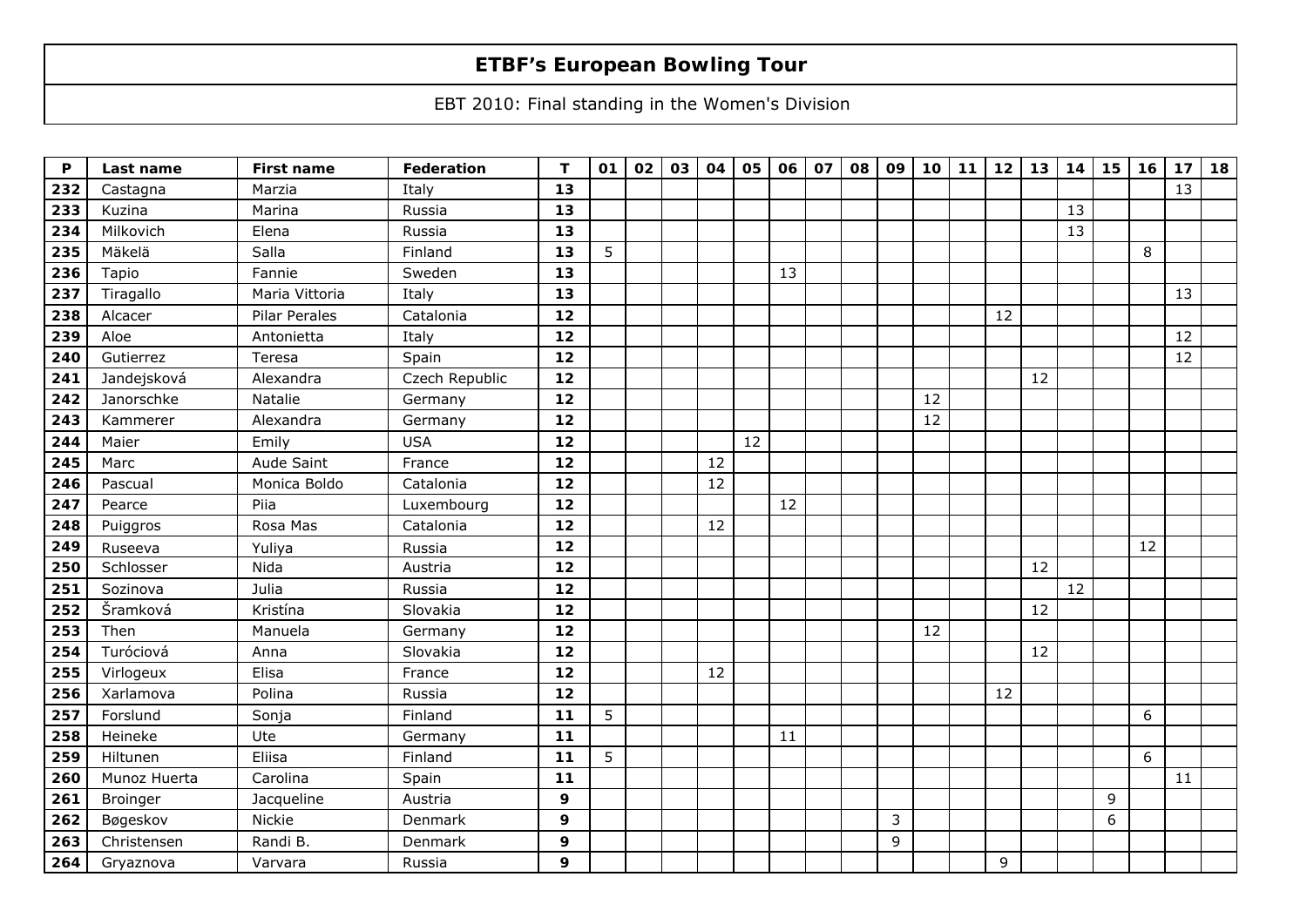| P   | Last name        | First name      | Federation  | $\mathsf{T}$ | 01 | 02      | 03 | 04 | 05 | 06 | 07 | 08 | 09             | 10 | 11 | 12 | 13 | 14 | 15 | 16 | 17 | 18 |
|-----|------------------|-----------------|-------------|--------------|----|---------|----|----|----|----|----|----|----------------|----|----|----|----|----|----|----|----|----|
| 265 | Guldbrand        | Camilla         | Denmark     | 9            |    |         |    |    |    |    |    |    | $\overline{9}$ |    |    |    |    |    |    |    |    |    |
| 266 | Herbin           | Sophie          | France      | 9            |    |         |    |    | 9  |    |    |    |                |    |    |    |    |    |    |    |    |    |
| 267 | Jörgensen        | Louise H.       | Denmark     | 9            |    |         |    |    |    |    |    |    | 9              |    |    |    |    |    |    |    |    |    |
| 268 | Kulikova         | Ksenia          | Russia      | 9            |    |         |    |    |    |    |    |    |                |    |    | 9  |    |    |    |    |    |    |
| 269 | Safiyah          | Siti            | Malaysia    | 9            |    |         |    |    | 9  |    |    |    |                |    |    |    |    |    |    |    |    |    |
| 270 | Söndberg         | Camilla         | Denmark     | 9            |    |         |    |    |    |    |    |    | 9              |    |    |    |    |    |    |    |    |    |
| 271 | Cardi            | Laetitia        | France      | 8            |    | 8       |    |    |    |    |    |    |                |    |    |    |    |    |    |    |    |    |
| 272 | Del Olmo         | Sara            | Spain       | 8            |    |         |    |    |    |    |    |    |                |    |    |    |    |    |    |    | 8  |    |
| 273 | Di Martino       | Giada           | Italy       | 8            |    |         |    |    |    |    |    |    |                |    |    |    |    |    |    |    | 8  |    |
| 274 | Gallandez        | Sara            | Italy       | 8            |    |         |    |    |    |    |    |    |                |    |    |    |    |    |    |    | 8  |    |
| 275 | Iacomino         | Maria Rosaria   | Italy       | 8            |    |         |    |    |    |    |    |    |                |    |    |    |    |    |    |    | 8  |    |
| 276 | Jacques          | Pepita          | France      | 8            |    |         |    |    |    | 8  |    |    |                |    |    |    |    |    |    |    |    |    |
| 277 | Jansen           | Ellen           | Netherlands | 8            |    | 8       |    |    |    |    |    |    |                |    |    |    |    |    |    |    |    |    |
| 278 | Kharlamova       | Polina          | Russia      | 8            |    |         |    |    |    |    |    |    |                | 8  |    |    |    |    |    |    |    |    |
| 279 | Küppers          | Silvia          | Germany     | 8            |    |         |    |    |    | 8  |    |    |                |    |    |    |    |    |    |    |    |    |
| 280 | Peelman          | Sandrine        | Belgium     | 8            |    |         |    |    |    | 8  |    |    |                |    |    |    |    |    |    |    |    |    |
| 281 | Tiefel           | Alexandra       | Switzerland | 8            |    |         |    |    |    |    |    |    |                | 8  |    |    |    |    |    |    |    |    |
| 282 | Uhl              | Inka            | Germany     | 8            |    |         |    |    |    | 8  |    |    |                |    |    |    |    |    |    |    |    |    |
| 283 | Urbistazu        | Gabriela        | Spain       | 8            |    |         |    |    |    |    |    |    |                |    |    |    |    |    |    |    | 8  |    |
| 284 | Vallons          | Melissa         | Belgium     | 8            |    | $\,8\,$ |    |    |    |    |    |    |                |    |    |    |    |    |    |    |    |    |
| 285 | Andersen         | Louise          | Denmark     | 6            |    |         |    |    | 6  |    |    |    |                |    |    |    |    |    |    |    |    |    |
| 286 | Ann              | Natalia         | Denmark     | 6            |    |         |    |    |    |    |    |    | 6              |    |    |    |    |    |    |    |    |    |
| 287 | Benavente        | Carina          | Luxembourg  | 6            |    |         |    |    |    | 6  |    |    |                |    |    |    |    |    |    |    |    |    |
| 288 | Bogdanova        | Elena           | Bulgaria    | 6            |    |         |    |    |    |    |    |    |                |    |    |    |    |    |    |    | 6  |    |
| 289 | Bruins de Graaff | Sandra          | Luxembourg  | 6            |    |         |    |    |    | 6  |    |    |                |    |    |    |    |    |    |    |    |    |
| 290 | Figueroa         | Maria R. Bundoc | Philippines | 6            |    |         |    |    |    |    |    |    |                |    |    |    |    |    |    |    | 6  |    |
| 291 | Filor            | Alexandra       | Germany     | 6            |    |         |    |    |    | 6  |    |    |                |    |    |    |    |    |    |    |    |    |
| 292 | Fusco            | Raffaella       | Italy       | 6            |    |         |    |    |    |    |    |    |                |    |    |    |    |    |    |    | 6  |    |
| 293 | Houbo Pedersen   | Lotte           | Denmark     | 6            |    | 6       |    |    |    |    |    |    |                |    |    |    |    |    |    |    |    |    |
| 294 | Iannone          | Michela         | Italy       | 6            |    |         |    |    |    |    |    |    |                |    |    |    |    |    |    |    | 6  |    |
| 295 | Karlsen          | Kristin         | Norway      | 6            |    |         |    |    |    |    |    |    | 6              |    |    |    |    |    |    |    |    |    |
| 296 | Kristensen       | Karina          | Denmark     | 6            |    |         |    |    |    |    |    |    | 6              |    |    |    |    |    |    |    |    |    |
| 297 | Lazar            | Shirley         | Germany     | 6            |    |         |    |    |    | 6  |    |    |                |    |    |    |    |    |    |    |    |    |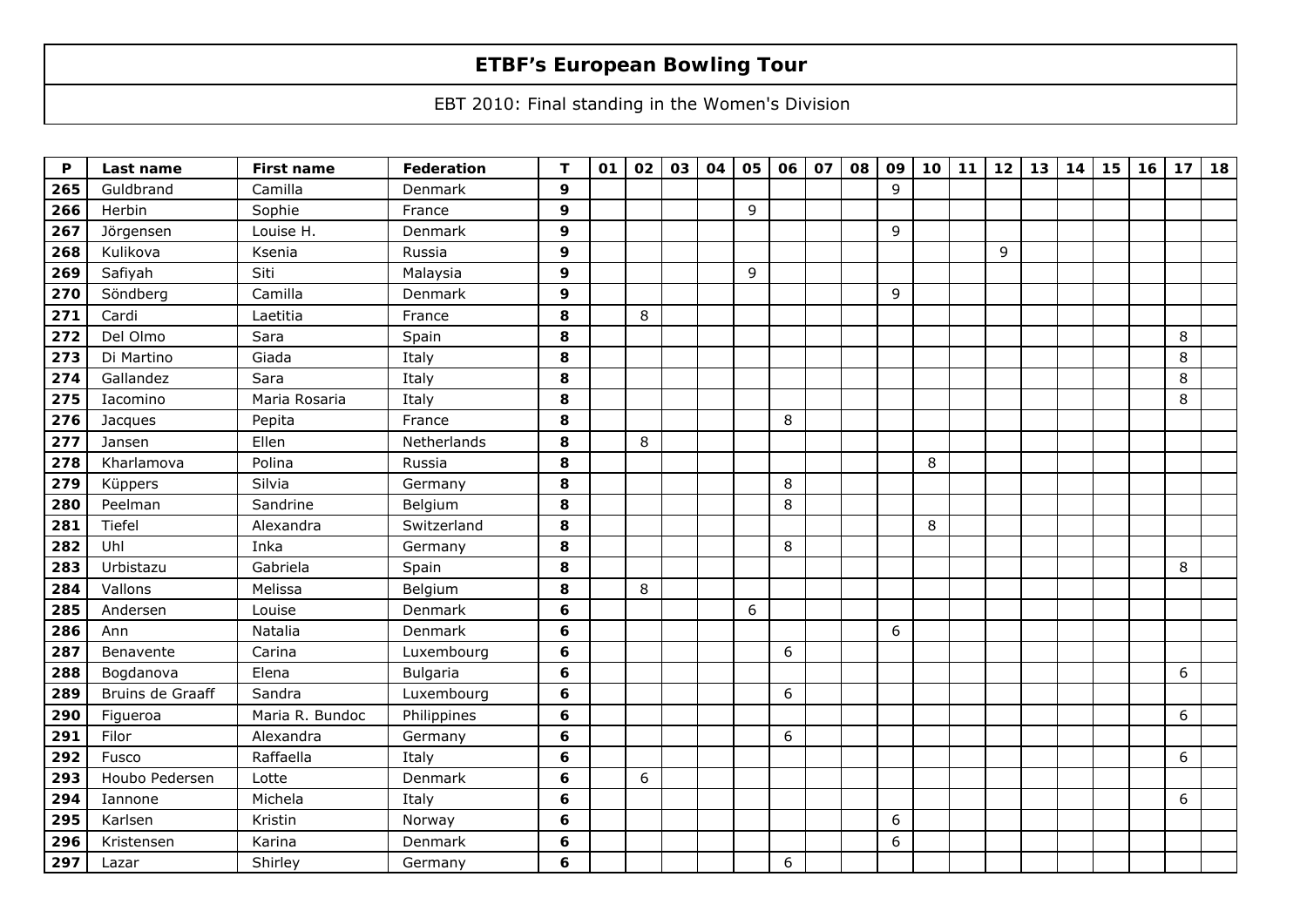| P   | Last name    | First name     | Federation  | $\mathsf{T}$            | 01 | 02             | 03 | 04 | 05 | 06             | 07 | 08 | 09 | 10 | 11 | 12 | 13 | 14 | 15 | 16             | 17             | 18 |
|-----|--------------|----------------|-------------|-------------------------|----|----------------|----|----|----|----------------|----|----|----|----|----|----|----|----|----|----------------|----------------|----|
| 298 | Tella        | Sirpa          | Finland     | 6                       |    |                |    |    |    |                |    |    |    |    |    |    |    |    |    | 6              |                |    |
| 299 | Turci        | Nora           | Luxembourg  | 6                       |    |                |    |    |    | 6              |    |    |    |    |    |    |    |    |    |                |                |    |
| 300 | Vela         | Ana            | Spain       | 6                       |    |                |    |    |    |                |    |    |    |    |    |    |    |    |    |                | 6              |    |
| 301 | Blomberg     | Jenni          | Finland     | 5                       | 5  |                |    |    |    |                |    |    |    |    |    |    |    |    |    |                |                |    |
| 302 | Baharova     | Elvira         | Bulgaria    | 4                       |    |                |    |    |    |                |    |    |    |    |    |    |    |    |    |                | 4              |    |
| 303 | Becker       | Nicole         | Luxembourg  | 4                       |    |                |    |    |    | 4              |    |    |    |    |    |    |    |    |    |                |                |    |
| 304 | Benavente    | Claudia        | Luxembourg  | 4                       |    |                |    |    |    | $\overline{4}$ |    |    |    |    |    |    |    |    |    |                |                |    |
| 305 | Buzzelli     | Daniela        | Italy       | 4                       |    |                |    |    |    |                |    |    |    |    |    |    |    |    |    |                | $\overline{4}$ |    |
| 306 | Goncalves    | Jessica        | Luxembourg  | 4                       |    |                |    |    |    | $\overline{4}$ |    |    |    |    |    |    |    |    |    |                |                |    |
| 307 | Guglielmo    | Elena          | Italy       | 4                       |    |                |    |    |    |                |    |    |    |    |    |    |    |    |    |                | 4              |    |
| 308 | Hongisto     | Marja          | Finland     | 4                       |    |                |    |    |    |                |    |    |    |    |    |    |    |    |    | $\overline{4}$ |                |    |
| 309 | Messina      | Francesca      | Italy       | 4                       |    |                |    |    |    |                |    |    |    |    |    |    |    |    |    |                | 4              |    |
| 310 | Rolli        | Anke           | Germany     | 4                       |    |                |    |    |    | $\overline{4}$ |    |    |    |    |    |    |    |    |    |                |                |    |
| 311 | Romero       | Sonia          | Spain       | 4                       |    |                |    |    |    |                |    |    |    |    |    |    |    |    |    |                | 4              |    |
| 312 | Tammine      | Marja-Liisa    | Finland     | 4                       |    |                |    |    |    |                |    |    |    |    |    |    |    |    |    | $\overline{4}$ |                |    |
| 313 | Thorstensson | Maria          | Sweden      | 4                       |    |                |    |    |    | $\overline{4}$ |    |    |    |    |    |    |    |    |    |                |                |    |
| 314 | Cirillo      | Alessia        | Italy       | 3                       |    |                |    |    |    |                |    |    |    |    |    |    |    |    |    |                | 3              |    |
| 315 | Dressel      | Katia Iben V.  | Denmark     | 3                       |    |                |    |    |    |                |    |    | 3  |    |    |    |    |    |    |                |                |    |
| 316 | Forte        | Anna           | Italy       | 3                       |    |                |    |    |    |                |    |    |    |    |    |    |    |    |    |                | 3              |    |
| 317 | Frost        | Rikke          | Denmark     | 3                       |    |                |    |    |    |                |    |    | 3  |    |    |    |    |    |    |                |                |    |
| 318 | Gemeinboeck  | Gabi           | Austria     | 3                       |    |                |    |    |    |                |    |    |    |    |    |    |    |    | 3  |                |                |    |
| 319 | Gutsjahr     | Carmen         | Austria     | 3                       |    |                |    |    |    |                |    |    |    |    |    |    |    |    | 3  |                |                |    |
| 320 | Klima        | <b>Bettina</b> | Austria     | 3                       |    |                |    |    |    |                |    |    |    |    |    |    |    |    | 3  |                |                |    |
| 321 | Langer       | Tina-Maria     | Austria     | 3                       |    |                |    |    |    |                |    |    |    |    |    |    |    |    | 3  |                |                |    |
| 322 | Madsen       | Heidi          | Denmark     | 3                       |    |                |    |    |    |                |    |    | 3  |    |    |    |    |    |    |                |                |    |
| 323 | Mattalini    | Monica         | Italy       | 3                       |    |                |    |    |    |                |    |    |    |    |    |    |    |    |    |                | 3              |    |
| 324 | Mortensen    | Vibeke Lie     | Denmark     | 3                       |    |                |    |    |    |                |    |    | 3  |    |    |    |    |    |    |                |                |    |
| 325 | Perna        | Fiorella       | Italy       | 3                       |    |                |    |    |    |                |    |    |    |    |    |    |    |    |    |                | 3              |    |
| 326 | Sanguigni    | Francesca      | Italy       | 3                       |    |                |    |    |    |                |    |    |    |    |    |    |    |    |    |                | 3              |    |
| 327 | Borst        | Lisanne        | Netherlands | $\overline{\mathbf{2}}$ |    | $\mathbf 2$    |    |    |    |                |    |    |    |    |    |    |    |    |    |                |                |    |
| 328 | Carré        | Adèle          | France      | $\overline{2}$          |    | $\overline{2}$ |    |    |    |                |    |    |    |    |    |    |    |    |    |                |                |    |
| 329 | Francini     | Vittoria       | Italy       | $\mathbf{2}$            |    |                |    |    |    |                |    |    |    |    |    |    |    |    |    |                | $\overline{2}$ |    |
| 330 | Greiner      | Samantha       | Netherlands | $\mathbf{2}$            |    | $\mathbf 2$    |    |    |    |                |    |    |    |    |    |    |    |    |    |                |                |    |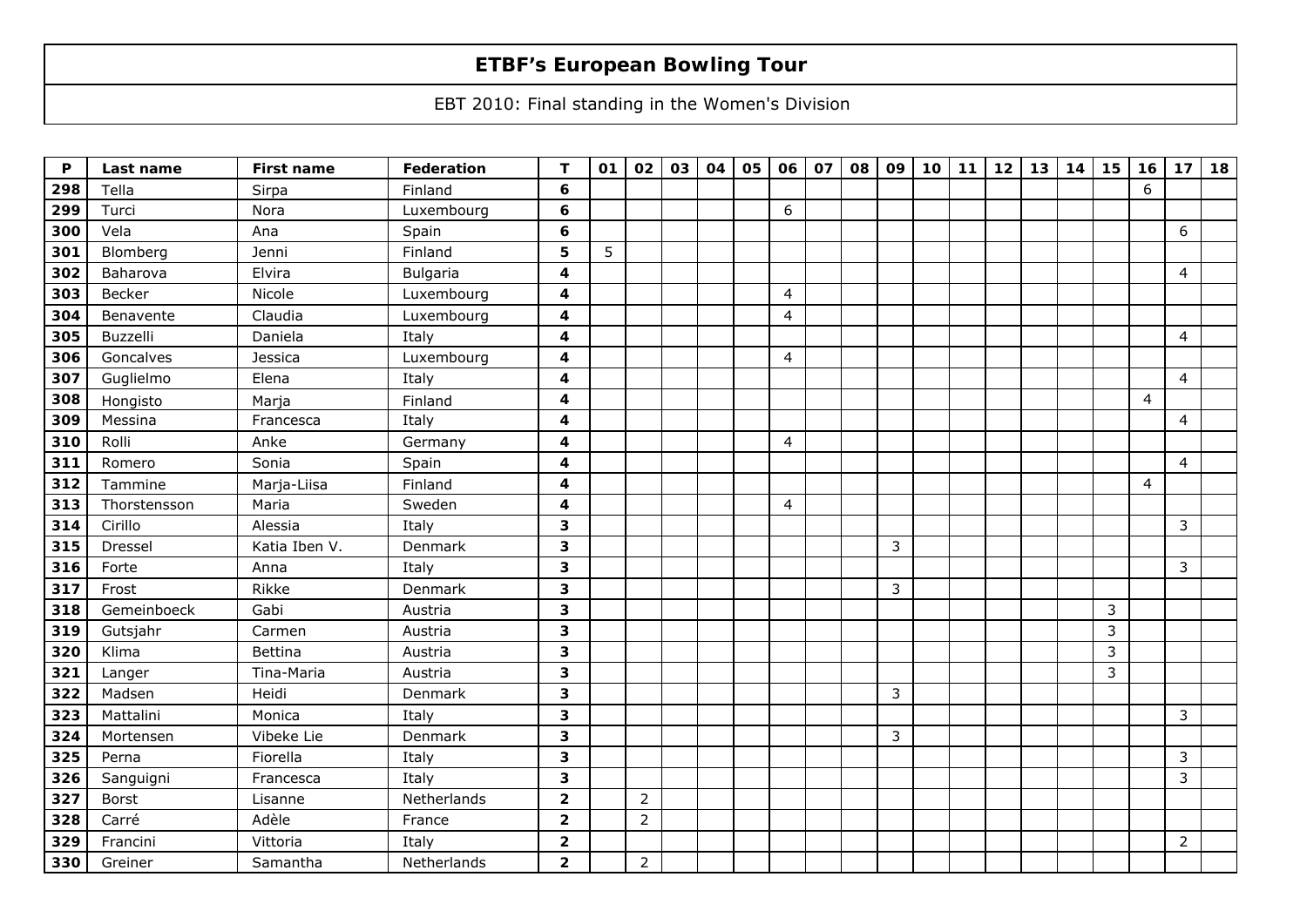| P   | Last name | First name | Federation  |                | 01 | 02 | 03 | 04 | 05 | 06 | 07 | 08 | 09 | 10 | 11 | 12 | 13 | 14 | 15 <sub>1</sub> | 16 | 17     | 18 |
|-----|-----------|------------|-------------|----------------|----|----|----|----|----|----|----|----|----|----|----|----|----|----|-----------------|----|--------|----|
| 331 | Merante   | Renata     | Italy       | $\mathbf{2}$   |    |    |    |    |    |    |    |    |    |    |    |    |    |    |                 |    | ∠      |    |
| 332 | Rantala   | Henna      | Finland     | $\mathbf{2}$   |    |    |    |    |    |    |    |    |    |    |    |    |    |    |                 |    |        |    |
| 333 | Ratia     | Riikka     | Finland     | $\overline{2}$ |    |    |    |    |    |    |    |    |    |    |    |    |    |    |                 |    |        |    |
| 334 | Rius Sala | Antonia    | Spain       | $\mathbf{2}$   |    |    |    |    |    |    |    |    |    |    |    |    |    |    |                 |    | ി<br>∠ |    |
| 335 | Rossi     | Melania    | Italy       | $\mathbf{2}$   |    |    |    |    |    |    |    |    |    |    |    |    |    |    |                 |    | 2      |    |
| 336 | Schijf    | Bernadette | Netherlands | $\overline{2}$ |    |    |    |    |    |    |    |    |    |    |    |    |    |    |                 |    |        |    |
| 337 | Tipaldi   | Piera      | Italy       | $\mathbf{2}$   |    |    |    |    |    |    |    |    |    |    |    |    |    |    |                 |    | ∠      |    |
| 338 | van Ojik  | Tessa      | Netherlands | 2              |    |    |    |    |    |    |    |    |    |    |    |    |    |    |                 |    |        |    |
| 339 | Alonso    | Julia      | Spain       |                |    |    |    |    |    |    |    |    |    |    |    |    |    |    |                 |    |        |    |
| 340 | Calzoni   | Fabiola    | Italy       |                |    |    |    |    |    |    |    |    |    |    |    |    |    |    |                 |    |        |    |
| 341 | Vicente   | Matilde    | Spain       |                |    |    |    |    |    |    |    |    |    |    |    |    |    |    |                 |    |        |    |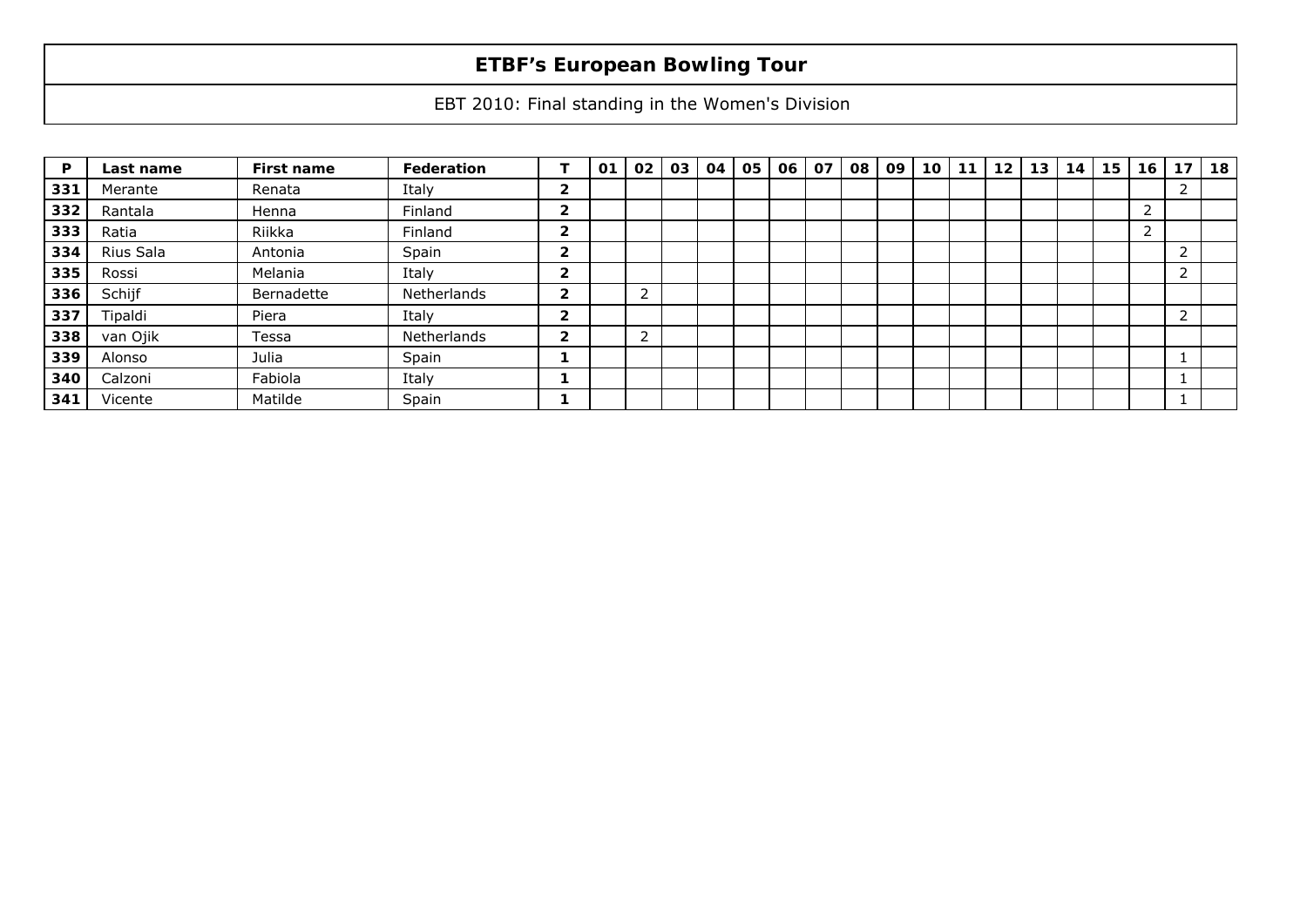### **Brunswick Ballmaster Open / Finland / Platinum**

| Pos.            | <b>Points</b>   | Last name    | <b>First name</b> | Federation |
|-----------------|-----------------|--------------|-------------------|------------|
| $\mathbf{1}$    | 250             | Tan          | Cherie Shi Hua    | Singapore  |
| $\overline{2}$  | 200             | Manninen     | Nina              | Finland    |
| $\overline{3}$  | 175             | Planefors    | Joline Persson    | Sweden     |
| 4               | 150             | Kalliokoski  | Mari              | Finland    |
| $\overline{5}$  | 125             | Hulsch       | Tina              | Germany    |
| 6               | 120             | Rasmussen    | Rikke Holm        | Denmark    |
| $\overline{7}$  | 115             | Larsen       | Rebecka Jr.       | Sweden     |
| $\overline{8}$  | 110             | Lundén       | Reija             | Finland    |
| $\overline{9}$  | 105             | Lantto       | Veronica          | Sweden     |
| 10              | 100             | Flack        | Nina              | Sweden     |
| 11              | 75              | Pöllänen     | Krista            | Finland    |
| 12              | 75              | Pöntinen     | Marjo             | Finland    |
| 13              | 70              | Manninen     | Heidi             | Finland    |
| 14              | 70              | Kovalova     | Darya             | Ukraine    |
| 15              | 65              | Mäkelä       | Jenni             | Finland    |
| 16              | 65              | Adolfsson    | Elin              | Sweden     |
| 17              | 60              | Kantola      | Piritta           | Finland    |
| 18              | 60              | Maslova      | Galina            | Russia     |
| 19              | 55              | Lundén       | Roosa             | Finland    |
| 20              | 55              | Johansen     | Jeanett H.        | Norway     |
| 21              | 40              | Dahlgren     | Frida             | Sweden     |
| 22              | 40              | Impola       | Hannele           | Finland    |
| $\overline{23}$ | 40              | Zavjalova    | Diana             | Finland    |
| 24              | 40              | Nurmilo      | Mari              | Finland    |
| 25              | 40              | Leskinen     | Suvi              | Finland    |
| 26              | 30              | Hultin       | Isabell           | Sweden     |
| 27              | 30              | Johansson    | Viktoria          | Sweden     |
| 28              | 30              | Grundschöber | Petra             | Austria    |
| 29              | $\overline{30}$ | Pulliainen   | Leena             | Finland    |
| 30              | 30              | Nieminen     | Heli              | Finland    |
| 31              | 20              | Keränen      | Jenni             | Finland    |
| 32              | 20              | Fok          | Ka Wai            | Singapore  |
| $\overline{33}$ | 20              | Thorstensen  | Heidi             | Norway     |
| 34              | 20              | Kabowski     | Lisa              | Germany    |
| 35              | 20              | Kryl         | Kristina          | Russia     |
| 36              | 15              | Jokinen      | Jonna             | Finland    |
| 37              | 15              | Andersson    | Sandra            | Sweden     |
| 38              | 15              | Kämäräinen   | Iina              | Finland    |
| 39              | 15              | Tyynelä      | Sari O.           | Finland    |
| 40              | 15              | Dubovskaya   | Alena             | Russia     |
| 41              | 10              | Lislien      | Monica            | Norway     |
| 42              | 10              | Hakamäki     | Tiia              | Finland    |
| 43              | 10              | Styrman      | Jenni             | Finland    |
| 44              | 10              | Pasanen      | Sanna             | Finland    |
| 45              | 10              | Korkiamäki   | Petra             | Finland    |
| 46              | 5               | Mäkelä       | Salla             | Finland    |
| 47              | $\overline{5}$  | Forslund     | Sonja             | Finland    |
| 48              | $\overline{5}$  | Blomberg     | Jenni             | Finland    |
| 49              | $\overline{5}$  | Lönnroth     | Daniela           | Finland    |
| 50              | $\overline{5}$  | Hiltunen     | Eliisa            | Finland    |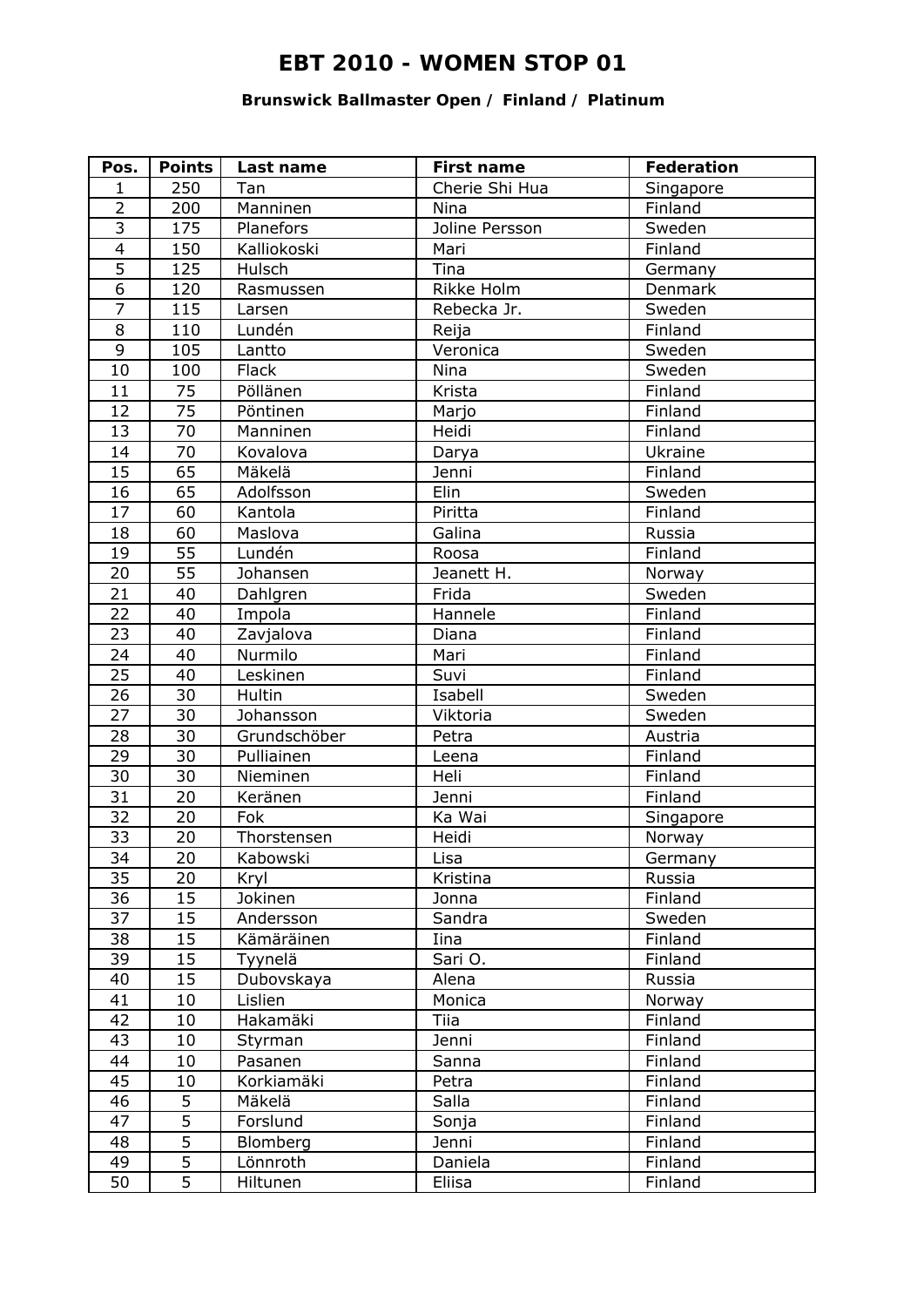### **Hammer Bronzen Schietspoel Tournament 2010 / Netherlands / Silver**

| Pos.            | <b>Points</b>  | Last name           | <b>First name</b> | <b>Federation</b> |
|-----------------|----------------|---------------------|-------------------|-------------------|
| $\mathbf{1}$    | 100            | <b>Beckel</b>       | Martina           | Germany           |
| $\overline{2}$  | 80             | Ainge               | Nicki             | England           |
| $\overline{3}$  | 70             | Breeschoten         | Lisanne           | Netherlands       |
| 4               | 60             | Brøndsted           | <b>Britt</b>      | Denmark           |
| $\overline{5}$  | 50             | Timter              | Vanessa           | Germany           |
| $\overline{6}$  | 48             | Tol                 | Ghislaine van der | Netherlands       |
| $\overline{7}$  | 46             | Fung                | Vanessa           | Hong Kong         |
| 8               | 44             | Kabowski            | Lisa              | Germany           |
| $\overline{9}$  | 42             | Rasmussen           | Rikke Holm        | Denmark           |
| 10              | 40             | Sanders             | Nicole            | Netherlands       |
| 11              | 30             | Hulsch              | Tina              | Germany           |
| 12              | 30             | Ginge Jensen        | Mai               | Denmark           |
| 13              | 28             | Giles               | Zara              | England           |
| 14              | 28             | Göbel-Janka         | Michaela          | Germany           |
| 15              | 26             | Gales               | Anne              | Denmark           |
| 16              | 26             | Kjeldsen            | Kamilla           | Denmark           |
| 17              | 24             | Kok                 | Wendy             | Netherlands       |
| 18              | 24             | Maaswinkel          | Priscilla         | Netherlands       |
| 19              | 22             | Meer                | Danielle van der  | Netherlands       |
| 20              | 22             | Pöppler             | <b>Birgit</b>     | Germany           |
| 21              | 16             | Ginge Jensen        | Anja              | Denmark           |
| $\overline{22}$ | 16             | <b>Bos</b>          | Mariska van den   | Netherlands       |
| 23              | 16             | Herberle            | Nicole            | Germany           |
| $\overline{24}$ | 16             | Planchard           | Marilyn           | France            |
| $\overline{25}$ | 16             | List                | Wendy van der     | Netherlands       |
| 26              | 12             | Murat-Mourgues      | Valerie           | France            |
| $\overline{27}$ | 12             | Meer                | Sophie van der    | Netherlands       |
| 28              | 12             | Zavjalova           | Diana             | Latvia            |
| 29              | 12             | <b>Bretteville</b>  | Elise             | France            |
| 30              | 12             | <b>Tomas</b>        | Cheska            | Netherlands       |
| $\overline{31}$ | 8              | Wedel               | Sascha            | Denmark           |
| 32              | $\overline{8}$ | Cardi               | Laetitia          | France            |
| $\overline{33}$ | $\overline{8}$ | Plummen             | Kelly             | Netherlands       |
| 34              | 8              | Vallons             | Melissa           | Belgium           |
| 35              | $\overline{8}$ | Jansen              | Ellen             | Netherlands       |
| 36              | 6              | Madsen              | Charlotte         | Denmark           |
| 37              | 6              | Houbo Pedersen      | Lotte             | Denmark           |
| 38              | 6              | Haavelmoen Johansen | Jeanett           | Norway            |
| 39              | 6              | Wiekeraad           | <b>Bianca</b>     | Netherlands       |
| 40              | 6              | Trouniac            | Elise             | France            |
| 41              | 4              | Lislien             | Monica            | Norway            |
| 42              | 4              | Jong                | Marieke de        | Netherlands       |
| 43              | 4              | Haandrikman         | Carmen            | Netherlands       |
| 44              | 4              | Jacques             | Amandine          | France            |
| 45              | 4              | Sacco               | Isabelle          | France            |
| 46              | $\overline{2}$ | Schijf              | Bernadette        | Netherlands       |
| 47              | $\overline{2}$ | Carré               | Adèle             | France            |
| 48              | $\overline{2}$ | <b>Borst</b>        | Lisanne           | Netherlands       |
| 49              | $\overline{2}$ | Greiner             | Samantha          | Netherlands       |
| 50              | $\overline{2}$ | Ojik                | Tessa van         | Netherlands       |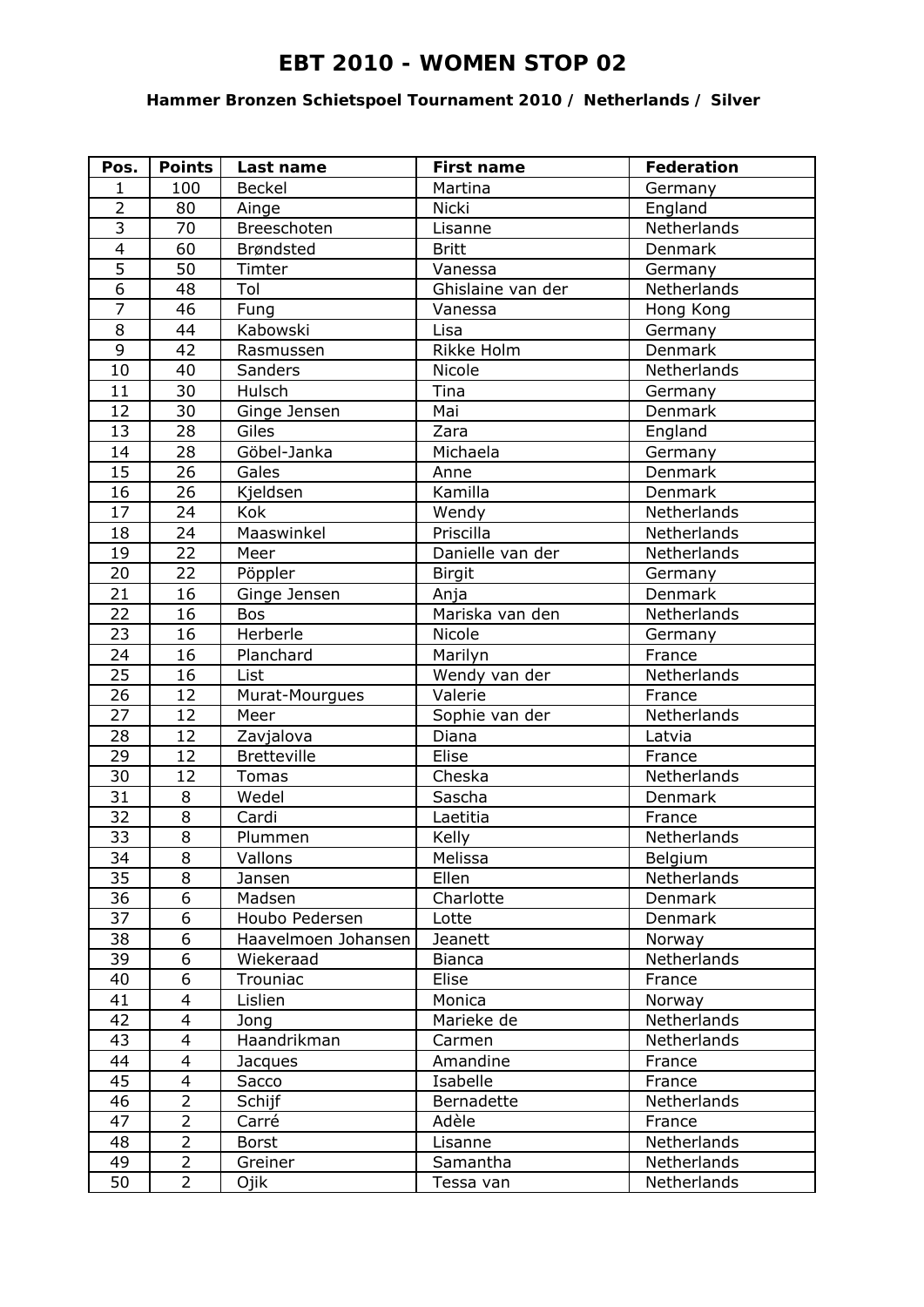### **4th International Wroclaw Open by Hammer / Poland / Satellite**

| Pos. | <b>Points</b> | Last name  | First name | Federation     |
|------|---------------|------------|------------|----------------|
|      | 50            | Zavjalova  | Diana      | Latvia         |
| 2    | 40            | Pająk      | Daria      | Poland         |
| 3    | 35            | Frost      | Greta      | Poland         |
| 4    | 30            | Merklejn   | Joanna     | Poland         |
| 5    | 25            | Hosszu     | Gabriella  | Hungary        |
| 6    | 24            | Beuthner   | Laura      | Denmark        |
|      | 23            | Hanzlovska | Petra B.   | Czech Republic |
| 8    | 22            | Debenec    | Maja       | Slovenia       |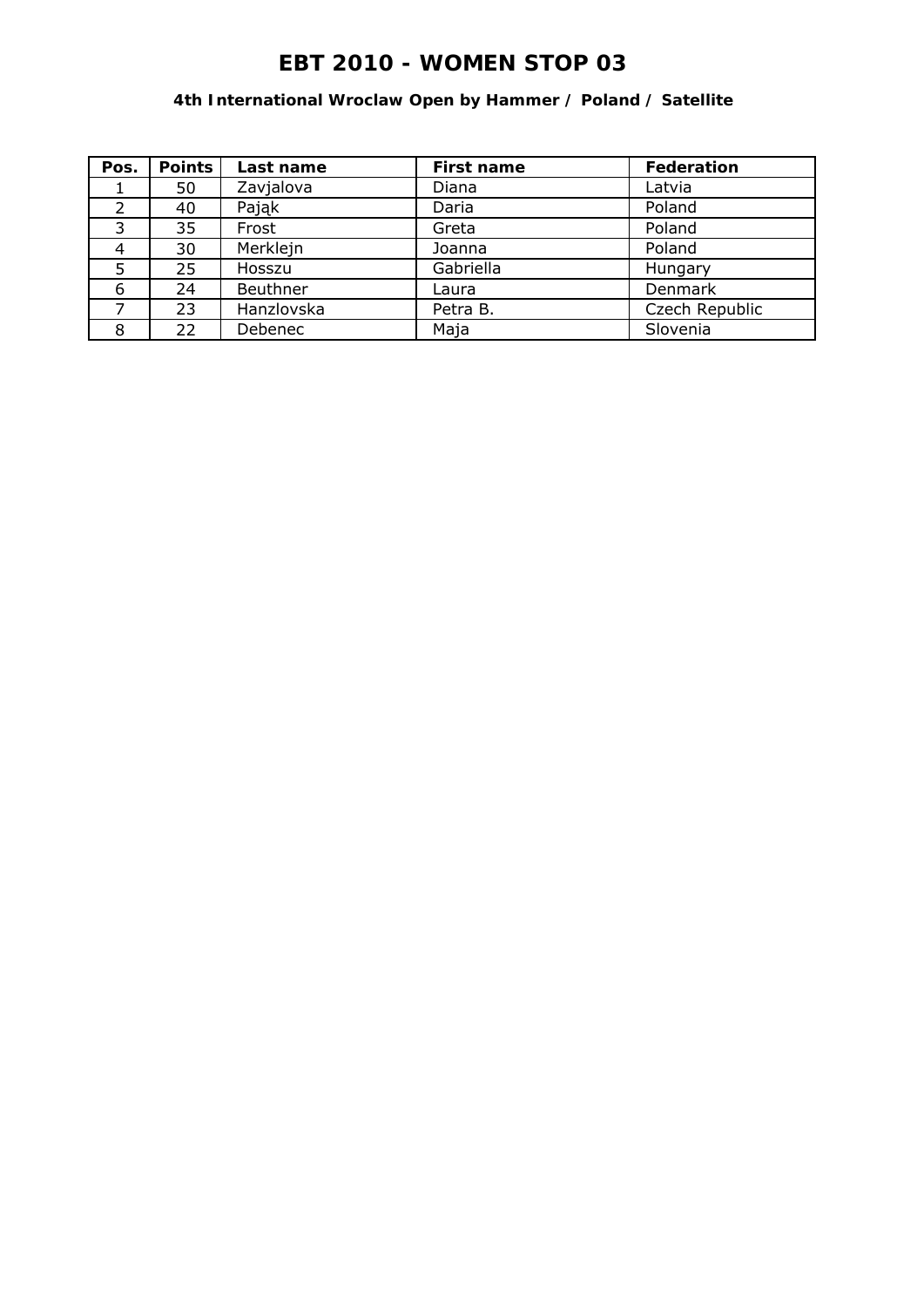### **VIII Catalonia Open - Trofeu Galasa / Catalonia / Silver**

| Pos.            | <b>Points</b>   | Last name      | <b>First name</b> | Federation  |
|-----------------|-----------------|----------------|-------------------|-------------|
| 1               | 100             | Leal           | Luz Adriana       | Colombia    |
| $\overline{2}$  | 80              | Guerrero       | Clara             | Colombia    |
| $\overline{3}$  | 70              | <b>Flack</b>   | <b>Nina</b>       | Sweden      |
| 4               | 60              | Hulsch         | Tina              | Germany     |
| $\overline{5}$  | $\overline{50}$ | Maaswinkel     | Priscilla         | Netherlands |
| $\overline{6}$  | 48              | Johnsson       | Helén             | Sweden      |
| $\overline{7}$  | 46              | Uhlich         | Sonja             | Germany     |
| 8               | 44              | Breeschoten    | Lisanne           | Netherlands |
| $\overline{9}$  | 42              | <b>Sanders</b> | Nicole            | Netherlands |
| 10              | 40              | Pöppler        | <b>Birgit</b>     | Germany     |
| 11              | 30              | Luoto          | Patricia          | Germany     |
| 12              | $\overline{30}$ | Planchard      | Marilyn           | France      |
| $\overline{13}$ | $\overline{28}$ | van der Meer   | Sophie            | Netherlands |
| 14              | 28              | Theissen       | Tanja             | Germany     |
| 15              | 26              | Sacco          | Isabelle          | France      |
| $\overline{16}$ | $\overline{26}$ | Gaillard       | Laurence          | France      |
| 17              | 24              | Wiekeraad      | <b>Bianca</b>     | Netherlands |
| 18              | 24              | Haandrikman    | Carmen            | Netherlands |
| 19              | 22              | Ainge          | <b>Nicki</b>      | England     |
| 20              | 22              | Trouniac       | Elise             | France      |
| $\overline{21}$ | 16              | Lindqvist      | Camilla           | Sweden      |
| 22              | 16              | Zavjalova      | Diana             | Latvia      |
| 23              | 16              | van der Tol    | Ghislaine         | Netherlands |
| 24              | 16              | Kok            | Wendy             | Netherlands |
| $\overline{25}$ | 16              | Pelaez         | Sandra Torrents   | Catalonia   |
| 26              | 12              | Tumileviciute  | Ruta              | Lithuania   |
| 27              | 12              | Pascual        | Monica Boldo      | Catalonia   |
| 28              | 12              | Puiggros       | Rosa Mas          | Catalonia   |
| 29              | 12              | Marc           | Aude Saint        | France      |
| 30              | 12              | Virlogeux      | Elisa             | France      |
| 31              | $\,8\,$         | Hernandez      | Francisca N.      | Catalonia   |
| $\overline{32}$ | $\overline{8}$  | Mestres        | Gloria Sala       | Catalonia   |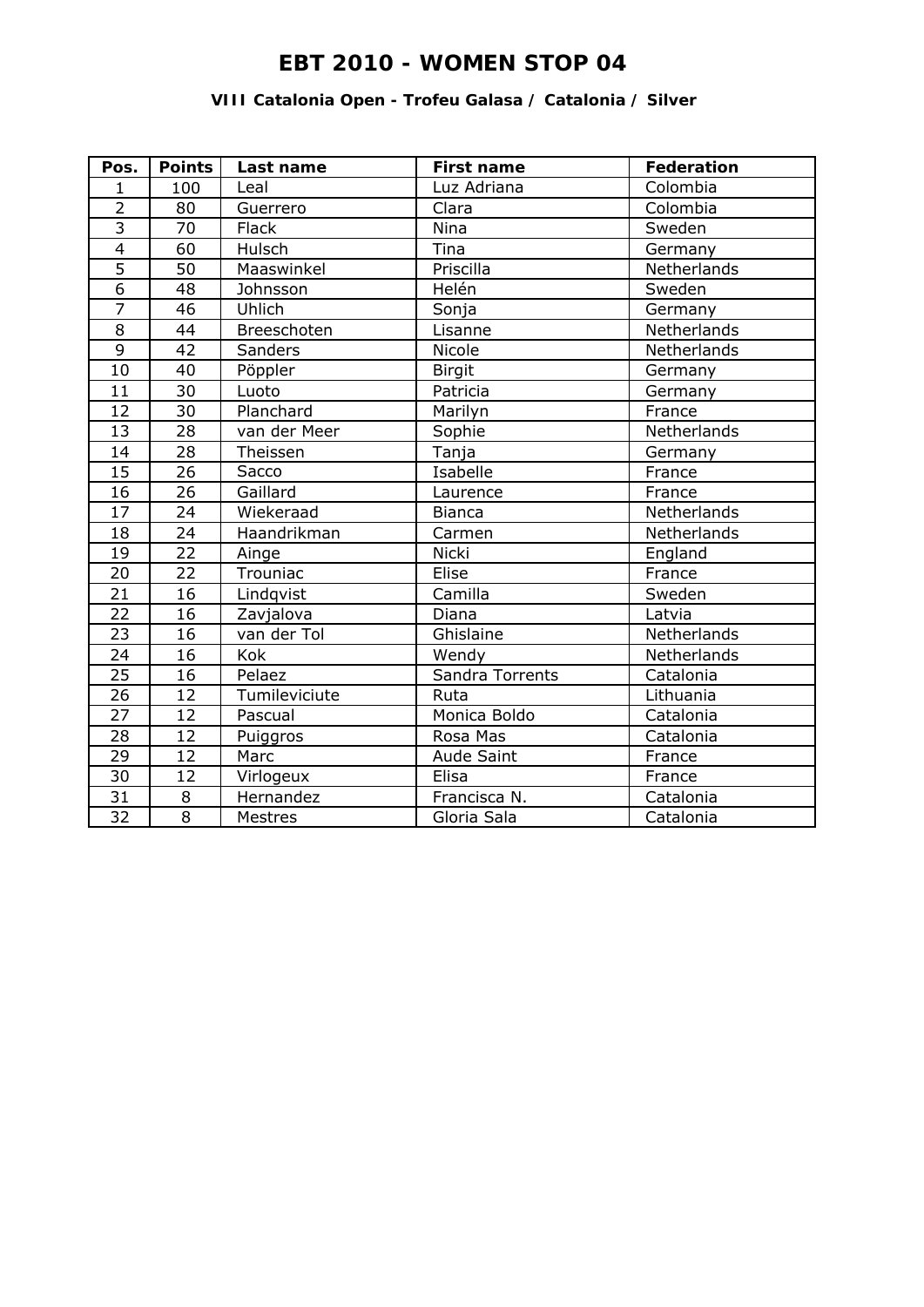### **Brunswick Euro Challenge / France / Gold**

| Pos.                     | <b>Points</b>   | Last name         | First name    | Federation  |
|--------------------------|-----------------|-------------------|---------------|-------------|
| $\mathbf{1}$             | 150             | Flack             | Nina          | Sweden      |
| $\overline{2}$           | 120             | Ginge Jensen      | Mai           | Denmark     |
| 3                        | 105             | Pöllänen          | Krista        | Finland     |
| $\overline{\mathcal{L}}$ | 90              | Dorin-Ballard     | Carolyn       | <b>USA</b>  |
| $\overline{5}$           | 75              | Glendert          | Malin         | Sweden      |
| $\overline{6}$           | $\overline{72}$ | Zavjalova         | Diana         | Latvia      |
| $\overline{7}$           | 69              | Smirnova          | Evgeniya      | Russia      |
| 8                        | 66              | Chai              | Wendy         | Malaysia    |
| $\overline{9}$           | 63              | Penny             | Kirsten       | England     |
| 10                       | 60              | Lagrange          | Caroline      | Canada      |
| 11                       | 45              | Gauton            | Marie         | France      |
| 12                       | 45              | Haandrikman       | Carmen        | Netherlands |
| 13                       | 42              | Maaswinkel        | Priscilla     | Netherlands |
| 14                       | 42              | Giles             | Zara          | England     |
| $\overline{1}5$          | 39              | Luoto             | Patricia      | Germany     |
| 16                       | 39              | Aziela            | Zandra        | Malaysia    |
| 17                       | 36              | Sacco             | Isabelle      | France      |
| 18                       | 36              | Wedel             | Sascha        | Denmark     |
| 19                       | 33              | Kjeldsen          | Kamilla       | Denmark     |
| $\overline{20}$          | 33              | Hulsch            | Tina          | Germany     |
| 21                       | 24              | Ainge             | Nicki         | England     |
| 22                       | 24              | Koh               | Sharon        | Malaysia    |
| 23                       | 24              | Van Der Tol       | Ghislaine     | Netherlands |
| $\overline{24}$          | 24              | <b>Broendsted</b> | <b>Britt</b>  | Denmark     |
| 25                       | 24              | Ginge Jensen      | Anja          | Denmark     |
| 26                       | 18              | Andersson         | Sandra        | Sweden      |
| 27                       | 18              | Manico            | Bigi          | Switzerland |
| 28                       | 18              | Pöppler           | <b>Birgit</b> | Germany     |
| $\overline{29}$          | 18              | Cuva              | Tanya         | Germany     |
| 30                       | 18              | Zulkifli          | Shalin        | Malaysia    |
| $\overline{31}$          | 12              | Holm Rasmussen    | Rikke         | Denmark     |
| 32                       | 12              | Maier             | Emily         | <b>USA</b>  |
| $\overline{33}$          | 12              | Kok               | Wendy         | Netherlands |
| 34                       | 12              | Korkiamäki        | Petra         | Finland     |
| $\overline{35}$          | 12              | Johansson         | Victoria      | Sweden      |
| 36                       | 9               | Beckel            | Martina       | Germany     |
| 37                       | 9               | Theissen          | Tanja         | Germany     |
| 38                       | $\overline{9}$  | Herbin            | Sophie        | France      |
| 39                       | $\overline{9}$  | Safiyah           | Siti          | Malaysia    |
| 40                       | 9               | Derynck           | Isabelle      | France      |
| 41                       | 6               | Breeschoten       | Lisanne       | Netherlands |
| 42                       | $\overline{6}$  | Maslova           | Galina        | Russia      |
| 43                       | $\overline{6}$  | Gorbacheva        | Yulia         | Russia      |
| 44                       | 6               | Andersen          | Louise        | Denmark     |
| 45                       | 6               | Kovalova          | Darya         | Ukraine     |
| 46                       | $\overline{3}$  | Van Der Meer      | Sophie        | Netherlands |
| 47                       | $\overline{3}$  | Murat-Mourgues    | Valérie       | France      |
| 48                       | $\overline{3}$  | Trouniac          | Elise         | France      |
| 49                       | $\overline{3}$  | Gales             | Anne L        | Denmark     |
| 50                       | $\overline{3}$  | <b>Tomas</b>      | Cheska        | Netherlands |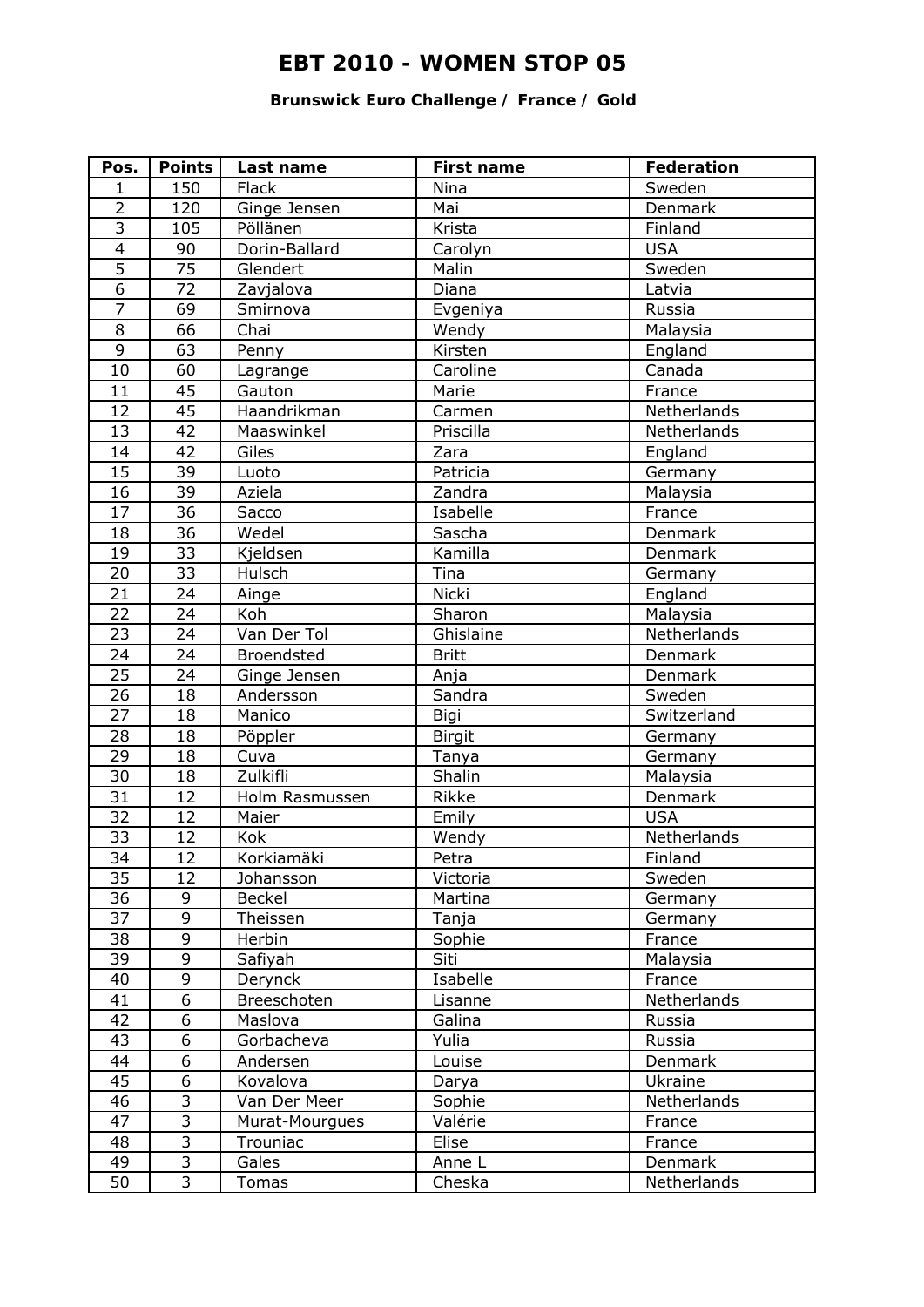### **Ebonite International Luxembourg Open / Luxembourg / Satellite**

| Pos.            | <b>Points</b>            | Last name          | <b>First name</b>            | Federation     |
|-----------------|--------------------------|--------------------|------------------------------|----------------|
| $\mathbf{1}$    | 50                       | Planchard          | Marilyn                      | France         |
| $\overline{2}$  | 40                       | Sacco              | Isabelle                     | France         |
| $\overline{3}$  | 35                       | <b>Beckel</b>      | Martina                      | Germany        |
| $\overline{4}$  | 30                       | Pöppler            | <b>Birgit</b>                | Germany        |
| $\overline{5}$  | $\overline{25}$          | Timter             | Vanessa                      | Germany        |
| $\overline{6}$  | 24                       | Jacques            | Amandine                     | France         |
| $\overline{7}$  | $\overline{23}$          | Gschrey            | Stefanie                     | Germany        |
| 8               | 22                       | Plummen            | Kelly                        | Netherlands    |
| 9               | 21                       | Murat-Mourgues     | Valerie                      | France         |
| 10              | 20                       | Hanzlovska         | Petra B.                     | Czech Republic |
| 11              | 15                       | Theissen           | Tanja                        | Germany        |
| 12              | 15                       | Heberle            | Nicole                       | Germany        |
| 13              | 14                       | Kögler             | Natascha                     | Germany        |
| 14              | 14                       | Göbel-Janka        | Michaela                     | Germany        |
| 15              | 13                       | <b>Bretteville</b> | Elise                        | France         |
| 16              | 13                       | Tapio              | Fannie                       | Sweden         |
| 17              | 12                       | Derynck            | Isabelle                     | France         |
| 18              | 12                       | Pearce             | Piia                         | Luxembourg     |
| 19              | 11                       | Gauton             | Marie                        | France         |
| 20              | 11                       | Heineke            | Ute                          | Germany        |
| $\overline{21}$ | 8                        | Jacques            | Pepita                       | France         |
| $\overline{22}$ | $\overline{8}$           | Peelman            | Sandrine                     | Belgium        |
| 23              | $\overline{8}$           | Reslmaier          | Sabine                       | Germany        |
| 24              | 8                        | Uhl                | Inka                         | Germany        |
| 25              | $\overline{8}$           | Küppers            | Silvia                       | Germany        |
| $\overline{26}$ | $\overline{6}$           | Filor              | Alexandra                    | Germany        |
| $\overline{27}$ | $\overline{6}$           | Bruins de Graaff   | Sandra                       | Luxembourg     |
| 28              | $\overline{6}$           | Turci              | Nora                         | Luxembourg     |
| 29              | $\overline{6}$           | Benavente          | Carina                       | Luxembourg     |
| $\overline{30}$ | $\overline{6}$           | Lazar              | Shirley                      | Germany        |
| $\overline{31}$ | $\overline{\mathbf{4}}$  | Goncalves          | Jessica                      | Luxembourg     |
| 32              | 4                        | Rolli              | Anke                         | Germany        |
| 33              | 4                        | Thorstensson       | Maria                        | Sweden         |
| 34              | $\overline{\mathcal{L}}$ | Benavente          | $\overline{\text{Cla}}$ udia | Luxembourg     |
| $\overline{35}$ | 4                        | <b>Becker</b>      | Nicole                       | Luxembourg     |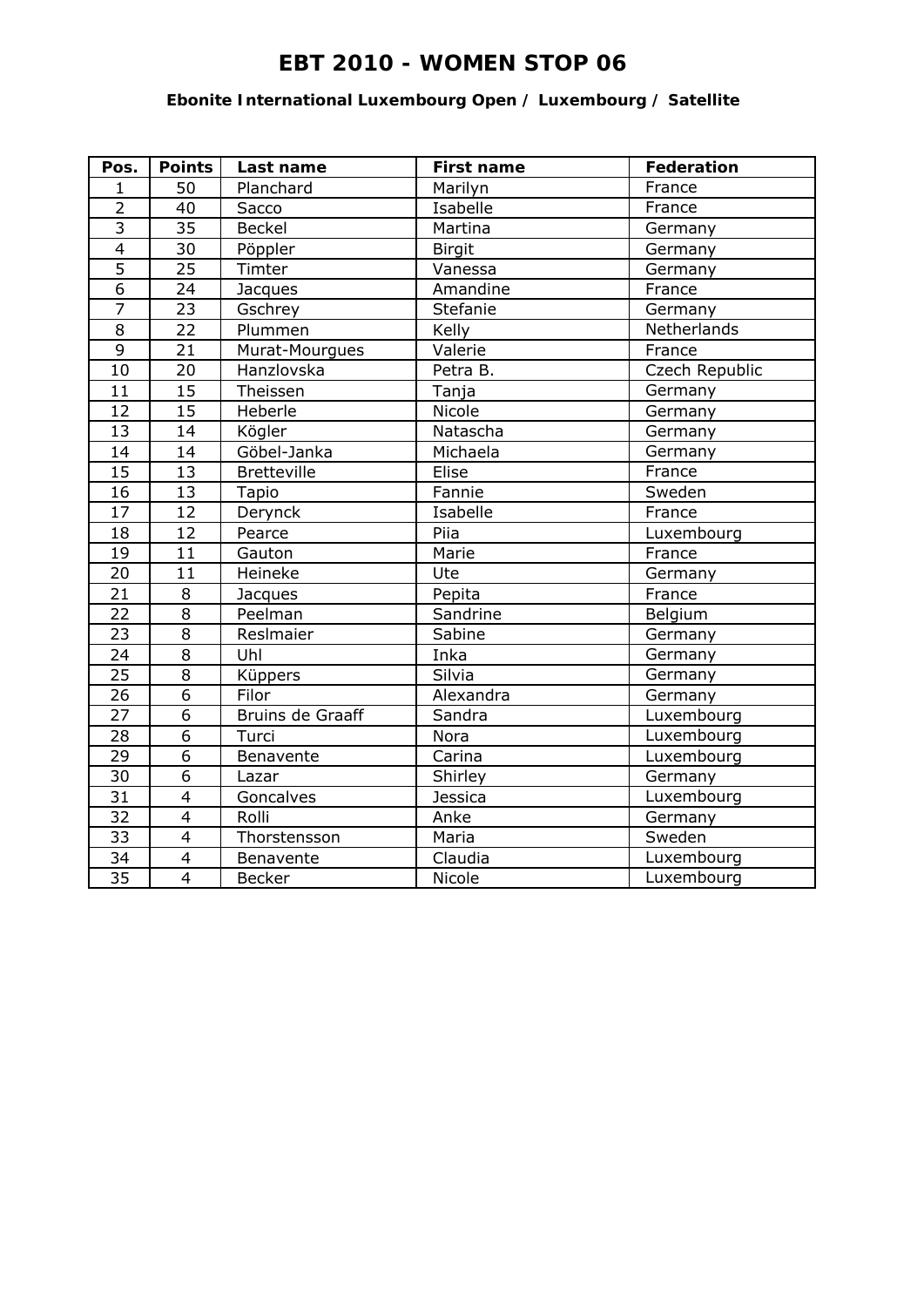### **4th Qubica/AMF Open 2010 / Slovenia / Silver**

| Pos.           | <b>Points</b> | Last name       | <b>First name</b> | Federation   |
|----------------|---------------|-----------------|-------------------|--------------|
|                | 100           | Kok             | Wendy             | Netherlands  |
| $\overline{2}$ | 80            | Sanders         | Nicole            | Netherlands  |
| 3              | 70            | Gäbel           | Janine            | Germany      |
| 4              | 60            | <b>Dolinsek</b> | Mojca             | Slovenia     |
| 5              | 50            | Psek            | <b>Betrix</b>     | Hungary      |
| 6              | 48            | Gross           | Ivonne            | Austria      |
| 7              | 46            | <b>Drajer</b>   | Natasa            | Serbia       |
| 8              | 44            | Grundschober    | Petra             | Austria      |
| 9              | 42            | Kalan           | Anja Musar        | Slovenia     |
| 10             | 40            | Požar           | Eva               | Slovenia     |
| 11             | 30            | Pavlovic        | Jovana            | Serbia       |
| 12             | 30            | Pirc            | Natasa Musar      | Slovenia     |
| 13             | 28            | Frisoni         | Antonella         | <b>Italy</b> |
| 14             | 28            | Gajdos          | Katalin           | Hungary      |
| 15             | 26            | Liapis          | Simona            | Serbia       |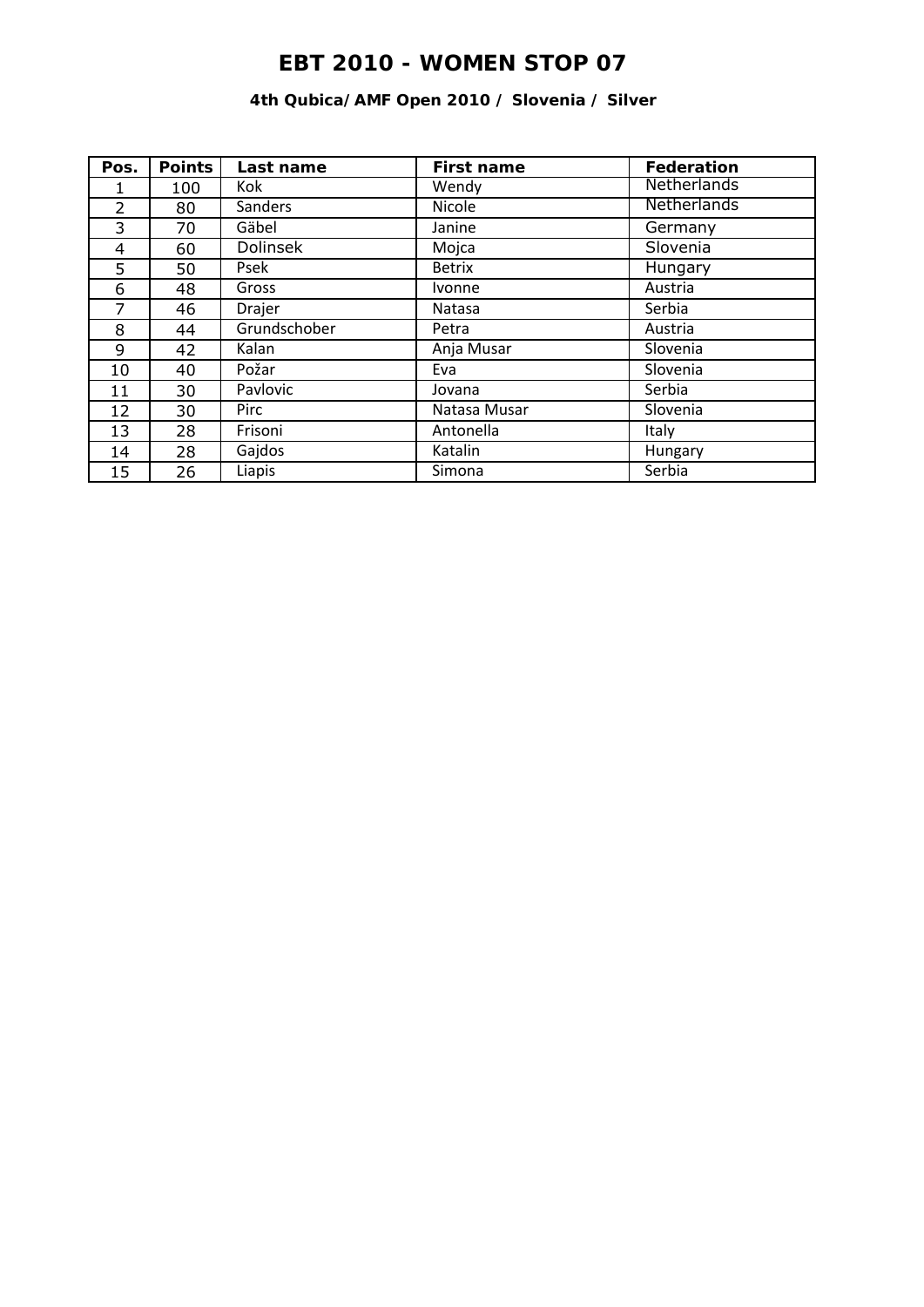### **7th Istanbul Bowling Open / Turkey / Gold**

| Pos.            | <b>Points</b>    | Last name      | <b>First name</b> | Federation      |
|-----------------|------------------|----------------|-------------------|-----------------|
| 1               | 150              | Larsen Jr.     | Rebecka           | Sweden          |
| $\overline{2}$  | 120              | <b>Flack</b>   | Nina              | Sweden          |
| $\overline{3}$  | 105              | Hulsch         | Tina              | Germany         |
| $\overline{4}$  | 90               | P.-Planefors   | Joline            | Sweden          |
| $\overline{5}$  | 75               | Breeschoten    | Lisanne           | Netherlands     |
| 6               | 72               | <b>Sanders</b> | Nicole            | Netherlands     |
| $\overline{7}$  | 69               | Ainge          | Nicki             | England         |
| 8               | 66               | Johnson        | Helen             | Sweden          |
| $\overline{9}$  | 63               | Maslova        | Galina            | Russia          |
| 10              | 60               | Zavjalova      | Diana             | Latvia          |
| 11              | 45               | <b>Kok</b>     | Wendy             | Netherlands     |
| 12              | 45               | Sarcan         | Adile             | Germany         |
| 13              | 42               | Smirnova       | Evgeniya          | Russia          |
| 14              | 42               | Maaswinkel     | Priscilla         | Netherlands     |
| 15              | 39               | Aksular        | Gulhan            | Turkey          |
| 16              | 39               | Mizrahi        | Sarit             | Israel          |
| 17              | 36               | Özogluuntur    | Ebru              | Turkey          |
| 18              | $\overline{36}$  | Gorbacheva     | Yulia             | Russia          |
| 19              | 33               | Stefanova      | Marina            | <b>Bulgaria</b> |
| 20              | 33               | Erol           | Hicran            | Turkey          |
| $\overline{21}$ | $\overline{2}$ 4 | Kucukbulut     | Irem              | Turkey          |
| 22              | 24               | Cinar          | Gökce             | Turkey          |
| $\overline{23}$ | $\overline{24}$  | Gürkan         | Duygu             | Turkey          |
| 24              | 24               | Kucuk          | Meryem            | Turkey          |
| 25              | 24               | Senturk        | Tulin             | Turkey          |
| 26              | 18               | Aydin          | Gulten            | Turkey          |
| 27              | 18               | Kontas         | Ayse              | Turkey          |
| 28              | 18               | Kayim          | Ferah Sohret      | Turkey          |
| 29              | 18               | Sancak         | Melek             | Turkey          |
| $\overline{30}$ | 18               | Akalin         | Pinar             | Turkey          |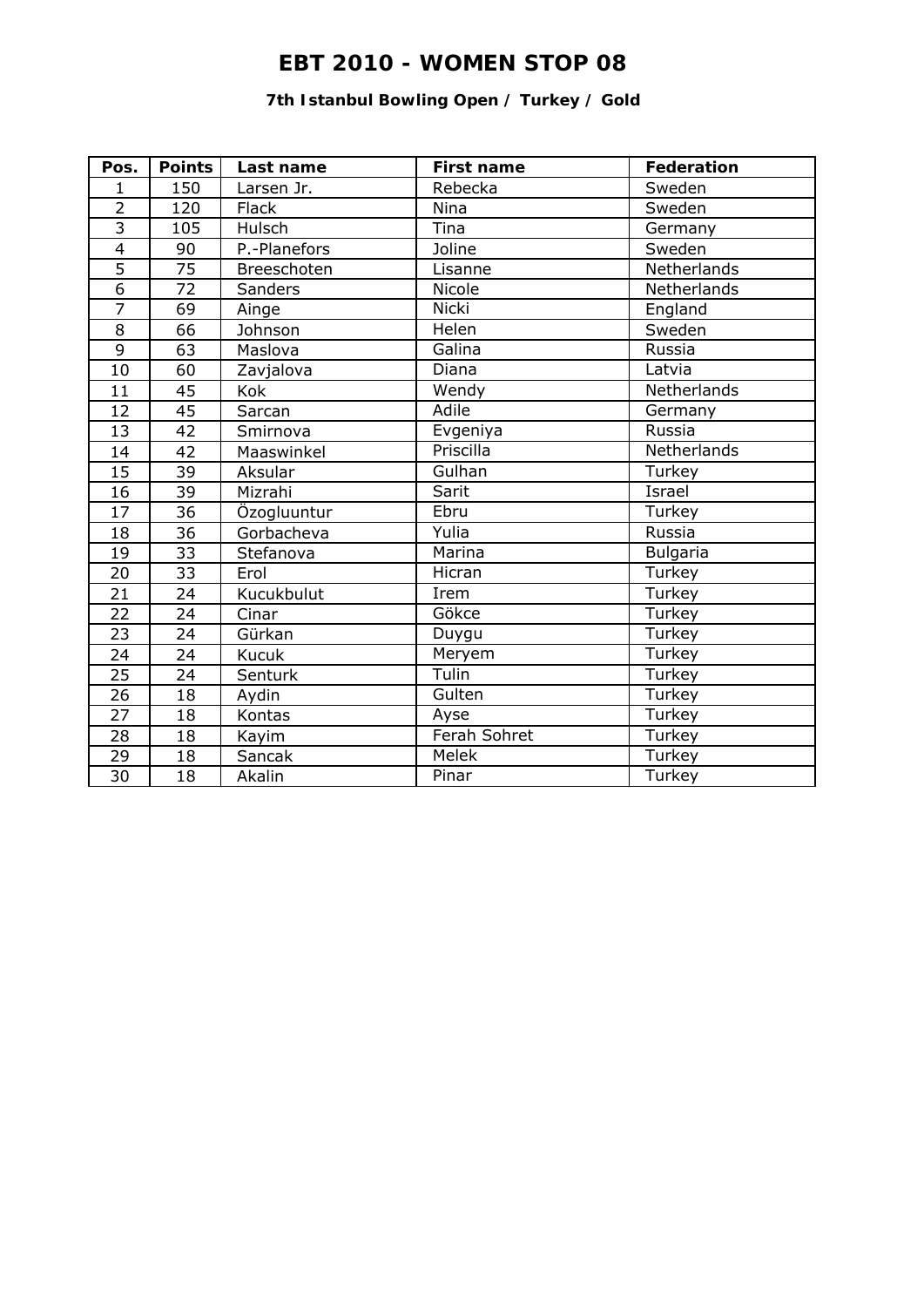### **Bowltech Aalborg International 2010 / Denmark / Gold**

| Pos.            | <b>Points</b>   | Last name      | <b>First name</b> | Federation     |
|-----------------|-----------------|----------------|-------------------|----------------|
| $\mathbf{1}$    | 150             | Kjeldsen       | Kamilla           | <b>Denmark</b> |
| $\overline{2}$  | 120             | Johnsson       | Hélen             | Sweden         |
| $\overline{3}$  | 105             | Pöllänen       | Krista            | Finland        |
| 4               | 90              | van der Tol    | Ghislaine         | Netherlands    |
| $\overline{5}$  | $\overline{75}$ | Maaswinkel     | Priscilla         | Netherlands    |
| $\overline{6}$  | $\overline{72}$ | Bröndsted      | <b>Britt</b>      | Denmark        |
| $\overline{7}$  | 69              | Rasmussen      | <b>Rikke Holm</b> | Denmark        |
| 8               | 66              | Penny          | Kirsten           | England        |
| $\overline{9}$  | 63              | Jensen         | Mai Ginge         | <b>Denmark</b> |
| 10              | 60              | Larsen Jr.     | Rebecka           | Sweden         |
| 11              | 45              | Lundén         | Roosa             | Finland        |
| 12              | 45              | Jensen         | Anja Ginge        | Denmark        |
| 13              | 42              | Andersson      | Sandra            | Sweden         |
| 14              | 42              | Johansson      | Victoria          | Sweden         |
| 15              | 39              | Kantola        | Piritta           | Finland        |
| 16              | $\overline{39}$ | Luoto          | Patricia          | Germany        |
| 17              | 36              | Planefors      | Joline Persson    | Sweden         |
| 18              | 36              | Nurmilo        | Mari              | Finland        |
| 19              | 33              | Ainge          | <b>Nicki</b>      | England        |
| 20              | 33              | Breeschoten    | Lisanne           | Netherlands    |
| 21              | 24              | Gales          | Anna Lorraine     | Denmark        |
| 22              | 24              | Pöntinen       | Marjo             | Finland        |
| $\overline{23}$ | 24              | Wedel          | Sascha            | Denmark        |
| 24              | 24              | Impola         | Hannele           | Finland        |
| $\overline{25}$ | 24              | <b>Sanders</b> | Nicole            | Netherlands    |
| 26              | 18              | Lislien        | Monica            | Norway         |
| 27              | 18              | Köhler         | Malene U.         | Denmark        |
| 28              | 18              | Zavjalova      | Diana             | Latvia         |
| 29              | 18              | Kalliokoski    | Mari              | Finland        |
| $\overline{30}$ | 18              | Guldbäk        | Heidi             | Denmark        |
| 31              | 12              | Haandrikman    | Carmen            | Netherlands    |
| $\overline{32}$ | 12              | Flack          | Nina              | Sweden         |
| $\overline{33}$ | 12              | Madsen         | Charlotte         | Denmark        |
| 34              | 12              | Lundén         | Reija             | Finland        |
| 35              | 12              | Pasanen        | Sanna             | Finland        |
| 36              | 9               | Leskinen       | Suvi              | Finland        |
| 37              | 9               | Guldbrand      | Camilla           | Denmark        |
| 38              | 9               | Söndberg       | Camilla           | Denmark        |
| $\overline{39}$ | $\overline{9}$  | Christensen.   | Randi B.          | Denmark        |
| 40              | 9               | Jörgensen      | Louise H.         | Denmark        |
| 41              | $\overline{6}$  | Keränen        | Jenni             | Finland        |
| 42              | 6               | Karlsen        | Kristin           | Norway         |
| 43              | 6               | Johansen       | Stine Nörgaard    | <b>Denmark</b> |
| 44              | 6               | Ann            | Natalia           | Denmark        |
| 45              | 6               | Kristensen     | Karina            | Denmark        |
| 46              | $\overline{3}$  | Frost          | Rikke             | Denmark        |
| 47              | $\overline{3}$  | Dressel        | Katia Iben V.     | Denmark        |
| 48              | $\overline{3}$  | Bøgeskov       | Nickie            | Denmark        |
| 49              | $\overline{3}$  | Madsen         | Heidi             | Denmark        |
| 50              | $\overline{3}$  | Mortensen      | Vibeke Lie        | Denmark        |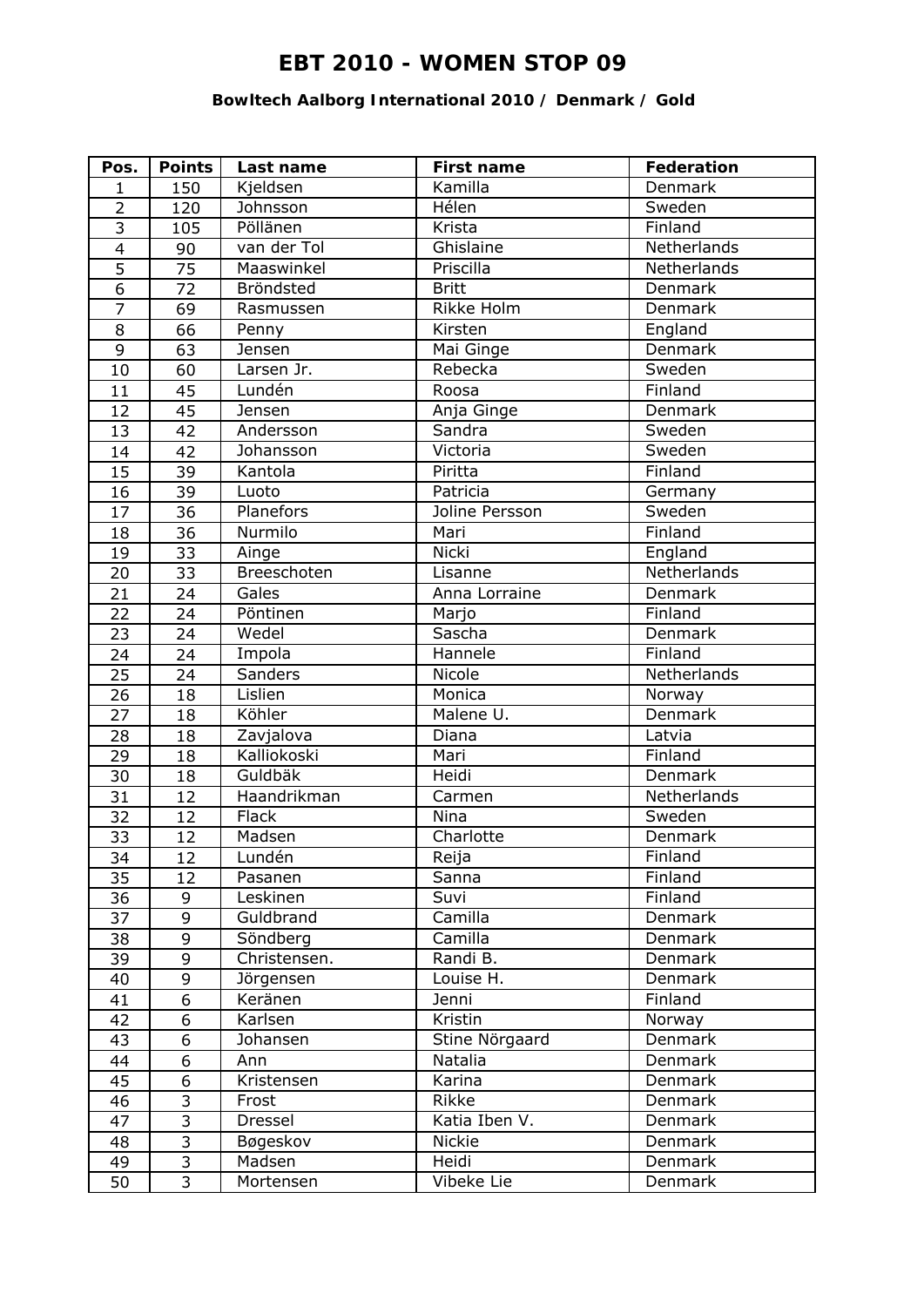### **1st Track Dream-Bowl Palace Open 2010 / Germany / Silver**

| Pos.            | <b>Points</b>   | Last name     | <b>First name</b> | <b>Federation</b> |
|-----------------|-----------------|---------------|-------------------|-------------------|
| 1               | 100             | van der Tol   | Ghislaine         | Netherlands       |
| $\overline{2}$  | 80              | Laub          | Sabrina           | Germany           |
| $\overline{3}$  | 70              | Kögler        | Natascha          | Germany           |
| $\overline{4}$  | 60              | Pöppler       | <b>Birgit</b>     | Germany           |
| $\overline{5}$  | 50              | Öing          | Manuela           | Germany           |
| $\overline{6}$  | 48              | <b>Kok</b>    | Wendy             | Netherlands       |
| $\overline{7}$  | 46              | Lindner       | Eva               | Germany           |
| 8               | 44              | Stolting      | Julia             | Germany           |
| 9               | 42              | Fernandez     | <b>Dulce</b>      | Spain             |
| 10              | 40              | Heberle       | Nicole            | Germany           |
| 11              | 30              | Kabowski      | Lisa              | Germany           |
| 12              | 30              | Weschke       | Nina              | Germany           |
| 13              | 28              | Gäbler        | Tanja             | Germany           |
| 14              | 28              | Gerbracht     | Melanie           | Germany           |
| 15              | 26              | Sanders       | Nicole            | Netherlands       |
| $\overline{16}$ | $\overline{26}$ | Wagner        | Janina            | Germany           |
| 17              | 24              | Maslova       | Galina            | Russia            |
| 18              | 24              | Kretschmann   | Katrin            | Germany           |
| 19              | 22              | Glasl         | Cornelia          | Germany           |
| 20              | 22              | Reslmaier     | Sabine            | Germany           |
| 21              | 16              | Hauchwitz     | Kathy             | Germany           |
| 22              | 16              | de Rooij      | Maxime            | Netherlands       |
| 23              | 16              | Riemerschmid  | Petra             | Germany           |
| 24              | 16              | Schlingensief | Manuela           | Germany           |
| 25              | 16              | Keituri       | Margit            | Finland           |
| 26              | 12              | Cuva          | Tanya             | Germany           |
| 27              | 12              | Sarcan        | Adile             | Germany           |
| 28              | 12              | Kammerer      | Alexandra         | Germany           |
| 29              | 12              | Janorschke    | Natalie           | Germany           |
| 30              | 12              | Then          | Manuela           | Germany           |
| 31              | 8               | Kharlamova    | Polina            | Russia            |
| $\overline{32}$ | $\overline{8}$  | Tiefel        | Alexandra         | Switzerland       |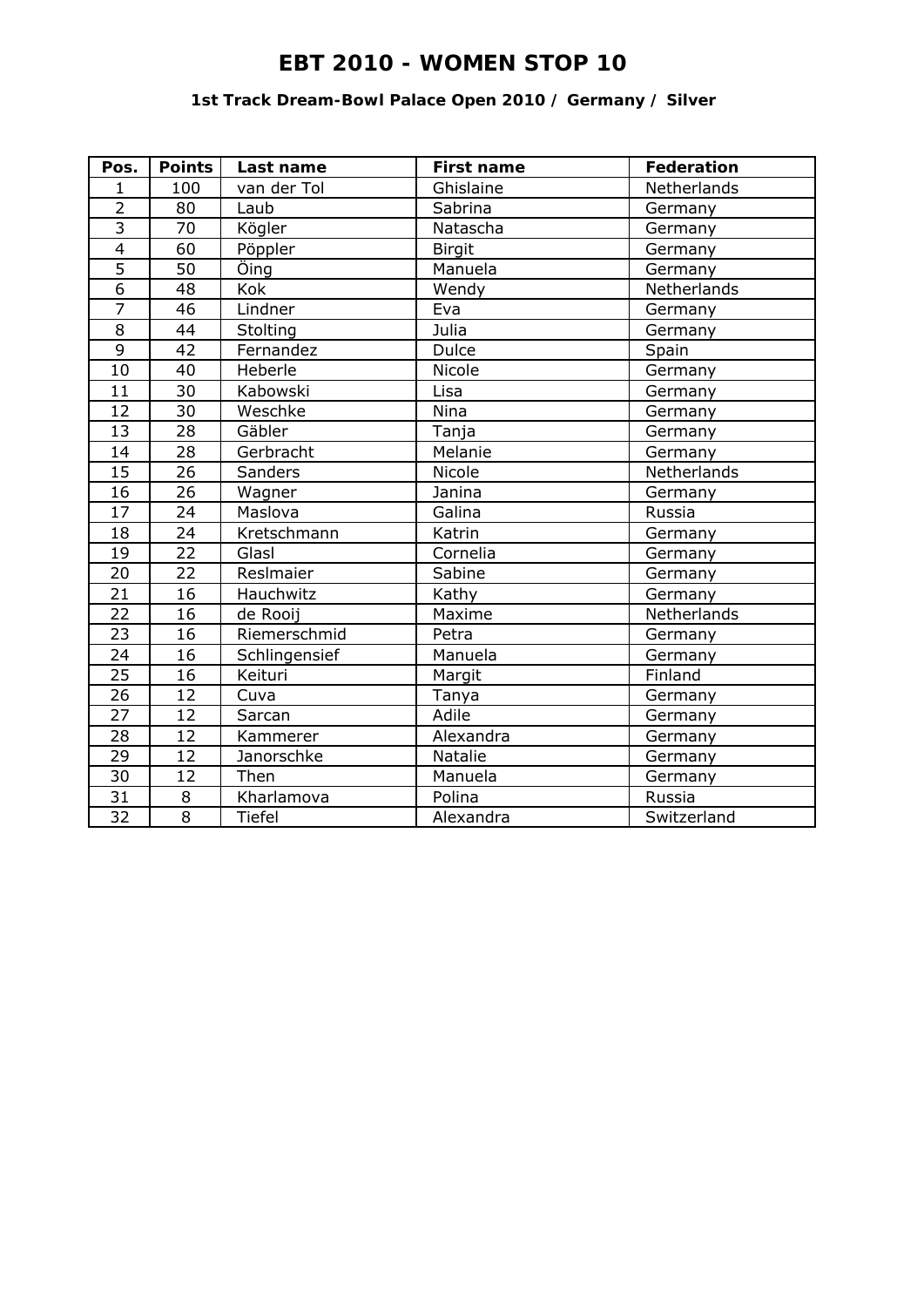### **6th San Marino Open / San Marino / Gold**

| Pos.           | <b>Points</b> | Last name       | First name | <b>Federation</b> |
|----------------|---------------|-----------------|------------|-------------------|
| $\mathbf{1}$   | 150           | <b>Sanders</b>  | Nicole     | Netherlands       |
| $\overline{2}$ | 120           | Maaswinkel      | Priscilla  | Netherlands       |
| 3              | 105           | Breeschoten     | Lisanne    | Netherlands       |
| $\overline{4}$ | 90            | Kok             | Wendy      | Netherlands       |
| $\overline{5}$ | 75            | Gaillard        | Laurence   | France            |
| 6              | 72            | van der Tol     | Ghislaine  | Netherlands       |
| $\overline{7}$ | 69            | Masatova        | Vera       | Czech Republic    |
| 8              | 66            | Torregrossa     | Letizia    | Italy             |
| 9              | 63            | Ribguth         | Janin      | Germany           |
| 10             | 60            | Regoli          | Annalisa   | Italy             |
| 11             | 45            | Sacco           | Isabelle   | France            |
| 12             | 45            | Derynck         | Isabelle   | France            |
| 13             | 42            | van der Meer    | Daniëlle   | Netherlands       |
| 14             | 42            | <b>Dolinsek</b> | Mojca      | Slovenia          |
| 15             | 39            | Roiati          | Chiara     | Italy             |
| 16             | 39            | Bagnolini       | Monica     | Italy             |
| 17             | 36            | Ferina          | Roberta    | Italy             |
| 18             | 36            | Korkiamäki      | Petra      | Finland           |
| 19             | 33            | Stysova         | Bohdana    | Czech Republic    |
| 20             | 33            | Frisoni         | Antonella  | Italy             |
| 21             | 24            | Masatova        | Zdenka     | Czech Republic    |
| 22             | 24            | Concetta        | D'Antuono  | Italy             |
| 23             | 24            | Suriano         | Elena      | Italy             |
| 24             | 24            | Segura          | Asuncion   | Spain             |
| 25             | 24            | Leone           | Paola      | Italy             |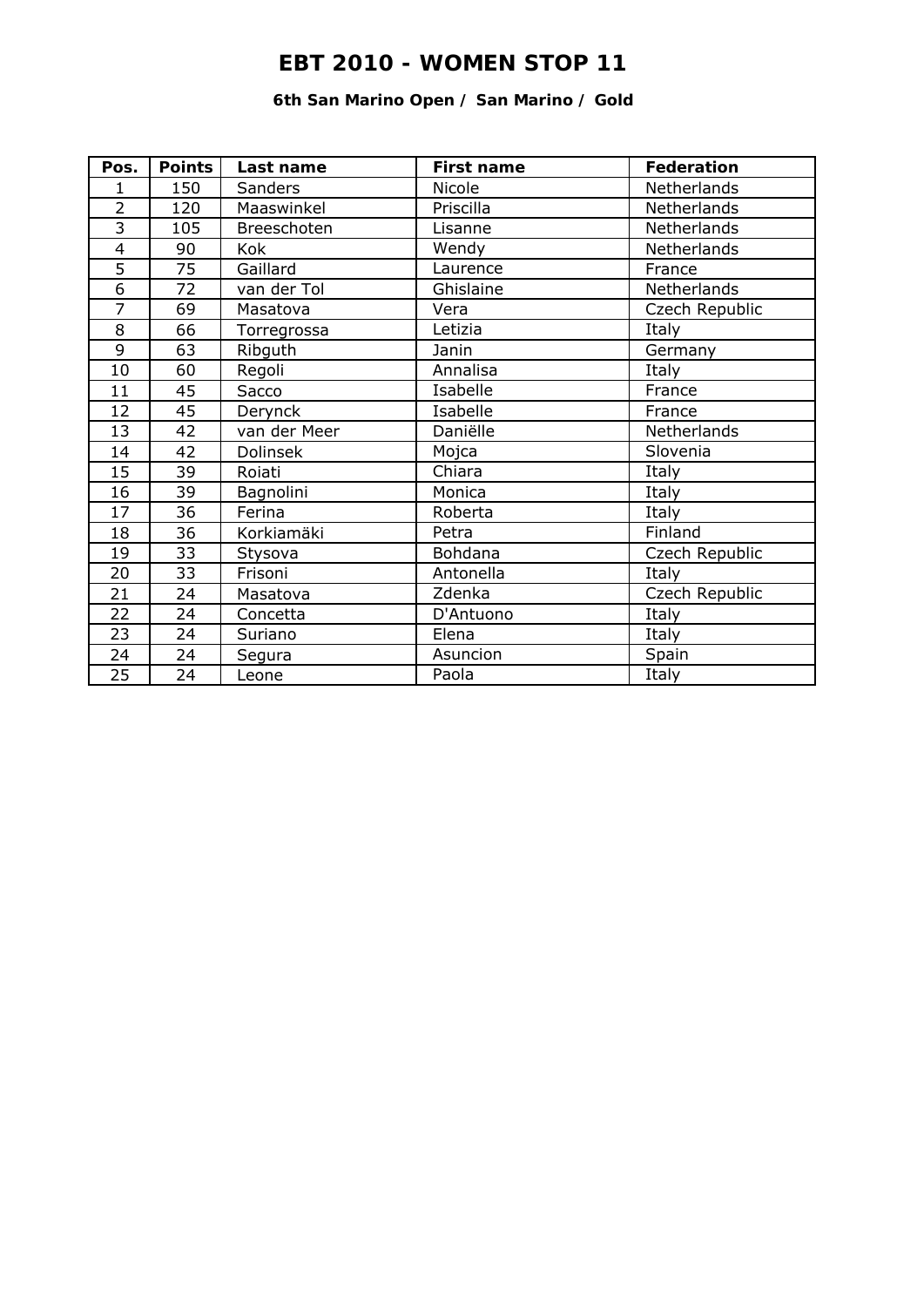#### **32 Trofeu Internacional Ciutat de Barcelona / Catalonia / Gold**

| Pos.            | Points          | Last name         | <b>First name</b> | Federation  |
|-----------------|-----------------|-------------------|-------------------|-------------|
| $\mathbf{1}$    | 150             | <b>Flack</b>      | Nina              | Sweden      |
| $\overline{2}$  | 120             | Ainge             | Nicki             | England     |
| $\overline{3}$  | 105             | Kok               | Wendy             | Netherlands |
| $\overline{4}$  | 90              | Persson-planefors | Joline            | Sweden      |
| $\overline{5}$  | $\overline{75}$ | Larsen Jr.        | Rebecka           | Sweden      |
| $\overline{6}$  | $\overline{72}$ | Rasmussen         | Rikke Holm        | Denmark     |
| $\overline{7}$  | $\overline{69}$ | van der Meer      | Danielle          | Netherlands |
| 8               | 66              | van der Tol       | Ghislaine         | Netherlands |
| 9               | 63              | Penny             | Kirsten           | England     |
| 10              | 60              | Maaswinkel        | Priscilla         | Netherlands |
| 11              | 45              | Lantto            | Veronica          | Sweden      |
| 12              | 45              | Staudinger        | Cassie            | Australia   |
| $\overline{13}$ | $\overline{42}$ | Luotto            | Patricia          | Finland     |
| 14              | 42              | Uhlich            | Sonja             | Germany     |
| 15              | 39              | Ribguth           | Janin             | Germany     |
| 16              | 39              | Sanders           | Nicole            | Netherlands |
| 17              | 36              | van der List      | Wendy             | Netherlands |
| 18              | 36              | de Jong           | Marieke           | Netherlands |
| 19              | 33              | van der Meer      | Sophie            | Netherlands |
| 20              | 33              | Goossens          | Katrien           | Belgium     |
| 21              | 24              | Tumileviciute     | Ruta              | Lithuania   |
| $\overline{22}$ | $\overline{24}$ | Saint Marc        | Aude              | France      |
| 23              | 24              | Tomas             | Cheska            | Netherlands |
| $\overline{24}$ | 24              | Maslova           | Galina            | Russia      |
| $\overline{25}$ | $\overline{24}$ | Moreno            | Cristina Sanz     | Catalonia   |
| 26              | 18              | Pelaez            | Sandra Torrents   | Spain       |
| 27              | 18              | Korkiamaki        | Petra             | Finland     |
| 28              | 18              | Gurkan            | Duygy             | Turkey      |
| 29              | 18              | Romero            | Roser Romero      | Catalonia   |
| 30              | 18              | Chouckroun        | Celia             | France      |
| $\overline{31}$ | $\overline{12}$ | Alcacer           | Pilar Perales     | Catalonia   |
| $\overline{32}$ | 12              | Mestres           | Gloria Sala       | Catalonia   |
| $\overline{33}$ | 12              | Hernandez         | Francisca N.      | Catalonia   |
| $\overline{34}$ | $\overline{12}$ | Regoli            | Annalisa          | Italy       |
| $\overline{35}$ | 12              | Xarlamova         | Polina            | Russia      |
| 36              | 9               | Kulikova          | Ksenia            | Russia      |
| $\overline{37}$ | $\overline{9}$  | Gryaznova         | Varvara           | Russia      |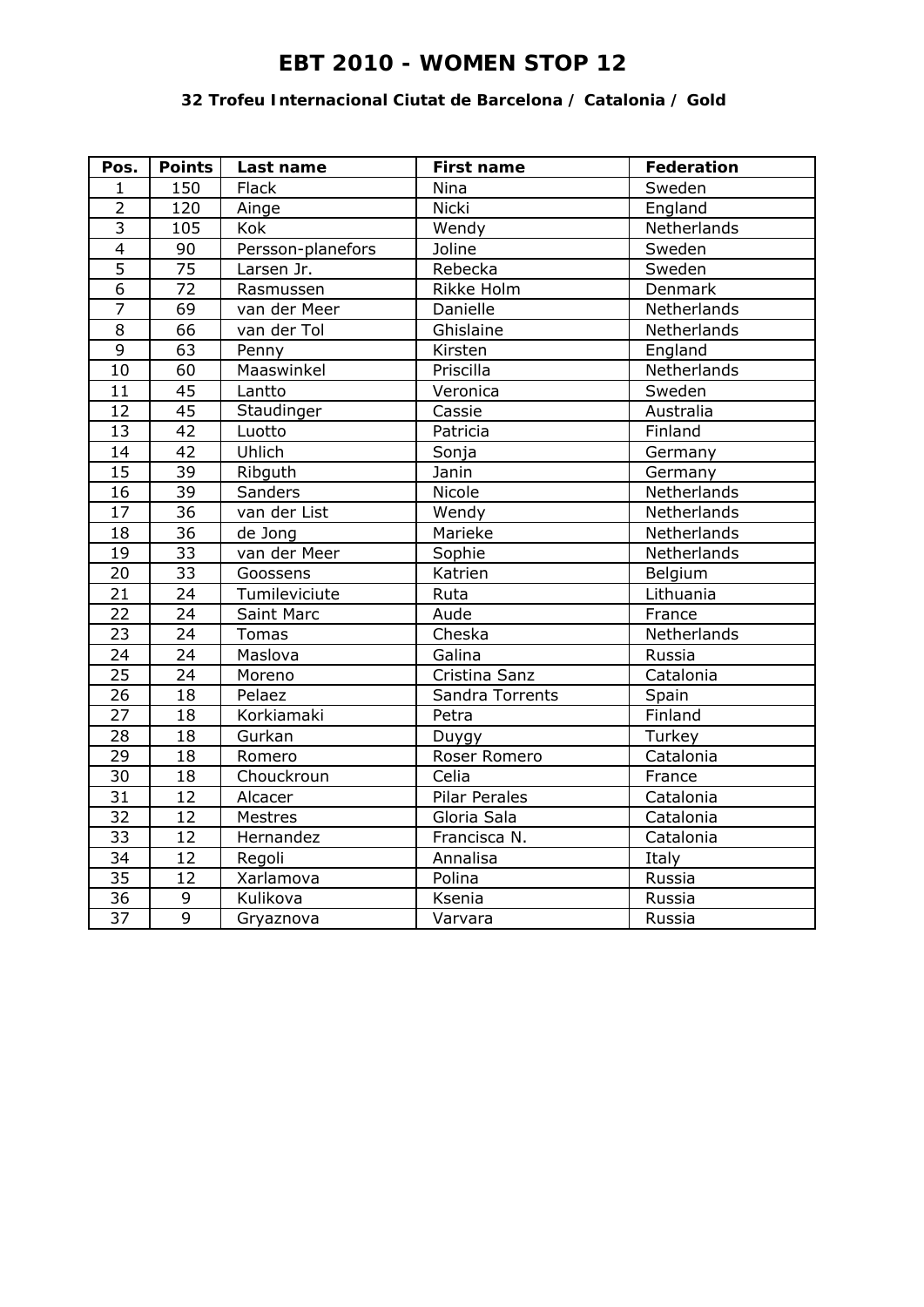### **BNC Open / Slovakia / Silver**

| Pos.            | <b>Points</b>   | Last name       | <b>First name</b> | Federation     |
|-----------------|-----------------|-----------------|-------------------|----------------|
| 1               | 100             | Fernandez       | Dukce             | Spain          |
| $\overline{2}$  | 80              | Haandrikman     | Carmen            | Netherlands    |
| 3               | 70              | Beštová         | Katerina          | Czech Republic |
| $\overline{4}$  | 60              | Gross           | Ivonne            | Austria        |
| $\overline{5}$  | 50              | Kok             | Wendy             | Netherlands    |
| 6               | 48              | Hanzlovska      | Petra B.          | Czech Republic |
| 7               | 46              | van Boom        | Christine         | Belgium        |
| 8               | 44              | Farkas-Bucin    | Luminita          | Hungary        |
| 9               | 42              | Balzano         | Annalisa          | Italy          |
| 10              | 40              | Dosztály        | Sarolta           | Hungary        |
| 11              | 30              | <b>Dolinsek</b> | Mojca             | Slovenia       |
| 12              | 30              | Volšičková      | Michaela          | Czech Republic |
| 13              | 28              | Lébrová         | Jana              | Czech Republic |
| 14              | 28              | Carrera         | Eba               | Spain          |
| 15              | 26              | Stanková        | Petra             | Slovakia       |
| $\overline{16}$ | 26              | Hanušová        | Dana              | Czech Republic |
| 17              | 24              | Albert          | Milagros          | Spain          |
| 18              | $\overline{24}$ | Szabó           | <b>Nora</b>       | Hungary        |
| 19              | 22              | Pospíšilová     | Veronika          | Slovakia       |
| 20              | 22              | Tóth            | Mária             | Hungary        |
| $\overline{21}$ | 16              | Hanusíková      | Blanka            | Czech Republic |
| 22              | 16              | van Regenmortel | Yolanda           | Belgium        |
| $\overline{23}$ | 16              | Pindurová       | Jana              | Czech Republic |
| 24              | 16              | Chládková       | Hana              | Czech Republic |
| 25              | 16              | Sailerová       | Dita              | Czech Republic |
| 26              | 12              | Jandejsková     | Alexandra         | Czech Republic |
| 27              | 12              | Gajdos          | Katalin           | Hungary        |
| 28              | 12              | Šramková        | Kristína          | Slovakia       |
| 29              | 12              | Schlosser       | Nida              | Austria        |
| $\overline{30}$ | 12              | Turóciová       | Anna              | Slovakia       |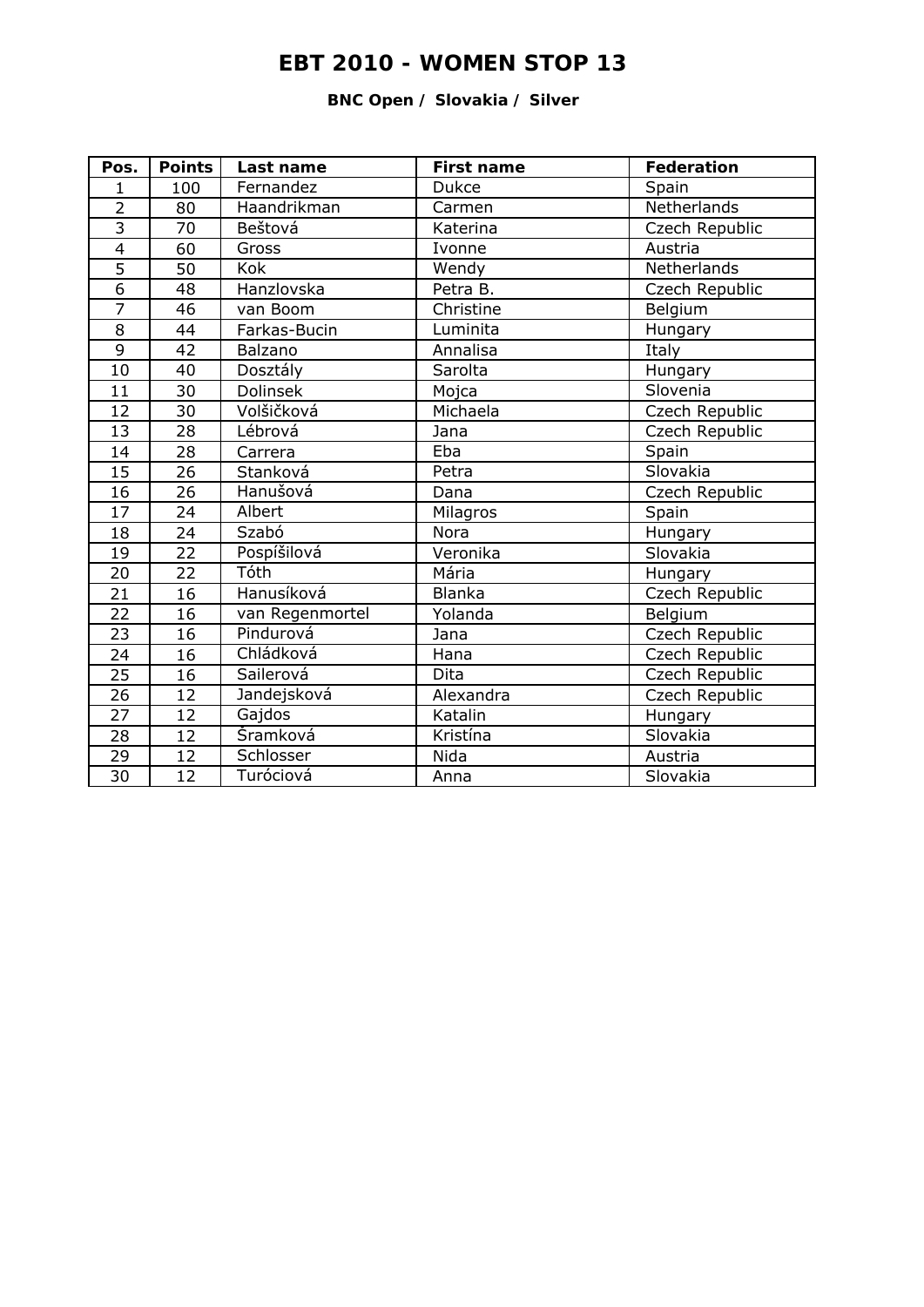### **1st Pavlovskiy Posad Open / Russia / Satellite**

| Pos. | <b>Points</b> | Last name | First name | Federation |
|------|---------------|-----------|------------|------------|
|      | 50            | Korobkova | Alena      | Russia     |
| 2    | 40            | Kovaleva  | Darya      | Ukraine    |
| 3    | 35            | Kosyakova | Polina     | Russia     |
| 4    | 30            | Orlova    | Anna       | Russia     |
| 5    | 25            | Sukhanova | Galina     | Russia     |
| 6    | 24            | Sharapova | Alena      | Russia     |
| 7    | 23            | Umnyakova | Nadezhda   | Russia     |
| 8    | 22            | Stepanova | Tatyana    | Russia     |
| 9    | 21            | Maslova   | Galina     | Russia     |
| 10   | 20            | Sazonova  | Elena      | Russia     |
| 11   | 15            | Belenko   | Viktoria   | Russia     |
| 12   | 15            | Suslikova | Elena      | Russia     |
| 13   | 14            | Yaremchuk | Elena      | Russia     |
| 14   | 14            | Smotrova  | Ksenia     | Russia     |
| 15   | 13            | Milkovich | Elena      | Russia     |
| 16   | 13            | Kuzina    | Marina     | Russia     |
| 17   | 12            | Sozinova  | Julia      | Russia     |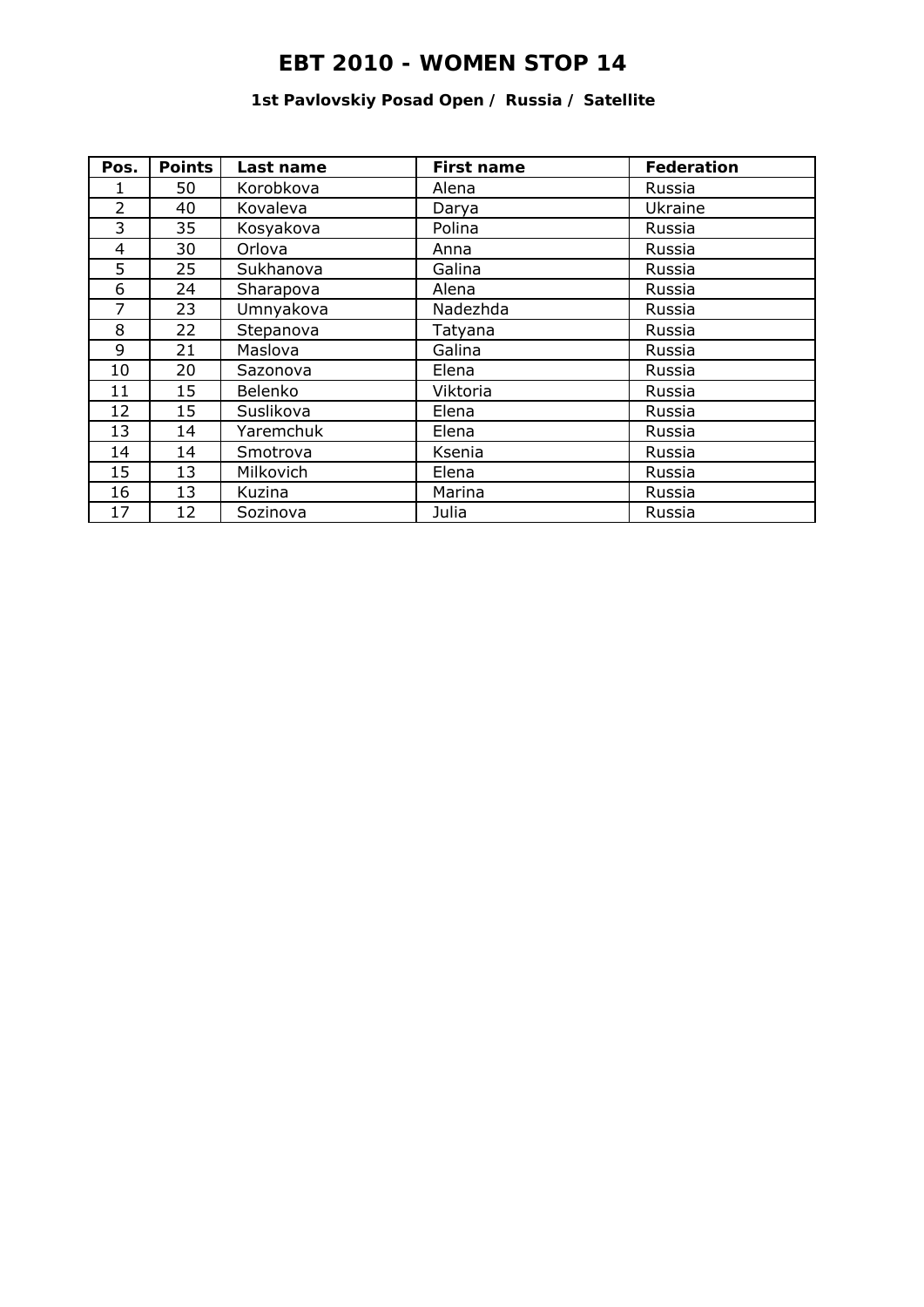### **8th Columbia 300 Vienna Open / Austria / Gold**

| Pos.                     | <b>Points</b>   | Last name        | First name     | Federation     |
|--------------------------|-----------------|------------------|----------------|----------------|
| $\mathbf{1}$             | 150             | Kjeldsen         | Kamilla        | Denmark        |
| $\overline{2}$           | 120             | <b>Barnes</b>    | Lynda          | <b>USA</b>     |
| 3                        | 105             | Geissler         | Nadine         | Germany        |
| $\overline{\mathcal{L}}$ | 90              | Macpherson       | Wendy          | <b>USA</b>     |
| $\overline{5}$           | 75              | Wiekeraad        | Bianca         | Netherlands    |
| $\overline{6}$           | $\overline{72}$ | Ainge            | Nicki          | England        |
| $\overline{7}$           | 69              | Stickney         | Tina           | <b>USA</b>     |
| 8                        | 66              | Ribguth          | Janin          | Germany        |
| $\overline{9}$           | 63              | Van der Tol      | Ghislaine      | Netherlands    |
| 10                       | 60              | Kantola          | Piritta        | Finland        |
| 11                       | 45              | Pöllanen         | Krista         | Finland        |
| 12                       | 45              | Flack            | Nina           | Sweden         |
| 13                       | 42              | Bestova          | Katerina       | Czech Republic |
| 14                       | 42              | Breeschoten      | Lisanne        | Netherlands    |
| 15                       | 39              | Wedel            | Sascha         | Denmark        |
| 16                       | 39              | Cuva             | Tanya          | Germany        |
| 17                       | 36              | Maaswinkel       | Priscilla      | Netherlands    |
| 18                       | 36              | Gales            | Anne-Lorraine  | Denmark        |
| 19                       | 33              | Rasmussen        | Rikke-Holm     | Denmark        |
| $\overline{20}$          | $\overline{33}$ | Uhlich           | Sonja          | Germany        |
| 21                       | 24              | <b>Brondsted</b> | <b>Britt</b>   | Denmark        |
| 22                       | 24              | Manico           | Bigi           | Switzerland    |
| 23                       | 24              | Kok              | Wendy          | Netherlands    |
| $\overline{24}$          | 24              | Sanders          | Nicole         | Netherlands    |
| 25                       | 24              | Heberle          | Nicole         | Germany        |
| 26                       | 18              | Loos             | Gabriele       | Austria        |
| 27                       | 18              | Antin            | Shahaf         | Israel         |
| 28                       | 18              | Pilecky          | Jutta          | Austria        |
| $\overline{29}$          | 18              | Dolinsek         | Mojca          | Slovenia       |
| 30                       | 18              | Haandrikman      | Carmen         | Netherlands    |
| $\overline{31}$          | 12              | Manninen         | Nina           | Finland        |
| 32                       | 12              | Gross            | Ivonne         | Austria        |
| $\overline{33}$          | 12              | Farkas           | Luminata       | Romania        |
| 34                       | 12              | Debenec          | Maja           | Slovenia       |
| $\overline{35}$          | 12              | Guldbaek         | Heidi          | Denmark        |
| 36                       | 9               | Keituri          | Margit         | Finland        |
| 37                       | 9               | Wagner           | Janina         | Germany        |
| 38                       | $\overline{9}$  | Broinger         | Jacqueline     | Austria        |
| 39                       | $\overline{9}$  | de-Rooij         | Maxime         | Netherlands    |
| 40                       | 9               | Johansen         | Stine          | Denmark        |
| 41                       | 6               | van-der-List     | Wendy          | Netherlands    |
| 42                       | $\overline{6}$  | Mizrahi          | Sarit          | Israel         |
| 43                       | $\overline{6}$  | Stolting         | Julia          | Germany        |
| 44                       | 6               | Lindner          | Eva            | Germany        |
| 45                       | 6               | Lund Boegesskov  | Nicki          | Denmark        |
| 46                       | $\overline{3}$  | Gutsjahr         | Carmen         | Austria        |
| 47                       | $\overline{3}$  | Langer           | Tina-Maria     | Austria        |
| 48                       | $\overline{3}$  | Klima            | <b>Bettina</b> | Austria        |
| 49                       | $\overline{3}$  | Gemeinboeck      | Gabi           | Austria        |
| 50                       | $\overline{3}$  | Drajer           | Natasa         | Slovenia       |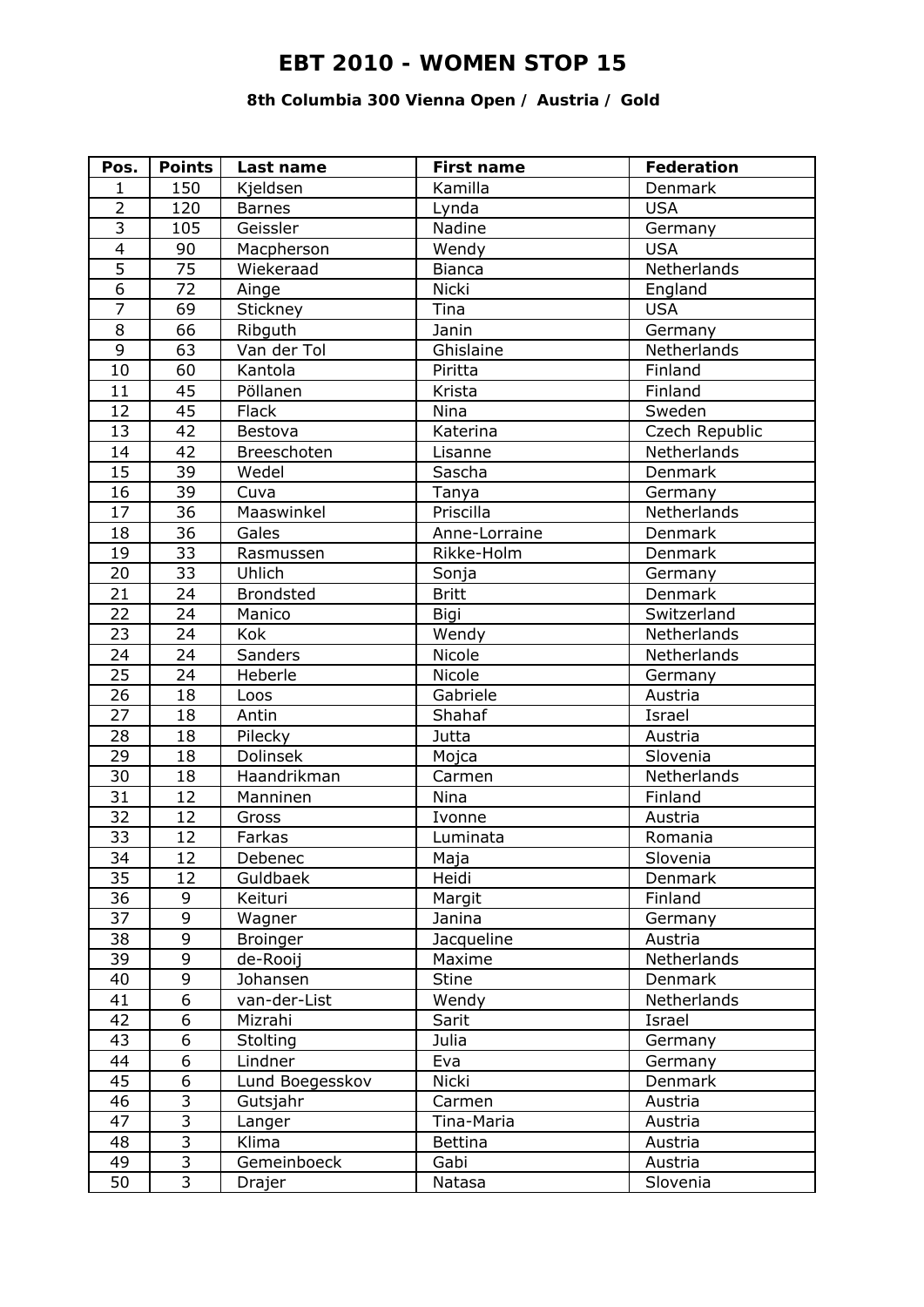### **Ebonite Lahti Open / Finland / Silver**

| Pos.                     | <b>Points</b>  | Last name         | First name    | <b>Federation</b> |
|--------------------------|----------------|-------------------|---------------|-------------------|
| 1                        | 100            | Ginge Jensen      | Mai           | Denmark           |
| $\overline{2}$           | 80             | Pöllänen          | Krista        | Finland           |
| $\overline{3}$           | 70             | Manninen          | Nina          | Finland           |
| $\overline{\mathcal{L}}$ | 60             | Manninen          | Heidi         | Finland           |
| $\overline{5}$           | 50             | Loraine Gales     | Anne          | Denmark           |
| 6                        | 48             | Ainge             | Nicki         | England           |
| $\overline{7}$           | 46             | Wedel             | Sascha        | Denmark           |
| 8                        | 44             | Kjeldsen          | Kamilla       | Denmark           |
| 9                        | 42             | Luoto             | Patricia      | Germany           |
| 10                       | 40             | Nurmilo           | Mari          | Finland           |
| 11                       | 30             | Holm Rasmussen    | Rikke         | Denmark           |
| 12                       | 30             | Bröndsted         | <b>Britt</b>  | Denmark           |
| 13                       | 28             | Wiekeraad         | <b>Bianca</b> | Netherlands       |
| 14                       | 28             | Mäkelä            | Jenni         | Finland           |
| 15                       | 26             | Persson-Planefors | <b>Joline</b> | Sweden            |
| 16                       | 26             | Tuomisalo         | Laura         | Finland           |
| 17                       | 24             | Breeschoten       | Lisanne       | Netherlands       |
| 18                       | 24             | Larsen            | Rebecka       | Sweden            |
| 19                       | 22             | Andersson         | Sandra        | Sweden            |
| 20                       | 22             | Pöntinen          | Marjo         | Finland           |
| 21                       | 16             | Lundén            | Roosa         | Finland           |
| 22                       | 16             | Alanko            | Noora         | Finland           |
| 23                       | 16             | Leskinen          | Suvi          | Finland           |
| 24                       | 16             | Lundén            | Reija         | Finland           |
| $\overline{25}$          | 16             | Lönnroth          | Daniela       | Finland           |
| 26                       | 12             | Andersson         | Ida           | Sweden            |
| 27                       | 12             | Ruseeva           | Yuliya        | Russia            |
| 28                       | 12             | Impola            | Hannele       | Finland           |
| 29                       | 12             | Adolfsson         | Elin          | Sweden            |
| 30                       | 12             | Johansson         | Victoria      | Sweden            |
| 31                       | 8              | Johansson         | Jenny         | Sweden            |
| $\overline{32}$          | $\overline{8}$ | Keränen           | Jenni         | Finland           |
| $\overline{33}$          | $\overline{8}$ | Wegner            | Jenny         | Sweden            |
| 34                       | 8              | Hakamäki          | Tiia          | Finland           |
| 35                       | 8              | Mäkelä            | Sonja         | Finland           |
| 36                       | $\overline{6}$ | Jokinen           | Jonna         | Finland           |
| 37                       | 6              | Tella             | Sirpa         | Finland           |
| 38                       | 6              | Forslund          | Sonja         | Finland           |
| 39                       | 6              | Pasanen           | Sanna         | Finland           |
| 40                       | 6              | Hiltunen          | Eliisa        | Finland           |
| 41                       | 4              | Keituri           | Margit        | Finland           |
| 42                       | 4              | Korkiamäki        | Petra         | Finland           |
| 43                       | 4              | Styrman           | Jenni         | Finland           |
| 44                       | 4              | Hongisto          | Marja         | Finland           |
| 45                       | 4              | Tammine           | Marja-Liisa   | Finland           |
| 46                       | $\overline{2}$ | Ratia             | Riikka        | Finland           |
| 47                       | $\overline{2}$ | Rantala           | Henna         | Finland           |
| 48                       | $\overline{2}$ | Kämäräinen        | Iina          | Finland           |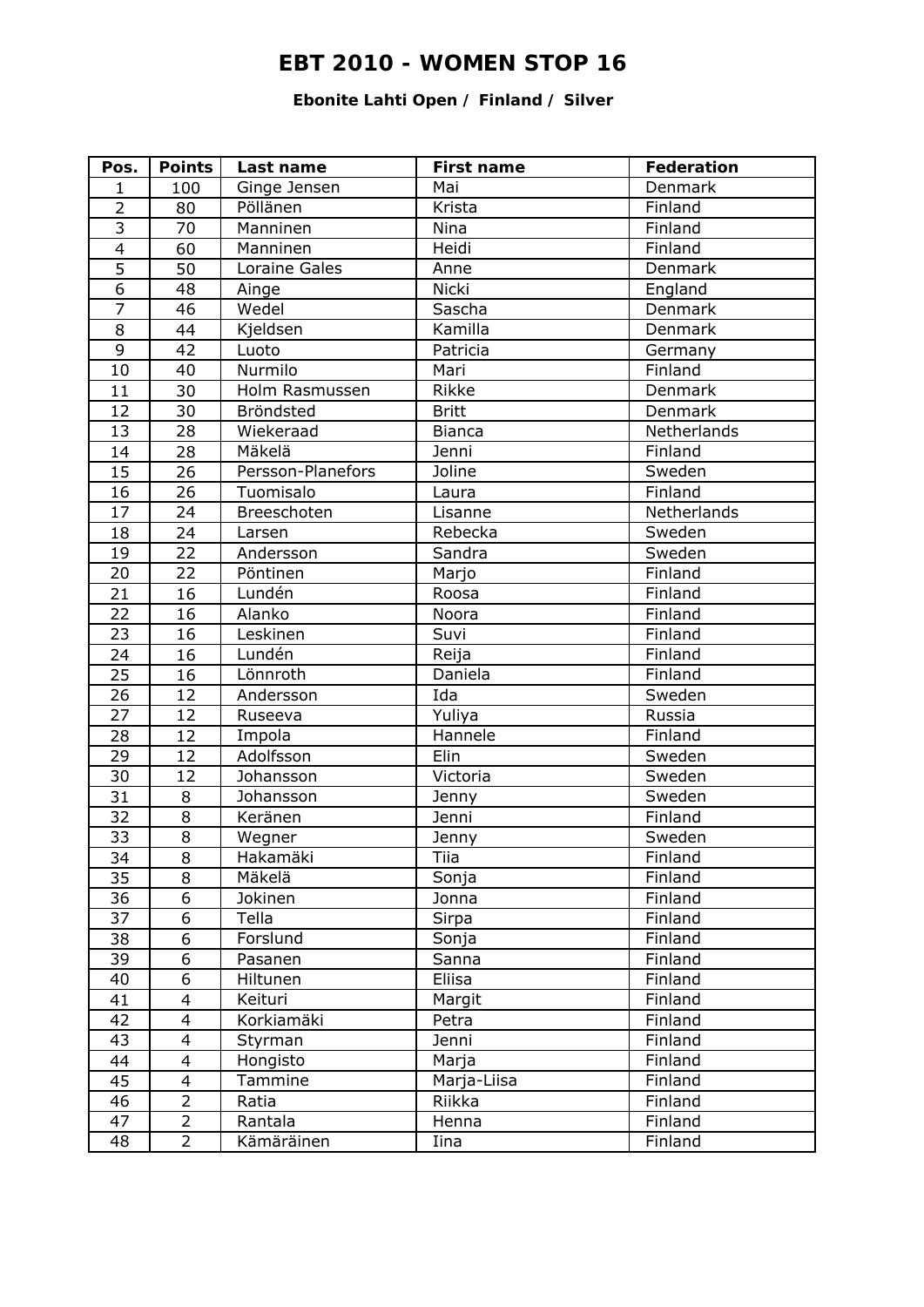### **1st Ebonite Roma International / Italy / Satellite**

| Pos.                    | <b>Points</b>  | Last name       | First name      | Federation      |
|-------------------------|----------------|-----------------|-----------------|-----------------|
| $\mathbf{1}$            | 50             | Luoto           | Patricia        | Germany         |
| $\overline{2}$          | 40             | Poeppler        | <b>Birgit</b>   | Germany         |
| $\overline{\mathbf{3}}$ | 35             | Ainge           | Nicki           | England         |
| $\overline{\mathbf{4}}$ | 30             | Morra           | Alessandra      | Italy           |
| $\overline{5}$          | 25             | Giufrida        | Carmelina       | Italy           |
| 6                       | 24             | Tomas           | Cheska          | The Netherlands |
| $\overline{7}$          | 23             | Regoli          | Annalisa        | Italy           |
| 8                       | 22             | Frioni          | Pamela          | Italy           |
| 9                       | 21             | Balzano         | Annalisa        | Italy           |
| 10                      | 20             | Lozano          | Carmen          | Spain           |
| 11                      | 15             | Pöntinen        | Mario           | Finland         |
| 12                      | 15             | Ferina          | Roberta         | Italy           |
| 13                      | 14             | Fernandez       | Dulce           | Spain           |
| 14                      | 14             | Marazuela       | Encarni         | Spain           |
| 15                      | 13             | Tiragallo       | Maria Vittoria  | Italy           |
| 16                      | 13             | Castagna        | Marzia          | Italy           |
| 17                      | 12             | Aloe            | Antonietta      | Italy           |
| 18                      | 12             | Gutierrez       | Teresa          | Spain           |
| 19                      | 11             | Torregrossa     | Letizia         | Italy           |
| 20                      | 11             | Munoz Huerta    | Carolina        | Spain           |
| 21                      | 8              | Del Olmo        | Sara            | Spain           |
| 22                      | 8              | Iacomino        | Maria Rosaria   | Italy           |
| 23                      | 8              | Urbistazu       | Gabriela        | Spain           |
| 24                      | 8              | Di Martino      | Giada           | Italy           |
| 25                      | $\overline{8}$ | Gallandez       | Sara            | <b>Italy</b>    |
| 26                      | 6              | Iannone         | Michela         | Italy           |
| 27                      | 6              | Bogdanova       | Elena           | <b>Bulgaria</b> |
| 28                      | 6              | Figueroa        | Maria R. Bundoc | Philippines     |
| 29                      | 6              | Fusco           | Raffaella       | Italy           |
| 30                      | $\overline{6}$ | Vela            | Ana             | Spain           |
| 31                      | $\overline{4}$ | Guglielmo       | Elena           | Italy           |
| 32                      | 4              | <b>Buzzelli</b> | Daniela         | Italy           |
| $\overline{33}$         | $\overline{4}$ | Messina         | Francesca       | Italy           |
| 34                      | 4              | Baharova        | Elvira          | <b>Bulgaria</b> |
| 35                      | $\overline{4}$ | Romero          | Sonia           | Spain           |
| 36                      | $\overline{3}$ | Forte           | Anna            | Italy           |
| 37                      | $\overline{3}$ | Sanguigni       | Francesca       | Italy           |
| 38                      | $\overline{3}$ | Perna           | Fiorella        | Italy           |
| 39                      | $\overline{3}$ | Cirillo         | Alessia         | Italy           |
| 40                      | $\overline{3}$ | Mattalini       | Monica          | Italy           |
| 41                      | $\overline{2}$ | Rius Sala       | Antonia         | Spain           |
| 42                      | $\overline{2}$ | Tipaldi         | Piera           | Italy           |
| 43                      | $\overline{2}$ | Rossi           | Melania         | Italy           |
| 44                      | $\overline{2}$ | Francini        | Vittoria        | Italy           |
| 45                      | $\overline{2}$ | Merante         | Renata          | Italy           |
| 46                      | $\mathbf{1}$   | Calzoni         | Fabiola         | Italy           |
| 47                      | $\mathbf 1$    | Vicente         | Matilde         | Spain           |
| 48                      | $\mathbf{1}$   | Alonso          | Julia           | Spain           |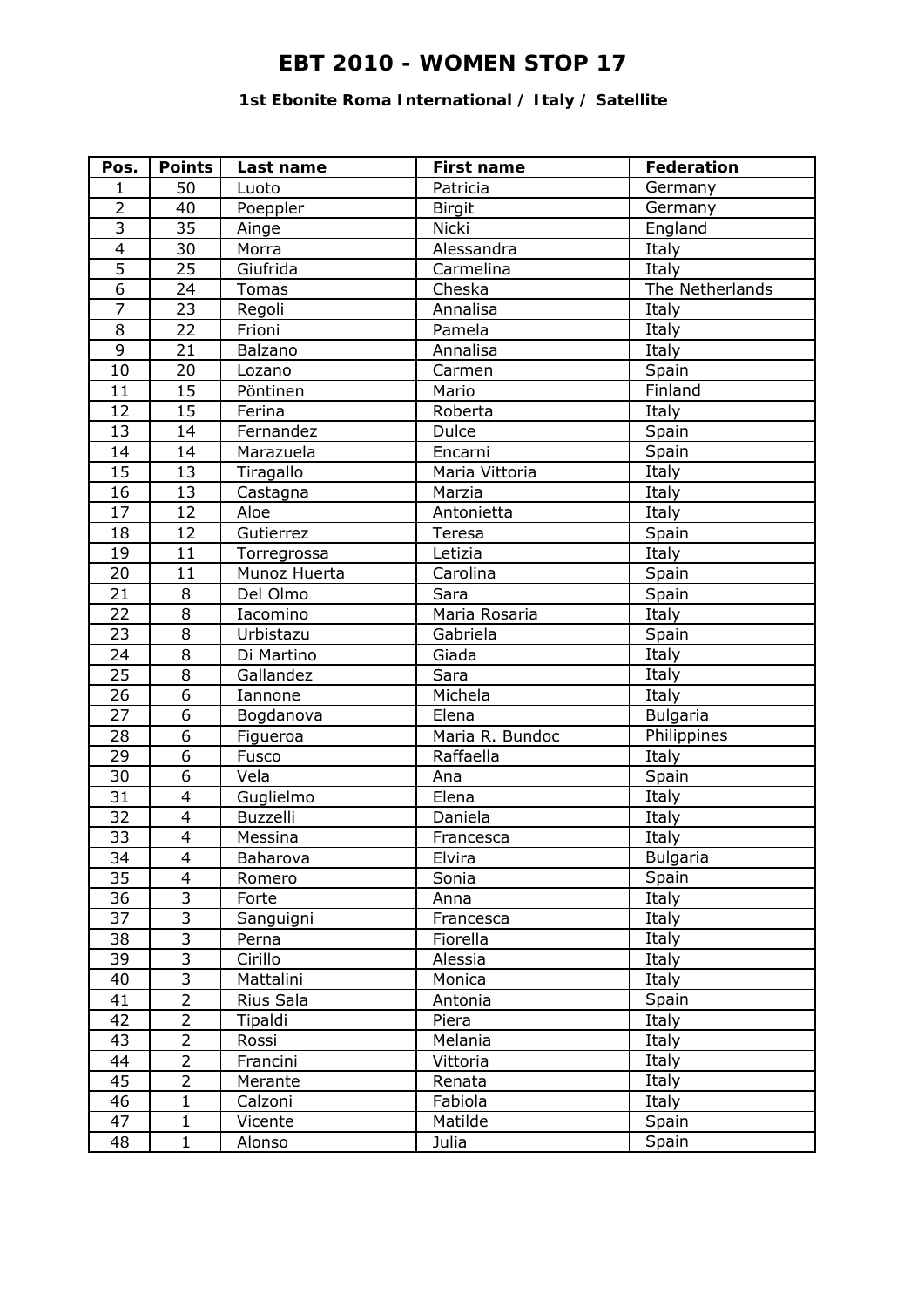### **Qatar Bowling Open / Qatar / Platinum**

| Pos.           | <b>Points</b> | Last name         | First name   | Federation     |
|----------------|---------------|-------------------|--------------|----------------|
|                | 250           | Ginge Jensen      | Mai          | Denmark        |
| $\overline{2}$ | 200           | Persson-Planefors | Joline       | Sweden         |
| 3              | 175           | Pöllänen          | Krista       | Finland        |
| 4              | 150           | Johansson         | Jenny        | Sweden         |
| 5              | 125           | Bröndsted         | <b>Britt</b> | Denmark        |
| 6              | 120           | Flack             | Nina         | Sweden         |
| 7              | 115           | Kjeldsen          | Kamilla      | <b>Denmark</b> |
| 8              | 110           | Andersson         | Ida          | Sweden         |
| 9              | 105           | Johnsson          | Hélen        | Sweden         |
| 10             | 100           | Larsen Jr.        | Rebecka      | Sweden         |
| 11             | 75            | Wegner            | Jenny        | Sweden         |
| 12             | 75            | Johansson         | Viktoria     | Sweden         |
| 13             | 70            | Ainge             | Nicki        | England        |
| 14             | 70            | Adolfsson         | Elin         | Sweden         |
| 15             | 65            | Andersson         | Sandra       | Sweden         |
| 16             | 65            | Manninen          | Nina         | Finland        |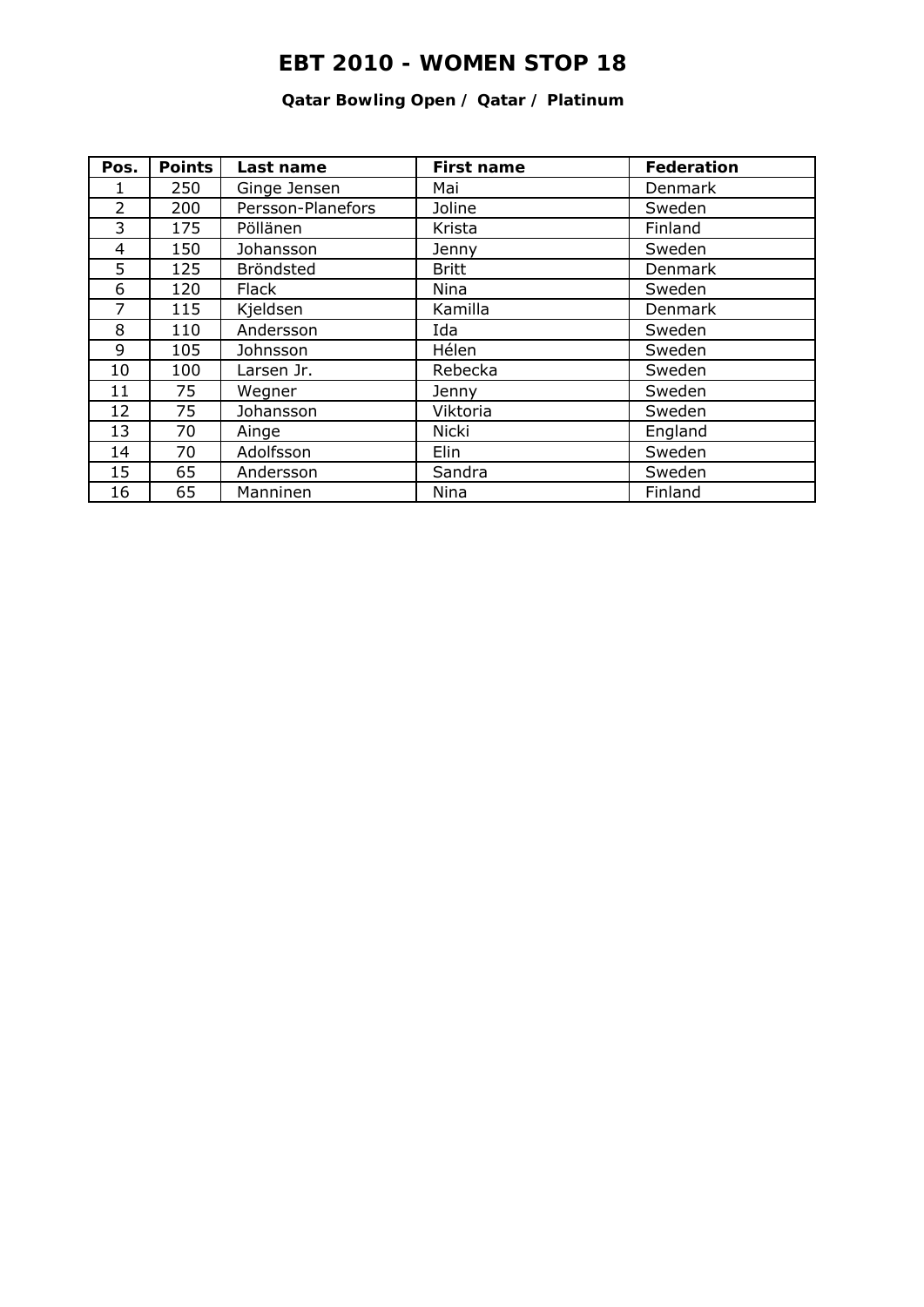| P              | Last name      | First name   | Federation | T    | 01  | 02  | 03 | 04  | 05             | 06 | 07  | 08  | 09           | 10             | 11  | 12  | 13  | 14 | 15  | 16  | 17 | 18  |
|----------------|----------------|--------------|------------|------|-----|-----|----|-----|----------------|----|-----|-----|--------------|----------------|-----|-----|-----|----|-----|-----|----|-----|
| $\mathbf 1$    | <b>Barrett</b> | Dominic      | England    | 1199 | 115 | 80  | 50 | 80  |                |    |     | 75  | 150          | 70             | 39  | 120 | 50  |    | 90  | 80  |    | 200 |
| $\overline{2}$ | Koivuniemi     | Mika         | Finland    | 818  | 250 |     |    |     | 18             |    |     | 150 | 42           | 44             | 90  | 33  |     |    | 75  | 46  |    | 70  |
| 3              | Palermaa       | Osku         | Finland    | 813  | 105 | 30  |    | 42  | 72             |    | 80  | 45  | 24           | 40             | 120 | 63  | 48  |    | 39  | 30  |    | 75  |
| 4              | Williams       | Stuart       | England    | 643  |     |     |    |     | 6              |    |     | 42  | $\mathbf{3}$ | 42             | 33  | 75  | 70  | 13 | 69  |     | 40 | 250 |
| 5              | Verbruggen     | Gery         | Belgium    | 604  | 75  |     |    | 48  | 33             | 14 | 100 | 12  | 9            |                | 105 | 150 | 16  |    | 12  | 30  |    |     |
| 6              | Larsen         | Thomas       | Denmark    | 550  |     | 40  |    | 100 | 24             |    |     | 105 | 42           | 50             | 45  | 60  |     |    | 24  |     |    | 60  |
| 7              | Moor           | Paul         | England    | 463  |     | 16  |    | 60  |                |    |     | 63  | 45           | 60             | 63  | 12  | 80  |    | 18  | 16  |    | 30  |
| 8              | Ljung          | Peter        | Sweden     | 421  | 75  |     |    | 24  |                |    | 42  | 72  | 3            |                |     | 45  | 42  |    |     | 28  | 15 | 75  |
| 9              | Fagan          | Mike         | <b>USA</b> | 400  | 125 |     |    |     | 75             |    |     |     |              |                |     |     |     |    |     | 100 |    | 100 |
| 10             | Torgersen      | Tore         | Norway     | 386  | 30  | 28  |    | 50  | 6              |    |     | 24  | 33           | 12             |     | 33  |     |    | 105 |     |    | 65  |
| 11             | Aarup          | Mathias      | Sweden     | 338  | 55  |     |    | 44  | 33             |    |     | 45  | 45           | $\overline{2}$ | 42  | 36  |     |    | 6   |     |    | 30  |
| 12             | Eklund         | Dennis       | Sweden     | 322  |     | 100 | 30 |     | 18             |    |     | 66  |              |                | 69  | 39  |     |    |     |     |    |     |
| 13             | Leandersson    | Tomas        | Sweden     | 290  | 175 |     |    |     |                |    |     | 69  |              | 46             |     |     |     |    |     |     |    |     |
| 14             | Agerbo         | Jesper       | Denmark    | 277  | 15  | 30  |    | 46  |                |    |     | 24  | 90           |                |     | 24  |     |    |     | 48  |    |     |
| 15             | Weber          | Pete         | <b>USA</b> | 276  |     |     |    |     |                |    |     |     |              |                | 66  | 90  |     |    | 120 |     |    |     |
| 16             | Jussila        | Perttu       | Finland    | 273  | 40  |     |    |     |                |    |     |     |              | 22             |     | 18  |     |    | 63  | 40  | 50 | 40  |
| 17             | Larsen         | Martin       | Sweden     | 264  | 65  | 26  |    |     | 24             |    |     | 18  | 39           |                |     | 24  |     |    | 42  | 26  |    |     |
| 18             | Bohn III       | Parker       | <b>USA</b> | 260  | 200 |     |    |     | 60             |    |     |     |              |                |     |     |     |    |     |     |    |     |
| 19             | Loschetter     | Chris        | <b>USA</b> | 250  |     |     |    |     |                |    |     |     |              | 28             | 150 | 72  |     |    |     |     |    |     |
| 20             | Alix           | Yoan         | France     | 235  |     | 48  |    | 70  | 36             | 6  |     |     |              |                | 9   | 66  |     |    |     |     |    |     |
| 21             | Sandbekken     | Mads         | Norway     | 231  |     | 60  |    |     |                |    |     |     | 105          | 30             | 36  |     |     |    |     |     |    |     |
| 22             | Wetterberg     | Mattias      | Sweden     | 227  | 65  |     |    |     |                |    |     |     | 18           |                | 24  |     |     |    |     |     |    | 120 |
| 23             | Lehtonen       | Kimmo        | Finland    | 222  | 150 |     |    |     | 66             |    |     |     |              |                |     |     |     |    |     | 6   |    |     |
| 24             | Andersson      | Robert       | Sweden     | 213  |     |     |    |     | 12             |    |     | 39  | 24           | 100            |     | 18  |     |    |     |     |    | 20  |
| 25             | Thurlby        | Rob          | England    | 212  |     |     |    |     | 150            |    |     | 12  |              |                |     |     |     |    | 42  | 8   |    |     |
| 26             | Mortensen      | Jimmy Dan    | Denmark    | 208  |     | 16  |    |     |                |    |     |     | 6            | 6              | 45  |     | 30  |    |     |     |    | 105 |
| 27             | Bolleby        | Kim          | Sweden     | 198  |     | 44  |    |     |                |    | 26  |     | 66           |                | 18  |     |     |    |     |     | 24 | 20  |
| 28             | Helldén        | Johan        | Sweden     | 189  | 30  |     |    |     |                |    | 26  |     | 3            |                | 75  |     |     |    |     |     |    | 55  |
| 29             | Tonteri        | Juhani       | Finland    | 186  |     | 26  |    |     |                |    |     | 24  | 36           | 6              |     | 24  |     |    |     | 70  |    |     |
| 30             | Voss           | <b>Brian</b> | <b>USA</b> | 185  |     |     |    |     | $\overline{9}$ |    |     | 33  |              | 8              |     | 105 | 30  |    |     |     |    |     |
| 31             | Gross          | Thomas       | Austria    | 184  |     |     |    |     | 12             |    | 60  |     |              |                |     |     | 100 |    | 12  |     |    |     |
| 32             | Lousdal        | Anders       | Denmark    | 182  |     | 8   |    | 40  |                |    |     |     | 39           | 26             |     | 45  |     |    | 24  |     |    |     |
| 33             | <b>Barnes</b>  | Chris        | <b>USA</b> | 180  |     |     |    |     |                |    |     |     |              |                |     |     |     |    | 150 |     |    | 30  |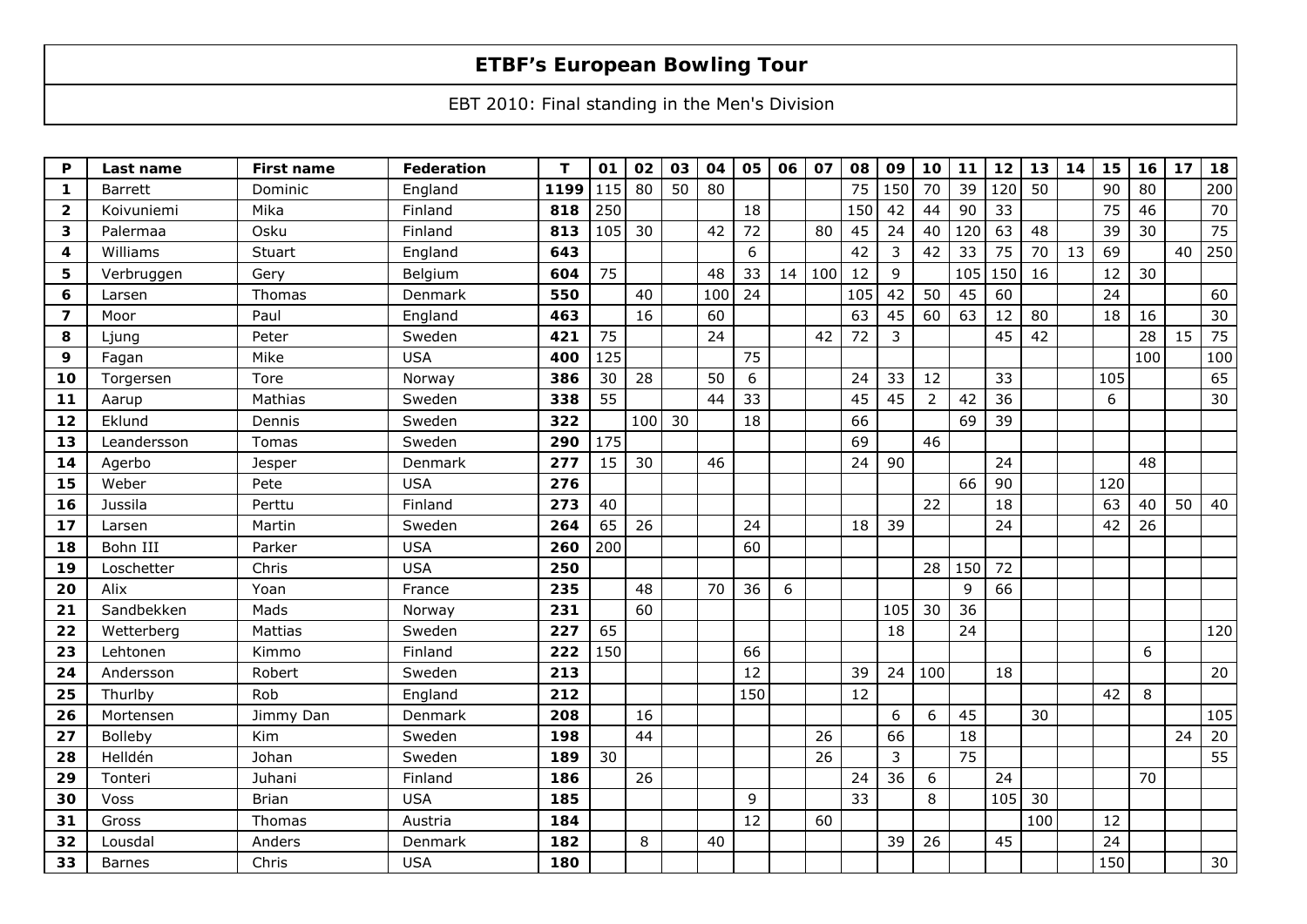| P  | Last name    | First name    | Federation | $\mathbf{T}$ | 01  | 02             | 03 | 04 | 05  | 06 | 07 | 08  | 09  | 10             | 11 | $12$ | 13             | 14 | 15 | 16 | 17 | 18  |
|----|--------------|---------------|------------|--------------|-----|----------------|----|----|-----|----|----|-----|-----|----------------|----|------|----------------|----|----|----|----|-----|
| 34 | Öhrgaard     | Frederik      | Denmark    | 180          |     | 12             |    |    | 45  |    |    | 24  | 75  | 12             |    | 12   |                |    |    |    |    |     |
| 35 | Al-Hashemi   | Sayed         | <b>UAE</b> | 175          |     |                |    |    |     |    |    |     |     |                |    |      |                |    |    |    |    | 175 |
| 36 | Stampe       | Mik           | Denmark    | 174          |     | 24             |    | 30 | 18  |    |    |     | 24  | 6              |    | 36   |                |    | 36 |    |    |     |
| 37 | Paulsson     | Martin        | Sweden     | 166          |     |                |    | 28 |     |    |    | 18  | 72  | 24             |    | 24   |                |    |    |    |    |     |
| 38 | Wahlgren     | Karl          | Sweden     | 161          |     |                |    | 22 |     |    |    | 6   | 18  |                |    |      |                |    |    |    |    | 115 |
| 39 | Ranta        | Tony          | Finland    | 156          | 120 |                |    |    | 36  |    |    |     |     |                |    |      |                |    |    |    |    |     |
| 40 | Jehkinen     | Joonas        | Finland    | 150          | 110 |                |    |    |     |    |    |     |     |                |    |      |                |    | 18 | 22 |    |     |
| 41 | Ogab         | Naif          | <b>UAE</b> | 150          |     |                |    |    |     |    |    |     |     |                |    |      |                |    |    |    |    | 150 |
| 42 | Helminen     | Jouni         | Finland    | 149          |     | $\overline{4}$ | 20 |    |     |    |    |     |     |                |    |      |                |    |    |    |    | 125 |
| 43 | Nickel       | Jens          | Germany    | 147          |     |                |    |    | 12  | 11 | 44 |     |     | 80             |    |      |                |    |    |    |    |     |
| 44 | Ratia        | Jari          | Finland    | 145          | 40  |                |    |    | 63  |    |    |     |     |                |    |      |                |    |    | 42 |    |     |
| 45 | Salonen      | Petteri       | Finland    | 142          |     |                |    |    |     |    |    |     | 120 | 6              |    |      |                |    |    | 16 |    |     |
| 46 | Bolleby      | Ulf           | Sweden     | 134          |     | 24             | 8  | 16 |     | 50 | 4  | 18  |     | $\overline{4}$ | 6  |      | $\overline{4}$ |    |    |    |    |     |
| 47 | Kalika       | Mykhaylo      | Ukraine    | 128          |     |                |    |    |     |    |    | 120 |     |                |    |      |                | 8  |    |    |    |     |
| 48 | Jähi         | Joonas        | Finland    | 125          | 30  |                |    |    | 45  |    |    |     | 24  | 16             |    |      |                |    |    |    |    | 10  |
| 49 | Ang          | Adrian        | Malaysia   | 120          |     |                |    |    | 120 |    |    |     |     |                |    |      |                |    |    |    |    |     |
| 50 | Voelkel      | Dirk          | Germany    | 113          |     |                |    |    | 3   |    | 50 |     |     |                | 60 |      |                |    |    |    |    |     |
| 51 | Karlsson     | <b>Tobias</b> | Sweden     | 110          |     | 70             | 40 |    |     |    |    |     |     |                |    |      |                |    |    |    |    |     |
| 52 | Ong          | Remy          | Singapore  | 110          |     |                |    |    |     |    |    |     |     |                |    |      |                |    |    |    |    | 110 |
| 53 | Rash         | Sean          | <b>USA</b> | 107          |     |                |    |    |     |    |    |     |     |                |    |      |                |    | 72 |    | 35 |     |
| 54 | Zulkifli     | Zulmazran     | Malaysia   | 105          |     |                |    |    | 105 |    |    |     |     |                |    |      |                |    |    |    |    |     |
| 55 | Mäyry        | Pekka         | Finland    | 100          | 100 |                |    |    |     |    |    |     |     |                |    |      |                |    |    |    |    |     |
| 56 | Palermaa     | Toni          | Finland    | 100          | 40  |                |    |    |     |    |    |     |     |                |    |      |                |    |    | 60 |    |     |
| 57 | Kalika       | Oleksandr     | Ukraine    | 98           |     |                |    |    |     |    |    | 90  |     |                |    |      |                | 8  |    |    |    |     |
| 58 | Kanold       | Mikael        | Sweden     | 95           | 30  | 6              | 35 |    | 6   |    |    |     | 18  |                |    |      |                |    |    |    |    |     |
| 59 | Canady       | David         | Germany    | 93           |     | 4              |    | 8  | 3   | 8  | 22 | 12  |     |                | 33 | 3    |                |    |    |    |    |     |
| 60 | Hutchinson   | Paul          | Denmark    | 93           |     | 6              |    |    | 9   |    |    |     | 36  |                |    | 42   |                |    |    |    |    |     |
| 61 | Hansen       | Carsten       | Denmark    | 90           |     | 12             |    |    |     |    |    |     | 33  |                |    | 12   |                |    | 33 |    |    |     |
| 62 | Konieczny    | Bodo          | Germany    | 90           |     | 50             |    |    |     | 12 |    |     |     | 28             |    |      |                |    |    |    |    |     |
| 63 | Ruiz         | Ildemaro      | Venezuela  | 90           |     |                |    |    | 90  |    |    |     |     |                |    |      |                |    |    |    |    |     |
| 64 | Uotila       | Pasi          | Finland    | 90           | 5   |                |    |    |     |    |    |     | 63  | 16             |    |      |                |    |    | 6  |    |     |
| 65 | Mannonen     | Petri         | Finland    | 86           | 60  |                |    |    |     |    |    |     |     |                |    |      |                |    |    | 26 |    |     |
| 66 | <b>Backe</b> | Patrick       | Sweden     | 85           |     |                |    | 16 |     |    |    |     |     |                |    | 9    | 60             |    |    |    |    |     |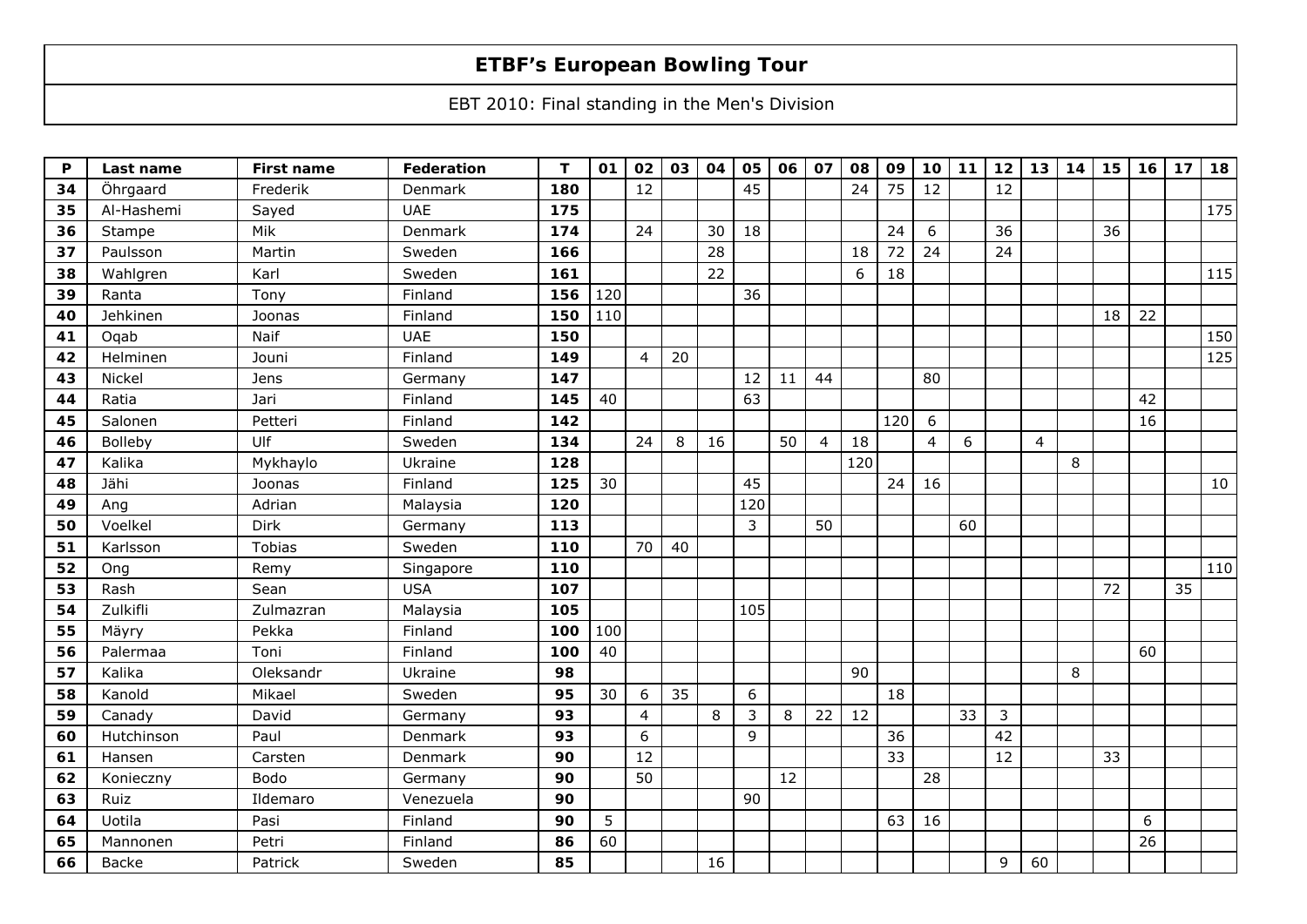| P  | Last name    | First name     | Federation | T  | 01 | 02             | 03 | 04 | 05 | 06 | 07 | 08 | 09 | 10 | 11 | $12$ | 13 | 14 | 15 | 16             | 17 | 18 |
|----|--------------|----------------|------------|----|----|----------------|----|----|----|----|----|----|----|----|----|------|----|----|----|----------------|----|----|
| 67 | Hauchwitz    | Sascha         | Germany    | 85 | 55 |                |    |    |    |    |    |    |    | 30 |    |      |    |    |    |                |    |    |
| 68 | Rudshagen    | Björn Einar    | Norway     | 85 |    |                |    |    |    |    |    |    | 69 | 16 |    |      |    |    |    |                |    |    |
| 69 | Mack         | Tim            | <b>USA</b> | 82 | 40 |                |    |    |    |    |    | 42 |    |    |    |      |    |    |    |                |    |    |
| 70 | Adsböl       | Johnni         | Denmark    | 75 |    |                |    |    |    |    |    |    | 60 |    |    |      |    |    |    |                |    | 15 |
| 71 | Halme        | Ari            | Finland    | 74 | 70 |                |    |    |    |    |    |    |    |    |    |      |    |    |    | $\overline{4}$ |    |    |
| 72 | O'Neill      | Bill           | <b>USA</b> | 74 |    |                |    |    | 24 |    |    |    |    |    |    |      |    |    |    | 50             |    |    |
| 73 | Baade        | Marco          | Germany    | 72 |    | 12             |    |    | 12 |    |    |    |    | 48 |    |      |    |    |    |                |    |    |
| 74 | Fabbietti    | Sergio         | Italy      | 72 |    |                |    |    |    |    |    |    |    |    | 72 |      |    |    |    |                |    |    |
| 75 | Cundy        | Darren         | England    | 70 |    | $\overline{4}$ |    |    |    |    |    |    |    |    |    |      |    |    | 66 |                |    |    |
| 76 | Heino        | Mika           | Finland    | 70 | 70 |                |    |    |    |    |    |    |    |    |    |      |    |    |    |                |    |    |
| 77 | Jaros        | Steve          | <b>USA</b> | 70 |    |                |    |    |    |    | 70 |    |    |    |    |      |    |    |    |                |    |    |
| 78 | Marron       | Marcial Ovide  | Catalonia  | 70 |    |                |    | 28 |    |    |    |    |    |    |    | 42   |    |    |    |                |    |    |
| 79 | Mohsin       | Syed Muzzaffer | Malaysia   | 70 |    |                |    |    |    |    |    |    |    |    |    |      |    |    |    |                |    | 70 |
| 80 | Duke         | Norm           | <b>USA</b> | 69 |    |                |    |    | 69 |    |    |    |    |    |    |      |    |    |    |                |    |    |
| 81 | Joris        | <b>Nico</b>    | Belgium    | 69 |    |                |    |    | 39 | 30 |    |    |    |    |    |      |    |    |    |                |    |    |
| 82 | Legnani      | Lucas          | Argentina  | 69 |    |                |    |    |    |    |    |    |    |    |    | 69   |    |    |    |                |    |    |
| 83 | Berndt       | Marcus         | Sweden     | 65 |    |                |    |    |    |    |    |    | 9  | 8  | 24 | 24   |    |    |    |                |    |    |
| 84 | Healey       | Patrick        | <b>USA</b> | 65 |    |                |    |    |    |    |    |    |    |    |    |      |    |    |    |                |    | 65 |
| 85 | Wells        | John           | England    | 65 |    |                |    | 26 |    |    |    |    |    |    |    | 39   |    |    |    |                |    |    |
| 86 | Parshukov    | Alexey         | Russia     | 64 |    |                |    |    |    |    |    | 24 |    |    |    |      |    | 40 |    |                |    |    |
| 87 | Aviram       | <b>Or</b>      | Israel     | 63 |    |                |    |    |    |    |    | 18 |    |    |    |      |    |    | 45 |                |    |    |
| 88 | Lebon        | Jean Marc      | Belgium    | 62 |    |                |    |    | 42 | 20 |    |    |    |    |    |      |    |    |    |                |    |    |
| 89 | Hardarson    | Hafthor        | Iceland    | 61 |    |                |    |    |    |    | 40 |    | 12 |    |    | 9    |    |    |    |                |    |    |
| 90 | Al-Ansi      | Basil          | Kuwait     | 60 |    |                |    |    |    |    |    |    |    |    |    |      |    |    |    |                |    | 60 |
| 91 | Klerk        | Chris          | <b>USA</b> | 60 |    |                |    |    |    |    |    |    |    |    |    |      |    |    | 60 |                |    |    |
| 92 | Lindholm     | Jesse          | Finland    | 60 | 60 |                |    |    |    |    |    |    |    |    |    |      |    |    |    |                |    |    |
| 93 | Schaub       | Cassidy        | <b>USA</b> | 60 |    |                |    |    |    |    |    | 60 |    |    |    |      |    |    |    |                |    |    |
| 94 | Krämer       | Michael        | Germany    | 57 |    | 46             |    |    |    | 11 |    |    |    |    |    |      |    |    |    |                |    |    |
| 95 | Rossi        | Federico       | Italy      | 57 |    |                |    | 16 |    |    |    |    |    |    | 9  | 18   |    |    | 6  |                | 8  |    |
| 96 | Sarmadi      | Mathias        | France     | 57 |    | $\overline{2}$ |    | 24 |    | 13 |    |    |    |    | 18 |      |    |    |    |                |    |    |
| 97 | Huolman      | Joonas         | Finland    | 56 | 40 |                |    |    |    |    |    |    |    |    |    |      |    |    |    | 16             |    |    |
| 98 | Al-Awamy     | Mansoor        | Qatar      | 55 |    |                |    |    |    |    |    |    |    |    |    |      |    |    |    |                |    | 55 |
| 99 | <b>Blank</b> | Uwe            | Germany    | 54 |    |                |    |    |    | 21 |    |    |    |    |    |      |    |    | 33 |                |    |    |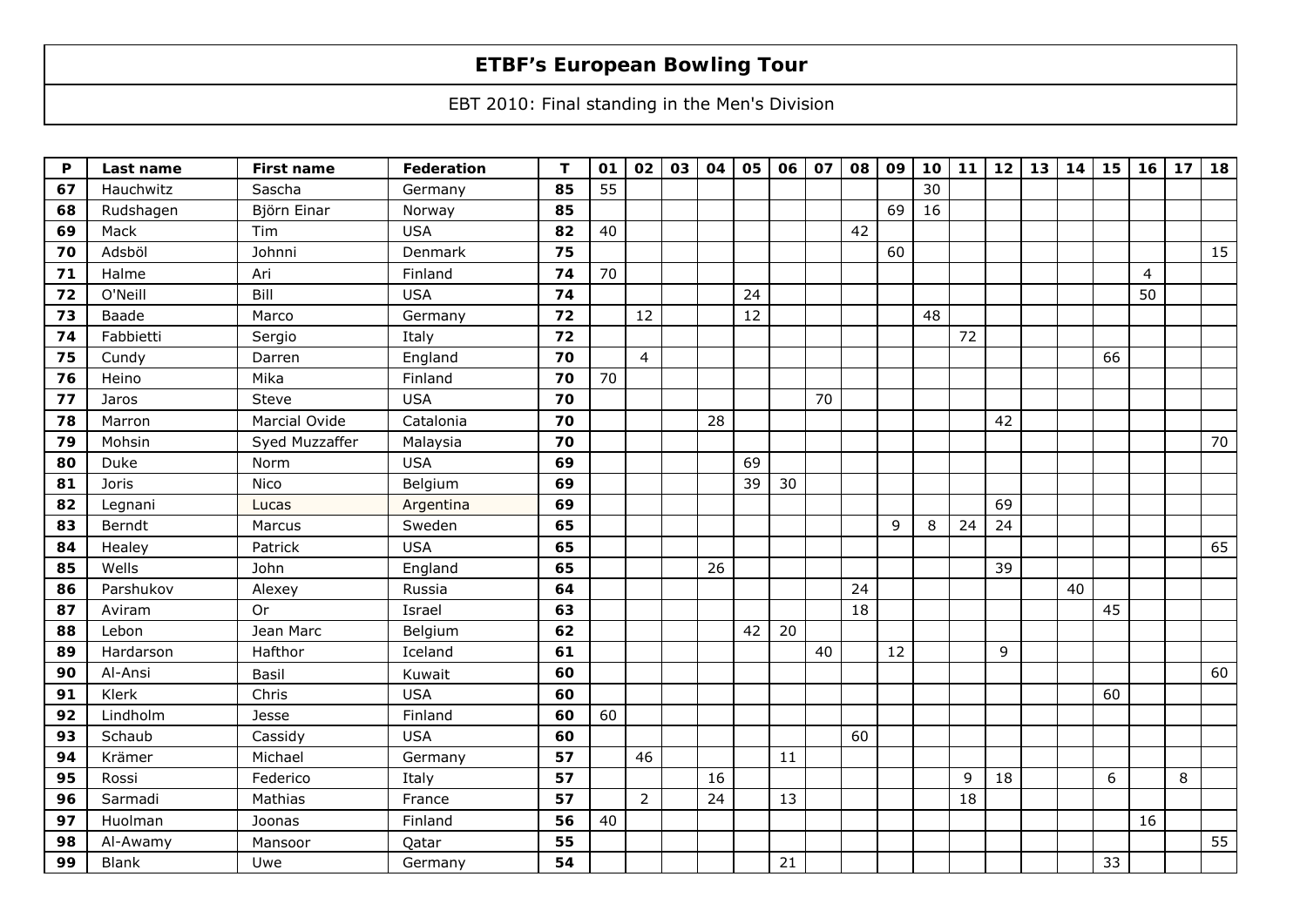| P   | Last name    | First name   | Federation  | $\mathsf{T}$ | 01 | 02             | 03 | 04 | 05 | 06 | 07             | 08 | 09 | 10 | $11 \mid$ | 12 | 13 | 14 | 15 | 16 | $17 \mid$      | 18 |
|-----|--------------|--------------|-------------|--------------|----|----------------|----|----|----|----|----------------|----|----|----|-----------|----|----|----|----|----|----------------|----|
| 100 | Grimsen      | Peder        | Sweden      | 54           |    |                | 22 | 8  |    | 24 |                |    |    |    |           |    |    |    |    |    |                |    |
| 101 | Kubalek      | Benjamin     | Austria     | 54           |    |                |    |    |    |    | 48             |    |    |    |           |    |    |    | 6  |    |                |    |
| 102 | Parapini     | Marco Cesare | Italy       | 54           |    |                | 12 |    |    |    |                |    |    |    | 42        |    |    |    |    |    |                |    |
| 103 | Miller       | Matt         | England     | 53           |    |                |    |    |    |    |                |    |    | 26 |           |    |    |    | 24 |    | 3              |    |
| 104 | Radi         | Tommaso      | Italy       | 52           |    |                |    |    |    |    |                |    |    |    | 39        |    |    |    |    |    | 13             |    |
| 105 | Kamel        | Mohammed     | Kuwait      | 51           |    |                |    |    |    |    |                | 39 |    | 12 |           |    |    |    |    |    |                |    |
| 106 | Gykis        | Vytautas     | Lithuania   | 50           |    |                | 8  |    |    |    | 24             |    |    |    |           |    | 16 |    |    |    | $\overline{2}$ |    |
| 107 | Semenov      | Ivan         | Russia      | 50           |    |                |    |    |    |    |                |    |    |    |           |    |    | 50 |    |    |                |    |
| 108 | Hagelberg    | Kristoffer   | Sweden      | 48           |    |                |    |    |    |    | 30             |    |    |    | 18        |    |    |    |    |    |                |    |
| 109 | Tscharke     | Uwe          | Germany     | 48           |    | 2              |    |    |    |    | 46             |    |    |    |           |    |    |    |    |    |                |    |
| 110 | Kallio       | Jesse        | Finland     | 47           |    |                |    |    |    |    |                |    | 6  | 22 |           |    |    |    | 3  | 16 |                |    |
| 111 | Sidorov      | Gennadiy     | Russia      | 47           |    |                |    |    |    |    |                | 3  |    |    |           |    |    | 35 | 9  |    |                |    |
| 112 | Jacobs       | Mark         | Netherlands | 46           |    | 16             |    | 22 |    | 8  |                |    |    |    |           |    |    |    |    |    |                |    |
| 113 | Levikin      | Arturs       | Latvia      | 46           |    |                |    |    |    |    |                |    |    |    |           |    | 46 |    |    |    |                |    |
| 114 | Immonen      | Juha         | Finland     | 45           |    |                |    |    |    |    |                |    |    |    |           |    |    |    | 45 |    |                |    |
| 115 | Husar        | Marek        | Slovakia    | 44           |    |                |    |    |    |    |                |    |    |    |           |    | 44 |    |    |    |                |    |
| 116 | Salin        | Sami         | Finland     | 44           |    |                |    |    |    |    |                |    |    |    |           |    |    |    |    | 44 |                |    |
| 117 | Andersin     | Erik         | Sweden      | 42           |    | 16             |    |    |    |    |                | 6  |    | 12 |           |    |    |    |    | 8  |                |    |
| 118 | Asplund      | Teemu        | Finland     | 42           |    |                | 14 |    |    |    |                |    |    |    |           |    | 16 |    |    | 12 |                |    |
| 119 | Hellström    | Peter        | Sweden      | 42           | 20 |                |    |    |    | 22 |                |    |    |    |           |    |    |    |    |    |                |    |
| 120 | Olsen        | Martin       | Norway      | 42           |    | 42             |    |    |    |    |                |    |    |    |           |    |    |    |    |    |                |    |
| 121 | Wendlandt    | Steffen      | Germany     | 42           |    |                |    |    | 42 |    |                |    |    |    |           |    |    |    |    |    |                |    |
| 122 | Fischer      | Alexander    | Germany     | 41           |    |                |    |    |    | 3  | $\overline{2}$ |    |    |    | 36        |    |    |    |    |    |                |    |
| 123 | Al-Mansouri  | Harep        | <b>UAE</b>  | 40           |    |                |    |    |    |    |                |    |    |    |           |    |    |    |    |    |                | 40 |
| 124 | Al-Mothen    | Khalil       | Qatar       | 40           |    |                |    |    |    |    |                |    |    |    |           |    |    |    |    |    |                | 40 |
| 125 | Al-Shatti    | Yaqoub       | Kuwait      | 40           |    |                |    |    |    |    |                |    |    |    |           |    |    |    |    |    |                | 40 |
| 126 | Al-Zaabi     | Mohamed      | <b>UAE</b>  | 40           |    |                |    |    |    |    |                |    |    |    |           |    |    |    |    |    |                | 40 |
| 127 | <b>Bitto</b> | Ladislav     | Slovakia    | 40           |    |                |    |    |    |    |                |    |    |    |           |    | 40 |    |    |    |                |    |
| 128 | Hirvonen     | Mikko        | Finland     | 40           |    |                |    |    |    |    |                |    | 6  |    |           |    | 28 |    |    | 6  |                |    |
| 129 | Maggi        | Mats         | Belgium     | 40           |    |                |    |    |    | 40 |                |    |    |    |           |    |    |    |    |    |                |    |
| 130 | Sacco        | François     | France      | 40           |    | $\overline{2}$ |    | 26 |    | 12 |                |    |    |    |           |    |    |    |    |    |                |    |
| 131 | Blanchard    | Josh         | <b>USA</b>  | 39           |    |                |    |    |    |    |                |    |    |    |           |    |    |    | 39 |    |                |    |
| 132 | Häggman      | Ville        | Finland     | 39           | 15 |                |    |    |    |    |                |    |    |    |           |    |    |    |    | 24 |                |    |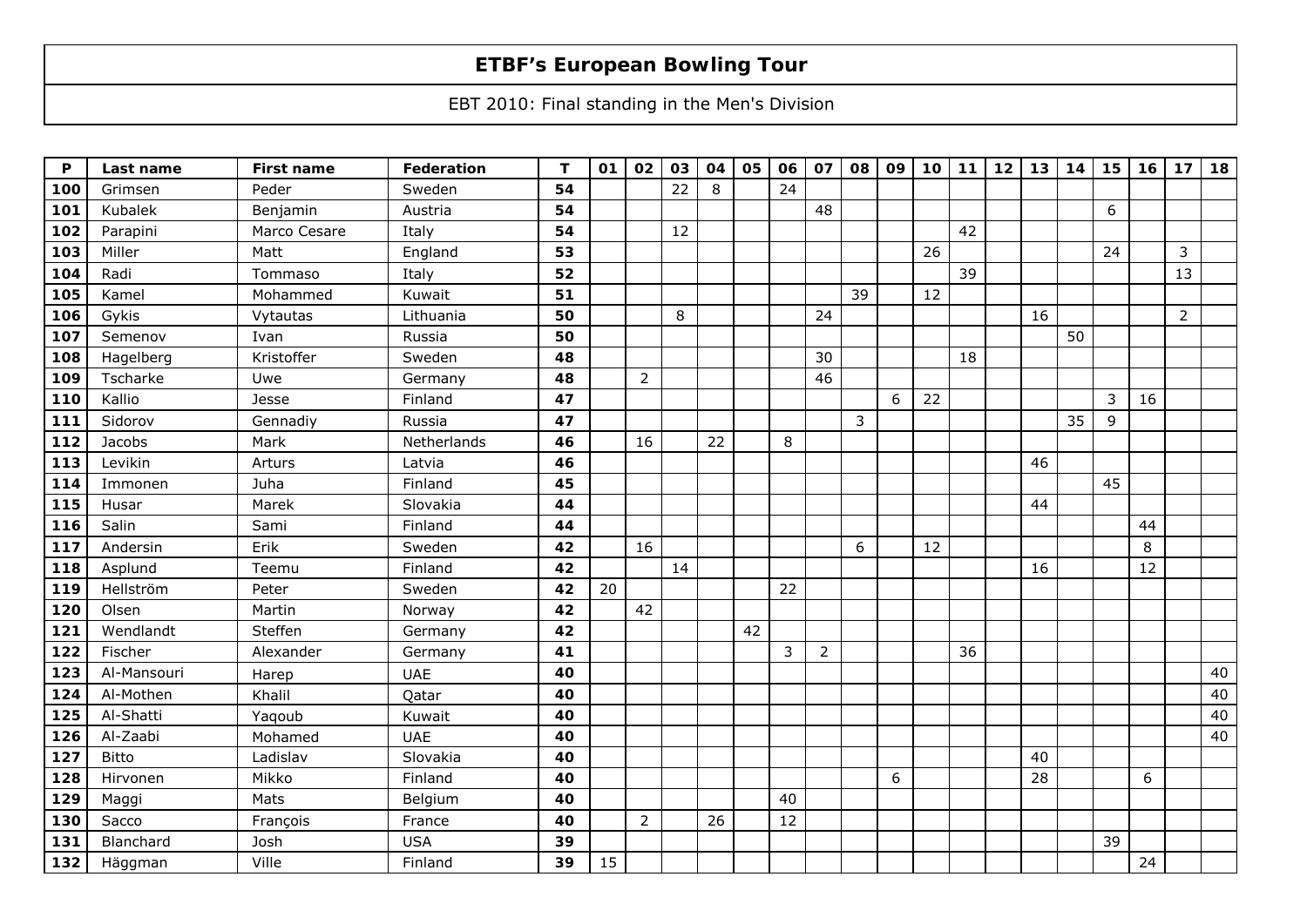| P   | Last name     | First name     | Federation     | $\mathsf{T}$ | 01 | 02 | 03 | 04 | 05 | 06           | 07 | 08 | 09 | 10 | 11 | 12 | 13 | 14 | 15 | 16 | 17             | 18 |
|-----|---------------|----------------|----------------|--------------|----|----|----|----|----|--------------|----|----|----|----|----|----|----|----|----|----|----------------|----|
| 133 | Pepe          | Anthony        | <b>USA</b>     | 39           |    |    |    |    | 39 |              |    |    |    |    |    |    |    |    |    |    |                |    |
| 134 | Ulsamer       | Clemens        | Germany        | 39           |    |    | 15 |    |    |              |    |    |    | 24 |    |    |    |    |    |    |                |    |
| 135 | Spada         | Amedeo         | Italy          | 38           |    |    |    |    |    |              |    |    |    |    | 24 |    |    |    |    |    | 14             |    |
| 136 | <b>Berges</b> | Mathieu        | Switzerland    | 36           |    |    |    |    |    |              |    | 36 |    |    |    |    |    |    |    |    |                |    |
| 137 | <b>Blase</b>  | Oliver         | Germany        | 36           |    |    |    |    |    |              |    |    |    |    |    |    |    |    | 36 |    |                |    |
| 138 | Brändeskov    | Mikael         | Denmark        | 36           |    |    |    |    |    |              |    |    | 24 |    |    | 12 |    |    |    |    |                |    |
| 139 | Michajlow     | Michael        | Germany        | 36           |    |    |    |    |    |              |    | 36 |    |    |    |    |    |    |    |    |                |    |
| 140 | Aust          | Karsten        | Germany        | 35           |    |    |    |    |    | 35           |    |    |    |    |    |    |    |    |    |    |                |    |
| 141 | Kabowski      | Eike           | Germany        | 35           |    |    |    |    |    |              |    |    |    | 12 | 3  |    |    |    |    |    | 20             |    |
| 142 | Lischka       | Klaus          | Germany        | 35           |    |    |    |    |    | $\mathbf{1}$ | 30 |    |    |    |    |    | 4  |    |    |    |                |    |
| 143 | Konsteri      | Sami           | Finland        | 34           |    |    |    |    |    |              |    |    |    |    |    |    |    |    |    | 24 |                | 10 |
| 144 | <b>Buffa</b>  | Mark           | Canada         | 33           |    |    |    |    | 18 |              |    |    |    |    |    |    |    |    |    |    |                | 15 |
| 145 | Mehmet        | Kaya           | Turkey         | 33           |    |    |    |    |    |              |    | 33 |    |    |    |    |    |    |    |    |                |    |
| 146 | Zjawiony      | Lukasz         | Poland         | 33           |    |    | 12 |    |    |              |    | 9  |    |    |    |    |    |    | 12 |    |                |    |
| 147 | Oddi          | Stefano        | Italy          | 31           |    |    |    |    |    |              |    |    |    |    | 12 |    | 6  |    |    |    | 13             |    |
| 148 | Zjawiony      | Piotr          | Poland         | 31           |    |    | 13 |    |    |              |    | 18 |    |    |    |    |    |    |    |    |                |    |
| 149 | AlSuwaidi     | Hussain        | <b>UAE</b>     | 30           |    |    |    |    |    |              |    |    |    |    |    |    |    |    |    |    |                | 30 |
| 150 | Andreev       | Sergey         | Russia         | 30           |    |    |    |    |    |              |    |    |    |    |    |    |    | 30 |    |    |                |    |
| 151 | Basner        | Peter          | Germany        | 30           |    | 12 |    |    |    |              |    |    |    |    |    |    |    |    | 18 |    |                |    |
| 152 | Chumak        | Oleg           | Russia         | 30           |    |    |    |    |    |              |    |    |    |    |    |    |    | 20 |    |    |                | 10 |
| 153 | Falah         | Yousif         | Bahrain        | 30           |    |    |    |    |    |              |    |    |    |    |    |    |    |    |    |    |                | 30 |
| 154 | Frouvelle     | Serge          | France         | 30           |    |    |    | 12 |    |              |    |    |    |    | 18 |    |    |    |    |    |                |    |
| 155 | Maddaloni     | Enrico         | Italy          | 30           |    |    |    |    |    |              |    |    |    |    |    |    |    |    |    |    | 30             |    |
| 156 | Racz          | Csaba          | Hungary        | 30           |    |    |    |    |    |              | 22 |    |    |    |    |    | 8  |    |    |    |                |    |
| 157 | Suances       | Paco Rodriguez | Spain          | 30           |    |    |    | 30 |    |              |    |    |    |    |    |    |    |    |    |    |                |    |
| 158 | Vaarala       | Miikka         | Finland        | 30           | 30 |    |    |    |    |              |    |    |    |    |    |    |    |    |    |    |                |    |
| 159 | Alho          | Timo           | Finland        | 29           | 20 |    |    |    |    |              |    |    |    |    |    |    |    |    | 9  |    |                |    |
| 160 | <b>Bódis</b>  | György         | Hungary        | 28           |    |    |    |    |    |              | 28 |    |    |    |    |    |    |    |    |    |                |    |
| 161 | Feguš         | Matej          | Slovenia       | 28           |    |    |    |    |    |              | 28 |    |    |    |    |    |    |    |    |    |                |    |
| 162 | Lorenc        | Jaroslav       | Czech Republic | 28           |    |    |    |    |    |              |    |    |    |    |    |    | 28 |    |    |    |                |    |
| 163 | Maddaloni     | Antonio        | Italy          | 28           |    |    |    |    |    |              |    |    |    |    | 3  |    |    |    |    |    | 25             |    |
| 164 | Medveditskov  | Alexander      | Russia         | 28           |    |    |    |    |    |              |    |    |    |    |    |    |    |    |    | 28 |                |    |
| 165 | Rodriguez     | Paco           | Spain          | 28           |    |    | 6  |    |    |              |    |    |    |    |    | 18 |    |    |    |    | $\overline{4}$ |    |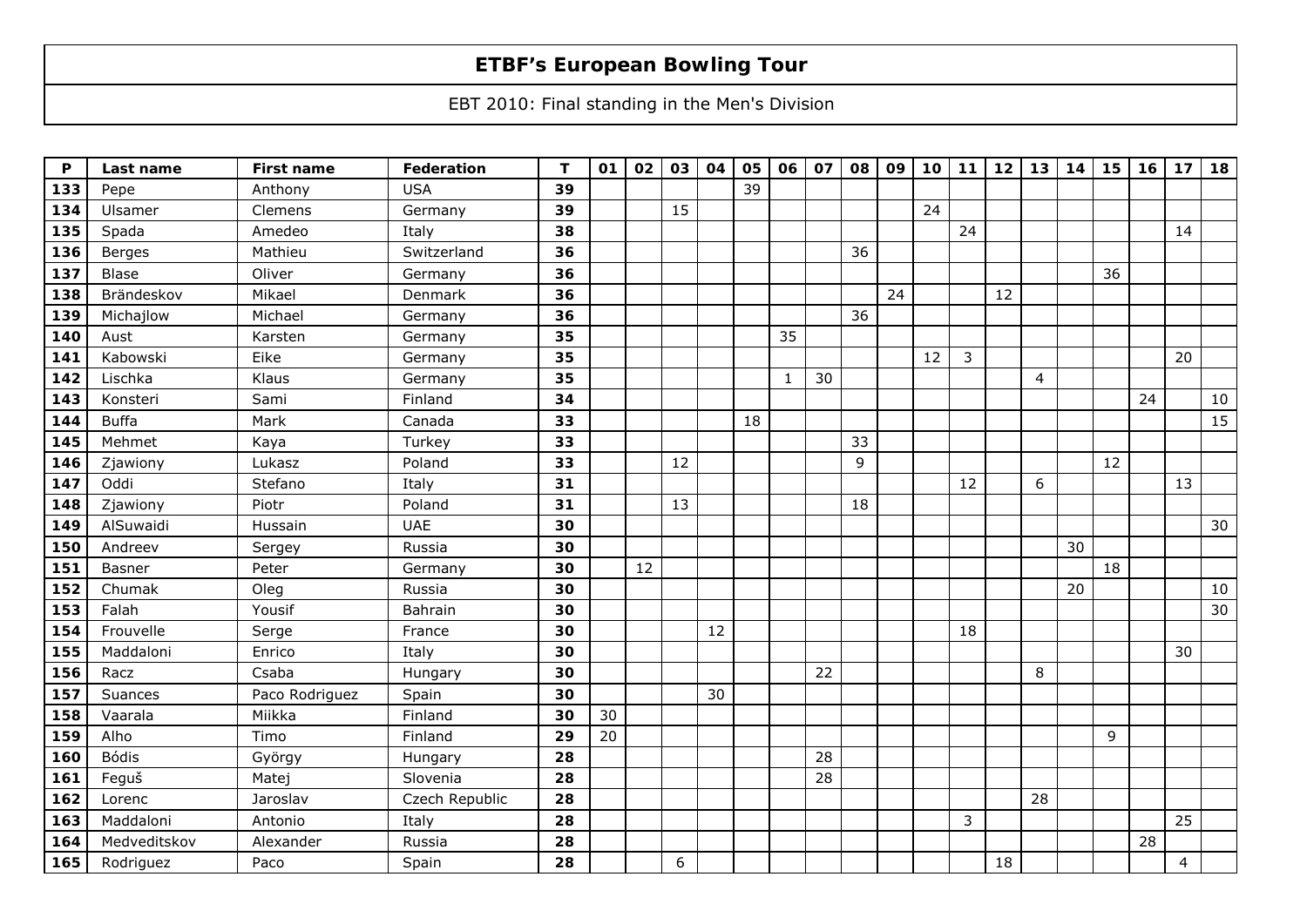| P   | Last name      | <b>First name</b> | Federation     | $\mathbf T$ | 01 | 02 | 03 | 04 | 05 | 06 | 07 | 08 | 09 | 10             | 11 | 12 | 13 | 14 | 15 | 16 | 17 | 18 |
|-----|----------------|-------------------|----------------|-------------|----|----|----|----|----|----|----|----|----|----------------|----|----|----|----|----|----|----|----|
| 166 | Smits          | Peter             | Netherlands    | 28          |    | 28 |    |    |    |    |    |    |    |                |    |    |    |    |    |    |    |    |
| 167 | Hindrák        | Jiří              | Czech Republic | 27          |    |    | 3  |    |    |    |    |    |    |                |    |    | 24 |    |    |    |    |    |
| 168 | Mrosek         | Manuel            | Germany        | 27          |    |    |    |    |    | 25 |    |    |    | $\overline{2}$ |    |    |    |    |    |    |    |    |
| 169 | de Angelis     | Marco             | Italy          | 26          |    |    |    |    |    |    |    |    |    |                | 3  |    |    |    |    |    | 23 |    |
| 170 | Korab          | Jan               | Czech Republic | 26          |    |    |    |    |    |    |    |    |    |                |    |    | 26 |    |    |    |    |    |
| 171 | Sigmond        | Marco             | Netherlands    | 26          |    |    |    |    |    |    |    |    |    |                |    |    | 26 |    |    |    |    |    |
| 172 | Valaranta      | Samu              | Finland        | 26          | 5  |    |    |    |    |    |    |    | 9  |                |    |    |    |    |    | 12 |    |    |
| 173 | Nielsen        | Sören             | Denmark        | 25          |    |    | 25 |    |    |    |    |    |    |                |    |    |    |    |    |    |    |    |
| 174 | Vasilenko      | Alexey            | Russia         | 25          |    |    |    |    |    |    |    |    |    |                |    |    |    | 25 |    |    |    |    |
| 175 | Bielski        | Paweł             | Poland         | 24          |    |    | 24 |    |    |    |    |    |    |                |    |    |    |    |    |    |    |    |
| 176 | Blixt          | Martin            | Sweden         | 24          |    |    |    |    |    |    |    |    |    |                |    |    | 24 |    |    |    |    |    |
| 177 | Baade          | <b>Dirk</b>       | Germany        | 24          |    | 12 |    |    |    | 3  |    |    |    |                |    |    |    |    | 9  |    |    |    |
| 178 | Dietmar        | Krämer            | Germany        | 24          |    |    |    |    |    |    |    |    |    |                | 24 |    |    |    |    |    |    |    |
| 179 | Haggerty       | Pj                | <b>USA</b>     | 24          |    |    |    |    | 24 |    |    |    |    |                |    |    |    |    |    |    |    |    |
| 180 | Jakob          | Tom               | Germany        | 24          |    |    |    |    |    |    |    |    |    |                |    |    |    |    | 24 |    |    |    |
| 181 | Johansson      | Dennis            | Sweden         | 24          |    |    |    |    |    |    |    |    |    |                | 24 |    |    |    |    |    |    |    |
| 182 | Landl          | Rene              | Austria        | 24          |    |    |    |    |    |    |    |    |    |                |    |    |    |    | 24 |    |    |    |
| 183 | Muth           | Jens              | Germany        | 24          |    |    |    |    | 24 |    |    |    |    |                |    |    |    |    |    |    |    |    |
| 184 | Ojala          | Kim               | Sweden         | 24          |    |    |    |    |    |    | 24 |    |    |                |    |    |    |    |    |    |    |    |
| 185 | Shilkin        | Dmitry            | <b>Belarus</b> | 24          |    |    |    |    |    |    |    |    |    |                |    |    |    | 24 |    |    |    |    |
| 186 | Soler          | Artur Colomer     | Catalonia      | 24          |    |    |    | 6  |    |    |    |    |    |                |    | 18 |    |    |    |    |    |    |
| 187 | Ahokas         | Jarmo             | Finland        | 23          |    |    | 23 |    |    |    |    |    |    |                |    |    |    |    |    |    |    |    |
| 188 | <b>Boccato</b> | Marco             | Italy          | 23          |    |    |    |    |    |    |    |    |    |                | 9  |    |    |    |    |    | 14 |    |
| 189 | Krasavkin      | Viktor            | Russia         | 23          |    |    |    |    |    |    |    |    |    |                |    |    |    | 23 |    |    |    |    |
| 190 | Zuber          | Marcus            | Germany        | 23          |    |    |    |    |    | 23 |    |    |    |                |    |    |    |    |    |    |    |    |
| 191 | Dol            | Ronald            | Netherlands    | 22          |    | 22 |    |    |    |    |    |    |    |                |    |    |    |    |    |    |    |    |
| 192 | Jörgensen      | Torben            | Denmark        | 22          |    |    |    |    |    |    |    |    |    |                |    |    |    |    |    |    | 22 |    |
| 193 | Lindgren       | Jussi             | Finland        | 22          |    |    |    |    |    |    |    |    |    |                |    |    |    |    |    | 22 |    |    |
| 194 | Milkovich      | Slavolyub         | Serbia         | 22          |    |    |    |    |    |    |    |    |    |                |    |    |    | 22 |    |    |    |    |
| 195 | Nevatt         | Craig             | New Zealand    | 22          |    |    |    |    |    |    |    |    |    |                |    |    | 22 |    |    |    |    |    |
| 196 | Osella         | Luca              | Italy          | 22          |    |    |    |    |    |    | 16 |    |    |                | 6  |    |    |    |    |    |    |    |
| 197 | Pittens        | Maarten           | Netherlands    | 22          |    | 22 |    |    |    |    |    |    |    |                |    |    |    |    |    |    |    |    |
| 198 | Rauscher       | Michael           | Austria        | 22          |    |    |    |    |    |    | 16 |    |    |                |    |    | 6  |    |    |    |    |    |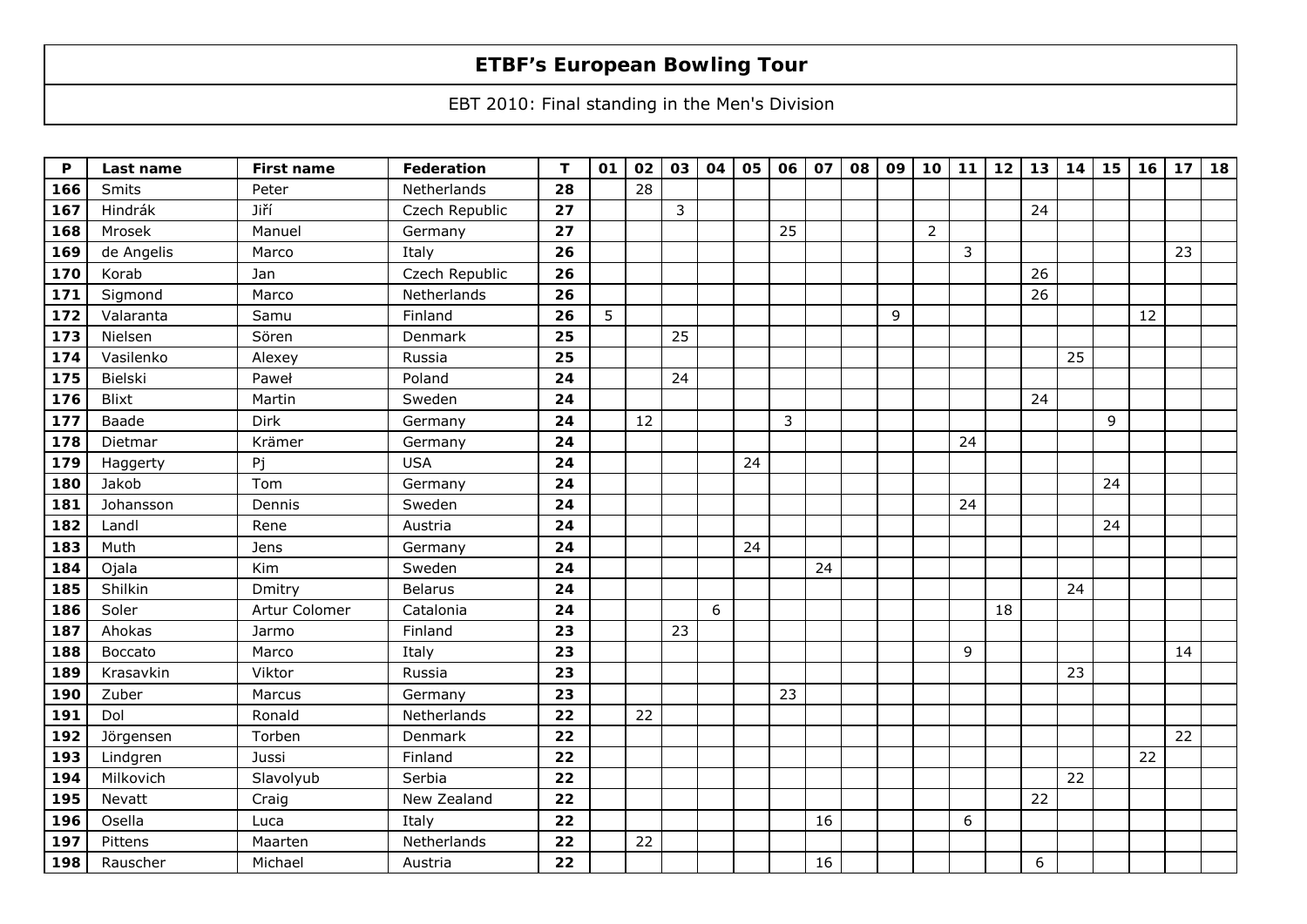| P   | Last name       | First name   | Federation     | T  | 01 | 02 | 03 | 04 | 05 | 06 | 07 | 08 | 09 | 10 | 11 | $12$ | 13 | 14 | 15 | 16 | 17 | 18 |
|-----|-----------------|--------------|----------------|----|----|----|----|----|----|----|----|----|----|----|----|------|----|----|----|----|----|----|
| 199 | Šefl            | Martin       | Czech Republic | 22 |    |    |    |    |    |    |    |    |    |    |    |      | 22 |    |    |    |    |    |
| 200 | van der Bogaard | Ron          | Netherlands    | 22 |    |    |    | 16 |    |    |    |    |    |    |    | 6    |    |    |    |    |    |    |
| 201 | Cayez           | Vincent      | France         | 21 |    |    |    | 12 | 9  |    |    |    |    |    |    |      |    |    |    |    |    |    |
| 202 | Janicki         | Tomasz       | Poland         | 21 |    |    | 21 |    |    |    |    |    |    |    |    |      |    |    |    |    |    |    |
| 203 | Martino         | Alessandro   | Italy          | 21 |    |    |    |    |    |    |    |    |    |    |    |      |    |    |    |    | 21 |    |
| 204 | Starchenkov     | Roman        | Russia         | 21 |    |    |    |    |    |    |    |    |    |    |    |      |    | 21 |    |    |    |    |
| 205 | Al-Muraikhi     | Mubarak      | Qatar          | 20 |    |    |    |    |    |    |    |    |    |    |    |      |    |    |    |    |    | 20 |
| 206 | Haroon          | Abdulla      | Qatar          | 20 |    |    |    |    |    |    |    |    |    |    |    |      |    |    |    |    |    | 20 |
| 207 | Ibañez          | Moises Perez | Catalonia      | 20 |    |    |    | 8  |    |    |    |    |    |    |    | 12   |    |    |    |    |    |    |
| 208 | Knutar          | Matti        | Finland        | 20 | 20 |    |    |    |    |    |    |    |    |    |    |      |    |    |    |    |    |    |
| 209 | Lootah          | Adil         | <b>UAE</b>     | 20 |    |    |    |    |    |    |    |    |    |    |    |      |    |    |    |    |    | 20 |
| 210 | Lönnroth        | Magnus       | Finland        | 20 | 20 |    |    |    |    |    |    |    |    |    |    |      |    |    |    |    |    |    |
| 211 | Virtanen        | Kai          | Finland        | 20 | 20 |    |    |    |    |    |    |    |    |    |    |      |    |    |    |    |    |    |
| 212 | Määttä          | Mika         | Finland        | 19 | 15 |    |    |    |    |    |    |    |    |    |    |      |    |    |    |    | 4  |    |
| 213 | Cocker          | Lee          | England        | 18 |    |    |    |    |    |    |    |    |    |    |    |      |    |    | 18 |    |    |    |
| 214 | Foley           | Barry        | Ireland        | 18 |    |    |    |    | 18 |    |    |    |    |    |    |      |    |    |    |    |    |    |
| 215 | Jensen          | Stefan       | Denmark        | 18 |    |    |    |    |    |    |    |    | 18 |    |    |      |    |    |    |    |    |    |
| 216 | Pinardi         | Igor         | Italy          | 18 |    |    |    |    |    |    |    |    |    |    | 18 |      |    |    |    |    |    |    |
| 217 | Shemer          | Gal          | Israel         | 18 |    |    |    |    |    |    |    |    |    |    |    |      |    |    | 18 |    |    |    |
| 218 | Winther         | Bo           | Denmark        | 18 |    |    |    |    |    |    |    |    | 18 |    |    |      |    |    |    |    |    |    |
| 219 | Guldbäk         | John         | Denmark        | 17 |    |    |    |    |    |    |    |    | 12 |    |    |      |    |    |    |    |    | 5  |
| 220 | Turtiainen      | Jussi        | Finland        | 17 | 5  |    |    |    |    |    |    |    |    |    |    |      |    |    |    | 12 |    |    |
| 221 | Fanizza         | Pierfranco   | Italy          | 16 |    |    |    |    |    |    | 8  |    |    |    |    |      |    |    |    |    | 8  |    |
| 222 | Gastmans        | Steve        | Belgium        | 16 |    |    |    |    |    |    |    |    |    |    |    |      | 16 |    |    |    |    |    |
| 223 | Hurri           | Kari         | Finland        | 16 |    |    |    |    |    |    |    |    |    |    |    |      |    |    |    | 16 |    |    |
| 224 | Knopp           | Peter        | Germany        | 16 |    |    |    |    |    |    |    |    |    | 16 |    |      |    |    |    |    |    |    |
| 225 | Lotthe          | Xavier       | France         | 16 |    |    |    | 16 |    |    |    |    |    |    |    |      |    |    |    |    |    |    |
| 226 | Maniero         | Alessio      | Italy          | 16 |    |    |    |    |    |    | 16 |    |    |    |    |      |    |    |    |    |    |    |
| 227 | Schrempf        | Christian    | Austria        | 16 |    |    |    |    |    |    | 16 |    |    |    |    |      |    |    |    |    |    |    |
| 228 | Skobrics        | Zoltán       | Hungary        | 16 |    |    |    |    |    |    |    |    |    |    |    |      | 16 |    |    |    |    |    |
| 229 | Unger           | Stephan      | Germany        | 16 |    |    |    |    |    |    |    |    |    | 16 |    |      |    |    |    |    |    |    |
| 230 | van den Heuvel  | Menno        | Netherlands    | 16 |    | 16 |    |    |    |    |    |    |    |    |    |      |    |    |    |    |    |    |
| 231 | Zoccarato       | Christian    | Italy          | 16 |    |    |    |    |    |    | 16 |    |    |    |    |      |    |    |    |    |    |    |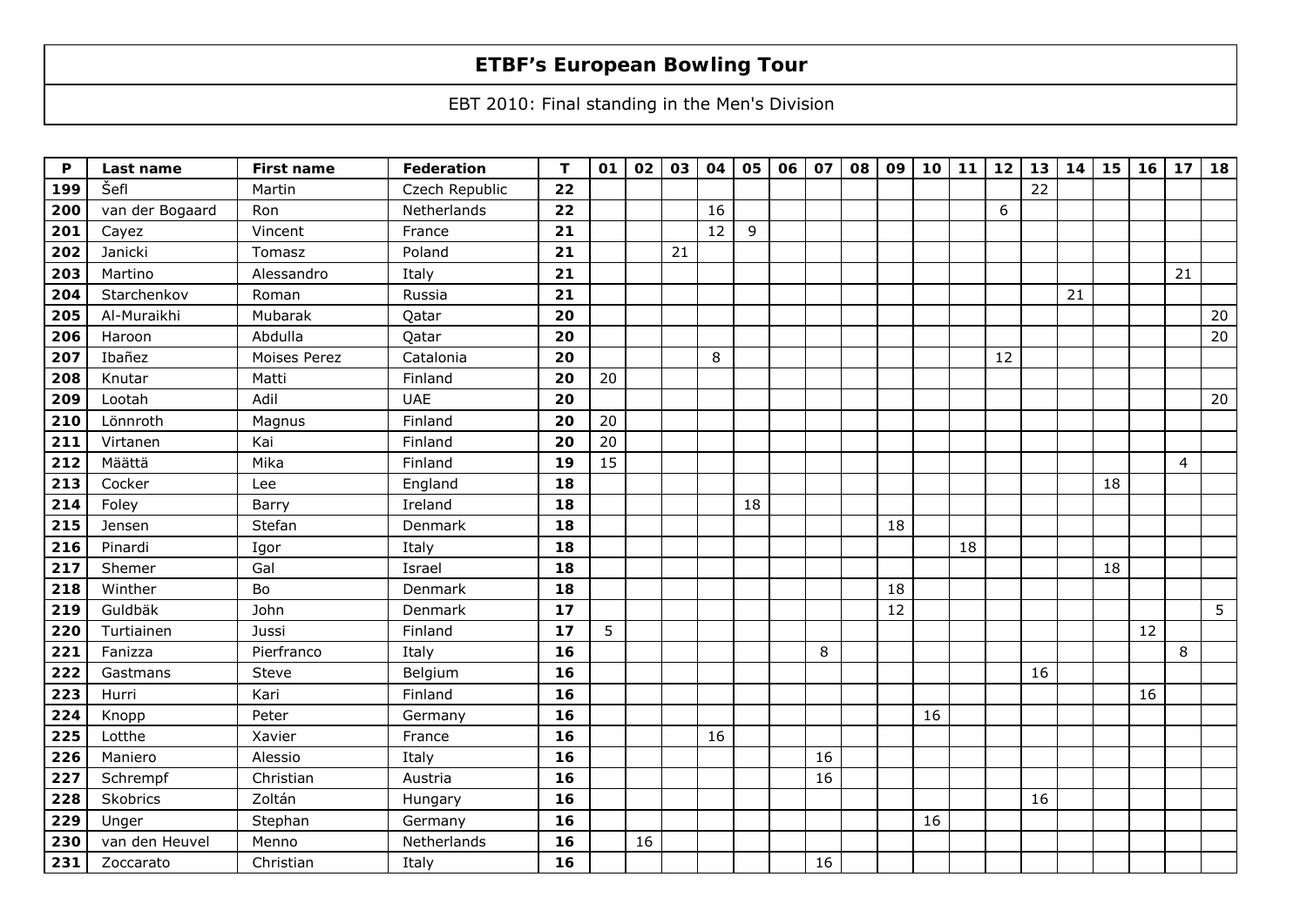| P   | Last name  | First name   | Federation     | T    | 01 | 02 | 03 | 04 | 05 | 06             | 07 | 08 | 09 | 10 | 11 | 12 | 13 | 14 | 15 | 16 | 17 | 18             |
|-----|------------|--------------|----------------|------|----|----|----|----|----|----------------|----|----|----|----|----|----|----|----|----|----|----|----------------|
| 232 | Al-Dubayan | Khalid       | Kuwait         | 15   |    |    |    |    |    |                |    |    |    |    |    |    |    |    |    |    |    | 15             |
| 233 | Al-Emadi   | Fahad        | Qatar          | 15   |    |    |    |    |    |                |    |    |    |    |    |    |    |    |    |    |    | 15             |
| 234 | Emelyanov  | Andrey       | Russia         | 15   |    |    |    |    |    |                |    |    |    |    |    |    |    | 15 |    |    |    |                |
| 235 | Gerischer  | Steffen      | Germany        | 15   |    |    | 13 |    |    | $\overline{2}$ |    |    |    |    |    |    |    |    |    |    |    |                |
| 236 | Isaev      | Sergey       | Russia         | 15   |    |    |    |    |    |                |    |    |    |    |    |    |    | 15 |    |    |    |                |
| 237 | Lepolard   | Alexandre    | France         | 15   |    | 6  |    | 6  |    | 3              |    |    |    |    |    |    |    |    |    |    |    |                |
| 238 | Macatula   | Ricardo      | Philippines    | 15   |    |    |    |    |    |                |    |    |    |    |    |    |    |    |    |    |    | 15             |
| 239 | Maunula    | Joonas       | Finland        | 15   | 15 |    |    |    |    |                |    |    |    |    |    |    |    |    |    |    |    |                |
| 240 | Neldner    | Dominic      | Germany        | 15   |    |    |    |    |    | 15             |    |    |    |    |    |    |    |    |    |    |    |                |
| 241 | Peinelt    | Helmut       | Germany        | 15   |    |    |    |    |    | 15             |    |    |    |    |    |    |    |    |    |    |    |                |
| 242 | Robinson   | Ian          | Sweden         | 15   |    |    | 15 |    |    |                |    |    |    |    |    |    |    |    |    |    |    |                |
| 243 | Sanchez    | Pierre Luc   | France         | 15   |    |    |    | 6  |    |                |    |    |    |    |    | 9  |    |    |    |    |    |                |
| 244 | Truus      | Kert         | Estonia        | 15   | 15 |    |    |    |    |                |    |    |    |    |    |    |    |    |    |    |    |                |
| 245 | Tuccimei   | Saverio      | Italy          | 15   |    |    |    |    |    |                |    |    |    |    |    |    |    |    |    |    | 15 |                |
| 246 | Hulst      | Phil         | Netherlands    | 14   |    |    |    |    |    | 14             |    |    |    |    |    |    |    |    |    |    |    |                |
| 247 | Karmazin   | Evgeny       | Ukraine        | 14   |    |    |    |    |    |                |    |    |    |    |    |    |    | 14 |    |    |    |                |
| 248 | Nielsen    | Lars         | Denmark        | 14   |    |    | 8  |    |    |                |    |    | 6  |    |    |    |    |    |    |    |    |                |
| 249 | Pöhler     | Lars         | Germany        | 14   |    |    | 14 |    |    |                |    |    |    |    |    |    |    |    |    |    |    |                |
| 250 | Sobolev    | Pavel        | <b>Belarus</b> | 14   |    |    |    |    |    |                |    |    |    |    |    |    |    | 14 |    |    |    |                |
| 251 | Andriasov  | Roman        | Russia         | 13   |    |    |    |    |    |                |    |    |    |    |    |    |    | 13 |    |    |    |                |
| 252 | Frawley    | Andrew       | Australia      | 13   |    |    |    |    |    |                |    |    |    | 8  |    |    |    |    |    |    |    | 5 <sup>1</sup> |
| 253 | Schröder   | Andre        | Germany        | 13   |    |    |    |    |    | 13             |    |    |    |    |    |    |    |    |    |    |    |                |
| 254 | Aker       | Christer     | Norway         | $12$ |    |    |    |    |    |                |    |    | 12 |    |    |    |    |    |    |    |    |                |
| 255 | Al Ansel   | <b>Basel</b> | Kuwait         | 12   |    |    |    |    |    |                |    | 12 |    |    |    |    |    |    |    |    |    |                |
| 256 | Andrassy   | Lukáš        | Slovakia       | 12   |    |    |    |    |    |                |    |    |    |    |    |    | 12 |    |    |    |    |                |
| 257 | André      | Philippe     | France         | $12$ |    |    |    | 12 |    |                |    |    |    |    |    |    |    |    |    |    |    |                |
| 258 | Battagli   | Giovanni     | Italy          | 12   |    |    |    |    |    |                |    |    |    |    |    |    |    |    |    |    | 12 |                |
| 259 | Cerroni    | Claudio      | Italy          | $12$ |    |    |    |    |    |                |    |    |    |    | 12 |    |    |    |    |    |    |                |
| 260 | Engström   | Jan          | Sweden         | $12$ |    |    |    |    |    |                |    |    |    |    |    |    | 12 |    |    |    |    |                |
| 261 | Eržen      | Tomaž        | Slovenia       | $12$ |    |    |    |    |    |                | 12 |    |    |    |    |    |    |    |    |    |    |                |
| 262 | Evensen    | Christian    | Norway         | 12   |    |    |    | 12 |    |                |    |    |    |    |    |    |    |    |    |    |    |                |
| 263 | Fidanyan   | Aram         | Russia         | 12   |    |    |    |    |    |                |    |    |    |    |    |    |    | 12 |    |    |    |                |
| 264 | Fürbacher  | Roman        | Austria        | $12$ |    |    |    |    |    |                | 12 |    |    |    |    |    |    |    |    |    |    |                |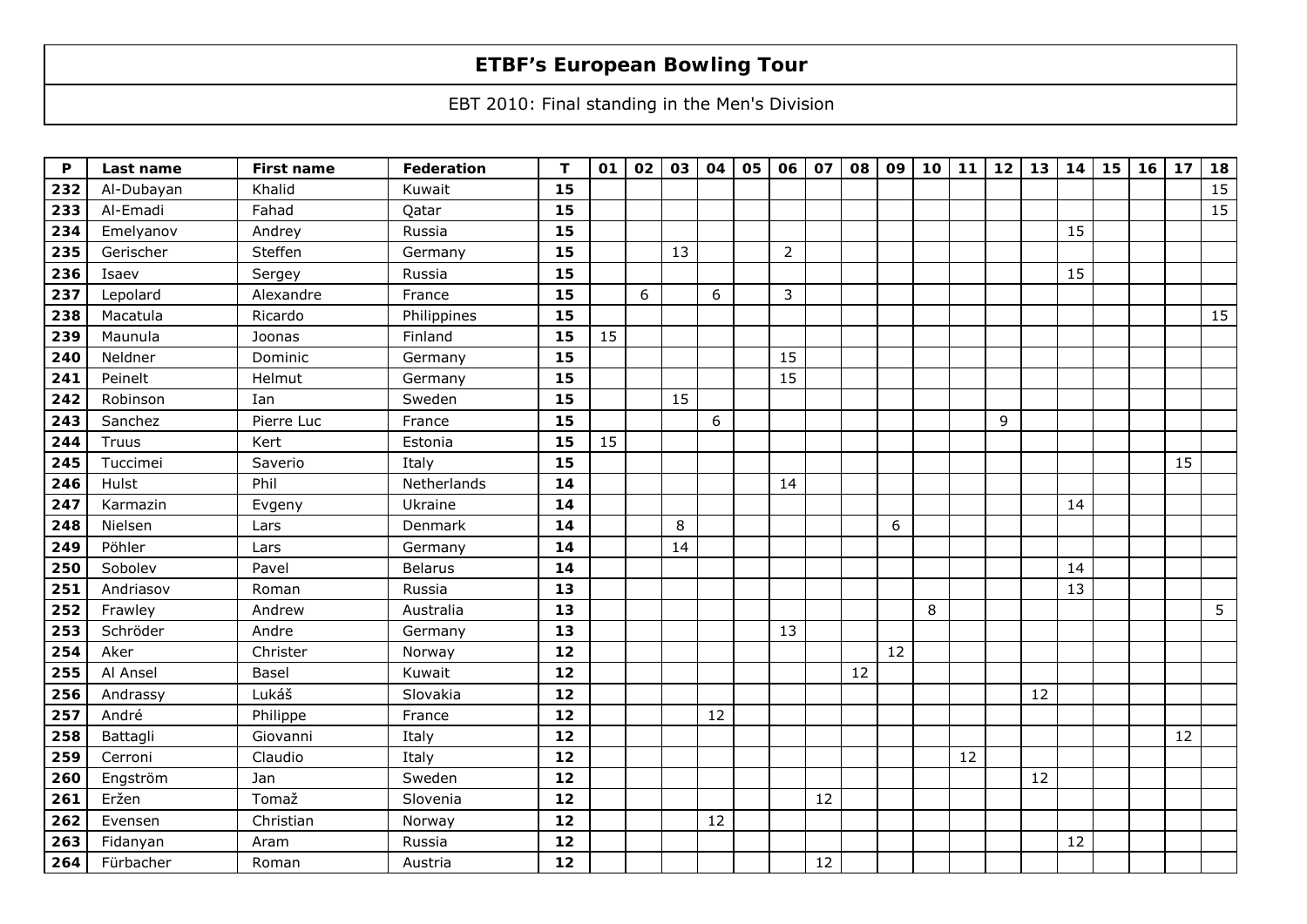| P   | Last name   | First name  | Federation     | $\mathsf{T}$ | 01 | 02 | 03 | 04 | 05 | 06             | 07 | 08 | 09 | 10 | 11 | $12$ | 13             | 14 | 15 | 16 | 17             | 18 |
|-----|-------------|-------------|----------------|--------------|----|----|----|----|----|----------------|----|----|----|----|----|------|----------------|----|----|----|----------------|----|
| 265 | Glasl Jr.   | Hans        | Germany        | 12           |    |    |    |    |    |                |    |    |    |    |    |      |                |    | 12 |    |                |    |
| 266 | Hahn        | Franz       | Austria        | $12$         |    |    |    |    |    |                |    |    |    |    |    |      | 12             |    |    |    |                |    |
| 267 | Holzapfel   | Michael     | Germany        | 12           |    |    |    |    |    | $\overline{4}$ |    |    |    | 8  |    |      |                |    |    |    |                |    |
| 268 | Karlsson    | Christian   | Sweden         | 12           |    |    |    |    |    |                |    | 12 |    |    |    |      |                |    |    |    |                |    |
| 269 | Kovač       | Bojan       | Slovenia       | $12$         |    |    |    |    |    |                | 12 |    |    |    |    |      |                |    |    |    |                |    |
| 270 | Kus         | Uroš        | Slovenia       | 12           |    |    |    |    |    |                | 12 |    |    |    |    |      |                |    |    |    |                |    |
| 271 | Leskinen    | Simo        | Finland        | $12$         |    |    |    |    |    |                |    |    |    |    |    |      |                |    |    | 12 |                |    |
| 272 | Marsero     | Luciano     | Italy          | 12           |    |    |    |    |    |                |    |    |    |    | 12 |      |                |    |    |    |                |    |
| 273 | Michaels    | Adam        | England        | 12           |    |    |    |    | 12 |                |    |    |    |    |    |      |                |    |    |    |                |    |
| 274 | Miranda     | Axel Guimó  | Catalonia      | 12           |    |    |    | 12 |    |                |    |    |    |    |    |      |                |    |    |    |                |    |
| 275 | Mrzlikar    | Mitja       | Slovenia       | $12$         |    |    |    |    |    |                | 12 |    |    |    |    |      |                |    |    |    |                |    |
| 276 | Olsen       | Svein Roger | Norway         | 12           |    |    |    |    |    |                |    |    | 12 |    |    |      |                |    |    |    |                |    |
| 277 | Rauscher    | Alexander   | Austria        | 12           |    |    |    |    |    |                |    |    |    |    |    |      |                |    | 12 |    |                |    |
| 278 | Ravez       | Jimmy       | Belgium        | 12           |    |    |    |    |    | 6              |    |    |    |    |    | 6    |                |    |    |    |                |    |
| 279 | Reviglio    | Marco       | Italy          | $12$         |    |    |    |    |    |                |    |    |    |    | 12 |      |                |    |    |    |                |    |
| 280 | Rosado      | Javier      | <b>ESP</b>     | 12           |    |    |    |    |    |                |    |    |    |    | 12 |      |                |    |    |    |                |    |
| 281 | Sejling     | René        | Denmark        | $12$         |    |    |    |    |    |                |    |    | 12 |    |    |      |                |    |    |    |                |    |
| 282 | Sigmond     | Ronald      | Netherlands    | 12           |    | 6  |    |    |    |                |    |    |    |    |    |      | 6              |    |    |    |                |    |
| 283 | Slavkovský  | Martin      | Slovakia       | $12$         |    |    |    |    |    |                |    |    |    |    |    |      | 12             |    |    |    |                |    |
| 284 | Stefopoulus | Vasilios    | Greece         | $12$         |    |    |    |    |    |                |    |    |    |    |    |      |                |    |    |    | 12             |    |
| 285 | Vazhentsev  | Andrey      | Russia         | $12$         |    |    |    |    |    |                |    |    |    |    |    |      |                | 12 |    |    |                |    |
| 286 | Včeliš      | Michal      | Czech Republic | $12$         |    |    |    |    |    |                |    |    |    |    |    |      | 12             |    |    |    |                |    |
| 287 | Virkkula    | Marko       | Finland        | $12$         |    |    |    |    |    |                |    |    |    |    |    |      |                |    |    | 12 |                |    |
| 288 | Bergendorff | Markus      | Denmark        | 11           |    |    | 11 |    |    |                |    |    |    |    |    |      |                |    |    |    |                |    |
| 289 | Biolghini   | Diego       | Italy          | 11           |    |    |    |    |    |                |    |    |    |    | 9  |      | $\overline{2}$ |    |    |    |                |    |
| 290 | Koshelev    | Nikita      | Russia         | 11           |    |    |    |    |    |                |    |    |    |    |    |      |                | 11 |    |    |                |    |
| 291 | Lirantzis   | Kostas      | Greece         | 11           |    |    |    |    |    |                |    |    |    |    |    |      |                |    |    |    | 11             |    |
| 292 | Lopez       | Francisco   | Spain          | 11           |    |    |    |    |    |                |    |    |    |    |    |      |                |    |    |    | 11             |    |
| 293 | Piotrowski  | Jakub       | Poland         | 11           |    |    | 11 |    |    |                |    |    |    |    |    |      |                |    |    |    |                |    |
| 294 | Vasilyev    | Vladimir    | Russia         | 11           |    |    |    |    |    |                |    |    |    |    |    |      |                | 11 |    |    |                |    |
| 295 | Al-Doseri   | Khaled      | Qatar          | 10           |    |    |    |    |    |                |    |    |    |    |    |      |                |    |    |    |                | 10 |
| 296 | Hilferink   | Ramon       | Netherlands    | 10           |    | 8  |    |    |    |                |    |    |    |    |    |      |                |    |    |    | $\overline{2}$ |    |
| 297 | Janahi      | Mohamed     | <b>Bahrian</b> | 10           |    |    |    |    |    |                |    |    |    |    |    |      |                |    |    |    |                | 10 |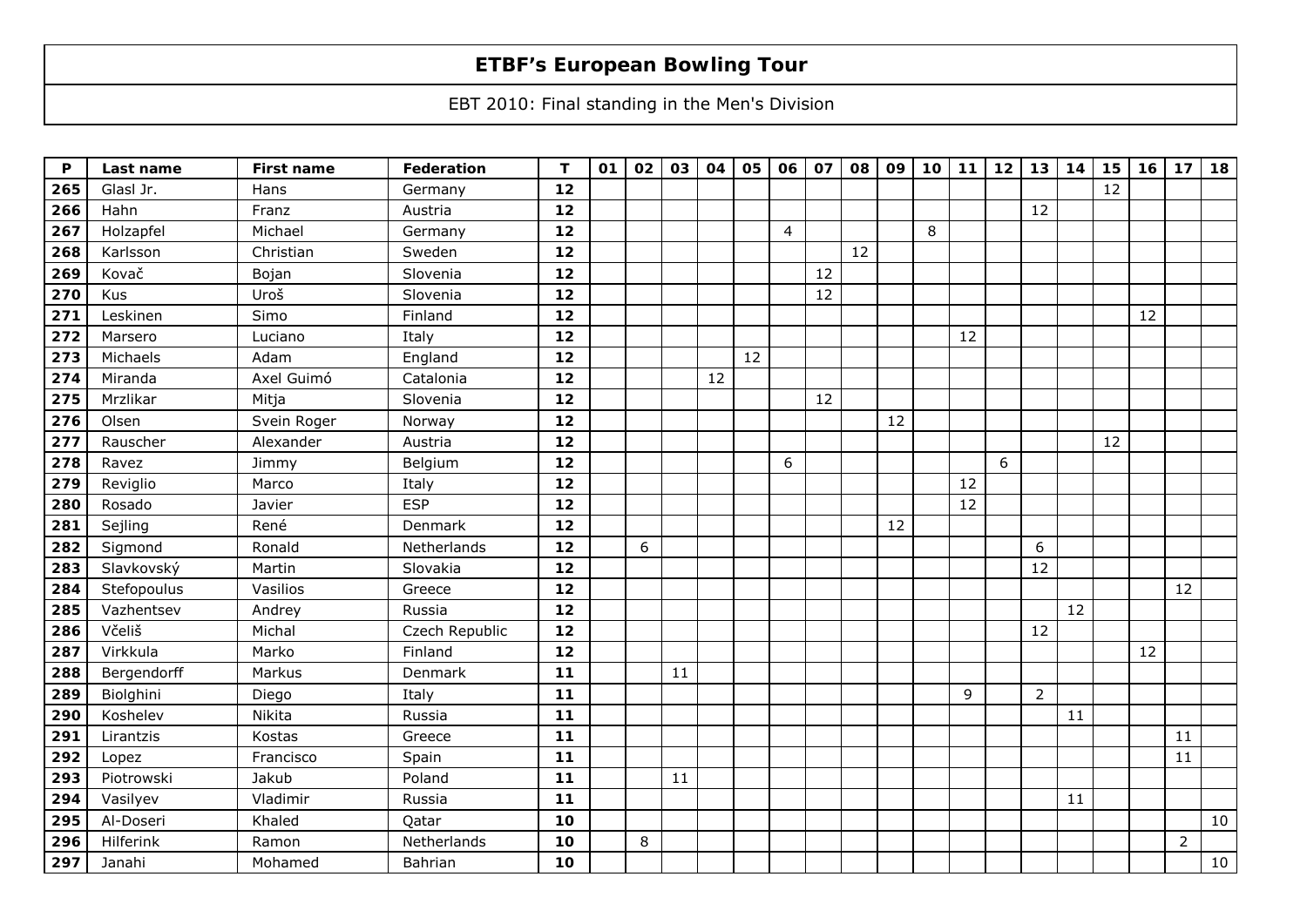| P   | Last name     | First name    | Federation  | $\mathsf{T}$ | 01 | 02 | 03 | 04 | 05 | 06 | 07 | 08 | 09 | 10 | 11 | 12 | 13 | 14 | 15 | 16 | $17 \mid$ | 18 |
|-----|---------------|---------------|-------------|--------------|----|----|----|----|----|----|----|----|----|----|----|----|----|----|----|----|-----------|----|
| 298 | Jansson       | Markus        | Sweden      | 10           | 10 |    |    |    |    |    |    |    |    |    |    |    |    |    |    |    |           |    |
| 299 | Lintilä       | Lasse         | Finland     | 10           | 10 |    |    |    |    |    |    |    |    |    |    |    |    |    |    |    |           |    |
| 300 | Sinilaakso    | Jarmo         | Finland     | 10           | 10 |    |    |    |    |    |    |    |    |    |    |    |    |    |    |    |           |    |
| 301 | Tissarinen    | Veli-Matti    | Finland     | 10           | 10 |    |    |    |    |    |    |    |    |    |    |    |    |    |    |    |           |    |
| 302 | Tjernes       | Fredrik       | Norway      | 10           |    | 8  |    |    |    |    |    |    |    | 2  |    |    |    |    |    |    |           |    |
| 303 | Yeong-Nathan  | Jason         | Singapore   | 10           | 10 |    |    |    |    |    |    |    |    |    |    |    |    |    |    |    |           |    |
| 304 | Dogan         | Habib         | Turkey      | 9            |    |    |    |    |    |    |    | 9  |    |    |    |    |    |    |    |    |           |    |
| 305 | Ege           | Gediz         | Turkey      | 9            |    |    |    |    |    |    |    |    |    |    | 9  |    |    |    |    |    |           |    |
| 306 | Fialon        | Maximilien    | France      | 9            |    |    |    |    |    |    |    |    |    |    |    | 9  |    |    |    |    |           |    |
| 307 | Klitte        | Martin        | Denmark     | 9            |    |    |    |    |    |    |    |    | 9  |    |    |    |    |    |    |    |           |    |
| 308 | Klujeff       | Henrik        | Netherlands | 9            |    |    |    |    |    |    |    |    |    |    |    |    |    |    | 9  |    |           |    |
| 309 | Kong          | Aaron         | Malaysia    | 9            |    |    |    |    | 9  |    |    |    |    |    |    |    |    |    |    |    |           |    |
| 310 | Kontas        | <b>Barlas</b> | Turkey      | 9            |    |    |    |    |    |    |    | 9  |    |    |    |    |    |    |    |    |           |    |
| 311 | Machnig       | Mike          | Germany     | 9            |    |    |    |    |    |    |    |    |    |    |    |    |    |    | 9  |    |           |    |
| 312 | Olsen         | Morten        | Denmark     | 9            |    |    |    |    |    |    |    |    | 9  |    |    |    |    |    |    |    |           |    |
| 313 | Onur          | Demirkiran    | Turkey      | 9            |    |    |    |    |    |    |    | 9  |    |    |    |    |    |    |    |    |           |    |
| 314 | Panayiotou    | Charis        | Cyprus      | 9            |    |    |    |    |    |    |    | 9  |    |    |    |    |    |    |    |    |           |    |
| 315 | Sarmadi       | Mohamade      | France      | 9            |    |    |    |    | 9  |    |    |    |    |    |    |    |    |    |    |    |           |    |
| 316 | Snelting      | Hans          | Netherlands | 9            |    |    |    |    |    |    |    |    |    |    |    | 9  |    |    |    |    |           |    |
| 317 | Bergendorff   | Göran         | Sweden      | 8            |    |    | 8  |    |    |    |    |    |    |    |    |    |    |    |    |    |           |    |
| 318 | Brykov        | Alexander     | Russia      | 8            |    |    |    |    |    |    |    |    |    |    |    |    |    | 8  |    |    |           |    |
| 319 | Christensen   | Rune          | Denmark     | 8            |    |    | 8  |    |    |    |    |    |    |    |    |    |    |    |    |    |           |    |
| 320 | Farkas        | János         | Hungary     | 8            |    |    |    |    |    |    |    |    |    |    |    |    | 8  |    |    |    |           |    |
| 321 | Grabowski     | Achim         | Germany     | 8            |    |    |    |    |    |    |    |    |    | 8  |    |    |    |    |    |    |           |    |
| 322 | Hahn          | Daniel        | Austria     | 8            |    |    |    |    |    |    |    |    |    |    |    |    | 8  |    |    |    |           |    |
| 323 | Holmström     | Ville         | Finland     | 8            |    |    |    |    |    |    |    |    |    |    |    |    |    |    |    | 8  |           |    |
| 324 | Jansson       | Filip         | Sweden      | 8            |    |    |    |    |    | 8  |    |    |    |    |    |    |    |    |    |    |           |    |
| 325 | Lajovic       | Dušan         | Slovenia    | 8            |    |    |    |    |    |    | 8  |    |    |    |    |    |    |    |    |    |           |    |
| 326 | Leroy         | Olivier       | Belgium     | 8            |    |    |    |    |    | 8  |    |    |    |    |    |    |    |    |    |    |           |    |
| 327 | Malek         | Milan         | Slovenia    | 8            |    |    |    |    |    |    | 8  |    |    |    |    |    |    |    |    |    |           |    |
| 328 | Montfort Rifé | Lluis         | Catalonia   | 8            |    |    |    | 8  |    |    |    |    |    |    |    |    |    |    |    |    |           |    |
| 329 | Nurmilo       | Panu          | Finland     | 8            |    |    |    |    |    |    |    |    |    |    |    |    |    |    |    | 8  |           |    |
| 330 | Oksanen       | Mika          | Finland     | 8            |    |    |    |    |    |    |    |    |    |    |    |    |    |    |    | 8  |           |    |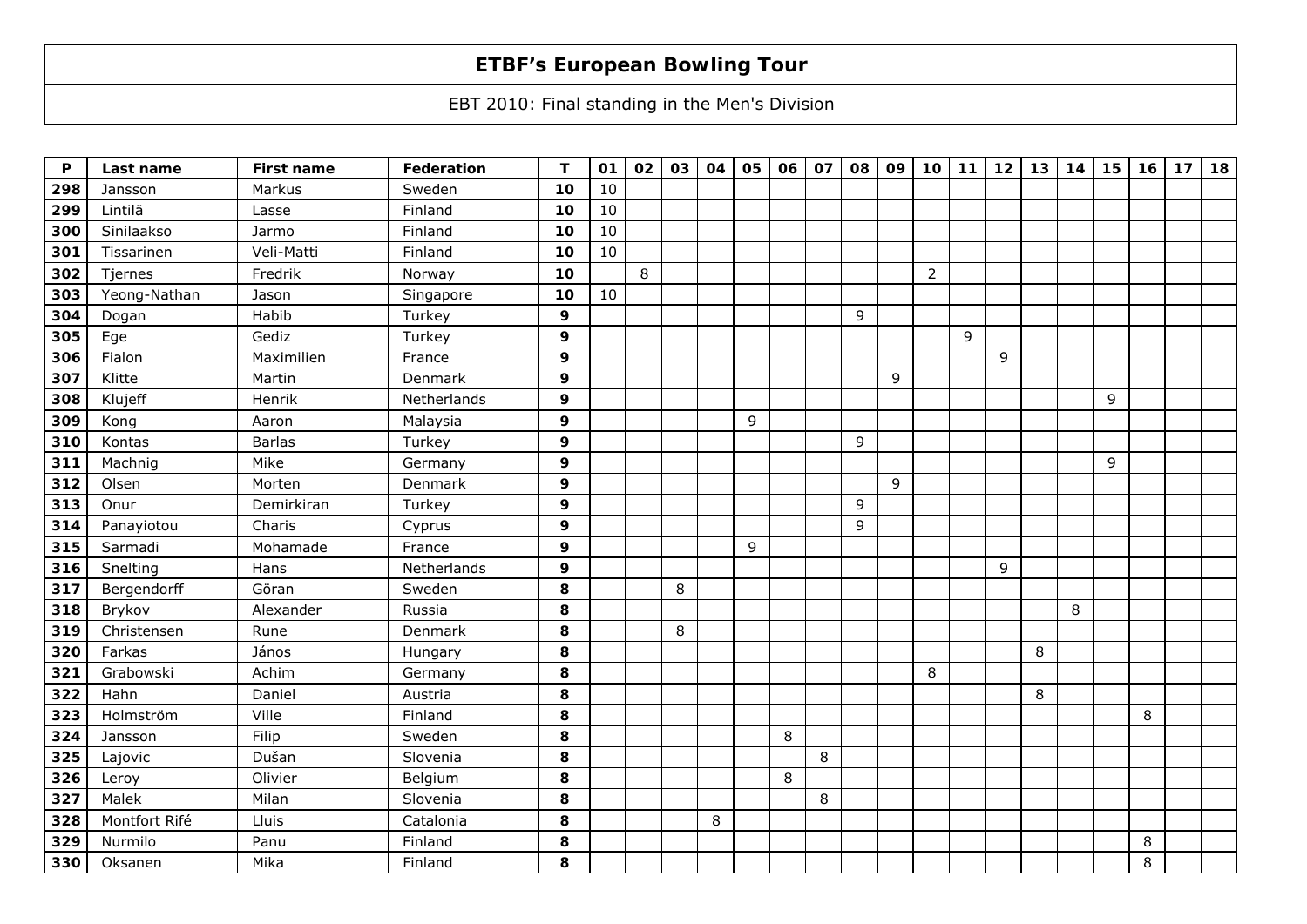| P   | Last name     | First name          | Federation | $\mathsf{T}$            | 01 | 02 | 03             | 04             | 05 | 06 | 07 | 08 | 09 | 10 | 11 | 12 | 13 | 14             | 15 | 16 | 17 | 18 |
|-----|---------------|---------------------|------------|-------------------------|----|----|----------------|----------------|----|----|----|----|----|----|----|----|----|----------------|----|----|----|----|
| 331 | Pascual       | Erwin               | Spain      | 8                       |    |    |                |                |    |    |    |    |    |    |    |    | 8  |                |    |    |    |    |
| 332 | Pechnikov     | Alexey              | Russia     | 8                       |    |    |                |                |    |    |    |    |    |    |    |    |    | 8              |    |    |    |    |
| 333 | Rampi         | Mauro               | Italy      | 8                       |    |    |                |                |    |    |    |    |    |    |    |    |    |                |    |    | 8  |    |
| 334 | Rueda         | Arturo              | Colombia   | 8                       |    |    |                | 8              |    |    |    |    |    |    |    |    |    |                |    |    |    |    |
| 335 | Schröder      | Timo                | Germany    | 8                       |    |    |                |                |    | 8  |    |    |    |    |    |    |    |                |    |    |    |    |
| 336 | Smith         | Alan                | <b>USA</b> | 8                       |    |    |                |                |    |    | 8  |    |    |    |    |    |    |                |    |    |    |    |
| 337 | Starchenkov   | Sergey              | Russia     | 8                       |    |    |                |                |    |    |    |    |    |    |    |    |    | 8              |    |    |    |    |
| 338 | Sullivan      | Neil                | Malta      | 8                       |    |    |                |                |    |    |    |    |    |    |    |    |    |                |    |    | 8  |    |
| 339 | Tseng         | Eric                | Hong Kong  | 8                       |    | 8  |                |                |    |    |    |    |    |    |    |    |    |                |    |    |    |    |
| 340 | Vrenčur       | Rihard              | Slovenia   | 8                       |    |    |                |                |    |    | 8  |    |    |    |    |    |    |                |    |    |    |    |
| 341 | Wu            | Siu Hong            | Hong Kong  | 8                       |    | 8  |                |                |    |    |    |    |    |    |    |    |    |                |    |    |    |    |
| 342 | Záhora        | Róbert              | Slovakia   | 8                       |    |    |                |                |    |    |    |    |    |    |    |    | 8  |                |    |    |    |    |
| 343 | Zucchinelli   | Enzo                | Italy      | 8                       |    |    |                |                |    |    |    |    |    |    |    |    |    |                |    |    | 8  |    |
| 344 | Okorokov      | Maxim               | Russia     | $\overline{\mathbf{z}}$ |    |    |                |                |    |    |    |    |    |    |    | 3  |    | $\overline{4}$ |    |    |    |    |
| 345 | Sébastien     | Henry               | France     | $\overline{\mathbf{z}}$ |    |    |                | $\overline{4}$ |    |    |    |    |    |    |    | 3  |    |                |    |    |    |    |
| 346 | Tagliavini    | Roberto             | Italy      | $\overline{\mathbf{z}}$ |    |    | $\overline{4}$ |                |    |    |    |    |    |    | 3  |    |    |                |    |    |    |    |
| 347 | Agababyan     | Arsen               | Armenia    | $\mathbf 6$             |    |    |                |                |    |    |    |    |    |    |    |    |    | 6              |    |    |    |    |
| 348 | Alleluia      | Giuseppe            | Italy      | 6                       |    |    |                |                |    |    | 6  |    |    |    |    |    |    |                |    |    |    |    |
| 349 | Arpa          | Kennith             | Malta      | 6                       |    |    |                |                |    |    |    |    |    |    |    |    |    |                |    |    | 6  |    |
| 350 | <b>Basile</b> | Filippo             | Italy      | 6                       |    |    |                |                |    |    |    |    |    |    |    |    |    |                |    |    | 6  |    |
| 351 | Bentkowski    | Mariusz             | Poland     | 6                       |    |    | 6              |                |    |    |    |    |    |    |    |    |    |                |    |    |    |    |
| 352 | Bezjak        | Nenad               | Slovenia   | 6                       |    |    |                |                |    |    | 6  |    |    |    |    |    |    |                |    |    |    |    |
| 353 | Cieckiewicz   | Tymoteusz           | Poland     | 6                       |    |    | 6              |                |    |    |    |    |    |    |    |    |    |                |    |    |    |    |
| 354 | D'Achille     | <b>Nico</b>         | Italy      | 6                       |    |    |                |                |    |    | 6  |    |    |    |    |    |    |                |    |    |    |    |
| 355 | Eliasson      | Karl Johan          | Sweden     | 6                       |    |    |                |                |    |    |    |    |    |    |    | 6  |    |                |    |    |    |    |
| 356 | Ernst         | Michael Bai         | Denmark    | 6                       |    |    |                |                |    |    |    |    | 6  |    |    |    |    |                |    |    |    |    |
| 357 | Galisteo      | Raúl Gálvez         | Catalonia  | 6                       |    |    |                | 6              |    |    |    |    |    |    |    |    |    |                |    |    |    |    |
| 358 | Geraskin      | Alexey              | Russia     | 6                       |    |    |                |                |    |    |    |    |    |    |    |    |    | 6              |    |    |    |    |
| 359 | Grabovac      | Michael             | Austria    | 6                       |    |    |                |                |    |    |    |    |    | 6  |    |    |    |                |    |    |    |    |
| 360 | Heinonen      | Markus              | Finland    | 6                       |    |    |                |                |    |    |    |    |    |    |    | 6  |    |                |    |    |    |    |
| 361 | Jenos         | John                | Greece     | 6                       |    |    |                |                |    |    |    |    |    |    |    |    |    |                |    |    | 6  |    |
| 362 | Jørgensen     | Henrik              | Denmark    | 6                       |    |    | 6              |                |    |    |    |    |    |    |    |    |    |                |    |    |    |    |
| 363 | Kaur          | <b>Balbir Singh</b> | Catalonia  | 6                       |    |    |                | 6              |    |    |    |    |    |    |    |    |    |                |    |    |    |    |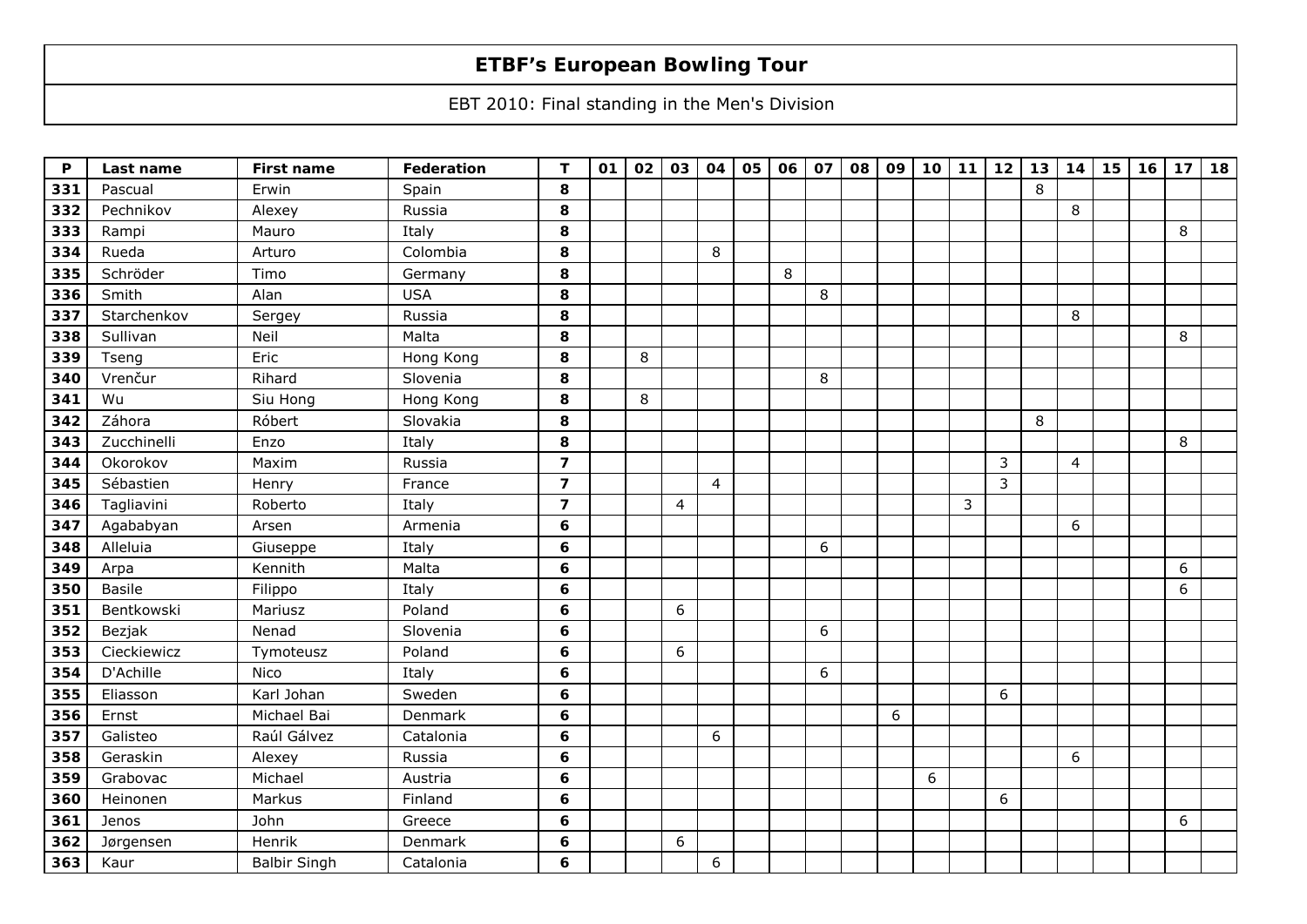| P   | Last name  | First name      | Federation   | $\mathsf{T}$   | 01 | 02 | 03 | 04 | 05 | 06 | 07 | 08 | 09 | 10 | 11 | 12 | 13             | 14 | 15 | 16 | 17 | 18              |
|-----|------------|-----------------|--------------|----------------|----|----|----|----|----|----|----|----|----|----|----|----|----------------|----|----|----|----|-----------------|
| 364 | Kečkéš     | Marek           | Slovakia     | 6              |    |    |    |    |    |    |    |    |    |    |    |    | 6              |    |    |    |    |                 |
| 365 | Lorenzi    | Luca            | Italy        | 6              |    |    |    |    |    |    | 6  |    |    |    |    |    |                |    |    |    |    |                 |
| 366 | Michaud    | Emmanuel        | France       | 6              |    |    |    |    |    | 6  |    |    |    |    |    |    |                |    |    |    |    |                 |
| 367 | Montanari  | Mauro           | Italy        | 6              |    |    |    |    |    |    |    |    |    |    | 6  |    |                |    |    |    |    |                 |
| 368 | Natal      | <b>Burak</b>    | Turkey       | 6              |    |    |    |    |    |    |    | 6  |    |    |    |    |                |    |    |    |    |                 |
| 369 | Nieminen   | Joni            | Finland      | 6              |    |    |    |    |    |    |    |    |    |    |    |    |                |    |    | 6  |    |                 |
| 370 | Onur       | Mustafa         | Turkey       | 6              |    |    |    |    |    |    |    | 6  |    |    |    |    |                |    |    |    |    |                 |
| 371 | Padovani   | Marco           | Italy        | 6              |    |    |    |    |    |    |    |    |    |    | 6  |    |                |    |    |    |    |                 |
| 372 | Pescher    | Oliver          | Germany      | 6              |    |    |    |    |    | 6  |    |    |    |    |    |    |                |    |    |    |    |                 |
| 373 | Petan      | Jan             | Slovenia     | 6              |    |    |    |    |    |    | 6  |    |    |    |    |    |                |    |    |    |    |                 |
| 374 | Rustici    | Emanuele        | Italy        | 6              |    |    |    |    |    |    |    |    |    |    |    |    |                |    |    |    | 6  |                 |
| 375 | Samardi    | Mathias         | France       | 6              |    |    |    |    |    |    |    |    |    |    |    | 6  |                |    |    |    |    |                 |
| 376 | Skovgaard  | Jan             | Denmark      | 6              |    |    |    |    |    |    |    |    |    |    |    |    |                |    | 6  |    |    |                 |
| 377 | Soerensen  | Egon            | Denmark      | 6              |    |    | 6  |    |    |    |    |    |    |    |    |    |                |    |    |    |    |                 |
| 378 | Stinissen  | Michell         | Netherlands  | 6              |    | 6  |    |    |    |    |    |    |    |    |    |    |                |    |    |    |    |                 |
| 379 | Surkov     | Vladimir        | Russia       | 6              |    |    |    |    |    |    |    |    |    |    |    |    |                | 6  |    |    |    |                 |
| 380 | Sverchkov  | Vladimir        | Russia       | 6              |    |    |    |    |    |    |    |    |    |    |    |    |                | 6  |    |    |    |                 |
| 381 | Teece      | Raymond         | England      | 6              |    |    |    |    | 6  |    |    |    |    |    |    |    |                |    |    |    |    |                 |
| 382 | Tiselj     | Darko           | Slovenia     | 6              |    |    |    |    |    |    |    |    |    |    |    |    | 6              |    |    |    |    |                 |
| 383 | Tybl       | Thomas          | Austria      | 6              |    |    |    |    |    |    |    |    |    |    |    |    |                |    | 6  |    |    |                 |
| 384 | Uchvatov   | Alexey          | Russia       | 6              |    |    |    |    |    |    |    |    |    |    |    |    |                | 6  |    |    |    |                 |
| 385 | Vaccaro    | Francesco       | Italy        | 6              |    |    |    |    |    |    |    |    |    |    | 6  |    |                |    |    |    |    |                 |
| 386 | van Mazijk | Xander          | Netherlands  | 6              |    |    |    |    |    | 6  |    |    |    |    |    |    |                |    |    |    |    |                 |
| 387 | Virta      | Matti           | Finland      | 6              |    |    |    |    |    |    |    |    |    |    |    |    |                |    |    | 6  |    |                 |
| 388 | Vrabac     | Dennis          | Sweden       | 6              |    |    |    |    | 6  |    |    |    |    |    |    |    |                |    |    |    |    |                 |
| 389 | Wolters    | Erik            | Netherlands  | 6              |    |    |    |    |    |    |    | 6  |    |    |    |    |                |    |    |    |    |                 |
| 390 | Zaccaria   | Osvaldo         | Italy        | 6              |    |    |    |    |    |    |    |    |    |    |    |    |                |    |    |    | 6  |                 |
| 391 | Al-Bastiki | Ahmed           | Bahrian      | 5              |    |    |    |    |    |    |    |    |    |    |    |    |                |    |    |    |    | $5\phantom{.0}$ |
| 392 | Al-Merekhi | Hazeem          | Qatar        | 5              |    |    |    |    |    |    |    |    |    |    |    |    |                |    |    |    |    | 5               |
| 393 | Al-Saud    | Prince Mohammed | Saudi Arabia | 5              |    |    |    |    |    |    |    |    |    |    |    |    |                |    |    |    |    | $5\overline{)}$ |
| 394 | Jensen     | Simen S.        | Norway       | $\overline{5}$ | 5  |    |    |    |    |    |    |    |    |    |    |    |                |    |    |    |    |                 |
| 395 | Kendall    | Robert          | England      | 5              | 5  |    |    |    |    |    |    |    |    |    |    |    |                |    |    |    |    |                 |
| 396 | Stiel      | Toni            | Austria      | 5              |    |    |    |    |    |    |    |    |    |    |    |    | $\overline{2}$ |    | 3  |    |    |                 |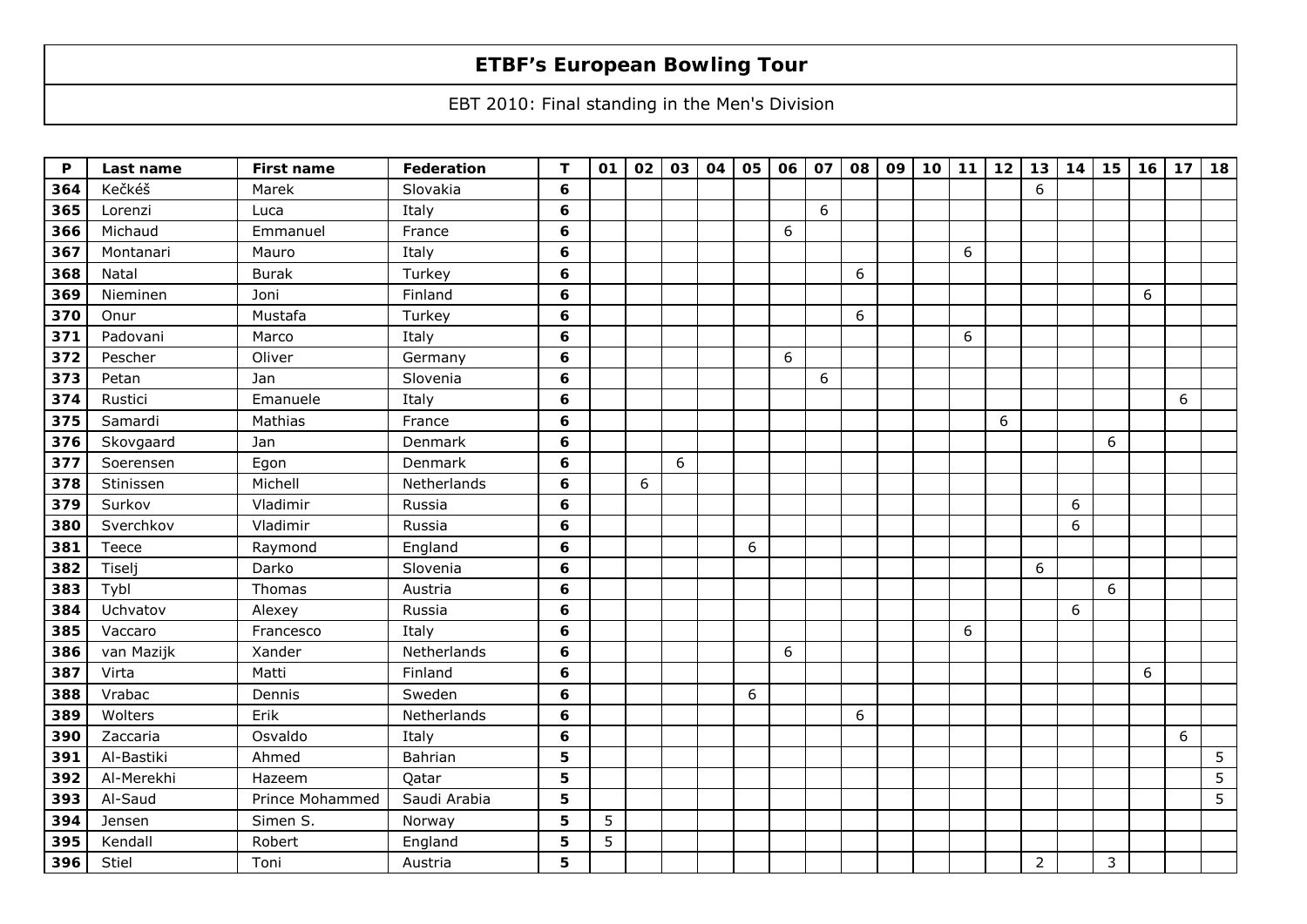| P   | Last name      | First name    | Federation     | $\mathsf{T}$            | 01 | 02             | 03 | 04             | 05 | 06             | 07             | 08 | 09 | 10             | 11 | 12 | 13             | 14             | 15 | 16             | 17             | 18 |
|-----|----------------|---------------|----------------|-------------------------|----|----------------|----|----------------|----|----------------|----------------|----|----|----------------|----|----|----------------|----------------|----|----------------|----------------|----|
| 397 | Al Rageeba     | Mohommad      | Kuwait         | 4                       |    |                |    |                |    |                |                |    |    | $\overline{4}$ |    |    |                |                |    |                |                |    |
| 398 | AL Zaabi       | Mohamed       | <b>UAE</b>     | $\overline{4}$          |    |                |    |                |    |                |                |    |    |                |    |    |                |                |    |                | 4              |    |
| 399 | Badiali        | Gianluca      | Italy          | 4                       |    |                |    |                |    |                | $\overline{4}$ |    |    |                |    |    |                |                |    |                |                |    |
| 400 | Bendtsen       | <b>Brett</b>  | Denmark        | 4                       |    |                | 4  |                |    |                |                |    |    |                |    |    |                |                |    |                |                |    |
| 401 | <b>Burguès</b> | Alvar Cardona | Catalonia      | $\overline{4}$          |    |                |    | $\overline{4}$ |    |                |                |    |    |                |    |    |                |                |    |                |                |    |
| 402 | Cheung         | Cyrus         | Hong Kong      | $\overline{4}$          |    | $\overline{4}$ |    |                |    |                |                |    |    |                |    |    |                |                |    |                |                |    |
| 403 | Coppola        | Gianpiero     | Italy          | 4                       |    |                |    |                |    |                |                |    |    |                |    |    |                |                |    |                | 4              |    |
| 404 | Deluca         | Samuel        | Italy          | $\overline{4}$          |    |                |    |                |    |                | $\overline{4}$ |    |    |                |    |    |                |                |    |                |                |    |
| 405 | Durupt         | Jérôme        | France         | $\overline{4}$          |    |                |    |                |    | 4              |                |    |    |                |    |    |                |                |    |                |                |    |
| 406 | Dyršmíd        | Roman         | Czech Republic | $\overline{4}$          |    |                |    |                |    |                |                |    |    |                |    |    | $\overline{4}$ |                |    |                |                |    |
| 407 | Eigelt         | Lukas         | Germany        | $\overline{4}$          |    |                |    |                |    | $\overline{4}$ |                |    |    |                |    |    |                |                |    |                |                |    |
| 408 | Fabre          | Anthony       | France         | 4                       |    |                |    |                |    | $\overline{4}$ |                |    |    |                |    |    |                |                |    |                |                |    |
| 409 | Gauffin        | Claes         | Sweden         | $\overline{4}$          |    |                | 4  |                |    |                |                |    |    |                |    |    |                |                |    |                |                |    |
| 410 | Grabrijan      | Anže          | Slovenia       | $\overline{4}$          |    |                |    |                |    |                | 4              |    |    |                |    |    |                |                |    |                |                |    |
| 411 | Günther        | Kai           | Germany        | 4                       |    |                |    |                |    |                |                |    |    | $\overline{4}$ |    |    |                |                |    |                |                |    |
| 412 | Heine          | Frank         | Germany        | $\overline{4}$          |    |                |    |                |    | 4              |                |    |    |                |    |    |                |                |    |                |                |    |
| 413 | Hemmi          | Eemeli        | Finland        | $\overline{4}$          |    |                |    |                |    |                |                |    |    |                |    |    |                |                |    | $\overline{4}$ |                |    |
| 414 | Kendall        | David         | England        | $\overline{4}$          |    |                |    | $\overline{4}$ |    |                |                |    |    |                |    |    |                |                |    |                |                |    |
| 415 | Korshak        | Yan           | Russia         | $\overline{4}$          |    |                |    |                |    |                |                |    |    |                |    |    |                | $\overline{4}$ |    |                |                |    |
| 416 | Kozyrev        | Oleg          | Russia         | 4                       |    |                |    |                |    |                |                |    |    |                |    |    |                | $\overline{4}$ |    |                |                |    |
| 417 | Krull          | Maarten       | Netherlands    | 4                       |    | $\overline{4}$ |    |                |    |                |                |    |    |                |    |    |                |                |    |                |                |    |
| 418 | Kurppa         | Niko          | Finland        | $\overline{4}$          |    |                |    |                |    |                |                |    |    |                |    |    |                |                |    | 4              |                |    |
| 419 | Lampo          | Sami          | Finland        | $\overline{4}$          |    |                |    |                |    |                |                |    |    |                |    |    |                |                |    | $\overline{4}$ |                |    |
| 420 | Mortensen      | Mikkel        | Denmark        | $\overline{4}$          |    |                | 4  |                |    |                |                |    |    |                |    |    |                |                |    |                |                |    |
| 421 | Penya          | Diego         | Spain          | 4                       |    |                |    |                |    |                |                |    |    |                |    |    | 4              |                |    |                |                |    |
| 422 | Pisarski       | Erich         | Hungary        | $\overline{4}$          |    |                |    |                |    |                | 4              |    |    |                |    |    |                |                |    |                |                |    |
| 423 | Rechenberg     | Christian     | Germany        | $\overline{4}$          |    |                |    |                |    |                |                |    |    | $\overline{4}$ |    |    |                |                |    |                |                |    |
| 424 | Sádlík         | Vojtech       | Czech Republic | 4                       |    |                |    |                |    |                |                |    |    |                |    |    | 4              |                |    |                |                |    |
| 425 | Sazonov        | Oleg          | Russia         | $\overline{\mathbf{4}}$ |    |                |    |                |    |                |                |    |    |                |    |    |                | $\overline{4}$ |    |                |                |    |
| 426 | Shamshuro      | Andrey        | Russia         | $\overline{4}$          |    |                |    |                |    |                |                |    |    |                |    |    |                | $\overline{4}$ |    |                |                |    |
| 427 | Skoet          | Henrik        | Denmark        | $\overline{4}$          |    |                | 4  |                |    |                |                |    |    |                |    |    |                |                |    |                |                |    |
| 428 | Spadavecchia   | Andrea        | Italy          | $\overline{4}$          |    |                |    |                |    |                |                |    |    |                |    |    |                |                |    |                | $\overline{4}$ |    |
| 429 | Saarni         | Marko         | Finland        | 4                       |    |                |    |                |    |                |                |    |    |                |    |    |                |                |    | 4              |                |    |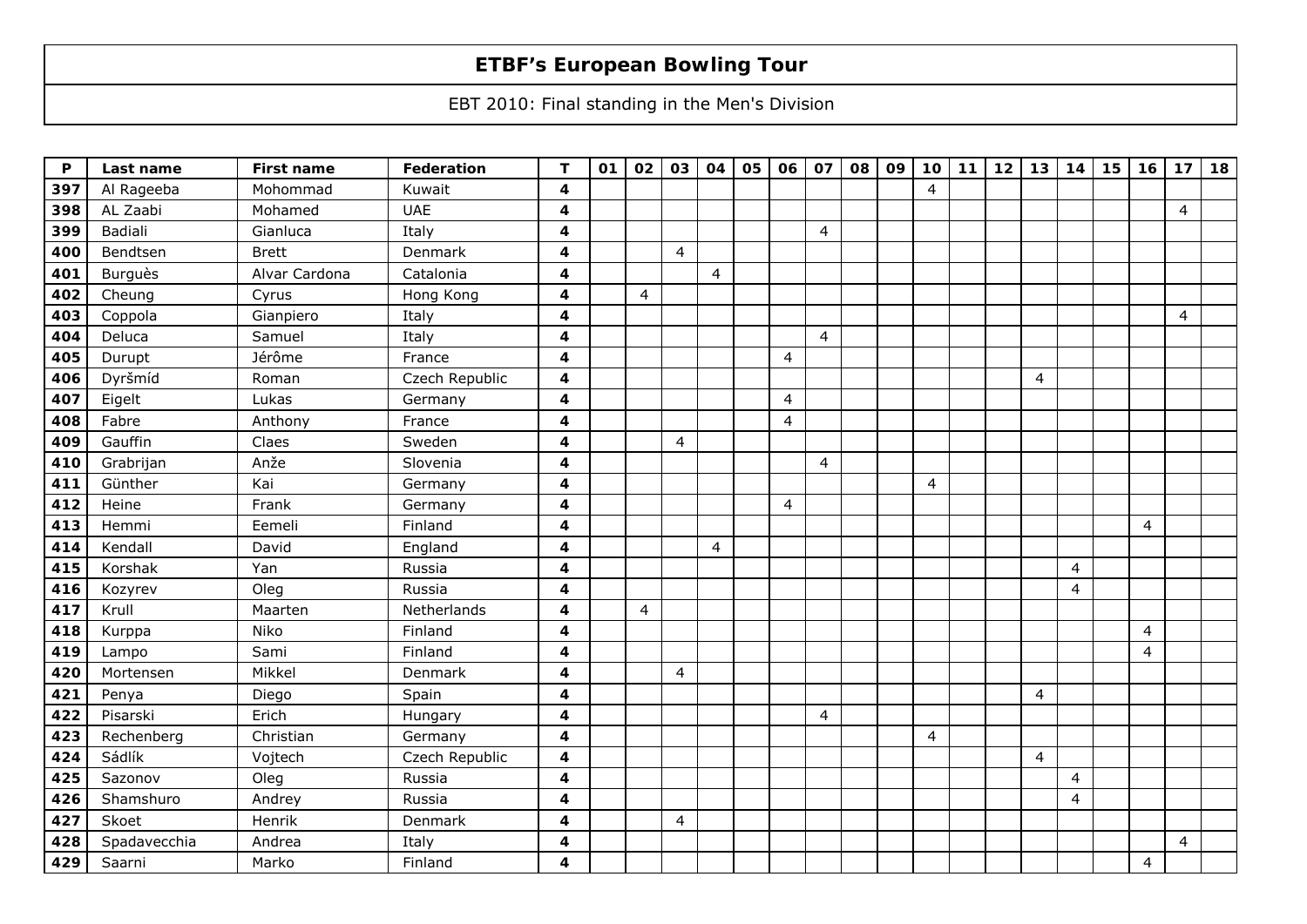| P   | Last name         | First name   | Federation      | $\mathsf{T}$   | 01 | 02 | 03 | 04             | 05           | 06 | 07 | 08 | 09 | 10             | 11 | 12 | 13 | 14 | 15 | 16 | 17 | 18 |
|-----|-------------------|--------------|-----------------|----------------|----|----|----|----------------|--------------|----|----|----|----|----------------|----|----|----|----|----|----|----|----|
| 430 | Tanaskovic        | Patrik       | Sweden          | 4              |    |    |    | 4              |              |    |    |    |    |                |    |    |    |    |    |    |    |    |
| 431 | Vahidi            | Alexandre    | Iran            | $\overline{4}$ |    |    |    | $\overline{4}$ |              |    |    |    |    |                |    |    |    |    |    |    |    |    |
| 432 | Veijanen          | Markku       | Finland         | 4              |    |    |    |                |              |    |    |    |    | $\overline{4}$ |    |    |    |    |    |    |    |    |
| 433 | Amolevicius       | Domas        | Lithuania       | 3              |    |    | 3  |                |              |    |    |    |    |                |    |    |    |    |    |    |    |    |
| 434 | Bernhardt         | Klaus        | Germany         | 3              |    |    |    |                |              | 3  |    |    |    |                |    |    |    |    |    |    |    |    |
| 435 | Bogachev          | Sergey       | Russia          | 3              |    |    |    |                |              |    |    |    |    |                |    |    |    | 3  |    |    |    |    |
| 436 | <b>Bryłkowski</b> | Bartosz      | Poland          | 3              |    |    | 3  |                |              |    |    |    |    |                |    |    |    |    |    |    |    |    |
| 437 | Celli             | Maurizio     | Italy           | 3              |    |    |    |                |              |    |    |    |    |                | 3  |    |    |    |    |    |    |    |
| 438 | Christoforou      | Andreas      | Cyprus          | 3              |    |    |    |                |              |    |    | 3  |    |                |    |    |    |    |    |    |    |    |
| 439 | Colombani         | Piero        | Italy           | 3              |    |    |    |                |              |    |    |    |    |                |    |    |    |    |    |    | 3  |    |
| 440 | Dolginov          | Alexander    | Russia          | 3              |    |    |    |                |              |    |    |    |    |                |    |    |    | 3  |    |    |    |    |
| 441 | Fabbietti         | Sergio       | Italy           | 3              |    |    |    |                |              |    |    |    |    |                |    |    |    |    |    |    | 3  |    |
| 442 | Fabert            | Florian      | France          | 3              |    |    |    |                |              | 3  |    |    |    |                |    |    |    |    |    |    |    |    |
| 443 | Georgiev          | Hristo       | <b>Bulgaria</b> | 3              |    |    |    |                |              |    |    | 3  |    |                |    |    |    |    |    |    |    |    |
| 444 | Guran             | Adem         | Turkey          | 3              |    |    |    |                |              |    |    | 3  |    |                |    |    |    |    |    |    |    |    |
| 445 | Iskhakov          | Makhmut      | Kazakhstan      | 3              |    |    |    |                |              |    |    |    |    |                |    |    |    | 3  |    |    |    |    |
| 446 | Kramer            | Tomas        | Denmark         | 3              |    |    |    |                |              |    |    |    | 3  |                |    |    |    |    |    |    |    |    |
| 447 | Lichev            | Todor        | <b>Bulgaria</b> | 3              |    |    |    |                |              |    |    | 3  |    |                |    |    |    |    |    |    |    |    |
| 448 | Loginov           | Konstantin   | Russia          | 3              |    |    |    |                |              |    |    |    |    |                |    |    |    | 3  |    |    |    |    |
| 449 | Neumann           | Norman       | Germany         | 3              |    |    |    |                | $\mathbf{3}$ |    |    |    |    |                |    |    |    |    |    |    |    |    |
| 450 | Nielsen           | Morten       | Denmark         | 3              |    |    |    |                |              |    |    |    | 3  |                |    |    |    |    |    |    |    |    |
| 451 | Ostergaard        | Dan          | Denmark         | 3              |    |    |    |                |              |    |    |    |    |                |    |    |    |    | 3  |    |    |    |
| 452 | Parapini          | Marco Cesare | Italy           | 3              |    |    |    |                |              |    |    |    |    |                |    |    |    |    |    |    | 3  |    |
| 453 | Rauth             | Oliver       | Germany         | 3              |    |    |    |                | 3            |    |    |    |    |                |    |    |    |    |    |    |    |    |
| 454 | Rolland           | Patrick      | France          | 3              |    |    |    |                | 3            |    |    |    |    |                |    |    |    |    |    |    |    |    |
| 455 | Samain            | Jean-Marc    | Belgium         | 3              |    |    |    |                |              |    |    |    |    |                |    |    |    |    | 3  |    |    |    |
| 456 | Sciascia          | Giuseppe     | Italy           | 3              |    |    |    |                |              |    |    |    |    |                |    |    |    |    |    |    | 3  |    |
| 457 | Sharet            | Ido          | Israel          | 3              |    |    |    |                |              |    |    |    |    |                |    |    |    |    | 3  |    |    |    |
| 458 | Silletti          | Alessandro   | Poland          | 3              |    |    | 3  |                |              |    |    |    |    |                |    |    |    |    |    |    |    |    |
| 459 | Sokolov           | Alexey       | Russia          | 3              |    |    |    |                |              |    |    |    |    |                |    |    |    | 3  |    |    |    |    |
| 460 | Sonnenschein      | Orry         | Israel          | 3              |    |    | 3  |                |              |    |    |    |    |                |    |    |    |    |    |    |    |    |
| 461 | Thacz             | Edward       | <b>USA</b>      | 3              |    |    |    |                |              |    |    |    |    |                |    | 3  |    |    |    |    |    |    |
| 462 | Vandermeysbr.     | Sebastien    | Belgium         | 3              |    |    |    |                |              |    |    |    |    |                |    | 3  |    |    |    |    |    |    |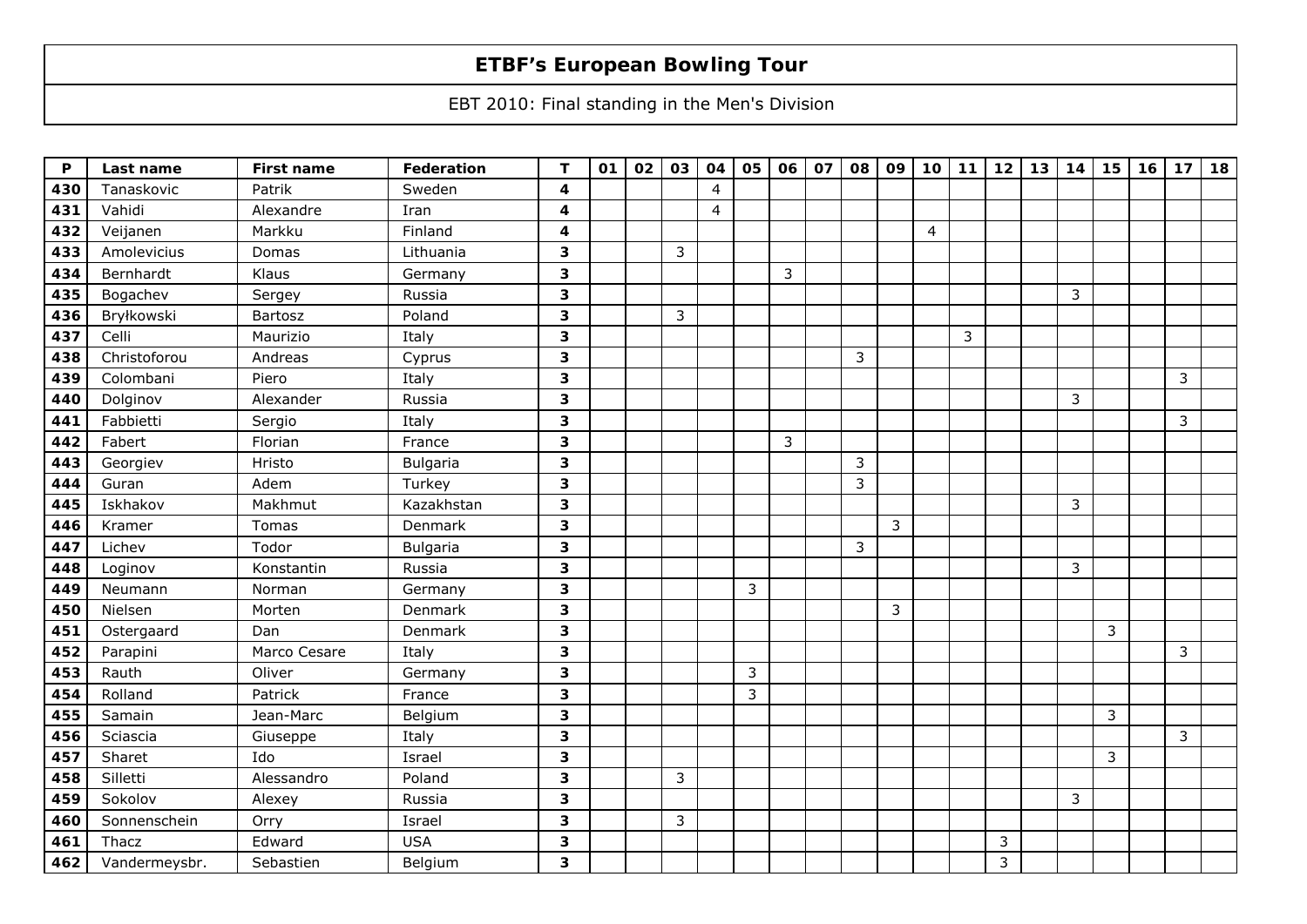| P   | Last name    | First name    | Federation     | $\mathbf T$             | 01 | 02             | 03             | 04             | 05 | 06             | 07             | 08 | 09 | 10             | 11 | 12 | 13             | 14             | $15 \mid$ | 16             | 17             | 18 |
|-----|--------------|---------------|----------------|-------------------------|----|----------------|----------------|----------------|----|----------------|----------------|----|----|----------------|----|----|----------------|----------------|-----------|----------------|----------------|----|
| 463 | Al Amiri     | Raken         | Kuwait         | $\overline{2}$          |    |                |                |                |    |                |                |    |    | $\overline{2}$ |    |    |                |                |           |                |                |    |
| 464 | <b>Badia</b> | Oriol Ros     | Catalonia      | $\overline{\mathbf{2}}$ |    |                |                | $\overline{2}$ |    |                |                |    |    |                |    |    |                |                |           |                |                |    |
| 465 | Baldoni      | Gianluca      | Italy          | $\overline{2}$          |    |                |                |                |    |                | $\overline{2}$ |    |    |                |    |    |                |                |           |                |                |    |
| 466 | Cyranowski   | Piotr         | Poland         | $\overline{\mathbf{2}}$ |    |                | 2              |                |    |                |                |    |    |                |    |    |                |                |           |                |                |    |
| 467 | Dacorte      | Jesus         | Spain          | $\mathbf 2$             |    |                | $\overline{2}$ |                |    |                |                |    |    |                |    |    |                |                |           |                |                |    |
| 468 | Danilin      | Dmitry        | Russia         | $\overline{\mathbf{2}}$ |    |                |                |                |    |                |                |    |    |                |    |    |                | $\overline{2}$ |           |                |                |    |
| 469 | Debnár       | Ján           | Slovakia       | $\overline{2}$          |    |                |                |                |    |                |                |    |    |                |    |    | $\overline{2}$ |                |           |                |                |    |
| 470 | Dvořák       | Vladimír      | Czech Republic | $\overline{\mathbf{c}}$ |    |                |                |                |    |                |                |    |    |                |    |    | $\overline{2}$ |                |           |                |                |    |
| 471 | Fedeli       | Andrea        | Italy          | $\mathbf 2$             |    |                | $\overline{2}$ |                |    |                |                |    |    |                |    |    |                |                |           |                |                |    |
| 472 | Gaebler      | Tobias        | Germany        | $\mathbf{2}$            |    | $\overline{2}$ |                |                |    |                |                |    |    |                |    |    |                |                |           |                |                |    |
| 473 | Gavilan      | Miguel Angel  | Catalonia      | $\mathbf{2}$            |    |                |                | $\overline{2}$ |    |                |                |    |    |                |    |    |                |                |           |                |                |    |
| 474 | Gurkov       | Alexander     | Russia         | $\overline{\mathbf{2}}$ |    |                |                |                |    |                |                |    |    |                |    |    |                | 2              |           |                |                |    |
| 475 | Hellmich     | Daniel        | Germany        | $\mathbf 2$             |    |                |                |                |    | $\overline{2}$ |                |    |    |                |    |    |                |                |           |                |                |    |
| 476 | Henry        | Sébastien     | France         | $\overline{\mathbf{2}}$ |    |                |                |                |    | $\overline{2}$ |                |    |    |                |    |    |                |                |           |                |                |    |
| 477 | Jehkinen     | Ari           | Finland        | $\overline{\mathbf{c}}$ |    |                |                |                |    |                |                |    |    |                |    |    |                |                |           | $\overline{2}$ |                |    |
| 478 | Jaap         | Kevin         | Wales          | $\overline{\mathbf{2}}$ |    |                |                | $\overline{2}$ |    |                |                |    |    |                |    |    |                |                |           |                |                |    |
| 479 | Kallio       | Matias        | Finland        | $\overline{\mathbf{2}}$ |    |                |                |                |    |                |                |    |    |                |    |    |                |                |           | $\overline{2}$ |                |    |
| 480 | Kivelä       | Riku-Petteri  | Finland        | $\overline{\mathbf{2}}$ |    |                |                |                |    |                |                |    |    |                |    |    |                |                |           | $\overline{2}$ |                |    |
| 481 | Koshelev     | Oleg          | Russia         | $\overline{\mathbf{c}}$ |    |                |                |                |    |                |                |    |    |                |    |    |                | $\overline{2}$ |           |                |                |    |
| 482 | Kuo          | Kai-Wan       | Germany        | $\overline{\mathbf{2}}$ |    |                |                |                |    |                |                |    |    | $\overline{2}$ |    |    |                |                |           |                |                |    |
| 483 | Kutina       | Karel         | Czech Republic | $\mathbf{2}$            |    |                |                |                |    |                |                |    |    |                |    |    | $\overline{2}$ |                |           |                |                |    |
| 484 | Lochhead     | Matthew       | England        | $\overline{\mathbf{2}}$ |    |                |                | $\overline{2}$ |    |                |                |    |    |                |    |    |                |                |           |                |                |    |
| 485 | Louridas     | Mike          | <b>USA</b>     | $\overline{2}$          |    |                |                |                |    | $\overline{2}$ |                |    |    |                |    |    |                |                |           |                |                |    |
| 486 | Luoto        | Mika          | Finland        | $\overline{\mathbf{2}}$ |    |                |                |                |    |                |                |    |    |                |    |    |                |                |           | $\overline{2}$ |                |    |
| 487 | Marrocco     | Valentino     | Italy          | $\mathbf 2$             |    |                |                |                |    |                |                |    |    |                |    |    |                |                |           |                | $\overline{2}$ |    |
| 488 | Matveychuk   | Maksim        | Russia         | $\overline{2}$          |    |                |                |                |    |                |                |    |    |                |    |    |                | $\overline{2}$ |           |                |                |    |
| 489 | McDowell     | Ray           | Poland         | $\overline{\mathbf{2}}$ |    |                | $\overline{2}$ |                |    |                |                |    |    |                |    |    |                |                |           |                |                |    |
| 490 | Meral        | Mustafa       | Turkey         | $\mathbf 2$             |    |                |                |                |    |                | $\overline{2}$ |    |    |                |    |    |                |                |           |                |                |    |
| 491 | Minelli      | Alfredo       | Italy          | $\overline{2}$          |    |                |                |                |    |                | $\overline{2}$ |    |    |                |    |    |                |                |           |                |                |    |
| 492 | Myrhoej      | Thomas Vitten | Denmark        | $\overline{2}$          |    |                | $\overline{2}$ |                |    |                |                |    |    |                |    |    |                |                |           |                |                |    |
| 493 | Nicolas      | Alain         | France         | $\overline{\mathbf{2}}$ |    |                |                |                |    | $\overline{2}$ |                |    |    |                |    |    |                |                |           |                |                |    |
| 494 | Schneider    | Ilja          | Germany        | $\overline{\mathbf{2}}$ |    |                |                | $\overline{2}$ |    |                |                |    |    |                |    |    |                |                |           |                |                |    |
| 495 | Sciascia     | Giuseppe      | Italy          | $\overline{2}$          |    |                |                |                |    |                |                |    |    |                |    |    |                |                |           |                | $\overline{2}$ |    |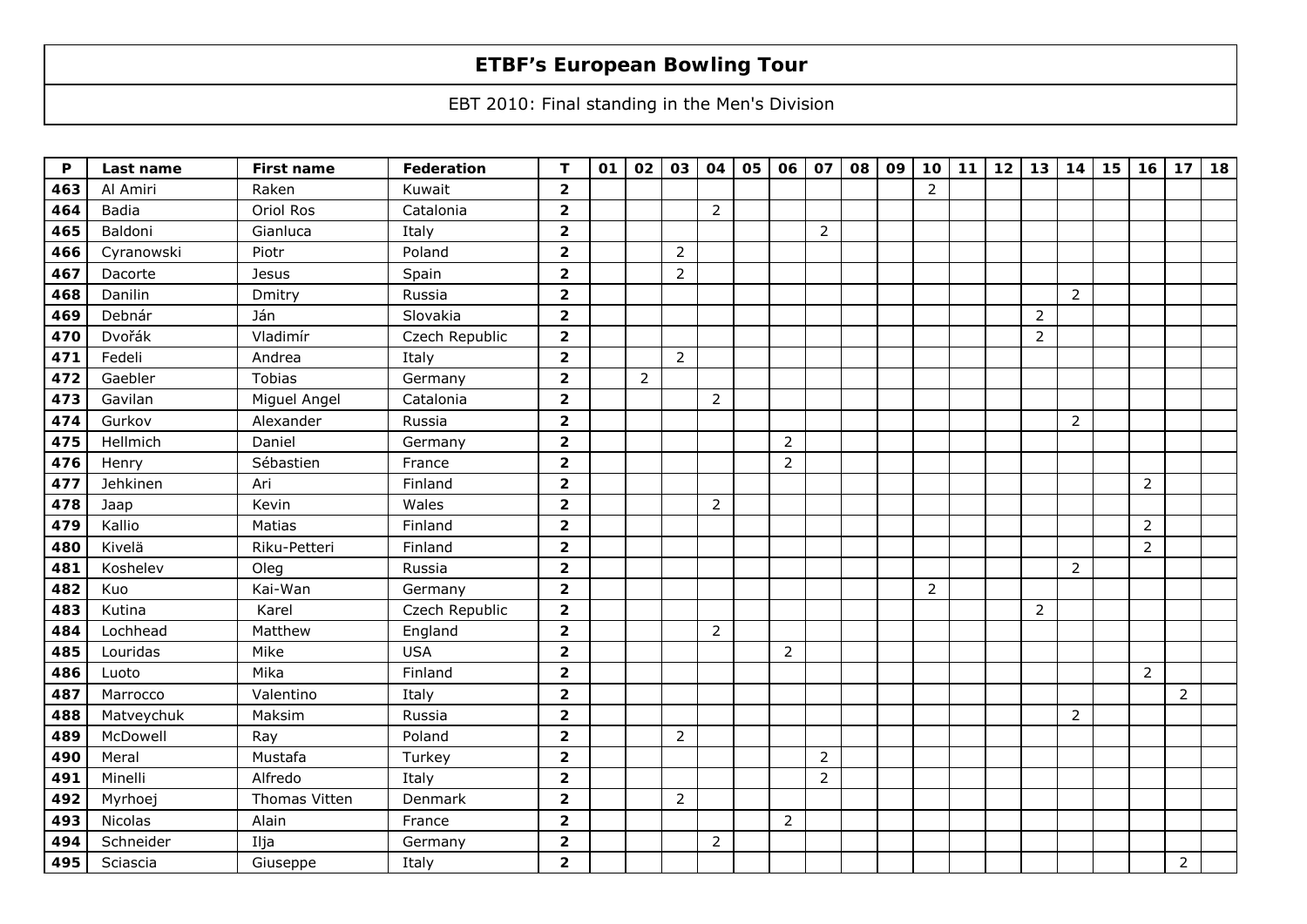| P   | Last name    | <b>First name</b> | Federation  | T              | 01 | 02 | 03 | 04 | 05 | 06 | 07             | 08 | 09 | 10 | 11 | 12 | 13 | 14             | 15 | 16             | 17             | 18 |
|-----|--------------|-------------------|-------------|----------------|----|----|----|----|----|----|----------------|----|----|----|----|----|----|----------------|----|----------------|----------------|----|
| 496 | Shilan       | Vitaly            | Ukraine     | $\overline{2}$ |    |    |    |    |    |    |                |    |    |    |    |    |    | $\overline{2}$ |    |                |                |    |
| 497 | Stenko       | Nino              | Slovenia    | $\mathbf{2}$   |    |    |    |    |    |    | $\overline{2}$ |    |    |    |    |    |    |                |    |                |                |    |
| 498 | Tomarelli    | Rodolfo           | Italy       | $\overline{2}$ |    |    |    |    |    |    |                |    |    |    |    |    |    |                |    |                | $\overline{2}$ |    |
| 499 | Ussing       | Rasmus            | Denmark     | $\overline{2}$ |    | 2  |    |    |    |    |                |    |    |    |    |    |    |                |    |                |                |    |
| 500 | Valtonen     | Anssi             | Finland     | $\mathbf{2}$   |    |    |    |    |    |    |                |    |    |    |    |    |    |                |    | $\overline{2}$ |                |    |
| 501 | Zeppi        | Paolo             | Italy       | $\overline{2}$ |    |    |    |    |    |    |                |    |    |    |    |    |    |                |    |                | $\overline{2}$ |    |
| 502 | Branchesi    | Massimo           | Italy       | 1              |    |    |    |    |    |    |                |    |    |    |    |    |    |                |    |                | 1              |    |
| 503 | <b>Brons</b> | <b>Jeff</b>       | Luxembourg  | 1              |    |    |    |    |    | 1  |                |    |    |    |    |    |    |                |    |                |                |    |
| 504 | Dawood       | Mohamed           | <b>UAE</b>  | 1              |    |    |    |    |    |    |                |    |    |    |    |    |    |                |    |                | 1              |    |
| 505 | De Marco     | Emilio            | Italy       | 1              |    |    |    |    |    |    |                |    |    |    |    |    |    |                |    |                | 1              |    |
| 506 | Ibanez       | Jonathan          | Spain       | 1              |    |    |    |    |    |    |                |    |    |    |    |    |    |                |    |                | $\mathbf{1}$   |    |
| 507 | Jedynak      | Paweł             | Poland      | 1              |    |    | 1  |    |    |    |                |    |    |    |    |    |    |                |    |                |                |    |
| 508 | Ködmön       | Dávid             | Hungary     | 1              |    |    | 1  |    |    |    |                |    |    |    |    |    |    |                |    |                |                |    |
| 509 | Lapp         | Peter             | Germany     | 1              |    |    |    |    |    |    |                |    |    |    |    |    |    |                |    |                |                |    |
| 510 | Letuchiy     | Vladimir          | Russia      | 1              |    |    |    |    |    |    |                |    |    |    |    |    |    | $\mathbf{1}$   |    |                |                |    |
| 511 | Lisowski     | Paweł             | Poland      | 1              |    |    | 1  |    |    |    |                |    |    |    |    |    |    |                |    |                |                |    |
| 512 | Lukyanov     | Mikhail           | Russia      | 1              |    |    |    |    |    |    |                |    |    |    |    |    |    |                |    |                |                |    |
| 513 | Lupilin      | Alexey            | Russia      | 1              |    |    |    |    |    |    |                |    |    |    |    |    |    |                |    |                |                |    |
| 514 | Rothborg     | Karsten           | Denmark     | 1              |    |    | 1  |    |    |    |                |    |    |    |    |    |    |                |    |                |                |    |
| 515 | Schuett      | Phil              | Germany     | $\mathbf{1}$   |    |    |    |    |    | 1  |                |    |    |    |    |    |    |                |    |                |                |    |
| 516 | Serenko      | Alexander         | Ukraine     | 1              |    |    |    |    |    |    |                |    |    |    |    |    |    |                |    |                |                |    |
| 517 | Sobczak      | Piotr             | Poland      | 1              |    |    | 1  |    |    |    |                |    |    |    |    |    |    |                |    |                |                |    |
| 518 | Tsapin       | Oleg              | Russia      | $\mathbf 1$    |    |    |    |    |    |    |                |    |    |    |    |    |    | 1              |    |                |                |    |
| 519 | Ydesen       | Andreas           | Denmark     | 1              |    |    |    |    |    |    |                |    |    |    |    |    |    |                |    |                | $\mathbf{1}$   |    |
| 520 | Zwarthoed    | Cor               | Netherlands | 1              |    |    |    |    |    |    |                |    |    |    |    |    |    |                |    |                |                |    |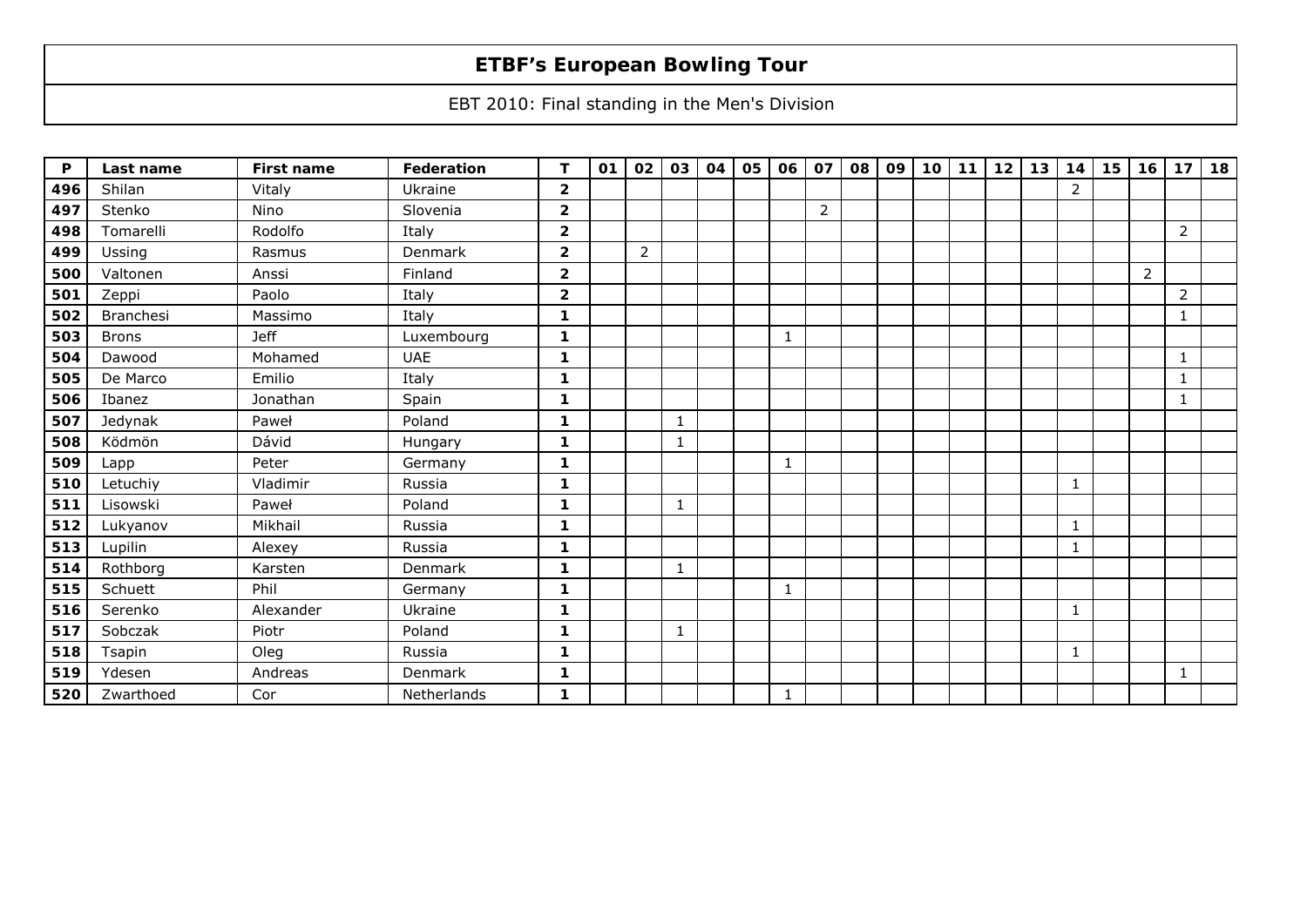### **Brunswick Ballmaster Open / Finland / Platinum**

| Pos.                     | <b>Points</b>  | Last name      | First name     | <b>Federation</b> |
|--------------------------|----------------|----------------|----------------|-------------------|
| $\mathbf{1}$             | 250            | Koivuniemi     | Mika           | Finland           |
| $\overline{2}$           | 200            | Bohn III       | Parker         | <b>USA</b>        |
| $\overline{3}$           | 175            | Leandersson    | <b>Tomas</b>   | Sweden            |
| $\overline{\mathcal{L}}$ | 150            | Lehtonen       | Kimmo          | Finland           |
| $\overline{5}$           | 125            | Fagan          | Mike           | <b>USA</b>        |
| 6                        | 120            | Ranta          | Tony           | Finland           |
| $\overline{7}$           | 115            | <b>Barrett</b> | Dominic        | England           |
| 8                        | 110            | Jehkinen       | Joonas         | Finland           |
| 9                        | 105            | Palermaa       | Osku           | Finland           |
| 10                       | 100            | Mäyry          | Pekka          | Finland           |
| 11                       | 75             | Verbruggen     | Gery           | Belgium           |
| $1\overline{2}$          | 75             | Ljung          | Peter          | Sweden            |
| 13                       | 70             | Halme          | Ari            | Finland           |
| 14                       | 70             | Heino          | Mika           | Finland           |
| $\overline{15}$          | 65             | Wetterberg     | <b>Mattias</b> | Sweden            |
| 16                       | 65             | Larsen         | Martin         | Sweden            |
| 17                       | 60             | Lindholm       | Jesse          | Finland           |
| 18                       | 60             | Mannonen       | Petri          | Finland           |
| 19                       | 55             | Arup           | Mathias        | Sweden            |
| 20                       | 55             | Hauchwitz      | Sascha         | Germany           |
| $\overline{21}$          | 40             | Ratia          | Jari           | Finland           |
| 22                       | 40             | Jussila        | Perttu         | Finland           |
| $\overline{23}$          | 40             | Mack           | Tim            | <b>USA</b>        |
| 24                       | 40             | Palermaa       | Toni           | Finland           |
| 25                       | 40             | Huolman        | Joonas         | Finland           |
| 26                       | 30             | Kanold         | Mikael         | Sweden            |
| 27                       | 30             | Torgersen      | Tore           | Norway            |
| 28                       | 30             | Vaarala        | Miikka         | Finland           |
| 29                       | 30             | Jähi           | Joonas         | Finland           |
| 30                       | 30             | Helldén        | Johan          | Sweden            |
| 31                       | 20             | Alho           | Timo           | Finland           |
| $\overline{32}$          | 20             | Knutar         | Matti          | Finland           |
| $\overline{33}$          | 20             | Lönnroth       | Magnus         | Finland           |
| 34                       | 20             | Virtanen       | Kai            | Finland           |
| 35                       | 20             | Hellström      | Peter          | Sweden            |
| 36                       | 15             | Määttä         | Mika           | Finland           |
| 37                       | 15             | Maunula        | Joonas         | Finland           |
| 38                       | 15             | Häggman        | Ville          | Finland           |
| 39                       | 15             | <b>Truus</b>   | Kert           | Estonia           |
| 40                       | 15             | Agerbo         | Jesper         | Denmrak           |
| 41                       | 10             | Yeong-Nathan   | Jason          | Singapore         |
| 42                       | 10             | Tissarinen     | Veli-Matti     | Finland           |
| 43                       | 10             | Lintilä        | Lasse          | Finland           |
| 44                       | 10             | Sinilaakso     | Jarmo          | Finland           |
| 45                       | 10             | Jansson        | Markus         | Sweden            |
| 46                       | 5              | Jensen         | Simen S.       | Norway            |
| 47                       | $\overline{5}$ | Valaranta      | Samu           | Finland           |
| 48                       | $\overline{5}$ | Kendall        | Robert         | England           |
| 49                       | $\overline{5}$ | Turtiainen     | Jussi          | Finland           |
| 50                       | $\overline{5}$ | Uotila         | Pasi           | Finland           |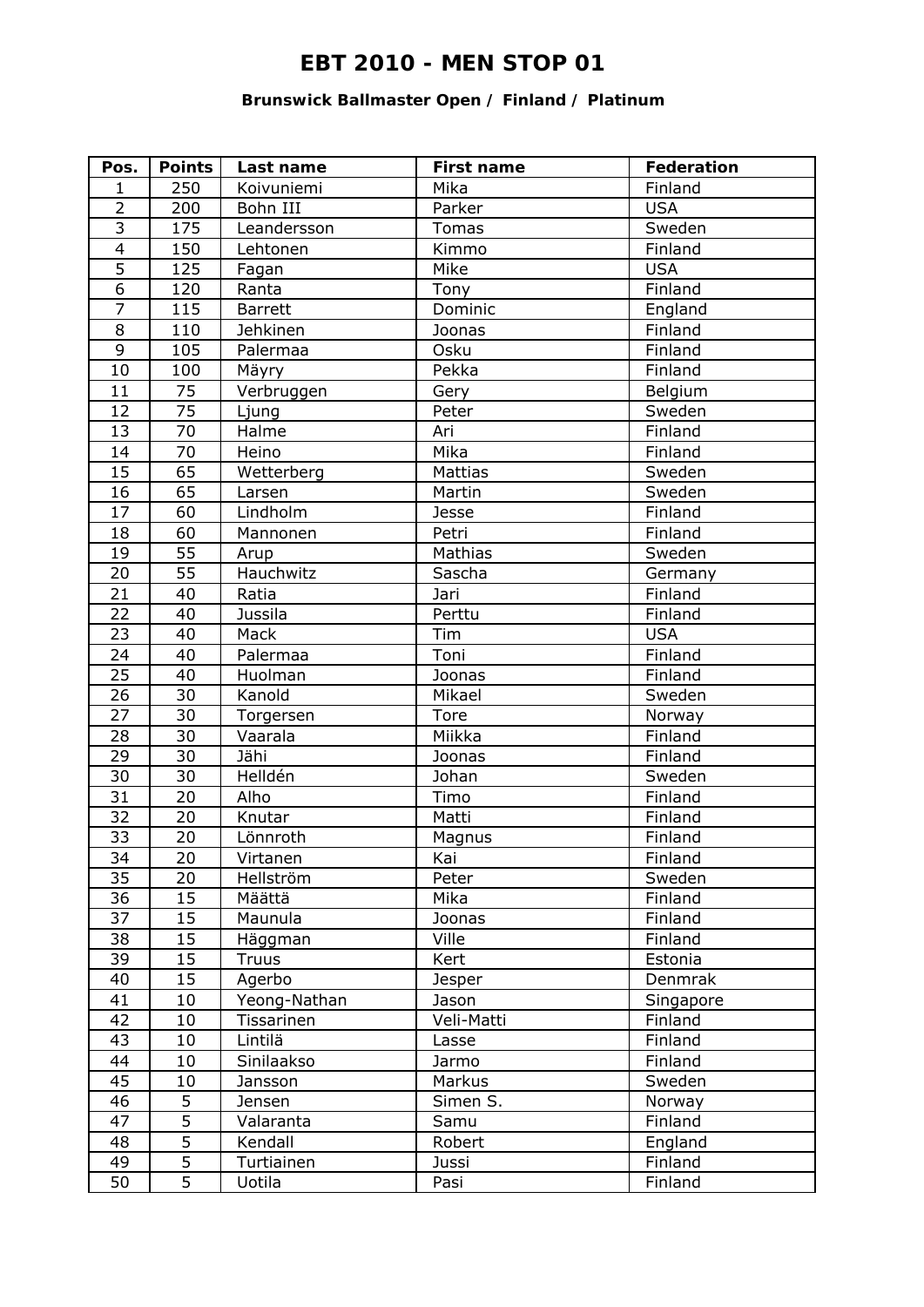### **Hammer Bronzen Schietspoel Tournament 2010 / Netherlands / Silver**

| Pos.            | <b>Points</b>           | Last name      | First name    | Federation  |
|-----------------|-------------------------|----------------|---------------|-------------|
| $\mathbf{1}$    | 100                     | Eklund         | Dennis        | Sweden      |
| $\overline{2}$  | 80                      | <b>Barrett</b> | Dominic       | England     |
| $\overline{3}$  | 70                      | Karlsson       | <b>Tobias</b> | Sweden      |
| $\overline{4}$  | 60                      | Sandbekken     | Mads          | Norway      |
| $\overline{5}$  | 50                      | Konieczny      | Bodo          | Germany     |
| $\overline{6}$  | 48                      | Alix           | Yoan          | France      |
| $\overline{7}$  | 46                      | Krämer         | Michael       | Germany     |
| 8               | 44                      | Bolleby        | Kim           | Sweden      |
| 9               | 42                      | Olsen          | Martin        | Norway      |
| 10              | 40                      | Larsen         | Thomas        | Denmark     |
| 11              | 30                      | Agerbo         | Jesper        | Denmark     |
| 12              | 30                      | Palermaa       | Osku          | Finland     |
| 13              | 28                      | Smits          | Peter         | Netherlands |
| $\overline{14}$ | 28                      | Torgersen      | Tore          | Norway      |
| 15              | 26                      | Larsen         | Martin        | Sweden      |
| 16              | 26                      | Tonteri        | Juhani        | Finland     |
| 17              | 24                      | Stampe         | Mik           | Denmark     |
| 18              | 24                      | <b>Bolleby</b> | Ulf           | Sweden      |
| 19              | 22                      | Pittens        | Maarten       | Netherlands |
| 20              | 22                      | Dol            | Ronald        | Netherlands |
| 21              | 16                      | <b>Jacobs</b>  | Mark          | Netherlands |
| 22              | 16                      | Moor           | Paul          | England     |
| $\overline{23}$ | 16                      | Mortensen      | Jimmy Dan     | Denmark     |
| 24              | 16                      | Heuvel         | Menno van den | Netherlands |
| $\overline{25}$ | 16                      | Andersin       | Erik          | Sweden      |
| 26              | 12                      | <b>Basner</b>  | Peter         | Germany     |
| 27              | 12                      | Hansen         | Carsten       | Denmark     |
| 28              | 12                      | Ohrgaard       | Frederik      | Denmark     |
| 29              | 12                      | Baade          | <b>Dirk</b>   | Germany     |
| $\overline{30}$ | 12                      | <b>Baade</b>   | Marco         | Germany     |
| 31              | 8                       | Wu             | Siu Hong      | Hong Kong   |
| 32              | 8                       | Lousdal        | Anders        | Denmark     |
| $\overline{33}$ | $\overline{8}$          | Hilferink      | Ramon         | Netherlands |
| 34              | 8                       | Tseng          | Eric          | Hong Kong   |
| 35              | 8                       | <b>Tjernes</b> | Fredrik       | Norway      |
| 36              | 6                       | Stinissen      | Michell       | Netherlands |
| 37              | 6                       | Sigmond        | Ronald        | Netherlands |
| 38              | 6                       | Hutchinson     | Paul          | Denmark     |
| 39              | 6                       | Lepolard       | Alexandre     | France      |
| 40              | 6                       | Kanold         | Mikael        | Sweden      |
| 41              | $\overline{\mathbf{4}}$ | Canady         | David         | Germany     |
| 42              | $\overline{\mathbf{4}}$ | Helminen       | Jouni         | Finland     |
| 43              | $\overline{\mathbf{4}}$ | Krull          | Maarten       | Netherlands |
| 44              | 4                       | Cundy          | Darren        | England     |
| 45              | $\overline{4}$          | Cheung         | Cyrus         | Hong Kong   |
| 46              | $\overline{2}$          | Tscharke       | Uwe           | Germany     |
| 47              | $\overline{2}$          | Sarmadi        | Mathias       | France      |
| 48              | $\overline{2}$          | Sacco          | François      | France      |
| 49              | $\overline{2}$          | Gaebler        | <b>Tobias</b> | Germany     |
| 50              | $\overline{2}$          | Ussing         | Rasmus        | Denmark     |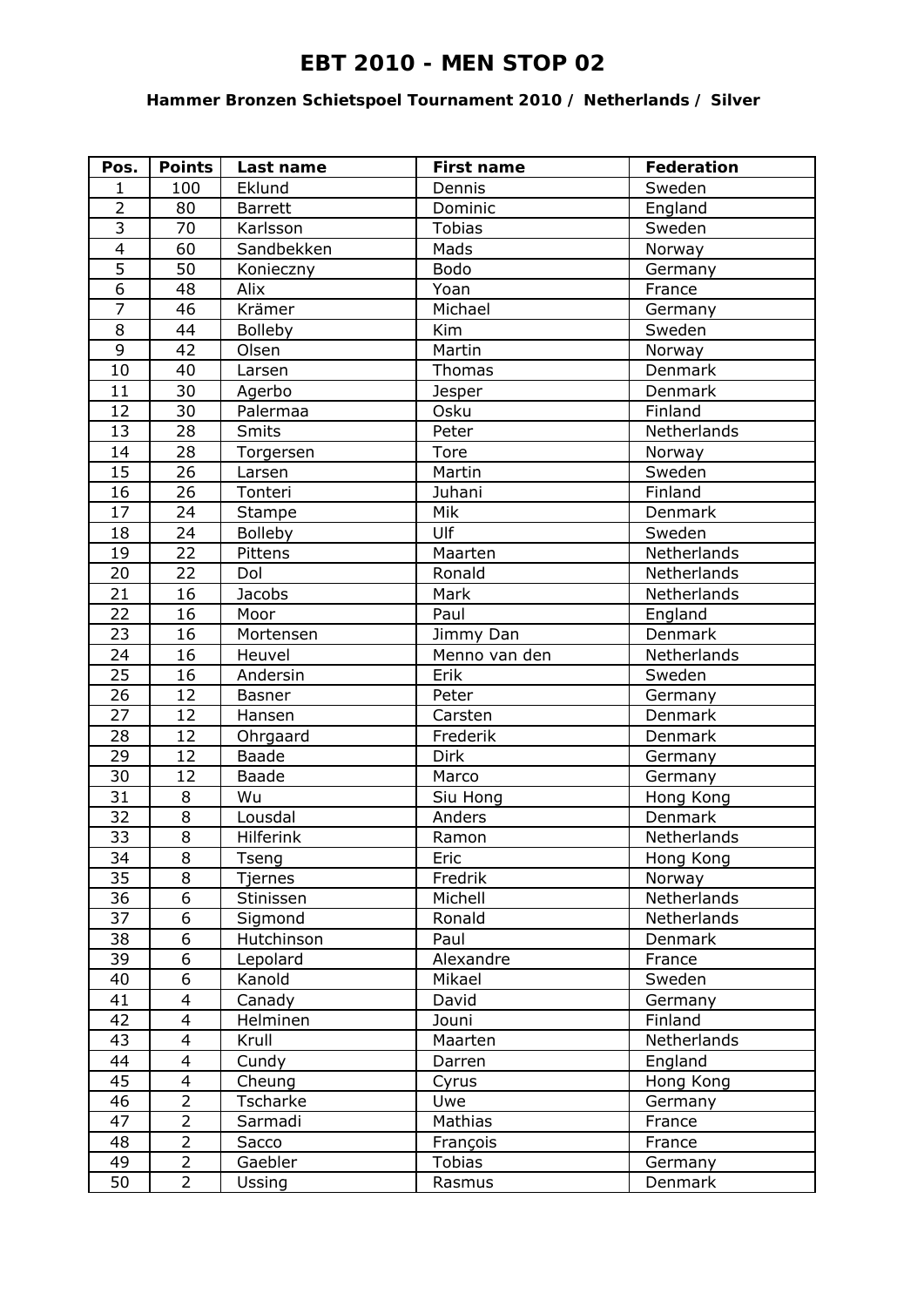### **4th International Wroclaw Open by Hammer / Poland / Satellite**

| Pos.                    | <b>Points</b>  | Last name         | <b>First name</b>       | Federation     |
|-------------------------|----------------|-------------------|-------------------------|----------------|
| $\mathbf{1}$            | 50             | <b>Barrett</b>    | Dominic                 | England        |
| $\overline{2}$          | 40             | Karlsson          | <b>Tobias</b>           | Sweden         |
| $\overline{\mathbf{3}}$ | 35             | Kanold            | Mikael                  | Sweden         |
| $\overline{4}$          | 30             | Eklund            | Dennis                  | Sweden         |
| $\overline{5}$          | 25             | Nielsen           | Soeren                  | Denmark        |
| $\overline{6}$          | 24             | Bielski           | Paweł                   | Poland         |
| $\overline{7}$          | 23             | Ahokas            | Jarmo                   | Finland        |
| 8                       | 22             | Grimsen           | Peder                   | Sweden         |
| 9                       | 21             | Janicki           | Tomasz                  | Poland         |
| 10                      | 20             | Helminen          | Jouni                   | Finland        |
| 11                      | 15             | Robinson          | Ian                     | Sweden         |
| 12                      | 15             | Ulsamer           | Clemens                 | Germany        |
| 13                      | 14             | Pöhler            | Lars                    | Germany        |
| 14                      | 14             | Asplund           | Teemu                   | Finland        |
| 15                      | 13             | Steffen           | Gerischer               | Germany        |
| 16                      | 13             | Zjawiony          | Piotr                   | Poland         |
| 17                      | 12             | Zjawiony          | Łukasz                  | Poland         |
| 18                      | 12             | Parapini          | Marco Cesare            | Italy          |
| 19                      | 11             | Bergendorff       | Markus                  | Denmark        |
| 20                      | 11             | Piotrowski        | Jakub                   | Poland         |
| 21                      | 8              | Nielsen           | Lars                    | Denmark        |
| 22                      | $\overline{8}$ | Bolleby           | $\overline{\text{UIf}}$ | Sweden         |
| 23                      | 8              | Gykis             | Vytautas                | Lithuania      |
| 24                      | $\overline{8}$ | Christensen       | Rune                    | Denmark        |
| 25                      | $\overline{8}$ | Bergendorff       | Goran                   | Sweden         |
| 26                      | $\overline{6}$ | Rodriguez Suanzes | Paco                    | Spain          |
| 27                      | 6              | Soerensen         | Egon                    | Denmark        |
| 28                      | 6              | Bentkowski        | Mariusz                 | Poland         |
| 29                      | 6              | Jørgensen         | Henrik                  | Denmark        |
| 30                      | $\overline{6}$ | Cieckiewicz       | Tymoteusz               | Poland         |
| 31                      | $\overline{4}$ | Mortensen         | Mikkel                  | Denmark        |
| 32                      | 4              | Tagliavini        | Roberto                 | Italy          |
| $\overline{33}$         | $\overline{4}$ | Bendtsen          | <b>Brett</b>            | Denmark        |
| 34                      | 4              | Gauffin           | Claes                   | Sweden         |
| 35                      | $\overline{4}$ | Skoet             | <b>Henrik</b>           | <b>Denmark</b> |
| 36                      | $\overline{3}$ | Hindrák           | Jiří                    | Czech Republic |
| 37                      | $\overline{3}$ | Sonnenschein      | Orry                    | Israel         |
| 38                      | $\overline{3}$ | <b>Bryłkowski</b> | <b>Bartosz</b>          | Poland         |
| 39                      | $\overline{3}$ | Silletti          | Alessandro              | Poland         |
| 40                      | $\overline{3}$ | Amolevicius       | Domas                   | Lithuania      |
| 41                      | $\overline{2}$ | Fedeli            | Andrea                  | Italy          |
| 42                      | $\overline{2}$ | Cyranowski        | Piotr                   | Poland         |
| 43                      | $\overline{2}$ | Myrhoej           | Thomas Vitten           | Denmark        |
| 44                      | $\overline{2}$ | McDowell          | Ray                     | Poland         |
| 45                      | $\overline{2}$ | Dacorte           | <b>Jesus</b>            | Spain          |
| 46                      | $\mathbf{1}$   | Sobczak           | Piotr                   | Poland         |
| 47                      | $\mathbf{1}$   | Rothborg          | Karsten                 | Denmark        |
| 48                      | $\mathbf{1}$   | Jedynak           | Paweł                   | Poland         |
| 49                      | $\mathbf{1}$   | Ködmön            | Dávid                   | Hungary        |
| 50                      | $\mathbf{1}$   | Lisowski          | Paweł                   | Poland         |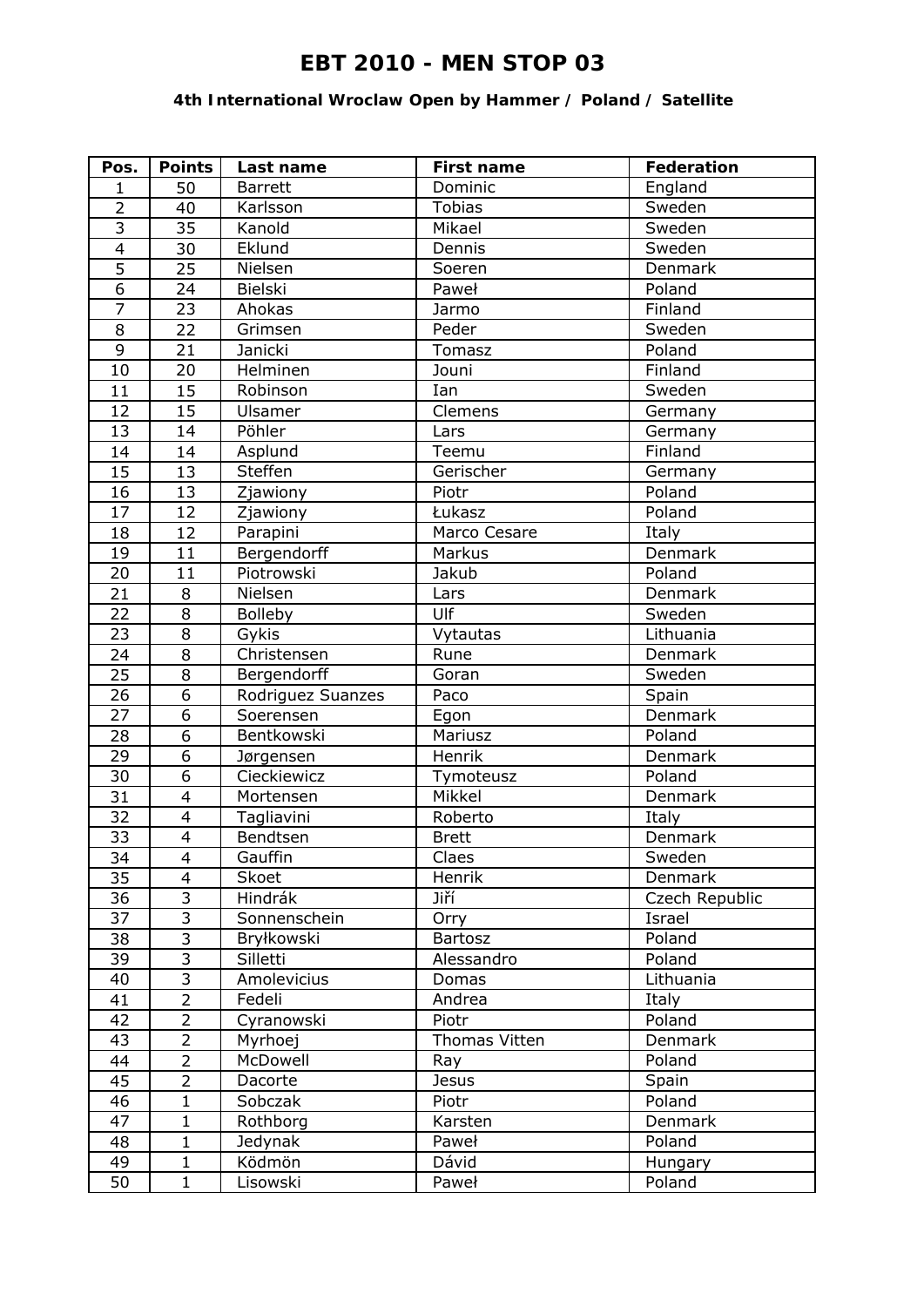### **VIII Catalonia Open - Trofeu Galasa / Catalonia / Silver**

| Pos.                     | <b>Points</b>           | Last name       | First name          | <b>Federation</b> |
|--------------------------|-------------------------|-----------------|---------------------|-------------------|
| 1                        | 100                     | Larsen          | Thomas              | Denmark           |
| $\overline{2}$           | 80                      | <b>Barrett</b>  | Dominic             | England           |
| $\overline{3}$           | 70                      | Alix            | Yoan§               | France            |
| $\overline{\mathcal{L}}$ | 60                      | Moor            | Paul                | England           |
| $\overline{5}$           | 50                      | Torgersen       | Tore                | Norway            |
| 6                        | 48                      | Verbruggen      | Gery                | Belgium           |
| $\overline{7}$           | 46                      | Agerbo          | Jesper              | Denmark           |
| 8                        | 44                      | Arup            | Mathias             | Sweden            |
| 9                        | 42                      | Palermaa        | Osku                | Finland           |
| 10                       | 40                      | Lousdal         | Anders              | Denmark           |
| 11                       | 30                      | Stampe          | Mik                 | Denmark           |
| 12                       | 30                      | <b>Suances</b>  | Paco Rodriguez      | Spain             |
| 13                       | 28                      | Marron          | Marcial Ovide       | Catalonia         |
| $\overline{14}$          | 28                      | Paulsson        | Martin              | Sweden            |
| $\overline{15}$          | $\overline{26}$         | Sacco           | François            | France            |
| 16                       | 26                      | Wells           | John                | England           |
| 17                       | 24                      | Ljung           | Peter               | Sweden            |
| 18                       | 24                      | Sarmadi         | Mathias             | France            |
| 19                       | 22                      | Wahlgren        | Karl                | Sweden            |
| 20                       | 22                      | <b>Jacobs</b>   | Mark                | Netherlands       |
| $\overline{21}$          | 16                      | Bolleby         | Ulf                 | Sweden            |
| 22                       | 16                      | van der Bogaard | Ron                 | Netherlands       |
| $\overline{23}$          | 16                      | Lotthe          | Xavier              | France            |
| 24                       | 16                      | Rossi           | Federico            | Italy             |
| $\overline{25}$          | 16                      | <b>Backe</b>    | Patrick             | Sweden            |
| 26                       | 12                      | Miranda         | Axel Guimó          | Catalonia         |
| 27                       | 12                      | Evensen         | Christian           | Norway            |
| 28                       | 12                      | Cayez           | Vincent             | France            |
| 29                       | 12                      | Frouvelle       | Serge               | France            |
| 30                       | 12                      | André           | Philippe            | France            |
| 31                       | 8                       | Montfort Rifé   | Lluis               | Catalonia         |
| $\overline{32}$          | $\overline{8}$          | Ibañez          | Moises Perez        | Catalonia         |
| $\overline{33}$          | $\overline{8}$          | Canady          | David               | Germany           |
| 34                       | 8                       | Grimsen         | Peder               | Sweden            |
| 35                       | 8                       | Rueda           | Arturo              | Colombia          |
| 36                       | $\overline{6}$          | Galisteo        | Raúl Gálvez         | Catalonia         |
| 37                       | 6                       | Soler           | Artur Colomer       | Catalonia         |
| 38                       | 6                       | Lepolard        | Alexandre           | France            |
| 39                       | 6                       | Kaur            | <b>Balbir Singh</b> | Catalonia         |
| 40                       | 6                       | Sanchez         | Pierre Luc          | France            |
| 41                       | 4                       | <b>Burguès</b>  | Alvar Cardona       | Catalonia         |
| 42                       | 4                       | Sébastien       | Henry               | France            |
| 43                       | 4                       | Kendall         | David               | England           |
| 44                       | $\overline{\mathbf{4}}$ | Vahidi          | Alexandre           | Iran              |
| 45                       | 4                       | Tanaskovic      | Patrik              | Sweden            |
| 46                       | $\overline{2}$          | Jaap            | Kevin               | Wales             |
| 47                       | $\overline{2}$          | Gavilan         | Miguel Angel        | Catalonia         |
| 48                       | $\overline{2}$          | Lochhead        | Matthew             | England           |
| 49                       | $\overline{2}$          | <b>Badia</b>    | Oriol Ros           | Catalonia         |
| 50                       | $\overline{2}$          | Schneider       | Ilja                | Germany           |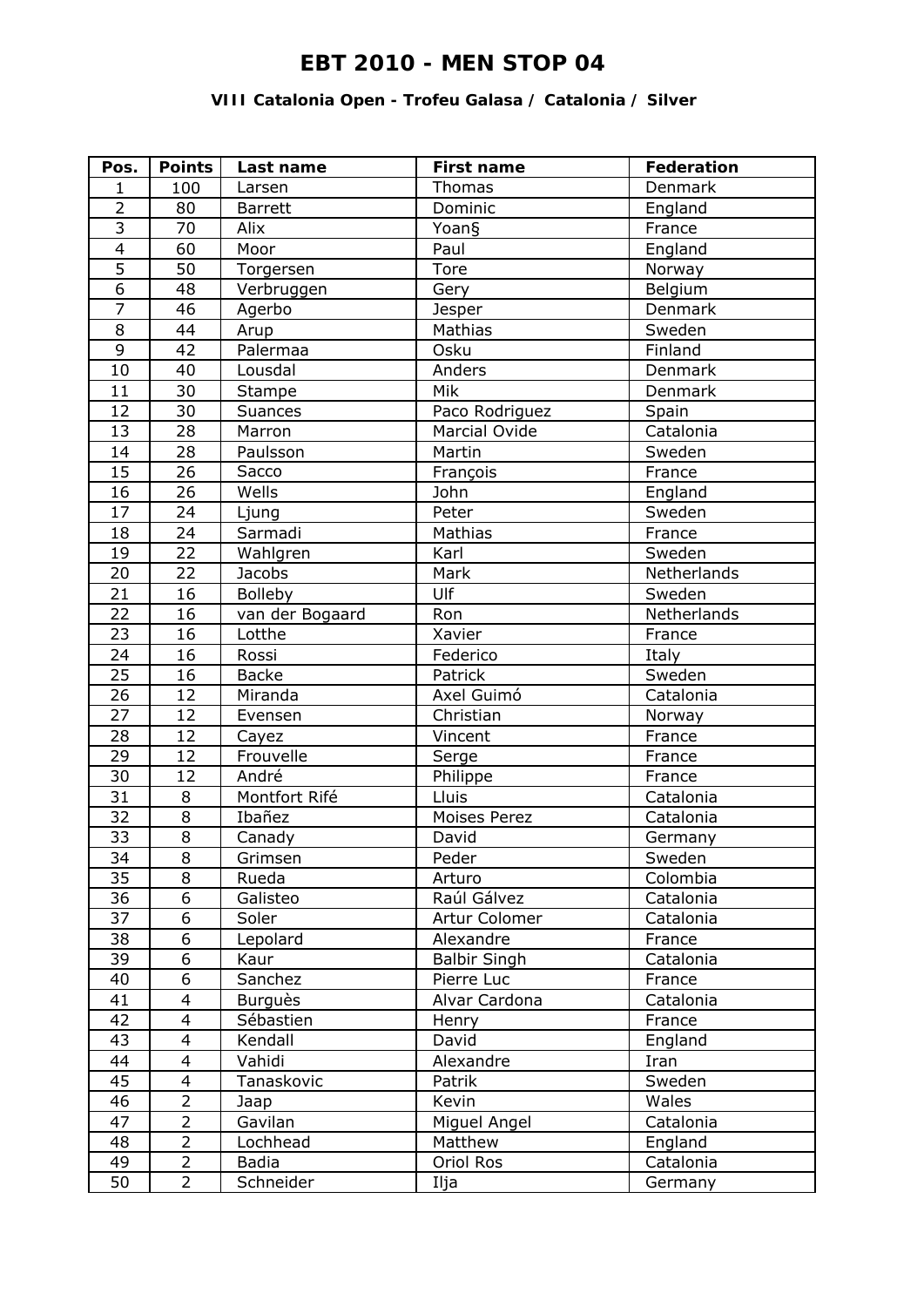### **Brunswick Euro Challenge / France / Gold**

| Pos.            | <b>Points</b>  | Last name    | <b>First name</b> | Federation |
|-----------------|----------------|--------------|-------------------|------------|
| $\mathbf{1}$    | 150            | Thurlby      | Rob               | England    |
| $\overline{2}$  | 120            | Ang          | Adrian            | Malaysia   |
| $\overline{3}$  | 105            | Zulkifli     | Zulmazran         | Malaysia   |
| $\overline{4}$  | 90             | Ruiz         | Ildemaro          | Venezuela  |
| $\overline{5}$  | 75             | Fagan        | Mike              | <b>USA</b> |
| 6               | 72             | Palermaa     | Osku              | Finland    |
| $\overline{7}$  | 69             | Duke         | Norm              | <b>USA</b> |
| 8               | 66             | Lehtonen     | Kimmo             | Finland    |
| 9               | 63             | Ratia        | Jari              | Finland    |
| 10              | 60             | Bohn III     | Parker            | <b>USA</b> |
| 11              | 45             | Öhrgaard     | Fredrik           | Denmark    |
| 12              | 45             | Jähi         | Joonas            | Finland    |
| 13              | 42             | Wendlandt    | Steffen           | Germany    |
| 14              | 42             | Lebon        | Jean Marc         | Belgium    |
| $\overline{1}5$ | 39             | Pepe         | Anthony           | <b>USA</b> |
| 16              | 39             | <b>Joris</b> | <b>Nico</b>       | Belgium    |
| 17              | 36             | Alix         | Yoan              | France     |
| 18              | 36             | Ranta        | Tony              | Finland    |
| 19              | 33             | Arup         | Mathias           | Sweden     |
| 20              | 33             | Verbruggen   | Gery              | Belgium    |
| 21              | 24             | Larsen       | Thomas            | Denmark    |
| 22              | 24             | O'Neill      | Bill              | <b>USA</b> |
| 23              | 24             | Haggerty     | Pi                | <b>USA</b> |
| 24              | 24             | Muth         | Jens              | Germany    |
| $\overline{25}$ | 24             | Larsen       | Martin            | Sweden     |
| 26              | 18             | Stampe       | Mik               | Denmark    |
| 27              | 18             | Eklund       | Dennis            | Sweden     |
| 28              | 18             | Koivuniemi   | Mika              | Finland    |
| 29              | 18             | <b>Buffa</b> | Mark              | Canada     |
| 30              | 18             | Foley        | Barry             | Ireland    |
| 31              | 12             | Andersson    | Robert            | Sweden     |
| $\overline{32}$ | 12             | Gross        | Thomas            | Austria    |
| $\overline{33}$ | 12             | <b>Baade</b> | Marco             | Germany    |
| 34              | 12             | Michaels     | Adam              | England    |
| 35              | 12             | Nickel       | Jens              | Germany    |
| 36              | 9              | Kong         | Aaron             | Malaysia   |
| 37              | 9              | Voss         | <b>Brian</b>      | <b>USA</b> |
| 38              | $\overline{9}$ | Cayez        | Vincent           | France     |
| 39              | $\overline{9}$ | Hutchinson   | Paul              | Denmark    |
| 40              | $\overline{9}$ | Sarmadi      | Mohamade          | France     |
| 41              | $\overline{6}$ | Teece        | Raymond           | England    |
| 42              | $\overline{6}$ | Williams     | Stuart            | England    |
| 43              | 6              | Torgersen    | Tore              | Norway     |
| 44              | 6              | Kanold       | Mikael            | Sweden     |
| 45              | 6              | Vrabac       | Dennis            | Sweden     |
| 46              | $\overline{3}$ | Rauth        | Oliver            | Germany    |
| 47              | $\overline{3}$ | Canady       | David             | Germany    |
| 48              | $\overline{3}$ | Neumann      | Norman            | Germany    |
| 49              | $\overline{3}$ | Voelkel      | <b>Dirk</b>       | Germany    |
| 50              | $\overline{3}$ | Rolland      | Patrick           | France     |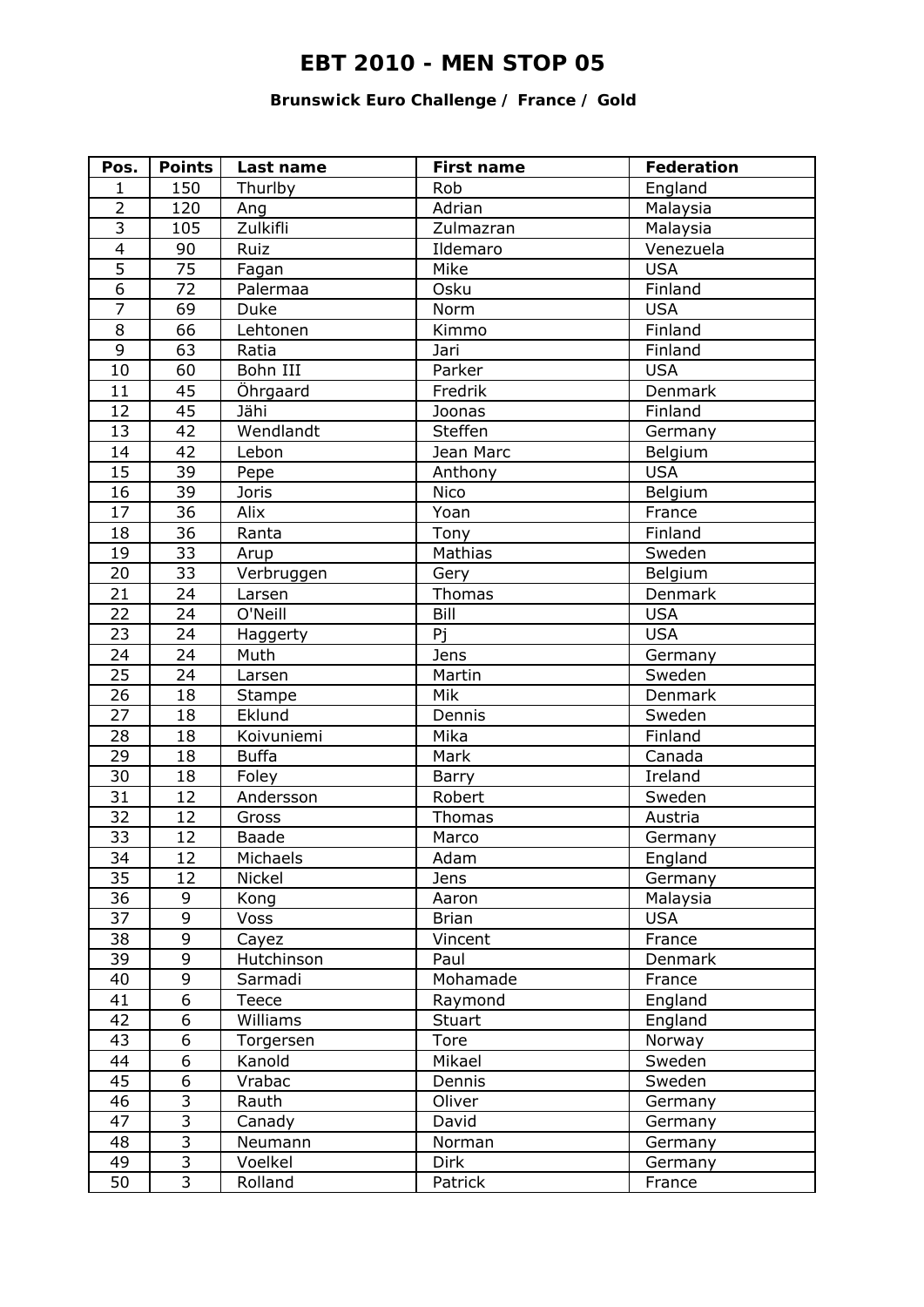### **Ebonite International Luxembourg Open / Luxembourg / Satellite**

| Pos.            | <b>Points</b>            | Last name      | <b>First name</b> | <b>Federation</b>    |
|-----------------|--------------------------|----------------|-------------------|----------------------|
| $\mathbf{1}$    | 50                       | <b>Bolleby</b> | Ulf               | Sweden               |
| $\overline{2}$  | 40                       | Maggi          | Mats              | Belgium              |
| $\overline{3}$  | 35                       | Aust           | Karsten           | Germany              |
| $\overline{4}$  | 30                       | <b>Joris</b>   | <b>Nico</b>       | Belgium              |
| $\overline{5}$  | 25                       | Mrosek         | Manuel            | Germany              |
| $\overline{6}$  | 24                       | Grimsen        | Peder             | Sweden               |
| $\overline{7}$  | 23                       | Zuber          | Marcus            | Germany              |
| 8               | 22                       | Hellstrom      | Peter             | Sweden               |
| 9               | 21                       | <b>Blank</b>   | Uwe               | Germany              |
| 10              | 20                       | Lebon          | Jean-Marc         | Belgium              |
| 11              | 15                       | Peinelt        | Helmut            | Germany              |
| 12              | 15                       | Neldner        | Dominic           | Germany              |
| 13              | 14                       | Verbruggen     | Gery              | Belgium              |
| 14              | 14                       | <b>Hulst</b>   | Phil              | Netherlands          |
| 15              | 13                       | Schröder       | Andre             | Germany              |
| 16              | 13                       | Sarmadi        | Mathias           | France               |
| 17              | 12                       | Konieczny      | <b>Bodo</b>       | Germany              |
| 18              | 12                       | Sacco          | Francois          | France               |
| 19              | 11                       | Nickel         | <b>Jens</b>       | Germany              |
| 20              | 11                       | Krämer         | Michael           | Germany              |
| 21              | 8                        | Jansson        | Filip             | Sweden               |
| 22              | $\overline{8}$           | Leroy          | Olivier           | Belgium              |
| 23              | 8                        | Jacobs         | Mark              | Netherlands          |
| 24              | $\overline{8}$           | Schröder       | Timo              | Germany              |
| 25              | $\overline{8}$           | Canady         | David             | Germany              |
| 26              | $\overline{6}$           | Ravez          | Jimmy             | Belgium              |
| 27              | 6                        | Pescher        | Oliver            | Germany              |
| 28              | 6                        | Alix           | Yoan              | France               |
| 29              | $\overline{6}$           | Michaud        | Emmanuel          | France               |
| 30              | $\overline{6}$           | Van Mazijk     | Xander            | Netherlands          |
| 31              | $\overline{4}$           | Fabre          | Anthony           | France               |
| $\overline{32}$ | $\overline{\mathcal{A}}$ | Holzapfel      | Michael           | Germany              |
| $\overline{33}$ | $\overline{4}$           | Eigelt         | Lukas             | Germany              |
| 34              | 4                        | Durupt         | Jérôme            | France               |
| 35              | $\overline{4}$           | Heine          | Frank             | Germany              |
| 36              | $\overline{3}$           | Fabert         | Florian           | France               |
| 37              | $\overline{3}$           | Lepolard       | Alexandre         | France               |
| 38              | $\overline{3}$           | Bernhardt      | Klaus             | Germany              |
| 39              | $\overline{3}$           | Baade          | <b>Dirk</b>       | Germany              |
| 40              | $\overline{3}$           | Fischer        | Alexander         | Germany              |
| 41              | $\overline{2}$           | Gerischer      | Steffen           | Germany              |
| 42              | $\overline{2}$           | Henry          | Sébastien         | France               |
| 43              | $\overline{2}$           | Hellmich       | Daniel            | Germany              |
| 44              | $\overline{2}$           | <b>Nicolas</b> | Alain             | France               |
| 45              | $\overline{2}$           | Louridas       | Mike              | <b>United States</b> |
| 46              | $\mathbf{1}$             | Lischka        | Klaus             | Germany              |
| 47              | $\mathbf{1}$             | <b>Brons</b>   | <b>Jeff</b>       | Luxembourg           |
| 48              | $\mathbf 1$              | Zwarthoed      | Cor               | Netherlands          |
| 49              | $\mathbf{1}$             | Schuett        | Phil              | Germany              |
| 50              | $\mathbf{1}$             | Lapp           | Peter             | Germany              |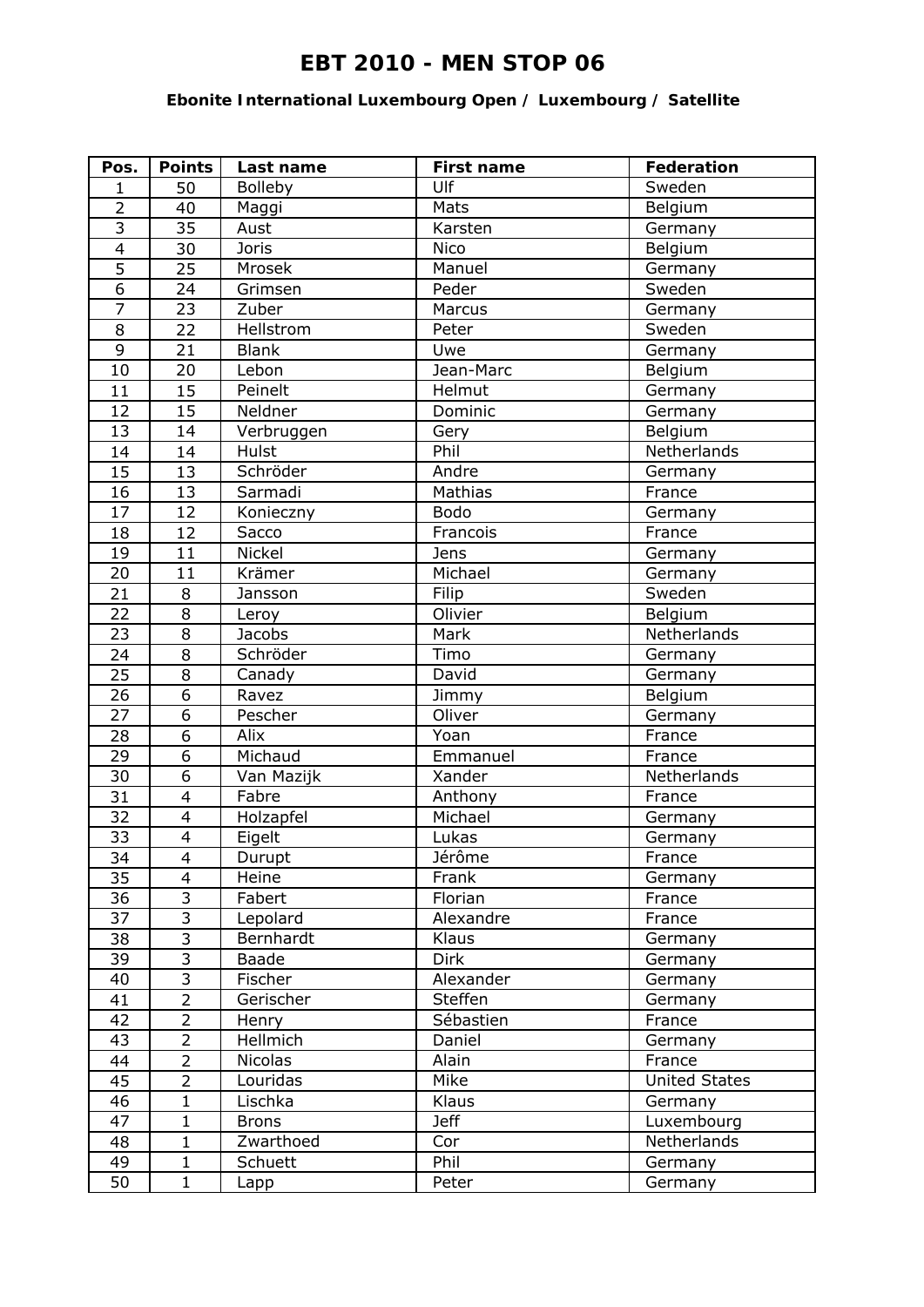### **4th Qubica/AMF Open 2010 / Slovenia / Silver**

| Pos.                    | <b>Points</b>           | Last name            | <b>First name</b> | Federation |
|-------------------------|-------------------------|----------------------|-------------------|------------|
| $\mathbf{1}$            | 100                     | Verbruggen           | Gery              | Belgium    |
| $\overline{2}$          | 80                      | Palermaa             | Osku              | Finland    |
| $\overline{3}$          | 70                      | Jaros                | Steve             | <b>USA</b> |
| $\overline{\mathbf{4}}$ | 60                      | Gross                | <b>Thomas</b>     | Austria    |
| $\overline{5}$          | 50                      | Voelkel              | Dirk              | Germany    |
| 6                       | 48                      | <b>Kubalek</b>       | Benjamin          | Austria    |
| $\overline{7}$          | 46                      | Tscharke             | Uwe               | Germany    |
| 8                       | 44                      | Nickel               | Jens              | Germany    |
| 9                       | 42                      | Ljung                | Peter             | Sweden     |
| 10                      | 40                      | Hardarson            | Hafthor           | Iceland    |
| 11                      | 30                      | Lischka              | Klaus             | Germany    |
| 12                      | 30                      | Hagelberg            | Kristoffer        | Sweden     |
| 13                      | 28                      | <b>Bódis</b>         | György            | Hungary    |
| 14                      | 28                      | Feguš                | Matej             | Slovenia   |
| 15                      | 26                      | Helldén              | Johan             | Sweden     |
| 16                      | 26                      | <b>Bolleby</b>       | Kim               | Sweden     |
| 17                      | 24                      | Ojala                | Kim               | Sweden     |
| 18                      | 24                      | Gykis                | Vytautas          | Lithuania  |
| 19                      | 22                      | $\overline{C}$ anady | David             | Germany    |
| $\overline{2}0$         | 22                      | Racz                 | Csaba             | Hungary    |
| 21                      | 16                      | Maniero              | Alessio           | Italy      |
| 22                      | 16                      | Rauscher             | Michael           | Austria    |
| 23                      | 16                      | Schrempf             | Christian         | Austria    |
| 24                      | 16                      | Zoccarato            | Christian         | Italy      |
| 25                      | 16                      | Osella               | Luca              | Italy      |
| 26                      | 12                      | <b>Kus</b>           | Uroš              | Slovenia   |
| 27                      | 12                      | Mrzlikar             | Mitja             | Slovenia   |
| 28                      | 12                      | Eržen                | Tomaž             | Slovenia   |
| 29                      | 12                      | Fürbacher            | Roman             | Austria    |
| 30                      | 12                      | Kovač                | Bojan             | Slovenia   |
| 31                      | 8                       | Fanizza              | Pierfranco        | Italy      |
| $\overline{32}$         | 8                       | Lajovic              | Dušan             | Slovenia   |
| $\overline{33}$         | $\overline{8}$          | Malek                | Milan             | Slovenia   |
| 34                      | 8                       | Smith                | Alan              | <b>USA</b> |
| 35                      | 8                       | Vrenčur              | Rihard            | Slovenia   |
| 36                      | $\overline{6}$          | D'Achille            | <b>Nico</b>       | Italy      |
| 37                      | 6                       | Bezjak               | Nenad             | Slovenia   |
| 38                      | 6                       | Petan                | Jan               | Slovenia   |
| 39                      | 6                       | Lorenzi              | Luca              | Italy      |
| 40                      | 6                       | Alleluia             | Giuseppe          | Italy      |
| 41                      | $\overline{\mathbf{4}}$ | <b>Badiali</b>       | Gianluca          | Italy      |
| 42                      | $\overline{\mathbf{4}}$ | Grabrijan            | Anže              | Slovenia   |
| 43                      | 4                       | Pisarski             | Erich             | Hungary    |
| 44                      | $\overline{4}$          | Deluca               | Samuel            | Italy      |
| 45                      | $\overline{4}$          | Bolleby              | Ulf               | Sweden     |
| 46                      | $\overline{2}$          | Minelli              | Alfredo           | Italy      |
| 47                      | $\overline{2}$          | Meral                | Mustafa           | Turkey     |
| 48                      | $\overline{2}$          | Baldoni              | Gianluca          | Italy      |
| 49                      | $\overline{2}$          | Stenko               | Nino              | Slovenia   |
| 50                      | $\overline{2}$          | Fischer              | Alexander         | Germany    |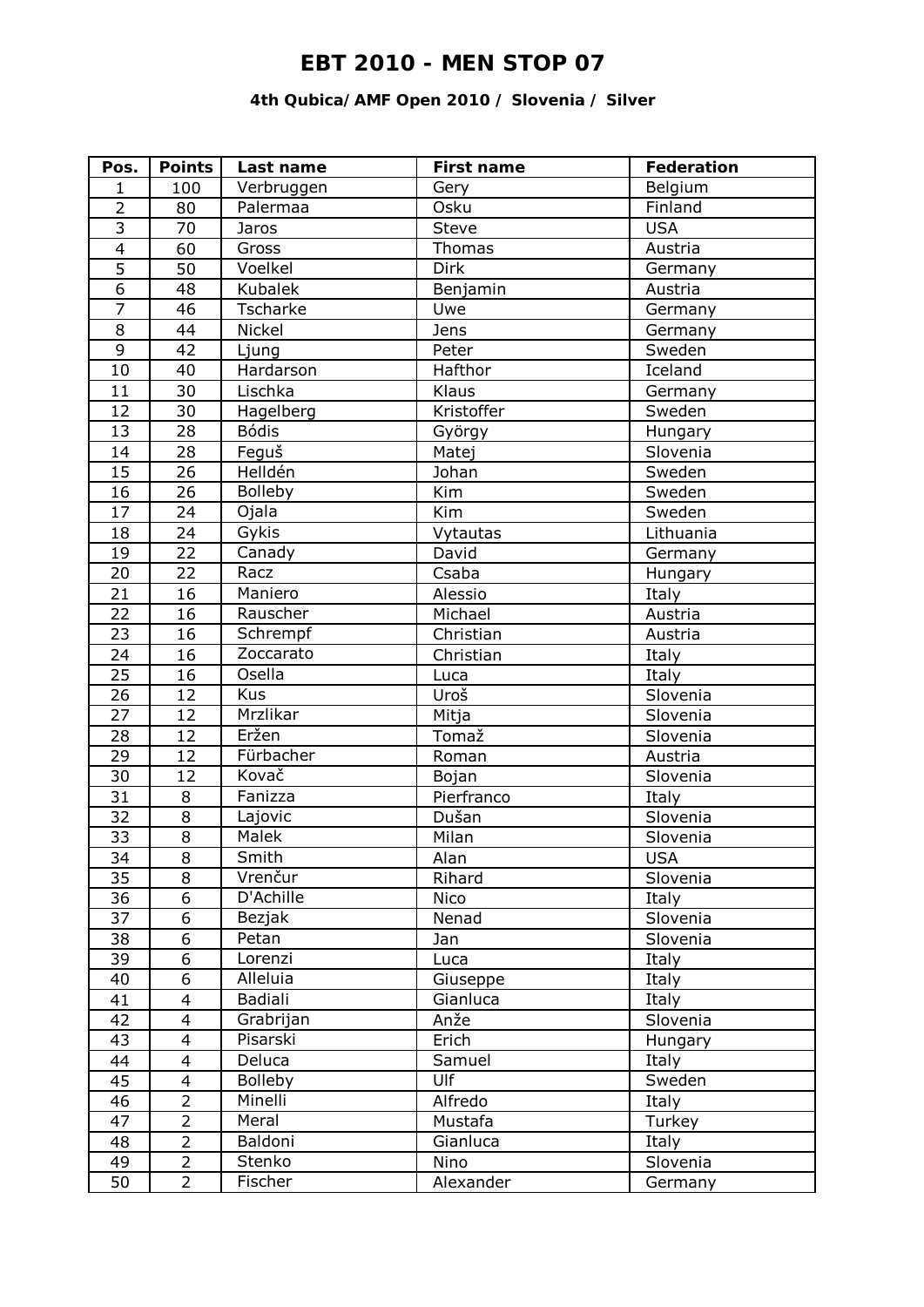### **7th Istanbul Bowling Open / Turkey / Gold**

| Pos.                     | <b>Points</b>   | Last name      | <b>First name</b> | Federation      |
|--------------------------|-----------------|----------------|-------------------|-----------------|
| $\mathbf{1}$             | 150             | Koivuniemi     | Mika              | Finland         |
| $\overline{2}$           | 120             | Kalika         | Mykhaylo          | Ukraine         |
| 3                        | 105             | Larsen         | Thomas            | Denmark         |
| $\overline{\mathcal{L}}$ | 90              | Kalika         | Oleksandr         | Ukraine         |
| $\overline{5}$           | 75              | <b>Barrett</b> | Dominic           | England         |
| $\overline{6}$           | $\overline{72}$ | Ljung          | Peter             | Sweden          |
| $\overline{7}$           | 69              | Leandersson    | <b>Tomas</b>      | Sweden          |
| 8                        | 66              | Eklund         | Dennis            | Sweden          |
| $\overline{9}$           | 63              | Moor           | Paul              | England         |
| 10                       | 60              | Schaub         | Cassidy           | <b>USA</b>      |
| 11                       | 45              | Arup           | Mattias           | Sweden          |
| 12                       | 45              | Palermaa       | Osku              | Finland         |
| 13                       | 42              | Williams       | <b>Stuart</b>     | <b>ENG</b>      |
| 14                       | 42              | Mack           | Tim               | <b>USA</b>      |
| $\overline{1}5$          | 39              | Kamel          | Mohammed          | Kuwait          |
| 16                       | 39              | Andersson      | Robert            | Sweden          |
| 17                       | 36              | Michajlow      | Michael           | Germany         |
| 18                       | 36              | <b>Berges</b>  | Mathieu           | Switzerland     |
| 19                       | 33              | Voss           | <b>Brian</b>      | <b>USA</b>      |
| 20                       | 33              | Mehmet         | Kaya              | Turkey          |
| 21                       | 24              | Torgersen      | Tore              | Norway          |
| 22                       | 24              | Tonteri        | Juhani            | Finland         |
| 23                       | 24              | Agerbo         | Jesper            | Denmark         |
| $\overline{24}$          | 24              | Parshukov      | Alexey            | Russia          |
| 25                       | 24              | Öhrgaard       | Frederik          | Denmark         |
| 26                       | 18              | Zjawiony       | Piotr             | Poland          |
| 27                       | 18              | Paulsson       | Martin            | Sweden          |
| 28                       | 18              | Larsen         | Martin            | Sweden          |
| 29                       | 18              | <b>Bolleby</b> | U                 | Sweden          |
| 30                       | 18              | Aviram         | Or                | Israel          |
| $\overline{31}$          | 12              | Canady         | David             | Germany         |
| 32                       | 12              | Thurlby        | Rob               | England         |
| $\overline{33}$          | 12              | Karlsson       | Christian         | Sweden          |
| 34                       | 12              | Verbruggen     | Gery              | Belgium         |
| $\overline{35}$          | 12              | Al Ansel       | Basel             | Kuwait          |
| 36                       | 9               | Onur           | Demirkiran        | Turkey          |
| 37                       | $\overline{9}$  | Zjawiony       | Lukasz            | Poland          |
| 38                       | $\overline{9}$  | Kontas         | <b>Barlas</b>     | Turkey          |
| 39                       | $\overline{9}$  | Dogan          | Habib             | Turkey          |
| 40                       | $\overline{9}$  | Panayiotou     | Charis            | Cyprus          |
| 41                       | 6               | Wahlgren       | Karl              | Sweden          |
| 42                       | $\overline{6}$  | Andersin       | Erik              | Sweden          |
| 43                       | $\overline{6}$  | Onur           | Mustafa           | Turkey          |
| 44                       | 6               | Natal          | <b>Burak</b>      | Turkey          |
| 45                       | 6               | Wolters        | Erik              | Netherlands     |
| 46                       | $\overline{3}$  | Sidorov        | Gennadiy          | Russia          |
| 47                       | $\overline{3}$  | Christoforou   | Andreas           | Cyprus          |
| 48                       | $\overline{3}$  | Georgiev       | Hristo            | <b>Bulgaria</b> |
| 49                       | $\overline{3}$  | Lichev         | Todor             | <b>Bulgaria</b> |
| 50                       | $\overline{3}$  | Guran          | Adem              | Turkey          |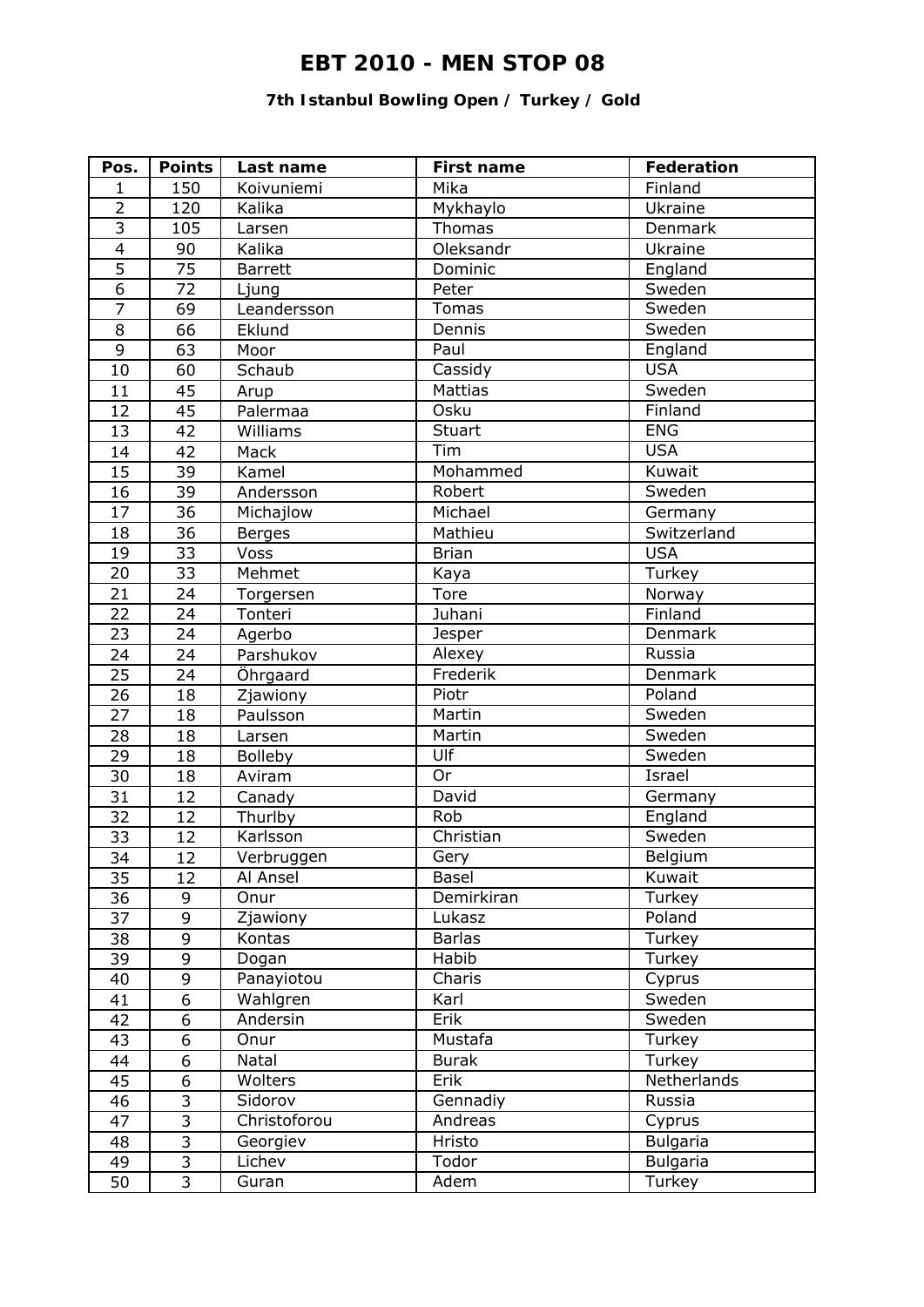### **Bowltech Aalborg International 2010 / Denmark / Gold**

| Pos.            | <b>Points</b>   | Last name      | First name              | Federation     |
|-----------------|-----------------|----------------|-------------------------|----------------|
| $\mathbf{1}$    | 150             | <b>Barrett</b> | Dominic                 | England        |
| $\overline{2}$  | 120             | Salonen        | Petteri                 | Finland        |
| $\overline{3}$  | 105             | Sandbäkken     | Mads                    | Norway         |
| 4               | 90              | Agerbo         | Jesper                  | Denmark        |
| $\overline{5}$  | $\overline{75}$ | Öhrgaard       | Frederik                | <b>Denmark</b> |
| $\overline{6}$  | $\overline{72}$ | Paulsson       | Martin                  | Sweden         |
| $\overline{7}$  | 69              | Rudshagen      | Björn Einar             | Norway         |
| 8               | 66              | <b>Bolleby</b> | $\overline{\text{Kim}}$ | Sweden         |
| $\overline{9}$  | 63              | Uotila         | Pasi                    | Finland        |
| 10              | 60              | Adsböl         | Johnni                  | <b>Denmark</b> |
| 11              | 45              | Moor           | Paul                    | England        |
| 12              | 45              | Aarup          | Mathias                 | Sweden         |
| 13              | 42              | Larsen         | Thomas                  | Denmark        |
| 14              | 42              | Koivuniemi     | Mika                    | Finland        |
| 15              | 39              | Lousdal        | Anders                  | <b>Denmark</b> |
| 16              | $\overline{39}$ | Larsen         | Martin                  | Sweden         |
| 17              | 36              | Hutchinson     | Paul                    | Denmark        |
| 18              | 36              | Tonteri        | Juhani                  | Finland        |
| 19              | 33              | Hansen         | Carsten W.              | Denmark        |
| 20              | 33              | Torgersen      | Tore                    | Norway         |
| 21              | 24              | Brändeskov     | Mikael                  | <b>Denmark</b> |
| 22              | 24              | Jähi           | Joonas                  | Finland        |
| $\overline{23}$ | 24              | Palermaa       | Osku                    | Finland        |
| 24              | 24              | Andersson      | Robert                  | Sweden         |
| $\overline{25}$ | 24              | Stampe         | Mik                     | Denmark        |
| 26              | 18              | Wahlgren       | Karl                    | Sweden         |
| 27              | 18              | Wetterberg     | <b>Mattias</b>          | Sweden         |
| 28              | 18              | Kanold         | Mikael                  | Sweden         |
| 29              | 18              | Winther        | Bo                      | Denmark        |
| $\overline{30}$ | 18              | Jensen         | Stefan                  | Denmark        |
| 31              | 12              | Aker           | Christer                | Norway         |
| $\overline{32}$ | 12              | Olsen          | Svein Roger             | Norway         |
| $\overline{33}$ | 12              | Sejling        | René                    | <b>Denmark</b> |
| 34              | 12              | Hardarson      | Hafthor                 | Iceland        |
| 35              | 12              | Guldbäk        | John                    | Denmark        |
| 36              | 9               | Olsen          | Morten                  | Denmark        |
| 37              | 9               | Klitte         | Martin                  | Denmark        |
| 38              | 9               | Berndt         | Marcus                  | Sweden         |
| $\overline{39}$ | 9               | Verbruggen     | Gery                    | Belgium        |
| 40              | 9               | Valaranta      | Samu                    | Finland        |
| 41              | $\overline{6}$  | Mortensen      | Jimmy                   | Denmark        |
| 42              | 6               | Ernst          | Michael Bai             | Denmark        |
| 43              | 6               | Kallio         | <b>Jesse</b>            | Finland        |
| 44              | 6               | Hirvonen       | Mikko                   | Finland        |
| 45              | 6               | Nielsen        | Lars                    | Denmark        |
| 46              | $\overline{3}$  | Williams       | <b>Stuart</b>           | England        |
| 47              | $\overline{3}$  | Kramer         | <b>Tomas</b>            | Denmark        |
| 48              | $\overline{3}$  | Ljung          | Peter                   | Sweden         |
| 49              | $\overline{3}$  | Nielsen        | Morten                  | Denmark        |
| 50              | $\overline{3}$  | Helldén        | Johan                   | Sweden         |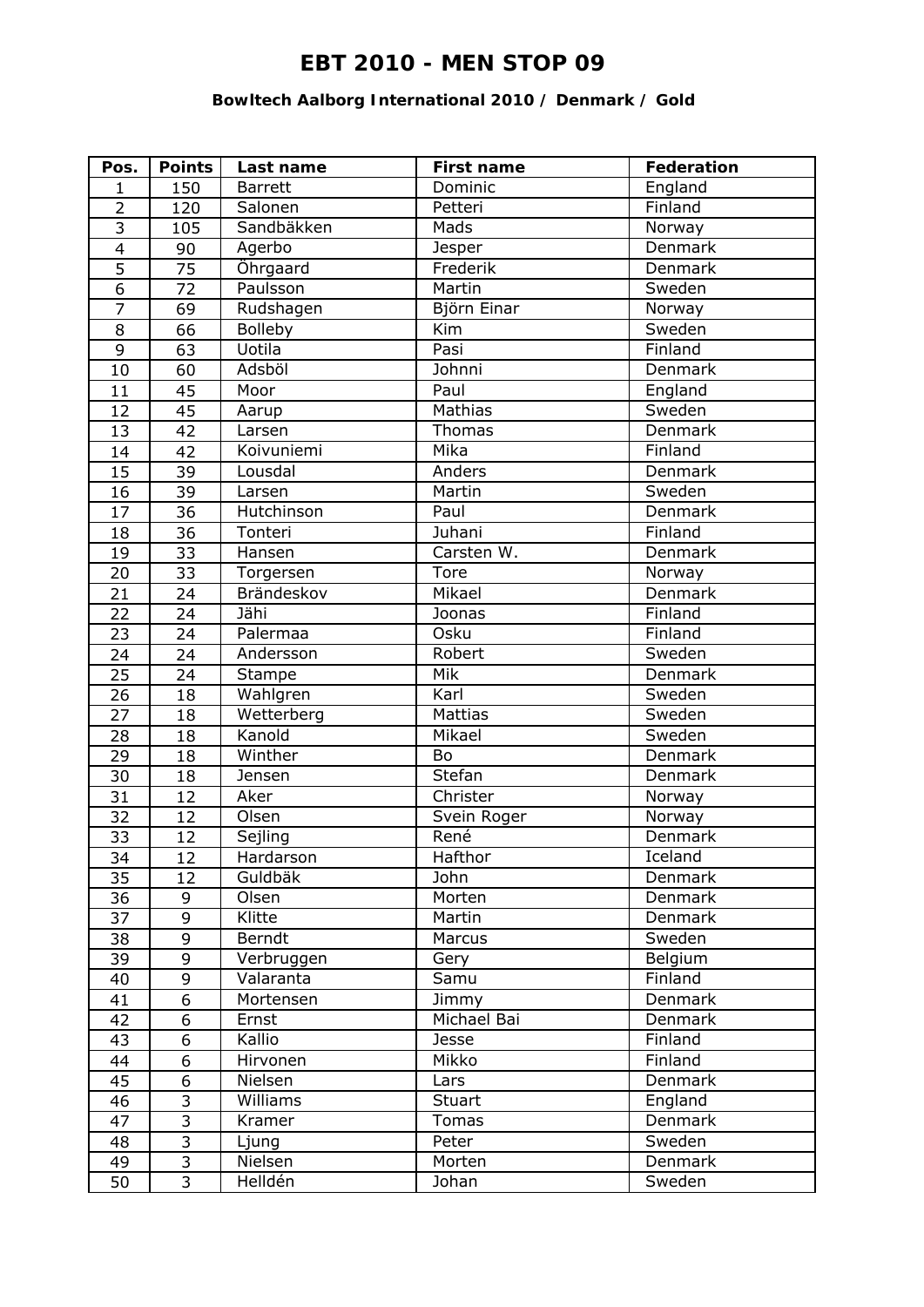### **1st Track Dream-Bowl Palace Open 2010 / Germany / Silver**

| Pos.                     | <b>Points</b>  | Last name      | <b>First name</b> | Federation |
|--------------------------|----------------|----------------|-------------------|------------|
| $\mathbf{1}$             | 100            | Andersson      | Robert            | Sweden     |
| $\overline{2}$           | 80             | Nickel         | Jens              | Germany    |
| $\overline{\mathbf{3}}$  | 70             | <b>Barrett</b> | Dominic           | England    |
| $\overline{\mathcal{L}}$ | 60             | Moor           | Paul              | England    |
| $\overline{5}$           | 50             | Larsen         | Thomas            | Denmark    |
| 6                        | 48             | Baade          | Marco             | Germany    |
| $\overline{7}$           | 46             | Leandersson    | Tomas             | Sweden     |
| 8                        | 44             | Koivuniemi     | Mika              | Finland    |
| 9                        | 42             | Williams       | Stuart            | England    |
| 10                       | 40             | Palermaa       | Osku              | Finland    |
| 11                       | 30             | Hauchwitz      | Sascha            | Germany    |
| 12                       | 30             | Sandbaekken    | Mads              | Norway     |
| 13                       | 28             | Loschetter     | Chris             | <b>USA</b> |
| 14                       | 28             | Konieczny      | <b>Bodo</b>       | Germany    |
| 15                       | 26             | Miller         | Matt              | England    |
| 16                       | 26             | Lousdal        | Anders            | Denmark    |
| 17                       | 24             | Paulsson       | Martin            | Sweden     |
| 18                       | 24             | Ulsamer        | Clemens           | Germany    |
| 19                       | 22             | Jussila        | Perttu            | Finland    |
| 20                       | 22             | Kallio         | Jesse             | Finland    |
| 21                       | 16             | Unger          | Stephan           | Germany    |
| $\overline{22}$          | 16             | Rudshagen      | Bjorn Einar       | Norway     |
| 23                       | 16             | Jähi           | Joonas            | Finland    |
| 24                       | 16             | Uotila         | Pasi              | Finland    |
| 25                       | 16             | Knopp          | Peter             | Germany    |
| 26                       | 12             | Torgersen      | <b>Tore</b>       | Norway     |
| 27                       | 12             | Ohrgaard       | Frederik          | Denmark    |
| 28                       | 12             | Andersin       | Erik              | Sweden     |
| 29                       | 12             | Kamel          | Mohommad          | Kuwait     |
| 30                       | 12             | Kabowski       | Eike              | Germany    |
| 31                       | 8              | Berndt         | Marcus            | Sweden     |
| $\overline{32}$          | 8              | Voss           | <b>Brian</b>      | <b>USA</b> |
| $\overline{33}$          | $\overline{8}$ | Grabowski      | Achim             | Germany    |
| 34                       | 8              | Holzapfel      | Michael           | Germany    |
| 35                       | 8              | Frawley        | Andrew            | Australia  |
| 36                       | $\overline{6}$ | Mortensen      | Jimmy             | Denmark    |
| 37                       | 6              | Grabovac       | Michael           | Austria    |
| 38                       | 6              | Salonen        | Petteri           | Finland    |
| 39                       | 6              | Tonteri        | Juhani            | Finland    |
| 40                       | 6              | Stampe         | Mik               | Denmark    |
| 41                       | 4              | Al Rageeba     | Mohommad          | Kuwait     |
| 42                       | 4              | Veijanen       | Markku            | Finland    |
| 43                       | 4              | <b>Bolleby</b> | Ulf               | Sweden     |
| 44                       | $\overline{4}$ | Rechenberg     | Christian         | Germany    |
| 45                       | 4              | Günther        | Kai               | Germany    |
| 46                       | $\overline{2}$ | Al Amiri       | Raken             | Kuwait     |
| 47                       | $\overline{2}$ | Kuo            | Kai-Wan           | Germany    |
| 48                       | $\overline{2}$ | Tjernes        | Fredrik           | Norway     |
| 49                       | $\overline{2}$ | Mrosek         | Manuel            | Germany    |
| 50                       | $\overline{2}$ | Ärup           | Mathias           | Sweden     |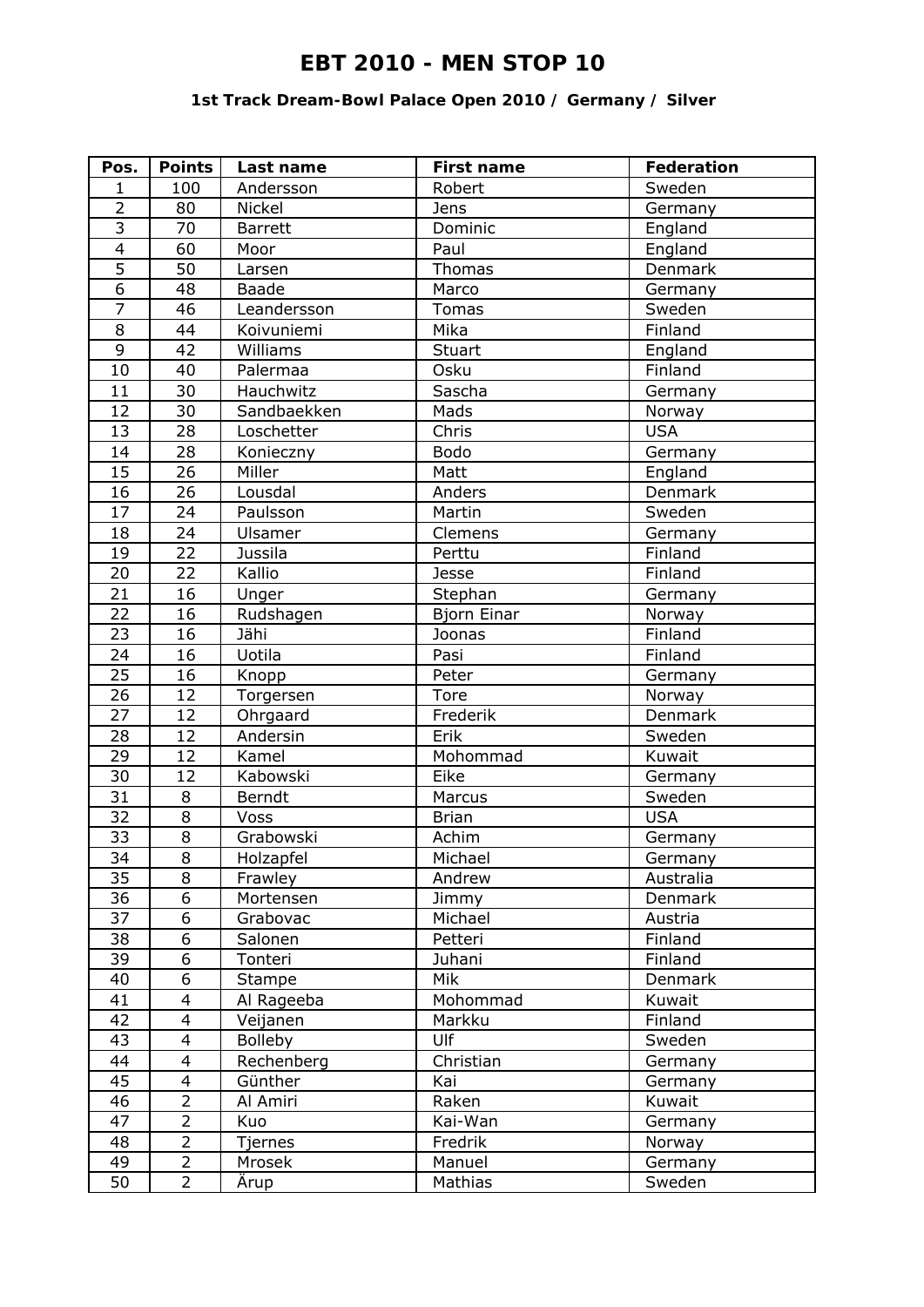### **6th San Marino Open / San Marino / Gold**

| Pos.            | <b>Points</b>   | Last name      | <b>First name</b> | Federation |
|-----------------|-----------------|----------------|-------------------|------------|
| $\mathbf{1}$    | 150             | Loschetter     | Chris             | <b>USA</b> |
| $\overline{2}$  | 120             | Palermaa       | Osku              | Finland    |
| $\overline{3}$  | 105             | Verbruggen     | Gery              | Belgium    |
| $\overline{4}$  | 90              | Koivuniemi     | Mika              | Finland    |
| $\overline{5}$  | 75              | Helldén        | Johan             | Sweden     |
| $\overline{6}$  | 72              | Fabbietti      | Sergio            | Italy      |
| $\overline{7}$  | 69              | Eklund         | Drnnis            | Sweden     |
| 8               | 66              | Weber          | Pete              | <b>USA</b> |
| $\overline{9}$  | 63              | Moor           | Paul              | England    |
| 10              | 60              | Völkel         | <b>Dirk</b>       | Germany    |
| 11              | 45              | Mortensen      | Jimmy Dan         | Denmark    |
| 12              | 45              | Larsen         | Thomas            | Denmark    |
| 13              | 42              | Parapini       | Marco Cesare      | Italy      |
| $\overline{14}$ | 42              | Aarup          | Mathias           | Sweden     |
| 15              | 39              | Radi           | Tommaso           | Italy      |
| 16              | 39              | <b>Barrett</b> | Dominic           | England    |
| 17              | 36              | Fischer        | Alexander         | Germany    |
| 18              | $\overline{36}$ | Sandbäkken     | Mads              | Norway     |
| 19              | 33              | Canady         | David             | Germany    |
| $\overline{20}$ | $\overline{33}$ | Williams       | <b>Stuart</b>     | England    |
| 21              | 24              | Spada          | Amedeo            | Italy      |
| 22              | 24              | Dietmar        | Krämer            | Germany    |
| 23              | 24              | Johansson      | Dennis            | Sweden     |
| 24              | 24              | Berndt         | Marcus            | Sweden     |
| 25              | 24              | Wetterberg     | Mattias           | Sweden     |
| 26              | 18              | Hagelberg      | Kristoffer        | Sweden     |
| 27              | 18              | Pinardi        | Igor              | Italy      |
| 28              | 18              | Sarmadi        | Matthias          | France     |
| 29              | 18              | Frouvelle      | Serge             | France     |
| 30              | 18              | Bolleby        | Kim               | Sweden     |
| $\overline{31}$ | 12              | Marsero        | Luciano           | Italy      |
| 32              | 12              | Cerroni        | Claudio           | Italy      |
| 33              | 12              | Reviglio       | Marco             | Italy      |
| 34              | 12              | Oddi           | Stefano           | Italy      |
| $\overline{35}$ | 12              | Rosado         | Javier            | <b>ESP</b> |
| 36              | 9               | Rossi          | Federico          | Italy      |
| 37              | $\overline{9}$  | <b>Boccato</b> | Marco             | Italy      |
| 38              | 9               | Alix           | Yoan              | France     |
| 39              | $\overline{9}$  | Ege            | Gediz             | Turkey     |
| 40              | $\overline{9}$  | Biolghini      | Diego             | Italy      |
| 41              | 6               | Padovani       | Marco             | Italy      |
| 42              | $\overline{6}$  | Vaccaro        | Francesco         | Italy      |
| 43              | $\overline{6}$  | Osella         | Luca              | Italy      |
| 44              | 6               | Bolleby        | Ulf               | Sweden     |
| 45              | 6               | Montanari      | Mauro             | Italy      |
| 46              | $\overline{3}$  | Celli          | Maurizio          | Italy      |
| 47              | $\overline{3}$  | Maddaloni      | Antonio           | Italy      |
| 48              | $\overline{3}$  | de Angelis     | Marco             | Italy      |
| 49              | $\overline{3}$  | Tagliavini     | Roberto           | Italy      |
| 50              | $\overline{3}$  | Kabowski       | Eike              | Germany    |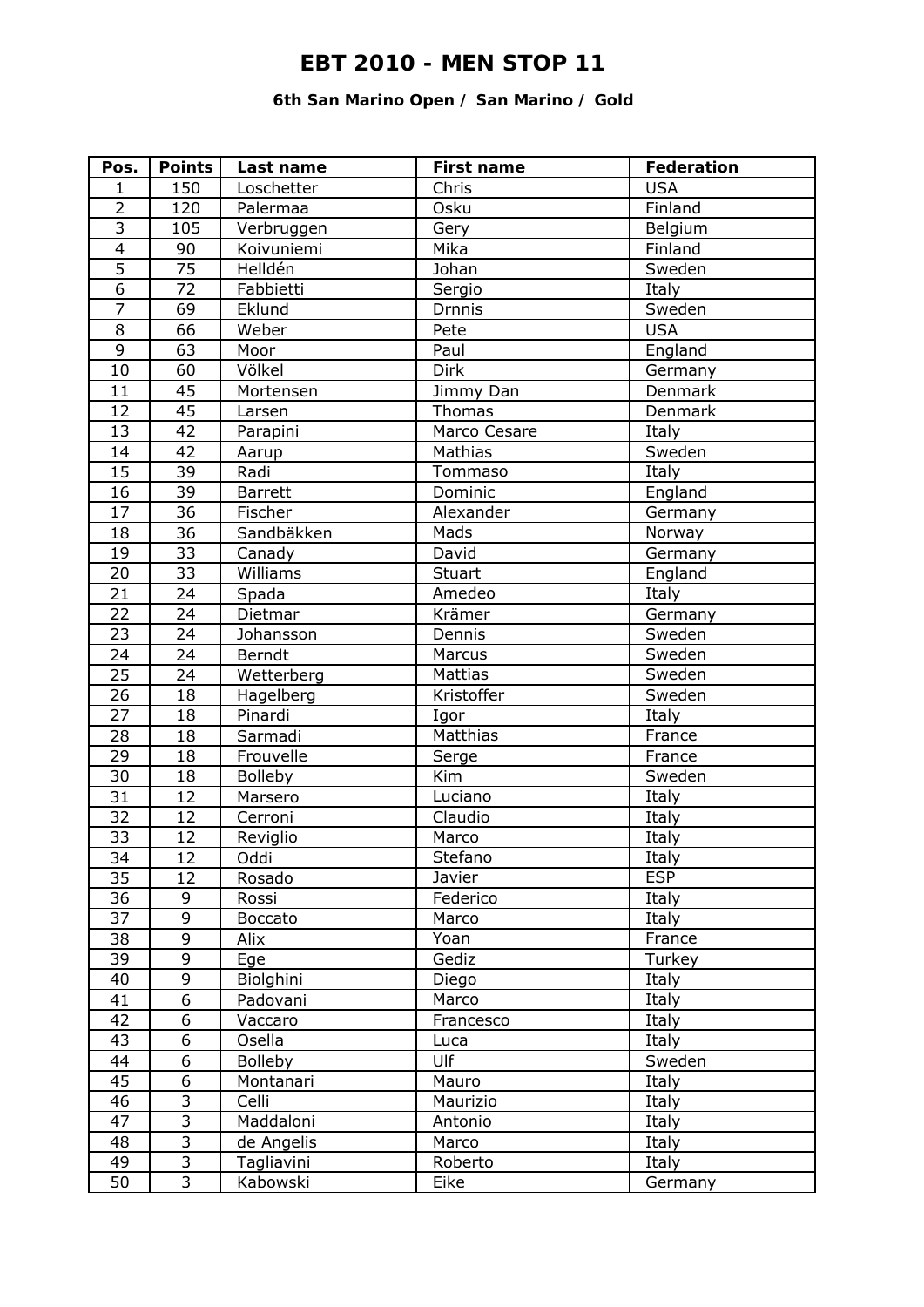#### **32 Trofeu Internacional Ciutat de Barcelona / Catalonia / Gold**

| Pos.                     | <b>Points</b>  | Last name         | First name    | <b>Federation</b> |
|--------------------------|----------------|-------------------|---------------|-------------------|
| 1                        | 150            | Verbruggen        | Gery          | Belgium           |
| $\overline{2}$           | 120            | <b>Barrett</b>    | Dominic       | England           |
| $\overline{3}$           | 105            | Voss              | <b>Brian</b>  | <b>USA</b>        |
| $\overline{\mathcal{L}}$ | 90             | Weber             | Pete          | <b>USA</b>        |
| $\overline{5}$           | 75             | Williams          | <b>Stuart</b> | England           |
| 6                        | 72             | Loschetter        | Chris         | <b>USA</b>        |
| $\overline{7}$           | 69             | Legnani           | Lucas         | Argentina         |
| 8                        | 66             | Alix              | Yoan          | France            |
| 9                        | 63             | Palermaa          | Osku          | Finland           |
| 10                       | 60             | Larsen            | Thomas        | Denmark           |
| 11                       | 45             | Ljung             | Peter         | Sweden            |
| 12                       | 45             | Lousdal           | Anders        | Denmark           |
| 13                       | 42             | Marron            | Marcial Ovide | Catalonia         |
| 14                       | 42             | Hutchinson        | Paul          | Denmark           |
| 15                       | 39             | Eklund            | Dennis        | Sweden            |
| 16                       | 39             | Wells             | John          | England           |
| 17                       | 36             | Stampe            | Mik           | Denmark           |
| 18                       | 36             | <b>Arup</b>       | Mathias       | Sweden            |
| 19                       | 33             | Torgersen         | Tore          | Norway            |
| 20                       | 33             | Koivuniemi        | Mika          | Finland           |
| 21                       | 24             | Larsen            | Martin        | Sweden            |
| 22                       | 24             | Paulsson          | Martin        | Sweden            |
| $\overline{23}$          | 24             | Tonteri           | Juhani        | Finland           |
| 24                       | 24             | Agerbo            | Jesper        | Denmark           |
| 25                       | 24             | Berndt            | Marcus        | Sweden            |
| 26                       | 18             | Rossi             | Frederico     | Italy             |
| 27                       | 18             | Rodriguez         | Paco          | Spain             |
| 28                       | 18             | Andersson         | Robert        | Sweden            |
| 29                       | 18             | Jussila           | Perttu        | Finland           |
| 30                       | 18             | Soler             | Artur Colomer | Catalonia         |
| 31                       | 12             | Moor              | Paul          | England           |
| $\overline{32}$          | 12             | Öhrgaard          | Frederik      | Denmark           |
| $\overline{33}$          | 12             | Ibanez            | Moises Perez  | Catalonia         |
| 34                       | 12             | Brändeskov        | Mikael        | Denmark           |
| 35                       | 12             | Hansen            | Carsten       | Denmark           |
| 36                       | 9              | Snelting          | Hans          | Netherlands       |
| 37                       | 9              | <b>Backe</b>      | Patrick       | Sweden            |
| 38                       | 9              | Sanchez           | Pierre Luc    | France            |
| 39                       | $\overline{9}$ | Fialon            | Maximilien    | France            |
| 40                       | 9              | Hardarson         | Hafthor       | Iceland           |
| 41                       | 6              | Heinonen          | Markus        | Finland           |
| 42                       | 6              | Ravez             | Jimmy         | Belgium           |
| 43                       | 6              | Samardi           | Mathias       | France            |
| 44                       | 6              | Eliasson          | Karl Johan    | Sweden            |
| 45                       | 6              | van der Bogaard   | Ron           | Netherlands       |
| 46                       | $\overline{3}$ | Thacz             | Edward        | <b>USA</b>        |
| 47                       | $\overline{3}$ | Sebastien         | Henry         | France            |
| 48                       | $\overline{3}$ | Canady            | David         | Germany           |
| 49                       | $\overline{3}$ | Okorokov          | Maxim         | Russia            |
| 50                       | $\overline{3}$ | Vandermeysbruggen | Sebastien     | Belgium           |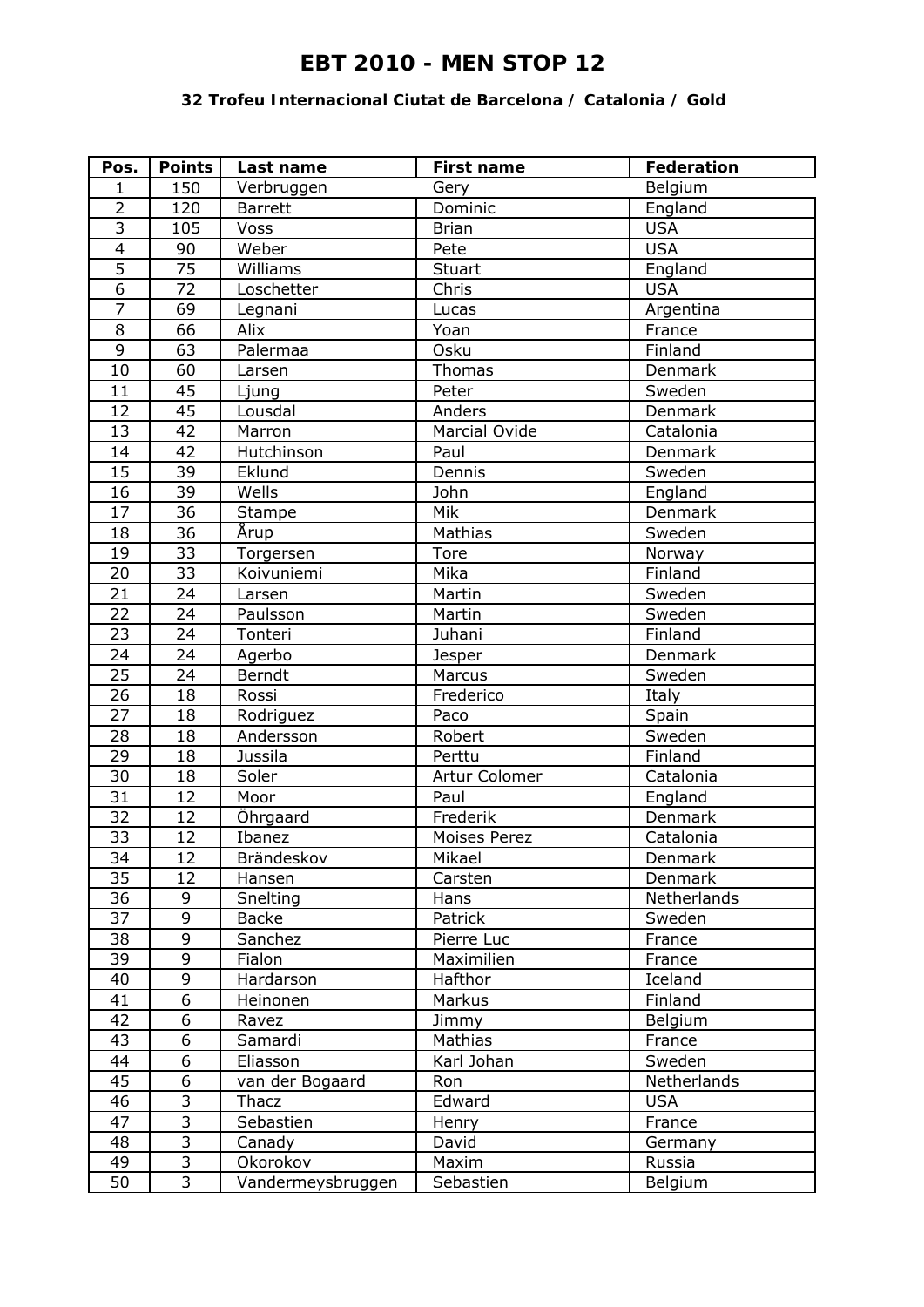### **BNC Open / Slovakia / Silver**

| Pos.            | <b>Points</b>            | Last name          | First name     | <b>Federation</b> |
|-----------------|--------------------------|--------------------|----------------|-------------------|
| 1               | 100                      | Gross              | Thomas         | Austria           |
| $\overline{2}$  | 80                       | Moor               | Paul           | England           |
| 3               | 70                       | Willams            | Stuart         | England           |
| $\overline{4}$  | 60                       | <b>Backe</b>       | Patrick        | Sweden            |
| $\overline{5}$  | 50                       | <b>Barrett</b>     | Dominic        | England           |
| 6               | 48                       | Palermaa           | Osku           | Finland           |
| $\overline{7}$  | 46                       | Levikin            | Arturs         | Latvia            |
| 8               | 44                       | Husar              | Marek          | Slovakia          |
| 9               | 42                       | Ljung              | Peter          | Sweden            |
| 10              | 40                       | <b>Bitto</b>       | Ladislav       | Slovakia          |
| 11              | 30                       | Voss               | <b>Brian</b>   | <b>USA</b>        |
| 12              | 30                       | Mortensen          | Jimmy          | Denmark           |
| 13              | 28                       | Lorenc             | Jaroslav       | Czech Republic    |
| 14              | 28                       | Hirvonen           | Mikko          | Finland           |
| 15              | 26                       | Korab              | Jan            | Czech Republic    |
| 16              | 26                       | Sigmond            | Marco          | Netherlands       |
| 17              | 24                       | Hindrák            | Jiří           | Czech Republic    |
| 18              | 24                       | <b>Blixt</b>       | Martin         | Sweden            |
| 19              | 22                       | Šefl               | Martin         | Czech Republic    |
| 20              | 22                       | Nevatt             | Craig          | New Zealand       |
| 21              | 16                       | Gastmans           | <b>Steve</b>   | Belgium           |
| 22              | 16                       | Verbruggen         | Gery           | Belgium           |
| 23              | 16                       | <b>Skobrics</b>    | Zoltán         | Hungary           |
| $\overline{24}$ | 16                       | Asplund            | Teemu          | Finland           |
| 25              | 16                       | Gykis              | Vytautas       | Lithuania         |
| 26              | 12                       | Včeliš             | Michal         | Czech Republic    |
| 27              | 12                       | Engström           | Jan            | Sweden            |
| 28              | 12                       | Hahn               | Franz          | Austria           |
| 29              | 12                       | Andrassy           | Lukáš          | Slovakia          |
| $\overline{30}$ | 12                       | Slavkovský         | Martin         | Slovakia          |
| 31              | 8                        | Farkas             | János          | Hungary           |
| 32              | $\overline{8}$           | Záhora             | Róbert         | Slovakia          |
| $\overline{33}$ | $\overline{8}$           | Rácz               | Csaba          | Hungary           |
| 34              | 8                        | Pascual            | Erwin          | Spain             |
| $\overline{35}$ | $\overline{8}$           | $\overline{H}$ ahn | Daniel         | Austria           |
| 36              | 6                        | Sigmond            | Ronald         | Netherlands       |
| 37              | 6                        | Kečkéš             | Marek          | Slovakia          |
| 38              | 6                        | Tiselj             | Darko          | Slovenia          |
| 39              | 6                        | Oddi               | Stefano        | Italia            |
| 40              | 6                        | Rauscher           | Michael        | Austria           |
| 41              | 4                        | Penya              | Diego          | Spain             |
| 42              | $\overline{\mathcal{L}}$ | <b>Bolleby</b>     | $\overline{U}$ | Sweden            |
| 43              | 4                        | Dyršmíd            | Roman          | Czech Republic    |
| 44              | $\overline{\mathcal{L}}$ | Lischka            | Klaus          | Germany           |
| 45              | 4                        | Sádlík             | Vojtech        | Czech Republic    |
| 46              | $\overline{2}$           | Biolghini          | Diego          | Italy             |
| 47              | $\overline{2}$           | Kutina             | Karel          | Czech Republic    |
| 48              | $\overline{2}$           | Stiel              | Toni           | Austria           |
| 49              | $\overline{2}$           | Dvořák             | Vladimír       | Czech Republic    |
| 50              | $\overline{2}$           | Debnár             | Ján            | Slovakia          |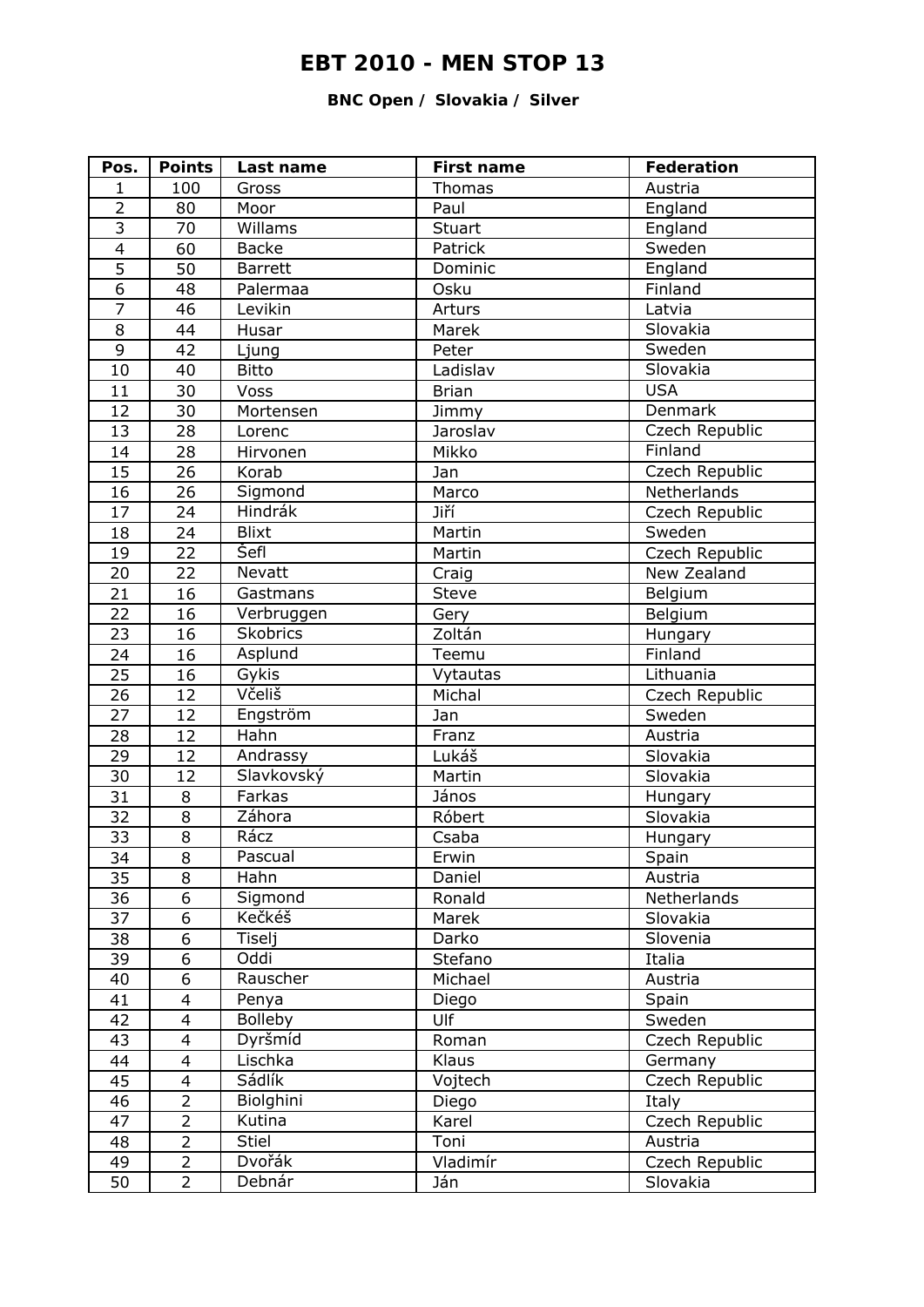### **1st Pavlovskiy Posad Open / Russia / Satellite**

| Pos.                     | <b>Points</b>           | Last name   | First name | Federation     |
|--------------------------|-------------------------|-------------|------------|----------------|
| $\mathbf{1}$             | 50                      | Semenov     | Ivan       | Russia         |
| $\overline{2}$           | 40                      | Parshukov   | Alexey     | Russia         |
| 3                        | 35                      | Sidorov     | Gennady    | Russia         |
| $\overline{\mathcal{L}}$ | 30                      | Andreev     | Sergey     | Russia         |
| $\overline{5}$           | 25                      | Vasilenko   | Alexey     | Russia         |
| $\overline{6}$           | 24                      | Shilkin     | Dmitry     | <b>Belarus</b> |
| $\overline{7}$           | 23                      | Krasavkin   | Viktor     | Russia         |
| 8                        | 22                      | Milkovich   | Slavolyub  | Serbia         |
| $\overline{9}$           | 21                      | Starchenkov | Roman      | Russia         |
| 10                       | 20                      | Chumak      | Oleg       | Russia         |
| 11                       | 15                      | Emelyanov   | Andrey     | Russia         |
| 12                       | 15                      | Isaev       | Sergey     | Russia         |
| 13                       | 14                      | Sobolev     | Pavel      | Belarus        |
| 14                       | 14                      | Karmazin    | Evgeny     | Ukraine        |
| 15                       | 13                      | Andriasov   | Roman      | Russia         |
| 16                       | 13                      | Williams    | Stuart     | England        |
| 17                       | 12                      | Fidanyan    | Aram       | Russia         |
| 18                       | 12                      | Vazhentsev  | Andrey     | Russia         |
| 19                       | 11                      | Koshelev    | Nikita     | Russia         |
| 20                       | 11                      | Vasilyev    | Vladimir   | Russia         |
| 21                       | 8                       | Starchenkov | Sergey     | Russia         |
| 22                       | $\overline{8}$          | Kalika      | Oleksandr  | Ukraine        |
| 23                       | 8                       | Pechnikov   | Alexey     | Russia         |
| 24                       | 8                       | Kalika      | Mykhaylo   | Ukraine        |
| 25                       | $\overline{8}$          | Brykov      | Alexander  | Russia         |
| 26                       | $\overline{6}$          | Uchvatov    | Alexey     | Russia         |
| 27                       | 6                       | Surkov      | Vladimir   | Russia         |
| 28                       | $\overline{6}$          | Sverchkov   | Vladimir   | Russia         |
| 29                       | 6                       | Agababyan   | Arsen      | Armenia        |
| 30                       | $\overline{6}$          | Geraskin    | Alexey     | Russia         |
| $\overline{31}$          | $\overline{4}$          | Sazonov     | Oleg       | Russia         |
| 32                       | 4                       | Okorokov    | Maksim     | Russia         |
| 33                       | 4                       | Korshak     | Yan        | Russia         |
| 34                       | 4                       | Shamshuro   | Andrey     | Russia         |
| $\overline{35}$          | $\overline{\mathbf{4}}$ | Kozyrev     | Oleg       | Russia         |
| 36                       | $\overline{3}$          | Dolginov    | Alexander  | Russia         |
| 37                       | $\overline{3}$          | Iskhakov    | Makhmut    | Kazakhstan     |
| 38                       | $\overline{3}$          | Sokolov     | Alexey     | Russia         |
| 39                       | $\overline{3}$          | Loginov     | Konstantin | Russia         |
| 40                       | $\overline{3}$          | Bogachev    | Sergey     | Russia         |
| 41                       | $\overline{2}$          | Gurkov      | Alexander  | Russia         |
| 42                       | $\overline{2}$          | Danilin     | Dmitry     | Russia         |
| 43                       | $\overline{2}$          | Shilan      | Vitaly     | Ukraine        |
| 44                       | $\overline{2}$          | Matveychuk  | Maksim     | Russia         |
| 45                       | $\overline{2}$          | Koshelev    | Oleg       | Russia         |
| 46                       | $\mathbf{1}$            | Lukyanov    | Mikhail    | Russia         |
| 47                       | $\mathbf 1$             | Lupilin     | Alexey     | Russia         |
| 48                       | $\mathbf{1}$            | Serenko     | Alexander  | Ukraine        |
| 49                       | $\mathbf{1}$            | Tsapin      | Oleg       | Russia         |
| 50                       | $\mathbf{1}$            | Letuchiy    | Vladimir   | Russia         |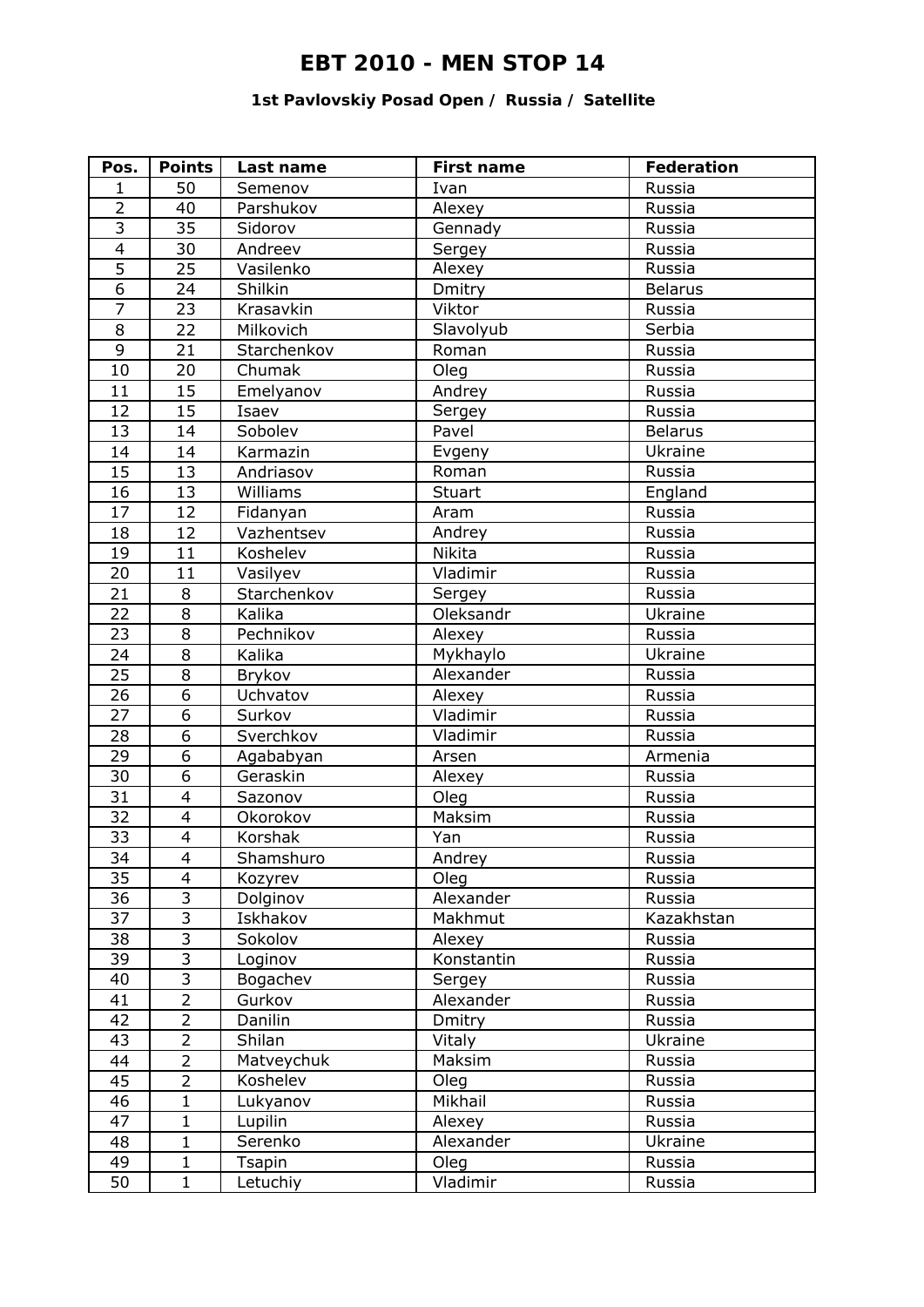### **8th Columbia 300 Vienna Open / Austria / Gold**

| Pos.            | <b>Points</b>   | Last name      | <b>First name</b> | Federation  |
|-----------------|-----------------|----------------|-------------------|-------------|
| $\mathbf{1}$    | 150             | <b>Barnes</b>  | Chris             | <b>USA</b>  |
| $\overline{2}$  | 120             | Weber          | Pete              | <b>USA</b>  |
| $\overline{3}$  | 105             | Torgersen      | Tore              | Norway      |
| 4               | 90              | <b>Barrett</b> | Dominic           | England     |
| $\overline{5}$  | 75              | Koivuniemi     | Mika              | Finland     |
| 6               | $\overline{72}$ | Rash           | Sean              | <b>USA</b>  |
| $\overline{7}$  | 69              | Williams       | Stuart            | England     |
| 8               | 66              | Cundy          | Darren            | England     |
| 9               | 63              | Jussila        | Perttu            | Finland     |
| 10              | 60              | <b>Klerk</b>   | Chris             | <b>USA</b>  |
| 11              | 45              | Aviram         | Or                | Israel      |
| 12              | 45              | Immonen        | Juha              | Finland     |
| 13              | 42              | Thurlby        | Rob               | England     |
| 14              | 42              | Larsen         | Martin            | Sweden      |
| 15              | 39              | Palermaa       | Osku              | Finland     |
| 16              | 39              | Blanchard      | Josh              | <b>USA</b>  |
| 17              | 36              | Stampe         | Mik               | Denmark     |
| 18              | 36              | <b>Blase</b>   | Oliver            | Germany     |
| 19              | 33              | Warming-Hansen | Carste            | Denmark     |
| 20              | 33              | <b>Blank</b>   | Uwe               | Germany     |
| 21              | 24              | Lousdal        | Anders            | Denmark     |
| 22              | 24              | Landl          | Rene              | Austria     |
| 23              | 24              | Miller         | Matt              | England     |
| 24              | 24              | Larsen         | Thomas            | Denmark     |
| 25              | 24              | Jakob          | Tom               | Germany     |
| 26              | 18              | Basner         | Peter             | Germany     |
| 27              | 18              | Shemer         | Gal               | Israel      |
| 28              | 18              | Jehkinen       | Joonas            | Finland     |
| 29              | 18              | Cocker         | Lee               | England     |
| 30              | 18              | Moor           | Paul              | England     |
| 31              | 12              | Rauscher       | Alexander         | Austria     |
| 32              | 12              | Glasl Jr.      | Hans              | Germany     |
| $\overline{33}$ | 12              | Zjawiony       | Lukasz            | Poland      |
| 34              | 12              | Verbruggen     | Gery              | Belgium     |
| 35              | 12              | Gross          | Thomas            | Austria     |
| 36              | 9               | Baade          | <b>Dirk</b>       | Germany     |
| 37              | 9               | Sidorov        | Gennadin          | Russia      |
| 38              | $\overline{9}$  | Machnig        | Mike              | Germany     |
| 39              | $\overline{9}$  | Alho           | Timo              | Finland     |
| 40              | 9               | Klujeff        | Henrik            | Netherlands |
| 41              | $\overline{6}$  | Skovgaard      | Jan               | Denmark     |
| 42              | $\overline{6}$  | Rossi          | Federico          | Italy       |
| 43              | 6               | <b>Arup</b>    | Mathias           | Sweden      |
| 44              | $\overline{6}$  | Tybl           | Thomas            | Austria     |
| 45              | 6               | <b>Kubalek</b> | Benjamin          | Austria     |
| 46              | $\overline{3}$  | Sharet         | Ido               | Israel      |
| 47              | $\overline{3}$  | Ostergaard     | Dan               | Denmark     |
| 48              | $\overline{3}$  | Kallio         | Jesse             | Finland     |
| 49              | $\overline{3}$  | Samain         | Jean-Marc         | Belgium     |
| 50              | $\overline{3}$  | Stiel          | Anton             | Austria     |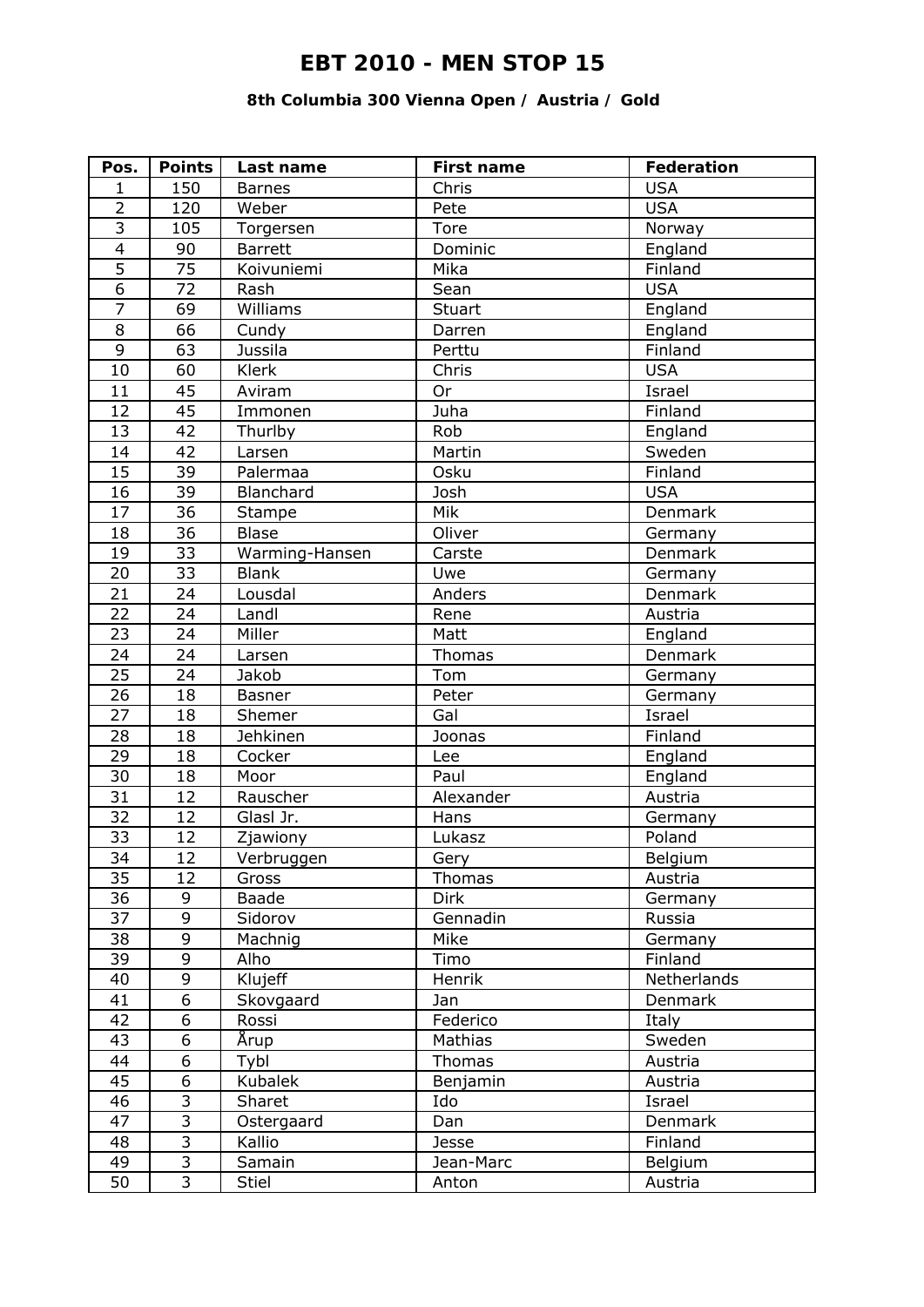### **Ebonite Lahti Open / Finland / Silver**

| Pos.            | <b>Points</b>            | Last name      | First name   | Federation |
|-----------------|--------------------------|----------------|--------------|------------|
| $\mathbf{1}$    | 100                      | Fagan          | Michael      | <b>USA</b> |
| $\overline{2}$  | 80                       | <b>Barrett</b> | Dominic      | England    |
| 3               | 70                       | Tonteri        | Juhani       | Finland    |
| 4               | 60                       | Palermaa       | Toni         | Finland    |
| $\overline{5}$  | 50                       | O'Neill        | Bill         | <b>USA</b> |
| $\overline{6}$  | 48                       | Agerbo         | Jesper       | Denmark    |
| $\overline{7}$  | 46                       | Koivuniemi     | Mika         | Finland    |
| 8               | 44                       | Salin          | Sami         | Finland    |
| $\overline{9}$  | 42                       | Ratia          | Jari         | Finland    |
| $\overline{10}$ | 40                       | Jussila        | Perttu       | Finland    |
| 11              | 30                       | Palermaa       | Osku         | Finland    |
| 12              | 30                       | Verbruggen     | Gery         | Belgium    |
| 13              | 28                       | Ljung          | Peter        | Sweden     |
| 14              | 28                       | Medveditskov   | Alexander    | Russia     |
| $\overline{1}5$ | 26                       | Larsen         | Martin       | Sweden     |
| 16              | 26                       | Mannonen       | Petri        | Finland    |
| 17              | 24                       | Häggman        | Ville        | Finland    |
| 18              | 24                       | Konsteri       | Sami         | Finland    |
| 19              | 22                       | Lindgren       | Jussi        | Finland    |
| $\overline{20}$ | 22                       | Jehkinen       | Joonas       | Finland    |
| 21              | 16                       | Hurri          | Kari         | Finland    |
| 22              | 16                       | Salonen        | Petteri      | Finland    |
| 23              | 16                       | Kallio         | Jesse        | Finland    |
| 24              | 16                       | Huolman        | Joonas       | Finland    |
| 25              | 16                       | Moor           | Paul         | England    |
| 26              | 12                       | Valaranta      | Samu         | Finland    |
| 27              | 12                       | Leskinen       | Simo         | Finland    |
| 28              | 12                       | Asplund        | Teemu        | Finland    |
| 29              | 12                       | Virkkula       | Marko        | Finland    |
| 30              | 12                       | Turtiainen     | Jussi        | Finland    |
| $\overline{31}$ | 8                        | Andersin       | Erik         | Sweden     |
| 32              | $\overline{8}$           | Thurlby        | Rob          | England    |
| 33              | $\overline{8}$           | Oksanen        | Mika         | Finland    |
| 34              | 8                        | Nurmilo        | Panu         | Finland    |
| $\overline{35}$ | $\overline{8}$           | Holmström      | Ville        | Finland    |
| 36              | 6                        | Hirvonen       | Mikko        | Finland    |
| 37              | 6                        | Virta          | Matti        | Finland    |
| 38              | 6                        | Nieminen       | Joni         | Finland    |
| 39              | 6                        | <b>Uotila</b>  | Pasi         | Finland    |
| 40              | 6                        | Lehtonen       | Kimmo        | Finland    |
| 41              | 4                        | Hemmi          | Eemeli       | Finland    |
| 42              | $\overline{4}$           | Lampo          | Sami         | Finland    |
| 43              | $\overline{\mathcal{L}}$ | Saarni         | Marko        | Finland    |
| 44              | 4                        | Halme          | Ari          | Finland    |
| 45              | 4                        | Kurppa         | Niko         | Finland    |
| 46              | $\overline{2}$           | Kallio         | Matias       | Finland    |
| 47              | $\overline{2}$           | Valtonen       | Anssi        | Finland    |
| 48              | $\overline{2}$           | Kivelä         | Riku-Petteri | Finland    |
| 49              | $\overline{2}$           | Luoto          | Mika         | Finland    |
| 50              | $\overline{2}$           | Jehkinen       | Ari          | Finland    |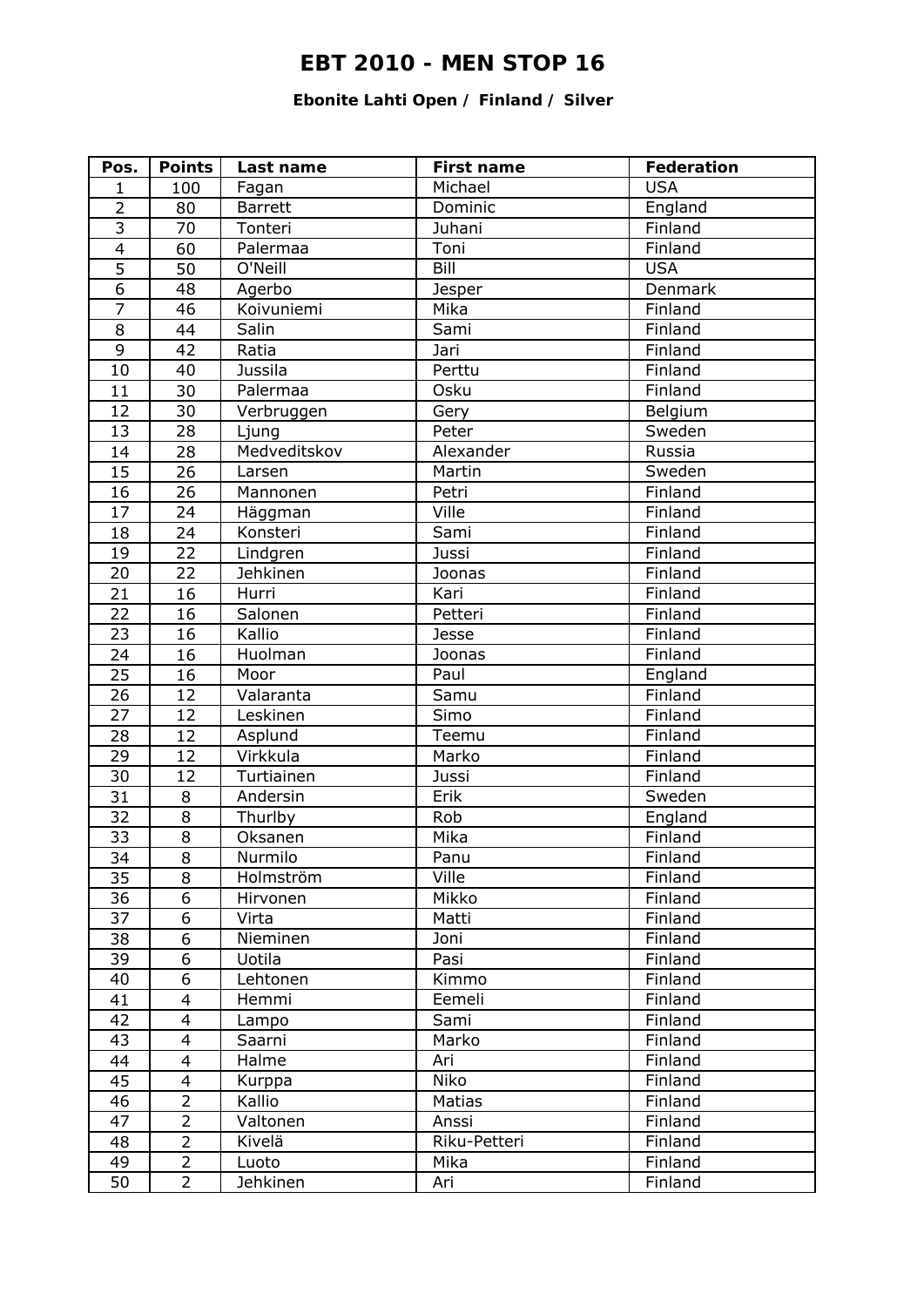### **1st Ebonite Roma International / Italy / Satellite**

| Pos.                    | <b>Points</b>            | Last name        | <b>First name</b> | Federation      |
|-------------------------|--------------------------|------------------|-------------------|-----------------|
| $\mathbf{1}$            | 50                       | Jussila          | Perttu            | Finland         |
| $\overline{2}$          | 40                       | Williams         | Stuart            | England         |
| $\overline{3}$          | 35                       | Rash             | Sean              | <b>USA</b>      |
| $\overline{\mathbf{4}}$ | 30                       | Maddaloni        | Enrico            | Italy           |
| $\overline{5}$          | 25                       | Maddaloni        | Antonio           | Italy           |
| 6                       | 24                       | Bolleby          | Kim               | Sweden          |
| $\overline{7}$          | 23                       | De Angelis       | Marco             | Italy           |
| 8                       | 22                       | Jörgensen        | Torben            | Denmark         |
| 9                       | 21                       | Martino          | Alessandro        | Italy           |
| 10                      | 20                       | Kabowski         | Eike              | Germany         |
| 11                      | 15                       | Ljung            | Peter             | Sweden          |
| 12                      | 15                       | Tuccimei         | Saverio           | Italy           |
| 13                      | 14                       | <b>Boccato</b>   | Marco             | Italy           |
| 14                      | 14                       | Spada            | Amedeo            | Italy           |
| 15                      | 13                       | Oddi             | Stefano           | Italy           |
| 16                      | 13                       | Radi             | Tommaso           | Italy           |
| 17                      | 12                       | Stefopoulus      | Vasilios          | Greece          |
| 18                      | 12                       | Battagli         | Giovanni          | Italy           |
| 19                      | 11                       | Lirantzis        | Kostas            | Greece          |
| 20                      | 11                       | Lopez            | Francisco         | Spain           |
| 21                      | 8                        | Zucchinelli      | Enzo              | Italy           |
| 22                      | $\overline{8}$           | Rossi            | Federico          | Italy           |
| 23                      | 8                        | Sullivan         | Neil              | Malta           |
| 24                      | $\overline{8}$           | Fanizza          | Pierfranco        | Italy           |
| 25                      | $\overline{8}$           | Rampi            | Mauro             | <b>Italy</b>    |
| 26                      | $\overline{6}$           | <b>Basile</b>    | Filippo           | Italy           |
| 27                      | 6                        | Rustici          | Emanuele          | Italy           |
| 28                      | 6                        | Jenos            | John              | Greece          |
| 29                      | 6                        | Zaccaria         | Osvaldo           | Italy           |
| 30                      | $\overline{6}$           | Arpa             | Kennith           | Malta           |
| 31                      | $\overline{\mathcal{L}}$ | Maatta           | Mika              | Finland         |
| 32                      | 4                        | Rodriguez        | Paco              | Spain           |
| $\overline{33}$         | $\overline{4}$           | Coppola          | Gianpiero         | Italy           |
| 34                      | 4                        | Spadavecchia     | Andrea            | Italy           |
| 35                      | $\overline{\mathcal{L}}$ | AL Zaabi         | Mohamed           | <b>UAE</b>      |
| 36                      | $\overline{3}$           | Miller           | Matt              | England         |
| 37                      | $\overline{3}$           | Parapini         | Marco Cesare      | Italy           |
| 38                      | $\overline{3}$           | Colombani        | Piero             | Italy           |
| 39                      | $\overline{3}$           | Fabbietti        | Sergio            | Italy           |
| 40                      | $\overline{3}$           | Sciascia         | Giuseppe          | Italy           |
| 41                      | $\overline{2}$           | Tomarelli        | Rodolfo           | Italy           |
| 42                      | $\overline{2}$           | Zeppi            | Paolo             | Italy           |
| 43                      | $\overline{2}$           | Marrocco         | Valentino         | Italy           |
| 44                      | $\overline{2}$           | Gykis            | Vytautas          | Lithuania       |
| 45                      | $\overline{2}$           | <b>Hilferink</b> | Ramon             | The Netherlands |
| 46                      | $\mathbf{1}$             | <b>Branchesi</b> | Massimo           | Italy           |
| 47                      | $\mathbf{1}$             | Ibanez           | Jonathan          | Spain           |
| 48                      | $\mathbf{1}$             | Dawood           | Mohamed           | <b>UAE</b>      |
| 49                      | $\mathbf{1}$             | Ydesen           | Andreas           | Denmark         |
| 50                      | $\mathbf{1}$             | De Marco         | Emilio            | Italy           |